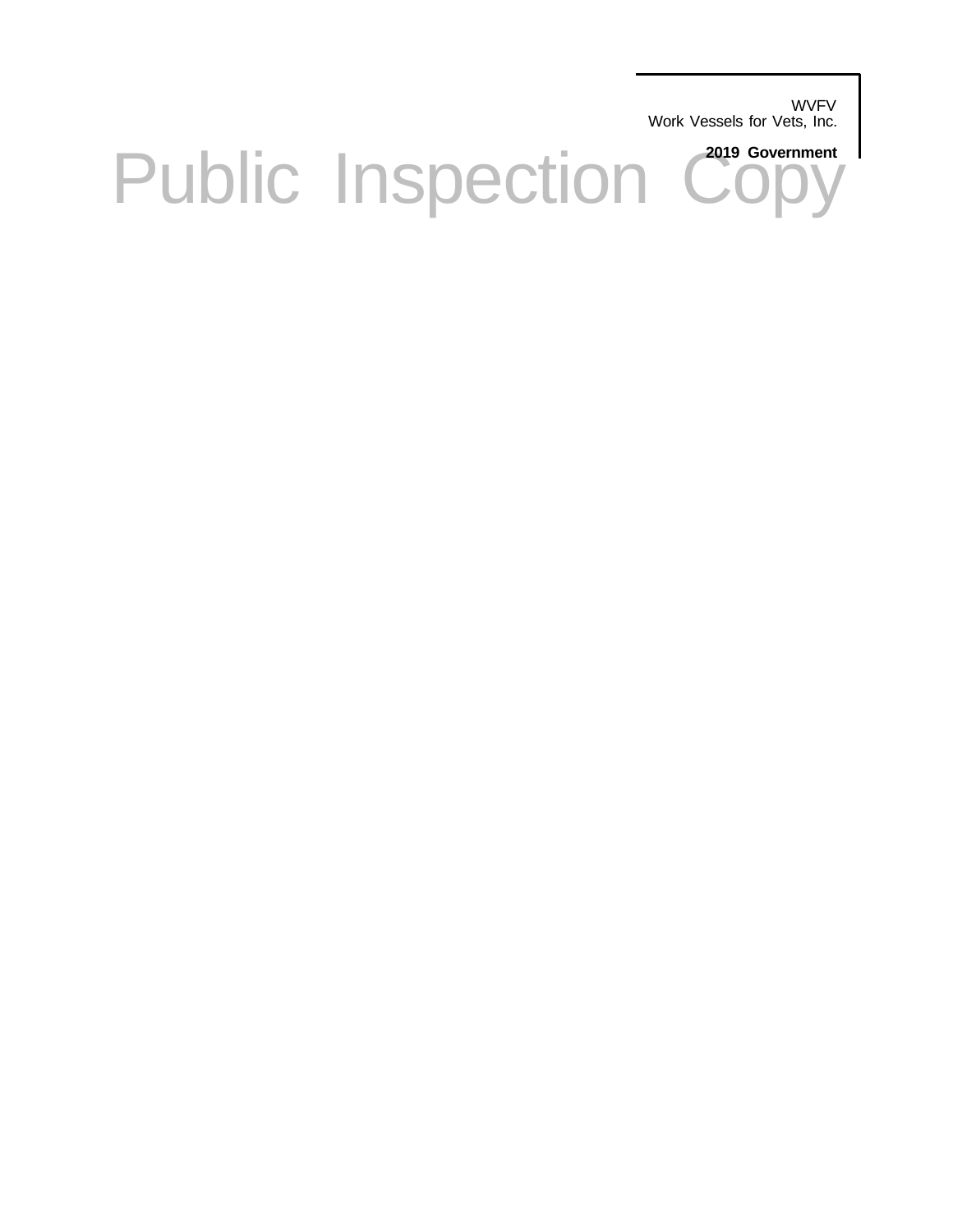|                     | 10<br>u                                               |
|---------------------|-------------------------------------------------------|
| Form                |                                                       |
| (Rev. January 2020) |                                                       |
|                     | Department of the Treasur<br>Internal Revenue Service |

# **990 2000 2019 2019 Depending Solution Solution Solution Script Script Script Script Prom Income Tax 2019 2019**

**u** Go to *www.irs.gov/Form990* for instructions and the latest information. **u** Do not enter social security numbers on this form as it may be made public. OMB No. 1545-0047

| 20 I J                |
|-----------------------|
| <b>Open to Public</b> |
| <b>Inspection</b>     |

|                                |                             | For the 2019 calendar year, or tax year beginning<br>, and ending                                                                                                                                                                                                                                                        |                                               |                          |                                            |
|--------------------------------|-----------------------------|--------------------------------------------------------------------------------------------------------------------------------------------------------------------------------------------------------------------------------------------------------------------------------------------------------------------------|-----------------------------------------------|--------------------------|--------------------------------------------|
| в                              | Check if applicable:        | C Name of organization                                                                                                                                                                                                                                                                                                   |                                               |                          | D Employer identification number           |
|                                | Address change              | WORK VESSELS FOR VETS, INC.                                                                                                                                                                                                                                                                                              |                                               |                          |                                            |
|                                | Name change                 | Doing business as                                                                                                                                                                                                                                                                                                        |                                               |                          | 26-3201760                                 |
|                                |                             | Number and street (or P.O. box if mail is not delivered to street address)                                                                                                                                                                                                                                               | Room/suite                                    | E Telephone number       |                                            |
|                                | Initial return              | <b>PO BOX 215</b>                                                                                                                                                                                                                                                                                                        |                                               |                          | 860-536-4418                               |
|                                | Final return/<br>terminated | City or town, state or province, country, and ZIP or foreign postal code                                                                                                                                                                                                                                                 |                                               |                          |                                            |
|                                | Amended return              | WEST MYSTIC<br>CT 06388                                                                                                                                                                                                                                                                                                  |                                               | G Gross receipts \$      | 346,028                                    |
|                                |                             | F Name and address of principal officer:                                                                                                                                                                                                                                                                                 | H(a) Is this a group return for subordinates? |                          | $ \mathbf{x} $<br>Yes<br>No                |
|                                | Application pending         | <b>JOHN NIEKRASH</b>                                                                                                                                                                                                                                                                                                     |                                               |                          |                                            |
|                                |                             | P.O. BOX 215                                                                                                                                                                                                                                                                                                             | H(b) Are all subordinates included?           |                          | No<br>Yes                                  |
|                                |                             | <b>MYSTIC</b><br>CT<br>06388<br><b>WEST</b>                                                                                                                                                                                                                                                                              |                                               |                          | If "No," attach a list. (see instructions) |
|                                |                             | X<br>501(c)(3)<br>501(c)<br>$t$ (insert no.)<br>4947(a)(1) or<br>527<br>Tax-exempt status:                                                                                                                                                                                                                               |                                               |                          |                                            |
|                                | Website: U                  | WWW.WORKVESSELSFORVETS.ORG                                                                                                                                                                                                                                                                                               | H(c) Group exemption number U                 |                          |                                            |
|                                |                             | $ \mathbf{X} $<br>Corporation<br>Trust<br>Association<br>Form of organization:<br>Other <b>u</b>                                                                                                                                                                                                                         | L Year of formation: 2008                     |                          | CT<br>M State of legal domicile:           |
|                                | Part I                      | <b>Summary</b>                                                                                                                                                                                                                                                                                                           |                                               |                          |                                            |
|                                |                             |                                                                                                                                                                                                                                                                                                                          |                                               |                          |                                            |
|                                |                             | SEE SCHEDULE O                                                                                                                                                                                                                                                                                                           |                                               |                          |                                            |
|                                |                             |                                                                                                                                                                                                                                                                                                                          |                                               |                          |                                            |
|                                |                             |                                                                                                                                                                                                                                                                                                                          |                                               |                          |                                            |
| Governance                     |                             | 2 Check this box $\mathbf{u}$   if the organization discontinued its operations or disposed of more than 25% of its net assets.                                                                                                                                                                                          |                                               |                          |                                            |
| ಯ                              |                             | 3 Number of voting members of the governing body (Part VI, line 1a)                                                                                                                                                                                                                                                      |                                               | 3                        | 9                                          |
|                                |                             |                                                                                                                                                                                                                                                                                                                          |                                               | 4                        | $\overline{9}$                             |
|                                |                             |                                                                                                                                                                                                                                                                                                                          |                                               | 5                        | $\mathbf 0$                                |
| <b>Activities</b>              |                             | 6 Total number of volunteers (estimate if necessary)                                                                                                                                                                                                                                                                     |                                               | 6                        | 46                                         |
|                                |                             |                                                                                                                                                                                                                                                                                                                          |                                               | 7a                       | 0                                          |
|                                |                             |                                                                                                                                                                                                                                                                                                                          |                                               | 7b                       | $\Omega$                                   |
|                                |                             |                                                                                                                                                                                                                                                                                                                          | Prior Year                                    |                          | Current Year                               |
|                                |                             |                                                                                                                                                                                                                                                                                                                          |                                               | 313,645                  | 317,988                                    |
|                                | 9                           | Program service revenue (Part VIII, line 2g)                                                                                                                                                                                                                                                                             |                                               |                          | O                                          |
| Revenue                        |                             |                                                                                                                                                                                                                                                                                                                          |                                               |                          |                                            |
|                                |                             | 11 Other revenue (Part VIII, column (A), lines 5, 6d, 8c, 9c, 10c, and 11e)                                                                                                                                                                                                                                              |                                               | 7,984                    | $-13,251$                                  |
|                                |                             | 12 Total revenue – add lines 8 through 11 (must equal Part VIII, column (A), line 12)                                                                                                                                                                                                                                    |                                               | 321,629                  | 304,737                                    |
|                                |                             | 13 Grants and similar amounts paid (Part IX, column (A), lines 1-3)                                                                                                                                                                                                                                                      |                                               | 297,331                  | 323,131                                    |
|                                |                             | 14 Benefits paid to or for members (Part IX, column (A), line 4)                                                                                                                                                                                                                                                         |                                               |                          | 0                                          |
|                                |                             | 15 Salaries, other compensation, employee benefits (Part IX, column (A), lines 5-10)                                                                                                                                                                                                                                     |                                               |                          | 0                                          |
| Expenses                       |                             | 16a Professional fundraising fees (Part IX, column (A), line 11e)<br>.                                                                                                                                                                                                                                                   |                                               |                          | 0                                          |
|                                |                             | 352<br><b>b</b> Total fundraising expenses (Part IX, column (D), line 25) <b>u</b>                                                                                                                                                                                                                                       |                                               |                          |                                            |
|                                |                             | 17 Other expenses (Part IX, column (A), lines 11a-11d, 11f-24e)                                                                                                                                                                                                                                                          |                                               | 5,866                    | 7,385                                      |
|                                |                             | 18 Total expenses. Add lines 13-17 (must equal Part IX, column (A), line 25) [                                                                                                                                                                                                                                           |                                               | 303,197                  | 330,516                                    |
|                                |                             | 19 Revenue less expenses. Subtract line 18 from line 12                                                                                                                                                                                                                                                                  |                                               | 18,432                   | $-25,779$                                  |
|                                |                             |                                                                                                                                                                                                                                                                                                                          | Beginning of Current Year                     |                          | End of Year                                |
| Net Assets or<br>Fund Balances |                             | 20 Total assets (Part X, line 16)                                                                                                                                                                                                                                                                                        |                                               | 135,499                  | 109,720                                    |
|                                |                             | 21 Total liabilities (Part X, line 26) Mathematical Contract Contract Contract Contract Contract Contract Contract Contract Contract Contract Contract Contract Contract Contract Contract Contract Contract Contract Contract                                                                                           |                                               | O                        |                                            |
|                                |                             | 22 Net assets or fund balances. Subtract line 21 from line 20                                                                                                                                                                                                                                                            |                                               | 135,499                  | 109,720                                    |
|                                | Part II                     | <b>Signature Block</b>                                                                                                                                                                                                                                                                                                   |                                               |                          |                                            |
|                                |                             | Under penalties of perjury, I declare that I have examined this return, including accompanying schedules and statements, and to the best of my knowledge and belief, it is<br>true, correct, and complete. Declaration of preparer (other than officer) is based on all information of which preparer has any knowledge. |                                               |                          |                                            |
|                                |                             |                                                                                                                                                                                                                                                                                                                          |                                               |                          |                                            |
|                                |                             | Signature of officer                                                                                                                                                                                                                                                                                                     |                                               | Date                     |                                            |
| <b>Sign</b>                    |                             |                                                                                                                                                                                                                                                                                                                          |                                               |                          |                                            |
| Here                           |                             | <b>ROBERT</b><br><b>FIORE</b>                                                                                                                                                                                                                                                                                            | SECRETARY/TREASURER                           |                          |                                            |
|                                |                             | Type or print name and title                                                                                                                                                                                                                                                                                             |                                               |                          |                                            |
|                                |                             | Print/Type preparer's name<br>Preparer's signature                                                                                                                                                                                                                                                                       | Date                                          | Check                    | <b>PTIN</b>                                |
| Paid                           |                             | PAUL R. FILIPPETTI<br>PAUL R. FILIPPETTI                                                                                                                                                                                                                                                                                 |                                               | $06/02/20$ self-employed | P00036888                                  |
|                                | Preparer                    | FILIPPETTI & MALAGHAN,<br>LLC<br>HOYT,<br>Firm's name                                                                                                                                                                                                                                                                    |                                               | Firm's $EIN$ }           | 20-1696994                                 |
|                                | <b>Use Only</b>             | POQUONNOCK RD<br>1041                                                                                                                                                                                                                                                                                                    |                                               |                          |                                            |
|                                |                             | GROTON, CT<br>06340-4211<br>Firm's address                                                                                                                                                                                                                                                                               |                                               | Phone no.                | 860-536-9685                               |
|                                |                             | May the IRS discuss this return with the preparer shown above? (see instructions)                                                                                                                                                                                                                                        |                                               |                          | $ X $ Yes<br>No                            |

| Sign     |                                                                                       | Signature of officer                          |              |                                                                                   |                      |                    |                            |      |              | Date                   |      |                  |
|----------|---------------------------------------------------------------------------------------|-----------------------------------------------|--------------|-----------------------------------------------------------------------------------|----------------------|--------------------|----------------------------|------|--------------|------------------------|------|------------------|
| Here     |                                                                                       | <b>ROBERT</b><br>Type or print name and title | <b>FIORE</b> |                                                                                   |                      |                    | <b>SECRETARY/TREASURER</b> |      |              |                        |      |                  |
|          |                                                                                       | Print/Type preparer's name                    |              |                                                                                   | Preparer's signature |                    |                            | Date | Check        |                        | PTIN |                  |
| Paid     |                                                                                       | PAUL R. FILIPPETTI                            |              |                                                                                   |                      | PAUL R. FILIPPETTI |                            |      |              | 06/02/20 self-employed |      | P00036888        |
| Preparer | Firm's name                                                                           |                                               | HOYT,        | FILIPPETTI                                                                        | δc                   | <b>MALAGHAN,</b>   | LLC                        |      | Firm's $EIN$ |                        |      | 20-1696994       |
| Use Only |                                                                                       |                                               | 1041         | POQUONNOCK RD                                                                     |                      |                    |                            |      |              |                        |      |                  |
|          | Firm's address                                                                        |                                               | GROTON,      | CT.                                                                               | 06340-4211           |                    |                            |      | Phone no.    |                        |      | 860-536-9685     |
|          |                                                                                       |                                               |              | May the IRS discuss this return with the preparer shown above? (see instructions) |                      |                    |                            |      |              |                        |      | ΙxΙ<br>No<br>Yes |
| DAA      | Form 990 (2019)<br>For Paperwork Reduction Act Notice, see the separate instructions. |                                               |              |                                                                                   |                      |                    |                            |      |              |                        |      |                  |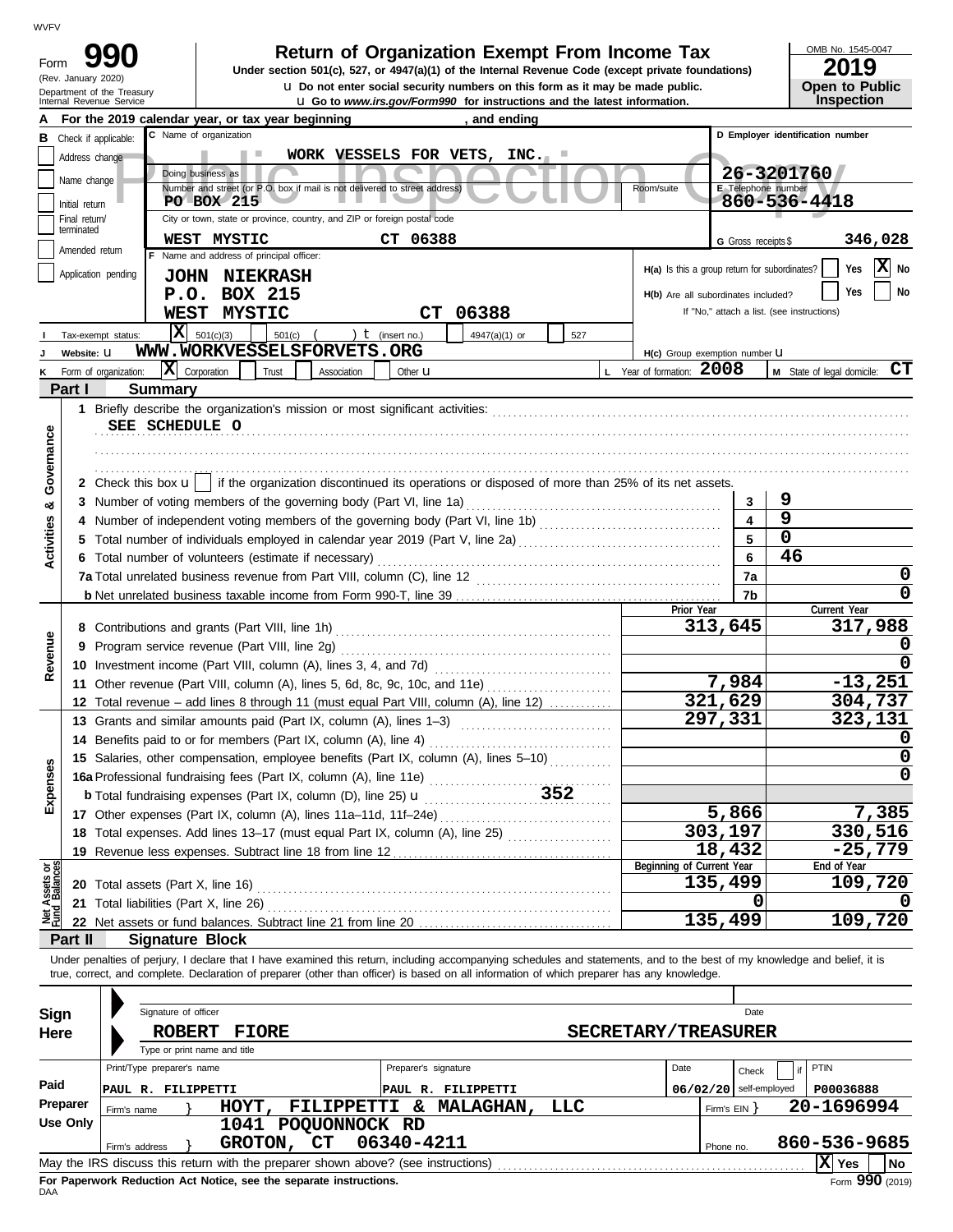|           | Form 990 (2019) WORK VESSELS FOR VETS, INC.                                                                                                                                   |                                   | 26-3201760                                                          | Page 2                      |
|-----------|-------------------------------------------------------------------------------------------------------------------------------------------------------------------------------|-----------------------------------|---------------------------------------------------------------------|-----------------------------|
| Part III  | <b>Statement of Program Service Accomplishments</b>                                                                                                                           |                                   |                                                                     |                             |
|           |                                                                                                                                                                               |                                   |                                                                     | $\mathbf{x}$                |
|           | 1 Briefly describe the organization's mission:                                                                                                                                |                                   |                                                                     |                             |
|           | SEE SCHEDULE O                                                                                                                                                                |                                   |                                                                     |                             |
|           |                                                                                                                                                                               |                                   |                                                                     |                             |
|           |                                                                                                                                                                               |                                   |                                                                     |                             |
| 2         | Did the organization undertake any significant program services during the year which were not listed on the                                                                  |                                   |                                                                     |                             |
|           | prior Form 990 or 990-EZ?                                                                                                                                                     |                                   |                                                                     | Yes $\boxed{\mathbf{X}}$ No |
|           | If "Yes," describe these new services on Schedule O.                                                                                                                          |                                   |                                                                     |                             |
| 3         | Did the organization cease conducting, or make significant changes in how it conducts, any program                                                                            |                                   |                                                                     |                             |
|           | services?                                                                                                                                                                     |                                   |                                                                     | Yes $\overline{X}$ No       |
| 4         | If "Yes," describe these changes on Schedule O.<br>Describe the organization's program service accomplishments for each of its three largest program services, as measured by |                                   |                                                                     |                             |
|           | expenses. Section 501(c)(3) and 501(c)(4) organizations are required to report the amount of grants and allocations to others,                                                |                                   |                                                                     |                             |
|           | the total expenses, and revenue, if any, for each program service reported.                                                                                                   |                                   |                                                                     |                             |
|           |                                                                                                                                                                               |                                   |                                                                     |                             |
|           | 4a (Code:  ) (Expenses \$  326, 816 including grants of \$  323, 131                                                                                                          |                                   |                                                                     | ) (Revenue \$               |
|           | DONATIONS TO VETERANS FOR A SUCCESSFUL TRANSITION INTO A CIVILIAN CAREER.                                                                                                     |                                   |                                                                     |                             |
|           |                                                                                                                                                                               |                                   |                                                                     |                             |
|           |                                                                                                                                                                               |                                   |                                                                     |                             |
|           |                                                                                                                                                                               |                                   |                                                                     |                             |
|           |                                                                                                                                                                               |                                   |                                                                     |                             |
|           |                                                                                                                                                                               |                                   |                                                                     |                             |
|           |                                                                                                                                                                               |                                   |                                                                     |                             |
|           |                                                                                                                                                                               |                                   |                                                                     |                             |
|           |                                                                                                                                                                               |                                   |                                                                     |                             |
|           |                                                                                                                                                                               |                                   |                                                                     |                             |
|           |                                                                                                                                                                               |                                   |                                                                     |                             |
| N/A       |                                                                                                                                                                               |                                   |                                                                     |                             |
|           |                                                                                                                                                                               |                                   |                                                                     |                             |
|           |                                                                                                                                                                               |                                   |                                                                     |                             |
|           |                                                                                                                                                                               |                                   |                                                                     |                             |
|           |                                                                                                                                                                               |                                   |                                                                     |                             |
|           |                                                                                                                                                                               |                                   |                                                                     |                             |
|           |                                                                                                                                                                               |                                   |                                                                     |                             |
|           |                                                                                                                                                                               |                                   |                                                                     |                             |
|           |                                                                                                                                                                               |                                   |                                                                     |                             |
|           |                                                                                                                                                                               |                                   |                                                                     |                             |
|           |                                                                                                                                                                               |                                   |                                                                     |                             |
| 4c (Code: | $\ldots$ ) (Expenses \$                                                                                                                                                       |                                   | $\ldots$ including grants of \$ $\ldots$ $\ldots$ $\ldots$ $\ldots$ | ) (Revenue \$               |
| N/A       |                                                                                                                                                                               |                                   |                                                                     |                             |
|           |                                                                                                                                                                               |                                   |                                                                     |                             |
|           |                                                                                                                                                                               |                                   |                                                                     |                             |
|           |                                                                                                                                                                               |                                   |                                                                     |                             |
|           |                                                                                                                                                                               |                                   |                                                                     |                             |
|           |                                                                                                                                                                               |                                   |                                                                     |                             |
|           |                                                                                                                                                                               |                                   |                                                                     |                             |
|           |                                                                                                                                                                               |                                   |                                                                     |                             |
|           |                                                                                                                                                                               |                                   |                                                                     |                             |
|           |                                                                                                                                                                               |                                   |                                                                     |                             |
|           |                                                                                                                                                                               |                                   |                                                                     |                             |
|           | 4d Other program services (Describe on Schedule O.)                                                                                                                           |                                   |                                                                     |                             |
|           | (Expenses \$                                                                                                                                                                  | including grants of \$<br>326,816 | (Revenue \$                                                         |                             |
|           | 4e Total program service expenses u                                                                                                                                           |                                   |                                                                     |                             |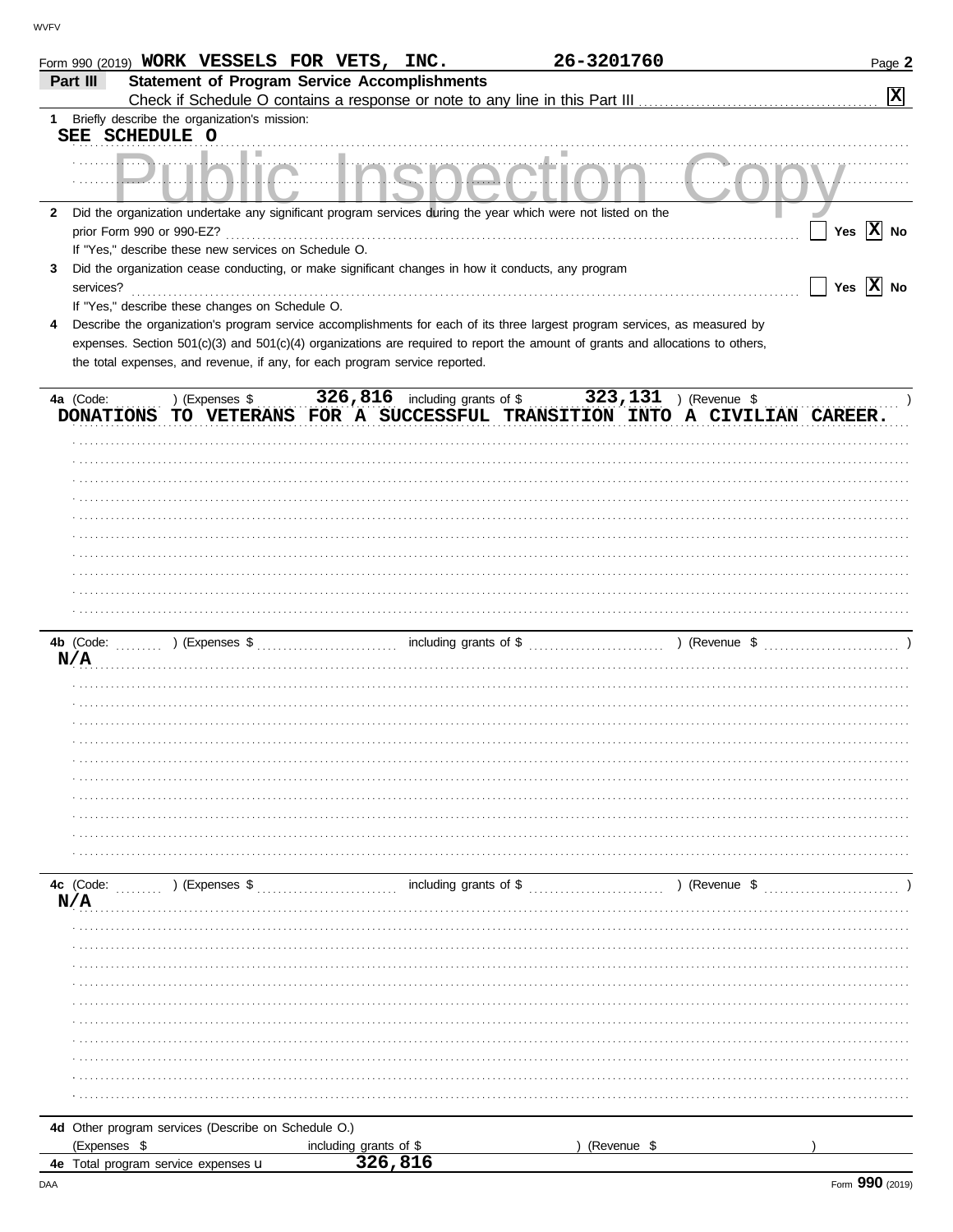| Form 990 (2019) WORK | VESSELS.                               | <b>FOR</b> | <b>VETS</b> | INC. | 3201760<br>26– | Page |
|----------------------|----------------------------------------|------------|-------------|------|----------------|------|
| Part IV              | <b>Checklist of Required Schedules</b> |            |             |      |                |      |

|     |                                                                                                                                                                                                                                               |                 | Yes | No          |
|-----|-----------------------------------------------------------------------------------------------------------------------------------------------------------------------------------------------------------------------------------------------|-----------------|-----|-------------|
| 1   | Is the organization described in section $501(c)(3)$ or $4947(a)(1)$ (other than a private foundation)? If "Yes,"                                                                                                                             |                 |     |             |
|     | complete Schedule A                                                                                                                                                                                                                           | 1               | х   |             |
| 2   | Is the organization required to complete Schedule B, Schedule of Contributors (see instructions)?                                                                                                                                             | $\overline{2}$  | X   |             |
| 3   | Did the organization engage in direct or indirect political campaign activities on behalf of or in opposition to<br>candidates for public office? If "Yes," complete Schedule C, Part I                                                       | 3               |     | x           |
| 4   | Section 501(c)(3) organizations. Did the organization engage in lobbying activities, or have a section 501(h)                                                                                                                                 |                 |     |             |
|     | election in effect during the tax year? If "Yes," complete Schedule C, Part II                                                                                                                                                                | 4               |     | x           |
| 5   | Is the organization a section $501(c)(4)$ , $501(c)(5)$ , or $501(c)(6)$ organization that receives membership dues,                                                                                                                          |                 |     |             |
|     | assessments, or similar amounts as defined in Revenue Procedure 98-19? If "Yes," complete Schedule C, Part III                                                                                                                                | 5               |     | x           |
| 6   | Did the organization maintain any donor advised funds or any similar funds or accounts for which donors                                                                                                                                       |                 |     |             |
|     | have the right to provide advice on the distribution or investment of amounts in such funds or accounts? If                                                                                                                                   |                 |     |             |
|     | "Yes," complete Schedule D, Part I                                                                                                                                                                                                            | 6               |     | X           |
| 7   | Did the organization receive or hold a conservation easement, including easements to preserve open space,                                                                                                                                     |                 |     |             |
|     | the environment, historic land areas, or historic structures? If "Yes," complete Schedule D, Part II                                                                                                                                          | $\overline{7}$  |     | x           |
| 8   | Did the organization maintain collections of works of art, historical treasures, or other similar assets? If "Yes,"                                                                                                                           |                 |     |             |
|     | complete Schedule D, Part III                                                                                                                                                                                                                 | 8               |     | x           |
| 9   | Did the organization report an amount in Part X, line 21, for escrow or custodial account liability, serve as a<br>custodian for amounts not listed in Part X; or provide credit counseling, debt management, credit repair, or               |                 |     |             |
|     | debt negotiation services? If "Yes," complete Schedule D, Part IV                                                                                                                                                                             | 9               |     | x           |
| 10  | Did the organization, directly or through a related organization, hold assets in donor-restricted endowments                                                                                                                                  |                 |     |             |
|     | or in quasi endowments? If "Yes," complete Schedule D, Part V                                                                                                                                                                                 | 10              |     | x           |
| 11  | If the organization's answer to any of the following questions is "Yes," then complete Schedule D, Parts VI,                                                                                                                                  |                 |     |             |
|     | VII, VIII, IX, or X as applicable.                                                                                                                                                                                                            |                 |     |             |
| a   | Did the organization report an amount for land, buildings, and equipment in Part X, line 10? If "Yes,"                                                                                                                                        |                 |     |             |
|     | complete Schedule D, Part VI                                                                                                                                                                                                                  | 11a             | x   |             |
| b   | Did the organization report an amount for investments—other securities in Part X, line 12, that is 5% or more                                                                                                                                 |                 |     |             |
|     | of its total assets reported in Part X, line 16? If "Yes," complete Schedule D, Part VII                                                                                                                                                      | 11b             |     | x           |
| c   | Did the organization report an amount for investments—program related in Part X, line 13, that is 5% or more                                                                                                                                  |                 |     |             |
|     |                                                                                                                                                                                                                                               | 11c             |     | x           |
| d   | Did the organization report an amount for other assets in Part X, line 15, that is 5% or more of its total assets                                                                                                                             |                 |     |             |
|     | reported in Part X, line 16? If "Yes," complete Schedule D, Part IX                                                                                                                                                                           | 11d             |     | X           |
|     | Did the organization report an amount for other liabilities in Part X, line 25? If "Yes," complete Schedule D, Part X                                                                                                                         | 11e             |     | $\mathbf x$ |
| f   | Did the organization's separate or consolidated financial statements for the tax year include a footnote that addresses                                                                                                                       |                 |     | x           |
| 12a | the organization's liability for uncertain tax positions under FIN 48 (ASC 740)? If "Yes," complete Schedule D, Part X<br>Did the organization obtain separate, independent audited financial statements for the tax year? If "Yes," complete | 11f             |     |             |
|     |                                                                                                                                                                                                                                               | 12a             |     | x           |
|     | Was the organization included in consolidated, independent audited financial statements for the tax year? If                                                                                                                                  |                 |     |             |
|     | "Yes," and if the organization answered "No" to line 12a, then completing Schedule D, Parts XI and XII is optional                                                                                                                            | 12b             |     | X           |
| 13  |                                                                                                                                                                                                                                               | 13              |     | X           |
| 14a |                                                                                                                                                                                                                                               | 14a             |     | $\mathbf x$ |
| b   | Did the organization have aggregate revenues or expenses of more than \$10,000 from grantmaking,                                                                                                                                              |                 |     |             |
|     | fundraising, business, investment, and program service activities outside the United States, or aggregate                                                                                                                                     |                 |     |             |
|     |                                                                                                                                                                                                                                               | 14b             |     | X           |
| 15  | Did the organization report on Part IX, column (A), line 3, more than \$5,000 of grants or other assistance to or                                                                                                                             |                 |     |             |
|     | for any foreign organization? If "Yes," complete Schedule F, Parts II and IV [[[[[[[[[[[[[[[[[[[[[[[[[[[[[[[[                                                                                                                                 | 15              |     | X           |
| 16  | Did the organization report on Part IX, column (A), line 3, more than \$5,000 of aggregate grants or other                                                                                                                                    |                 |     |             |
|     | assistance to or for foreign individuals? If "Yes," complete Schedule F, Parts III and IV [[[[[[[[[[[[[[[[[[[                                                                                                                                 | 16              |     | X           |
| 17  | Did the organization report a total of more than \$15,000 of expenses for professional fundraising services on                                                                                                                                |                 |     | X           |
|     |                                                                                                                                                                                                                                               | 17              |     |             |
| 18  | Did the organization report more than \$15,000 total of fundraising event gross income and contributions on                                                                                                                                   | 18              | X   |             |
| 19  | Did the organization report more than \$15,000 of gross income from gaming activities on Part VIII, line 9a?                                                                                                                                  |                 |     |             |
|     |                                                                                                                                                                                                                                               | 19              |     | X           |
| 20a | Did the organization operate one or more hospital facilities? If "Yes," complete Schedule H                                                                                                                                                   | 20a             |     | x           |
| b   |                                                                                                                                                                                                                                               | 20 <sub>b</sub> |     |             |
| 21  | Did the organization report more than \$5,000 of grants or other assistance to any domestic organization or                                                                                                                                   |                 |     |             |
|     |                                                                                                                                                                                                                                               | 21              |     | X           |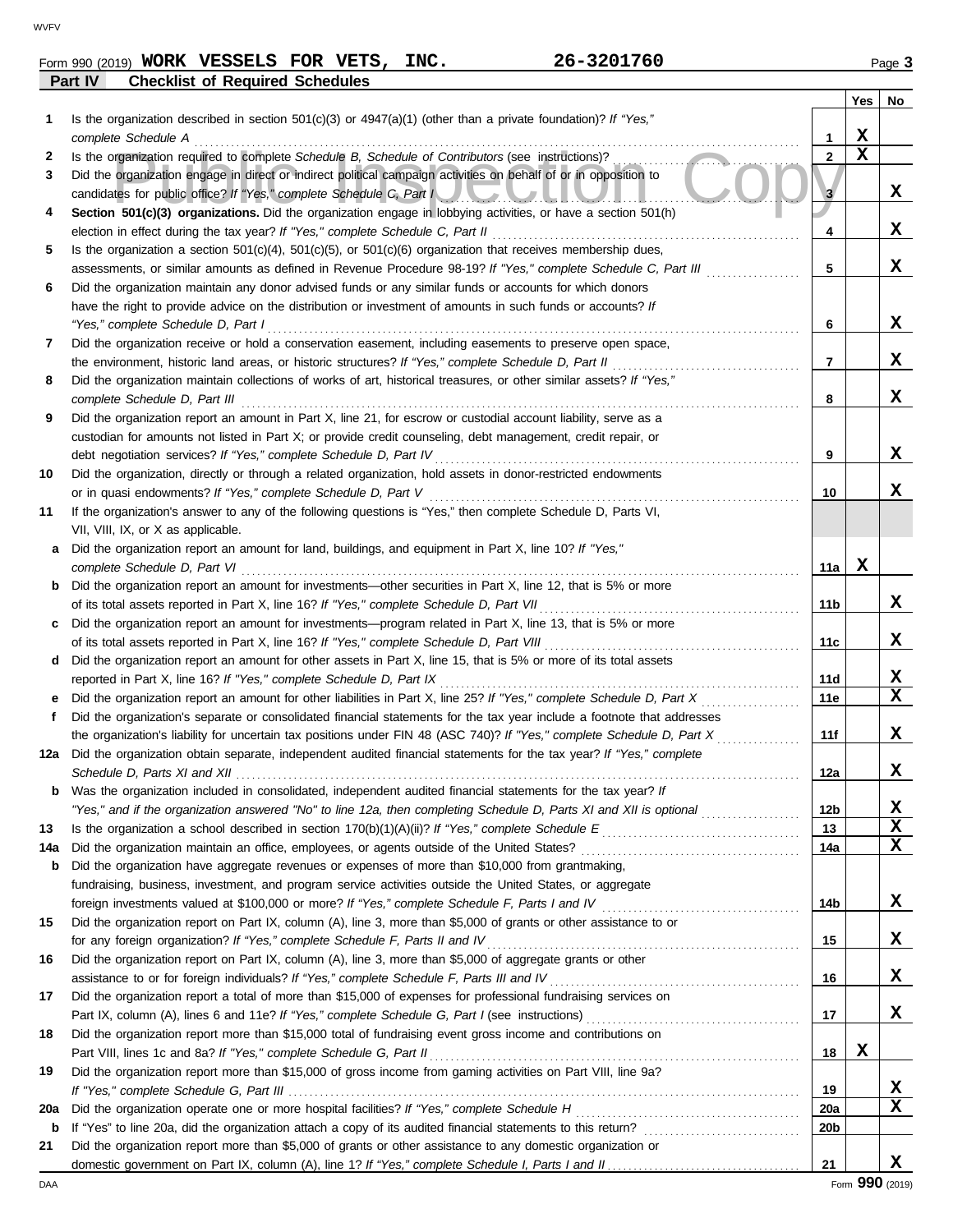|     | Part IV<br><b>Checklist of Required Schedules (continued)</b>                                                                                                                                                |     |     |                         |
|-----|--------------------------------------------------------------------------------------------------------------------------------------------------------------------------------------------------------------|-----|-----|-------------------------|
|     |                                                                                                                                                                                                              |     | Yes | No.                     |
| 22  | Did the organization report more than \$5,000 of grants or other assistance to or for domestic individuals on                                                                                                |     |     |                         |
|     | Part IX, column (A), line 2? If "Yes," complete Schedule I, Parts I and III                                                                                                                                  | 22  | х   |                         |
| 23  | Did the organization answer "Yes" to Part VII, Section A, line 3, 4, or 5 about compensation of the                                                                                                          |     |     |                         |
|     | organization's current and former officers, directors, trustees, key employees, and highest compensated                                                                                                      |     |     |                         |
|     | employees? If "Yes," complete Schedule J<br><u>ETOTO MONDANIA E</u>                                                                                                                                          | 23  |     | x                       |
| 24a | Did the organization have a tax-exempt bond issue with an outstanding principal amount of more than                                                                                                          |     |     |                         |
|     | \$100,000 as of the last day of the year, that was issued after December 31, 2002? If "Yes," answer lines 24b                                                                                                |     |     |                         |
|     | through 24d and complete Schedule K. If "No," go to line 25a                                                                                                                                                 | 24a |     | x                       |
| b   | Did the organization invest any proceeds of tax-exempt bonds beyond a temporary period exception?                                                                                                            | 24b |     |                         |
| с   | Did the organization maintain an escrow account other than a refunding escrow at any time during the year                                                                                                    |     |     |                         |
|     | to defease any tax-exempt bonds?                                                                                                                                                                             | 24c |     |                         |
| d   | Did the organization act as an "on behalf of" issuer for bonds outstanding at any time during the year?                                                                                                      | 24d |     |                         |
| 25а | Section 501(c)(3), 501(c)(4), and 501(c)(29) organizations. Did the organization engage in an excess benefit                                                                                                 |     |     |                         |
|     | transaction with a disqualified person during the year? If "Yes," complete Schedule L, Part I                                                                                                                | 25a |     | x                       |
| b   | Is the organization aware that it engaged in an excess benefit transaction with a disqualified person in a prior                                                                                             |     |     |                         |
|     | year, and that the transaction has not been reported on any of the organization's prior Forms 990 or 990-EZ?                                                                                                 |     |     |                         |
|     | If "Yes," complete Schedule L, Part I                                                                                                                                                                        | 25b |     | X                       |
| 26  | Did the organization report any amount on Part X, line 5 or 22, for receivables from or payables to any current                                                                                              |     |     |                         |
|     | or former officer, director, trustee, key employee, creator or founder, substantial contributor, or 35%                                                                                                      |     |     |                         |
|     | controlled entity or family member of any of these persons? If "Yes," complete Schedule L, Part II                                                                                                           | 26  |     | x                       |
| 27  | Did the organization provide a grant or other assistance to any current or former officer, director, trustee, key                                                                                            |     |     |                         |
|     | employee, creator or founder, substantial contributor or employee thereof, a grant selection committee                                                                                                       |     |     |                         |
|     | member, or to a 35% controlled entity (including an employee thereof) or family member of any of these                                                                                                       |     |     |                         |
|     | persons? If "Yes," complete Schedule L, Part III                                                                                                                                                             | 27  |     | x                       |
| 28  | Was the organization a party to a business transaction with one of the following parties (see Schedule L, Part                                                                                               |     |     |                         |
|     | IV instructions, for applicable filing thresholds, conditions, and exceptions):<br>A current or former officer, director, trustee, key employee, creator or founder, or substantial contributor? If          |     |     |                         |
| а   | "Yes," complete Schedule L, Part IV                                                                                                                                                                          |     |     | x                       |
|     |                                                                                                                                                                                                              | 28a |     | $\mathbf x$             |
| b   | A family member of any individual described in line 28a? If "Yes," complete Schedule L, Part IV<br>A 35% controlled entity of one or more individuals and/or organizations described in lines 28a or 28b? If | 28b |     |                         |
| c   | "Yes," complete Schedule L, Part IV                                                                                                                                                                          | 28c |     | X                       |
| 29  | Did the organization receive more than \$25,000 in non-cash contributions? If "Yes," complete Schedule M                                                                                                     | 29  | х   |                         |
| 30  | .<br>Did the organization receive contributions of art, historical treasures, or other similar assets, or qualified                                                                                          |     |     |                         |
|     | conservation contributions? If "Yes," complete Schedule M                                                                                                                                                    | 30  |     | X                       |
| 31  | Did the organization liquidate, terminate, or dissolve and cease operations? If "Yes," complete Schedule N, Part I                                                                                           | 31  |     | $\overline{\mathbf{x}}$ |
|     | Did the organization sell, exchange, dispose of, or transfer more than 25% of its net assets? If "Yes,"                                                                                                      |     |     |                         |
|     | complete Schedule N, Part II                                                                                                                                                                                 | 32  |     | X                       |
| 33  | Did the organization own 100% of an entity disregarded as separate from the organization under Regulations                                                                                                   |     |     |                         |
|     | sections 301.7701-2 and 301.7701-3? If "Yes," complete Schedule R, Part I                                                                                                                                    | 33  |     | X                       |
| 34  | Was the organization related to any tax-exempt or taxable entity? If "Yes," complete Schedule R, Part II, III,                                                                                               |     |     |                         |
|     | or IV, and Part V, line 1                                                                                                                                                                                    | 34  |     | x                       |
| 35a |                                                                                                                                                                                                              | 35a |     | $\mathbf x$             |
| b   | If "Yes" to line 35a, did the organization receive any payment from or engage in any transaction with a                                                                                                      |     |     |                         |
|     | controlled entity within the meaning of section 512(b)(13)? If "Yes," complete Schedule R, Part V, line 2                                                                                                    | 35b |     |                         |
| 36  | Section 501(c)(3) organizations. Did the organization make any transfers to an exempt non-charitable                                                                                                         |     |     |                         |
|     | related organization? If "Yes," complete Schedule R, Part V, line 2                                                                                                                                          | 36  |     | X                       |
| 37  | Did the organization conduct more than 5% of its activities through an entity that is not a related organization                                                                                             |     |     |                         |
|     | and that is treated as a partnership for federal income tax purposes? If "Yes," complete Schedule R, Part VI                                                                                                 | 37  |     | X                       |
| 38  | Did the organization complete Schedule O and provide explanations in Schedule O for Part VI, lines 11b and                                                                                                   |     |     |                         |
|     | 19? Note: All Form 990 filers are required to complete Schedule O.                                                                                                                                           | 38  | X   |                         |
|     | Part V<br>Statements Regarding Other IRS Filings and Tax Compliance                                                                                                                                          |     |     |                         |
|     | Check if Schedule O contains a response or note to any line in this Part V                                                                                                                                   |     |     |                         |
|     |                                                                                                                                                                                                              |     | Yes | No                      |
| 1а  | 4<br>Enter the number reported in Box 3 of Form 1096. Enter -0- if not applicable<br>1a                                                                                                                      |     |     |                         |
| b   | $\mathbf 0$<br>1 <sub>b</sub><br>Enter the number of Forms W-2G included in line 1a. Enter -0- if not applicable<br>.                                                                                        |     |     |                         |
| c   | Did the organization comply with backup withholding rules for reportable payments to vendors and                                                                                                             |     |     |                         |
|     |                                                                                                                                                                                                              | 1c  | X   |                         |
| DAA |                                                                                                                                                                                                              |     |     | Form 990 (2019)         |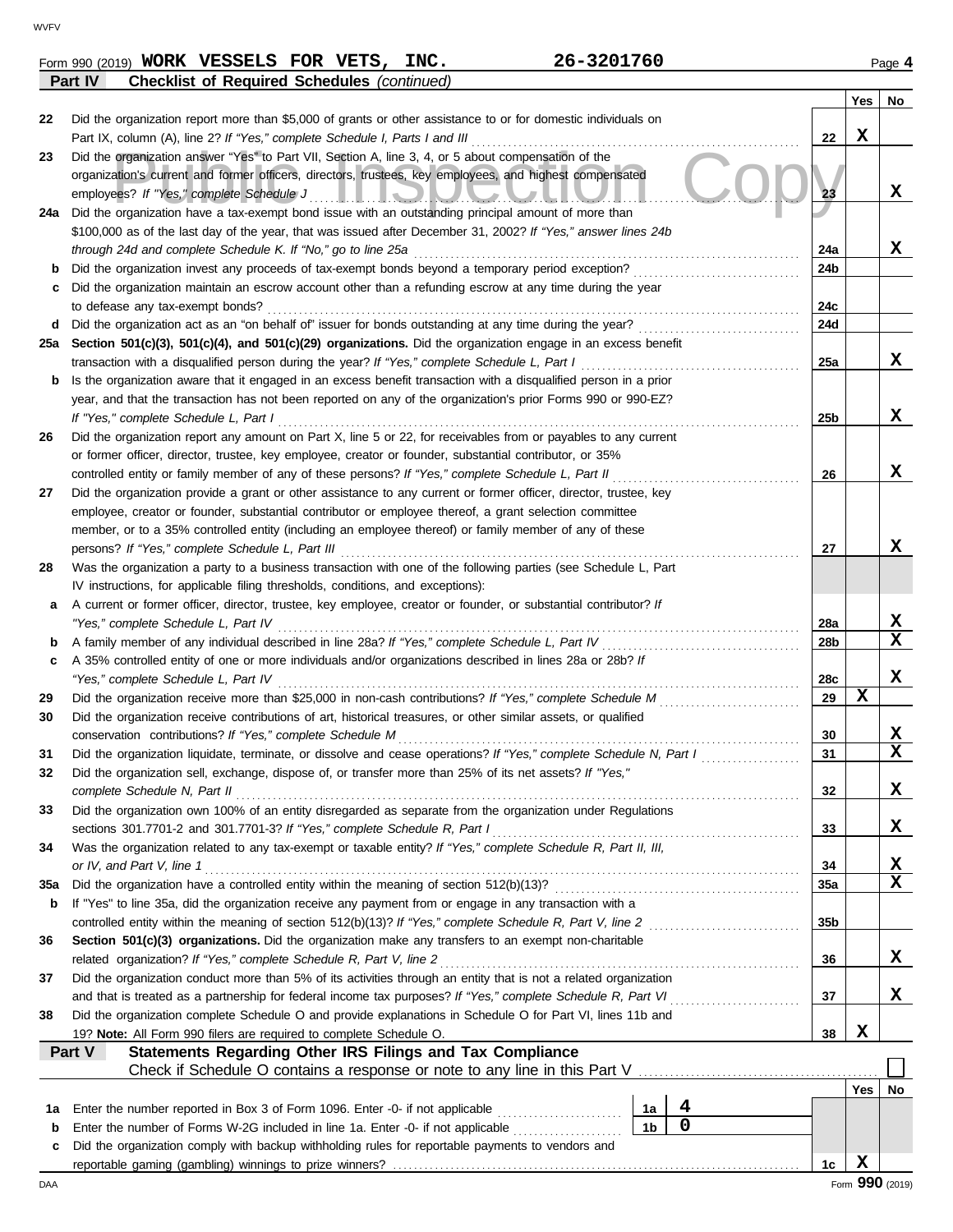| Enter the number of employees reported on Form W-3, Transmittal of Wage and Tax<br>2a<br>0<br>Statements, filed for the calendar year ending with or within the year covered by this return<br>2a<br>If at least one is reported on line 2a, did the organization file all required federal employment tax returns?<br>2b<br>b<br>Note: If the sum of lines 1a and 2a is greater than 250, you may be required to e-file (see instructions)<br>Did the organization have unrelated business gross income of \$1,000 or more during the year?<br>3a<br>За<br>3 <sub>b</sub><br>If "Yes," has it filed a Form 990-T for this year? If "No" to line 3b, provide an explanation on Schedule O<br>b<br>At any time during the calendar year, did the organization have an interest in, or a signature or other authority over,<br>4a<br>a financial account in a foreign country (such as a bank account, securities account, or other financial account)?<br>4a<br>If "Yes," enter the name of the foreign country <b>u</b><br>b<br>See instructions for filing requirements for FinCEN Form 114, Report of Foreign Bank and Financial Accounts (FBAR).<br>5a<br>Was the organization a party to a prohibited tax shelter transaction at any time during the tax year?<br>5а<br>5 <sub>b</sub><br>Did any taxable party notify the organization that it was or is a party to a prohibited tax shelter transaction?<br>b<br>5c<br>If "Yes" to line 5a or 5b, did the organization file Form 8886-T?<br>c<br>Does the organization have annual gross receipts that are normally greater than \$100,000, and did the<br>6а<br>organization solicit any contributions that were not tax deductible as charitable contributions?<br>6a<br>If "Yes," did the organization include with every solicitation an express statement that such contributions or<br>b<br>gifts were not tax deductible?<br>6b<br>Organizations that may receive deductible contributions under section 170(c).<br>7<br>Did the organization receive a payment in excess of \$75 made partly as a contribution and partly for goods<br>а<br>and services provided to the payor?<br>7a<br>If "Yes," did the organization notify the donor of the value of the goods or services provided?<br>7b<br>b<br>Did the organization sell, exchange, or otherwise dispose of tangible personal property for which it was<br>с<br>7c<br>7d<br>If "Yes," indicate the number of Forms 8282 filed during the year<br>d<br>7e<br>Did the organization receive any funds, directly or indirectly, to pay premiums on a personal benefit contract?<br>е<br>7f<br>Did the organization, during the year, pay premiums, directly or indirectly, on a personal benefit contract?<br>f<br>If the organization received a contribution of qualified intellectual property, did the organization file Form 8899 as required?<br>7g<br>g<br>If the organization received a contribution of cars, boats, airplanes, or other vehicles, did the organization file a Form 1098-C?<br>7h<br>h<br>Sponsoring organizations maintaining donor advised funds. Did a donor advised fund maintained by the<br>8<br>sponsoring organization have excess business holdings at any time during the year?<br>8<br>Sponsoring organizations maintaining donor advised funds.<br>9<br>Did the sponsoring organization make any taxable distributions under section 4966?<br>9a<br>а<br>Did the sponsoring organization make a distribution to a donor, donor advisor, or related person?<br>9b<br>b<br>Section 501(c)(7) organizations. Enter:<br>10<br>10a<br>Initiation fees and capital contributions included on Part VIII, line 12<br>а<br>Gross receipts, included on Form 990, Part VIII, line 12, for public use of club facilities<br>10 <sub>b</sub><br>b<br>Section 501(c)(12) organizations. Enter:<br>11<br>Gross income from members or shareholders<br>11a<br>а<br>Gross income from other sources (Do not net amounts due or paid to other sources<br>b<br>against amounts due or received from them.)<br>11b<br>Section 4947(a)(1) non-exempt charitable trusts. Is the organization filing Form 990 in lieu of Form 1041?<br>12a<br>12a<br>If "Yes," enter the amount of tax-exempt interest received or accrued during the year<br>12 <sub>b</sub><br>b<br>Section 501(c)(29) qualified nonprofit health insurance issuers.<br>13<br>Is the organization licensed to issue qualified health plans in more than one state?<br>13a<br>а<br>Note: See the instructions for additional information the organization must report on Schedule O.<br>Enter the amount of reserves the organization is required to maintain by the states in which<br>b | X<br>х |
|---------------------------------------------------------------------------------------------------------------------------------------------------------------------------------------------------------------------------------------------------------------------------------------------------------------------------------------------------------------------------------------------------------------------------------------------------------------------------------------------------------------------------------------------------------------------------------------------------------------------------------------------------------------------------------------------------------------------------------------------------------------------------------------------------------------------------------------------------------------------------------------------------------------------------------------------------------------------------------------------------------------------------------------------------------------------------------------------------------------------------------------------------------------------------------------------------------------------------------------------------------------------------------------------------------------------------------------------------------------------------------------------------------------------------------------------------------------------------------------------------------------------------------------------------------------------------------------------------------------------------------------------------------------------------------------------------------------------------------------------------------------------------------------------------------------------------------------------------------------------------------------------------------------------------------------------------------------------------------------------------------------------------------------------------------------------------------------------------------------------------------------------------------------------------------------------------------------------------------------------------------------------------------------------------------------------------------------------------------------------------------------------------------------------------------------------------------------------------------------------------------------------------------------------------------------------------------------------------------------------------------------------------------------------------------------------------------------------------------------------------------------------------------------------------------------------------------------------------------------------------------------------------------------------------------------------------------------------------------------------------------------------------------------------------------------------------------------------------------------------------------------------------------------------------------------------------------------------------------------------------------------------------------------------------------------------------------------------------------------------------------------------------------------------------------------------------------------------------------------------------------------------------------------------------------------------------------------------------------------------------------------------------------------------------------------------------------------------------------------------------------------------------------------------------------------------------------------------------------------------------------------------------------------------------------------------------------------------------------------------------------------------------------------------------------------------------------------------------------------------------------------------------------------------------------------------------------------------------------------------------------------------------------------------------------------------------------------------------------------------------------------------------------------------------------------------------------------------------------------------------------------------------------------------------------------------------------------------------------------------------------------------------------------------------------------------|--------|
|                                                                                                                                                                                                                                                                                                                                                                                                                                                                                                                                                                                                                                                                                                                                                                                                                                                                                                                                                                                                                                                                                                                                                                                                                                                                                                                                                                                                                                                                                                                                                                                                                                                                                                                                                                                                                                                                                                                                                                                                                                                                                                                                                                                                                                                                                                                                                                                                                                                                                                                                                                                                                                                                                                                                                                                                                                                                                                                                                                                                                                                                                                                                                                                                                                                                                                                                                                                                                                                                                                                                                                                                                                                                                                                                                                                                                                                                                                                                                                                                                                                                                                                                                                                                                                                                                                                                                                                                                                                                                                                                                                                                                                                                                             |        |
|                                                                                                                                                                                                                                                                                                                                                                                                                                                                                                                                                                                                                                                                                                                                                                                                                                                                                                                                                                                                                                                                                                                                                                                                                                                                                                                                                                                                                                                                                                                                                                                                                                                                                                                                                                                                                                                                                                                                                                                                                                                                                                                                                                                                                                                                                                                                                                                                                                                                                                                                                                                                                                                                                                                                                                                                                                                                                                                                                                                                                                                                                                                                                                                                                                                                                                                                                                                                                                                                                                                                                                                                                                                                                                                                                                                                                                                                                                                                                                                                                                                                                                                                                                                                                                                                                                                                                                                                                                                                                                                                                                                                                                                                                             |        |
|                                                                                                                                                                                                                                                                                                                                                                                                                                                                                                                                                                                                                                                                                                                                                                                                                                                                                                                                                                                                                                                                                                                                                                                                                                                                                                                                                                                                                                                                                                                                                                                                                                                                                                                                                                                                                                                                                                                                                                                                                                                                                                                                                                                                                                                                                                                                                                                                                                                                                                                                                                                                                                                                                                                                                                                                                                                                                                                                                                                                                                                                                                                                                                                                                                                                                                                                                                                                                                                                                                                                                                                                                                                                                                                                                                                                                                                                                                                                                                                                                                                                                                                                                                                                                                                                                                                                                                                                                                                                                                                                                                                                                                                                                             |        |
|                                                                                                                                                                                                                                                                                                                                                                                                                                                                                                                                                                                                                                                                                                                                                                                                                                                                                                                                                                                                                                                                                                                                                                                                                                                                                                                                                                                                                                                                                                                                                                                                                                                                                                                                                                                                                                                                                                                                                                                                                                                                                                                                                                                                                                                                                                                                                                                                                                                                                                                                                                                                                                                                                                                                                                                                                                                                                                                                                                                                                                                                                                                                                                                                                                                                                                                                                                                                                                                                                                                                                                                                                                                                                                                                                                                                                                                                                                                                                                                                                                                                                                                                                                                                                                                                                                                                                                                                                                                                                                                                                                                                                                                                                             |        |
|                                                                                                                                                                                                                                                                                                                                                                                                                                                                                                                                                                                                                                                                                                                                                                                                                                                                                                                                                                                                                                                                                                                                                                                                                                                                                                                                                                                                                                                                                                                                                                                                                                                                                                                                                                                                                                                                                                                                                                                                                                                                                                                                                                                                                                                                                                                                                                                                                                                                                                                                                                                                                                                                                                                                                                                                                                                                                                                                                                                                                                                                                                                                                                                                                                                                                                                                                                                                                                                                                                                                                                                                                                                                                                                                                                                                                                                                                                                                                                                                                                                                                                                                                                                                                                                                                                                                                                                                                                                                                                                                                                                                                                                                                             |        |
|                                                                                                                                                                                                                                                                                                                                                                                                                                                                                                                                                                                                                                                                                                                                                                                                                                                                                                                                                                                                                                                                                                                                                                                                                                                                                                                                                                                                                                                                                                                                                                                                                                                                                                                                                                                                                                                                                                                                                                                                                                                                                                                                                                                                                                                                                                                                                                                                                                                                                                                                                                                                                                                                                                                                                                                                                                                                                                                                                                                                                                                                                                                                                                                                                                                                                                                                                                                                                                                                                                                                                                                                                                                                                                                                                                                                                                                                                                                                                                                                                                                                                                                                                                                                                                                                                                                                                                                                                                                                                                                                                                                                                                                                                             |        |
|                                                                                                                                                                                                                                                                                                                                                                                                                                                                                                                                                                                                                                                                                                                                                                                                                                                                                                                                                                                                                                                                                                                                                                                                                                                                                                                                                                                                                                                                                                                                                                                                                                                                                                                                                                                                                                                                                                                                                                                                                                                                                                                                                                                                                                                                                                                                                                                                                                                                                                                                                                                                                                                                                                                                                                                                                                                                                                                                                                                                                                                                                                                                                                                                                                                                                                                                                                                                                                                                                                                                                                                                                                                                                                                                                                                                                                                                                                                                                                                                                                                                                                                                                                                                                                                                                                                                                                                                                                                                                                                                                                                                                                                                                             |        |
|                                                                                                                                                                                                                                                                                                                                                                                                                                                                                                                                                                                                                                                                                                                                                                                                                                                                                                                                                                                                                                                                                                                                                                                                                                                                                                                                                                                                                                                                                                                                                                                                                                                                                                                                                                                                                                                                                                                                                                                                                                                                                                                                                                                                                                                                                                                                                                                                                                                                                                                                                                                                                                                                                                                                                                                                                                                                                                                                                                                                                                                                                                                                                                                                                                                                                                                                                                                                                                                                                                                                                                                                                                                                                                                                                                                                                                                                                                                                                                                                                                                                                                                                                                                                                                                                                                                                                                                                                                                                                                                                                                                                                                                                                             |        |
|                                                                                                                                                                                                                                                                                                                                                                                                                                                                                                                                                                                                                                                                                                                                                                                                                                                                                                                                                                                                                                                                                                                                                                                                                                                                                                                                                                                                                                                                                                                                                                                                                                                                                                                                                                                                                                                                                                                                                                                                                                                                                                                                                                                                                                                                                                                                                                                                                                                                                                                                                                                                                                                                                                                                                                                                                                                                                                                                                                                                                                                                                                                                                                                                                                                                                                                                                                                                                                                                                                                                                                                                                                                                                                                                                                                                                                                                                                                                                                                                                                                                                                                                                                                                                                                                                                                                                                                                                                                                                                                                                                                                                                                                                             |        |
|                                                                                                                                                                                                                                                                                                                                                                                                                                                                                                                                                                                                                                                                                                                                                                                                                                                                                                                                                                                                                                                                                                                                                                                                                                                                                                                                                                                                                                                                                                                                                                                                                                                                                                                                                                                                                                                                                                                                                                                                                                                                                                                                                                                                                                                                                                                                                                                                                                                                                                                                                                                                                                                                                                                                                                                                                                                                                                                                                                                                                                                                                                                                                                                                                                                                                                                                                                                                                                                                                                                                                                                                                                                                                                                                                                                                                                                                                                                                                                                                                                                                                                                                                                                                                                                                                                                                                                                                                                                                                                                                                                                                                                                                                             |        |
|                                                                                                                                                                                                                                                                                                                                                                                                                                                                                                                                                                                                                                                                                                                                                                                                                                                                                                                                                                                                                                                                                                                                                                                                                                                                                                                                                                                                                                                                                                                                                                                                                                                                                                                                                                                                                                                                                                                                                                                                                                                                                                                                                                                                                                                                                                                                                                                                                                                                                                                                                                                                                                                                                                                                                                                                                                                                                                                                                                                                                                                                                                                                                                                                                                                                                                                                                                                                                                                                                                                                                                                                                                                                                                                                                                                                                                                                                                                                                                                                                                                                                                                                                                                                                                                                                                                                                                                                                                                                                                                                                                                                                                                                                             | х      |
|                                                                                                                                                                                                                                                                                                                                                                                                                                                                                                                                                                                                                                                                                                                                                                                                                                                                                                                                                                                                                                                                                                                                                                                                                                                                                                                                                                                                                                                                                                                                                                                                                                                                                                                                                                                                                                                                                                                                                                                                                                                                                                                                                                                                                                                                                                                                                                                                                                                                                                                                                                                                                                                                                                                                                                                                                                                                                                                                                                                                                                                                                                                                                                                                                                                                                                                                                                                                                                                                                                                                                                                                                                                                                                                                                                                                                                                                                                                                                                                                                                                                                                                                                                                                                                                                                                                                                                                                                                                                                                                                                                                                                                                                                             | X.     |
|                                                                                                                                                                                                                                                                                                                                                                                                                                                                                                                                                                                                                                                                                                                                                                                                                                                                                                                                                                                                                                                                                                                                                                                                                                                                                                                                                                                                                                                                                                                                                                                                                                                                                                                                                                                                                                                                                                                                                                                                                                                                                                                                                                                                                                                                                                                                                                                                                                                                                                                                                                                                                                                                                                                                                                                                                                                                                                                                                                                                                                                                                                                                                                                                                                                                                                                                                                                                                                                                                                                                                                                                                                                                                                                                                                                                                                                                                                                                                                                                                                                                                                                                                                                                                                                                                                                                                                                                                                                                                                                                                                                                                                                                                             |        |
|                                                                                                                                                                                                                                                                                                                                                                                                                                                                                                                                                                                                                                                                                                                                                                                                                                                                                                                                                                                                                                                                                                                                                                                                                                                                                                                                                                                                                                                                                                                                                                                                                                                                                                                                                                                                                                                                                                                                                                                                                                                                                                                                                                                                                                                                                                                                                                                                                                                                                                                                                                                                                                                                                                                                                                                                                                                                                                                                                                                                                                                                                                                                                                                                                                                                                                                                                                                                                                                                                                                                                                                                                                                                                                                                                                                                                                                                                                                                                                                                                                                                                                                                                                                                                                                                                                                                                                                                                                                                                                                                                                                                                                                                                             |        |
|                                                                                                                                                                                                                                                                                                                                                                                                                                                                                                                                                                                                                                                                                                                                                                                                                                                                                                                                                                                                                                                                                                                                                                                                                                                                                                                                                                                                                                                                                                                                                                                                                                                                                                                                                                                                                                                                                                                                                                                                                                                                                                                                                                                                                                                                                                                                                                                                                                                                                                                                                                                                                                                                                                                                                                                                                                                                                                                                                                                                                                                                                                                                                                                                                                                                                                                                                                                                                                                                                                                                                                                                                                                                                                                                                                                                                                                                                                                                                                                                                                                                                                                                                                                                                                                                                                                                                                                                                                                                                                                                                                                                                                                                                             | X      |
|                                                                                                                                                                                                                                                                                                                                                                                                                                                                                                                                                                                                                                                                                                                                                                                                                                                                                                                                                                                                                                                                                                                                                                                                                                                                                                                                                                                                                                                                                                                                                                                                                                                                                                                                                                                                                                                                                                                                                                                                                                                                                                                                                                                                                                                                                                                                                                                                                                                                                                                                                                                                                                                                                                                                                                                                                                                                                                                                                                                                                                                                                                                                                                                                                                                                                                                                                                                                                                                                                                                                                                                                                                                                                                                                                                                                                                                                                                                                                                                                                                                                                                                                                                                                                                                                                                                                                                                                                                                                                                                                                                                                                                                                                             |        |
|                                                                                                                                                                                                                                                                                                                                                                                                                                                                                                                                                                                                                                                                                                                                                                                                                                                                                                                                                                                                                                                                                                                                                                                                                                                                                                                                                                                                                                                                                                                                                                                                                                                                                                                                                                                                                                                                                                                                                                                                                                                                                                                                                                                                                                                                                                                                                                                                                                                                                                                                                                                                                                                                                                                                                                                                                                                                                                                                                                                                                                                                                                                                                                                                                                                                                                                                                                                                                                                                                                                                                                                                                                                                                                                                                                                                                                                                                                                                                                                                                                                                                                                                                                                                                                                                                                                                                                                                                                                                                                                                                                                                                                                                                             |        |
|                                                                                                                                                                                                                                                                                                                                                                                                                                                                                                                                                                                                                                                                                                                                                                                                                                                                                                                                                                                                                                                                                                                                                                                                                                                                                                                                                                                                                                                                                                                                                                                                                                                                                                                                                                                                                                                                                                                                                                                                                                                                                                                                                                                                                                                                                                                                                                                                                                                                                                                                                                                                                                                                                                                                                                                                                                                                                                                                                                                                                                                                                                                                                                                                                                                                                                                                                                                                                                                                                                                                                                                                                                                                                                                                                                                                                                                                                                                                                                                                                                                                                                                                                                                                                                                                                                                                                                                                                                                                                                                                                                                                                                                                                             |        |
|                                                                                                                                                                                                                                                                                                                                                                                                                                                                                                                                                                                                                                                                                                                                                                                                                                                                                                                                                                                                                                                                                                                                                                                                                                                                                                                                                                                                                                                                                                                                                                                                                                                                                                                                                                                                                                                                                                                                                                                                                                                                                                                                                                                                                                                                                                                                                                                                                                                                                                                                                                                                                                                                                                                                                                                                                                                                                                                                                                                                                                                                                                                                                                                                                                                                                                                                                                                                                                                                                                                                                                                                                                                                                                                                                                                                                                                                                                                                                                                                                                                                                                                                                                                                                                                                                                                                                                                                                                                                                                                                                                                                                                                                                             |        |
|                                                                                                                                                                                                                                                                                                                                                                                                                                                                                                                                                                                                                                                                                                                                                                                                                                                                                                                                                                                                                                                                                                                                                                                                                                                                                                                                                                                                                                                                                                                                                                                                                                                                                                                                                                                                                                                                                                                                                                                                                                                                                                                                                                                                                                                                                                                                                                                                                                                                                                                                                                                                                                                                                                                                                                                                                                                                                                                                                                                                                                                                                                                                                                                                                                                                                                                                                                                                                                                                                                                                                                                                                                                                                                                                                                                                                                                                                                                                                                                                                                                                                                                                                                                                                                                                                                                                                                                                                                                                                                                                                                                                                                                                                             |        |
|                                                                                                                                                                                                                                                                                                                                                                                                                                                                                                                                                                                                                                                                                                                                                                                                                                                                                                                                                                                                                                                                                                                                                                                                                                                                                                                                                                                                                                                                                                                                                                                                                                                                                                                                                                                                                                                                                                                                                                                                                                                                                                                                                                                                                                                                                                                                                                                                                                                                                                                                                                                                                                                                                                                                                                                                                                                                                                                                                                                                                                                                                                                                                                                                                                                                                                                                                                                                                                                                                                                                                                                                                                                                                                                                                                                                                                                                                                                                                                                                                                                                                                                                                                                                                                                                                                                                                                                                                                                                                                                                                                                                                                                                                             |        |
|                                                                                                                                                                                                                                                                                                                                                                                                                                                                                                                                                                                                                                                                                                                                                                                                                                                                                                                                                                                                                                                                                                                                                                                                                                                                                                                                                                                                                                                                                                                                                                                                                                                                                                                                                                                                                                                                                                                                                                                                                                                                                                                                                                                                                                                                                                                                                                                                                                                                                                                                                                                                                                                                                                                                                                                                                                                                                                                                                                                                                                                                                                                                                                                                                                                                                                                                                                                                                                                                                                                                                                                                                                                                                                                                                                                                                                                                                                                                                                                                                                                                                                                                                                                                                                                                                                                                                                                                                                                                                                                                                                                                                                                                                             |        |
|                                                                                                                                                                                                                                                                                                                                                                                                                                                                                                                                                                                                                                                                                                                                                                                                                                                                                                                                                                                                                                                                                                                                                                                                                                                                                                                                                                                                                                                                                                                                                                                                                                                                                                                                                                                                                                                                                                                                                                                                                                                                                                                                                                                                                                                                                                                                                                                                                                                                                                                                                                                                                                                                                                                                                                                                                                                                                                                                                                                                                                                                                                                                                                                                                                                                                                                                                                                                                                                                                                                                                                                                                                                                                                                                                                                                                                                                                                                                                                                                                                                                                                                                                                                                                                                                                                                                                                                                                                                                                                                                                                                                                                                                                             |        |
|                                                                                                                                                                                                                                                                                                                                                                                                                                                                                                                                                                                                                                                                                                                                                                                                                                                                                                                                                                                                                                                                                                                                                                                                                                                                                                                                                                                                                                                                                                                                                                                                                                                                                                                                                                                                                                                                                                                                                                                                                                                                                                                                                                                                                                                                                                                                                                                                                                                                                                                                                                                                                                                                                                                                                                                                                                                                                                                                                                                                                                                                                                                                                                                                                                                                                                                                                                                                                                                                                                                                                                                                                                                                                                                                                                                                                                                                                                                                                                                                                                                                                                                                                                                                                                                                                                                                                                                                                                                                                                                                                                                                                                                                                             |        |
|                                                                                                                                                                                                                                                                                                                                                                                                                                                                                                                                                                                                                                                                                                                                                                                                                                                                                                                                                                                                                                                                                                                                                                                                                                                                                                                                                                                                                                                                                                                                                                                                                                                                                                                                                                                                                                                                                                                                                                                                                                                                                                                                                                                                                                                                                                                                                                                                                                                                                                                                                                                                                                                                                                                                                                                                                                                                                                                                                                                                                                                                                                                                                                                                                                                                                                                                                                                                                                                                                                                                                                                                                                                                                                                                                                                                                                                                                                                                                                                                                                                                                                                                                                                                                                                                                                                                                                                                                                                                                                                                                                                                                                                                                             |        |
|                                                                                                                                                                                                                                                                                                                                                                                                                                                                                                                                                                                                                                                                                                                                                                                                                                                                                                                                                                                                                                                                                                                                                                                                                                                                                                                                                                                                                                                                                                                                                                                                                                                                                                                                                                                                                                                                                                                                                                                                                                                                                                                                                                                                                                                                                                                                                                                                                                                                                                                                                                                                                                                                                                                                                                                                                                                                                                                                                                                                                                                                                                                                                                                                                                                                                                                                                                                                                                                                                                                                                                                                                                                                                                                                                                                                                                                                                                                                                                                                                                                                                                                                                                                                                                                                                                                                                                                                                                                                                                                                                                                                                                                                                             |        |
|                                                                                                                                                                                                                                                                                                                                                                                                                                                                                                                                                                                                                                                                                                                                                                                                                                                                                                                                                                                                                                                                                                                                                                                                                                                                                                                                                                                                                                                                                                                                                                                                                                                                                                                                                                                                                                                                                                                                                                                                                                                                                                                                                                                                                                                                                                                                                                                                                                                                                                                                                                                                                                                                                                                                                                                                                                                                                                                                                                                                                                                                                                                                                                                                                                                                                                                                                                                                                                                                                                                                                                                                                                                                                                                                                                                                                                                                                                                                                                                                                                                                                                                                                                                                                                                                                                                                                                                                                                                                                                                                                                                                                                                                                             |        |
|                                                                                                                                                                                                                                                                                                                                                                                                                                                                                                                                                                                                                                                                                                                                                                                                                                                                                                                                                                                                                                                                                                                                                                                                                                                                                                                                                                                                                                                                                                                                                                                                                                                                                                                                                                                                                                                                                                                                                                                                                                                                                                                                                                                                                                                                                                                                                                                                                                                                                                                                                                                                                                                                                                                                                                                                                                                                                                                                                                                                                                                                                                                                                                                                                                                                                                                                                                                                                                                                                                                                                                                                                                                                                                                                                                                                                                                                                                                                                                                                                                                                                                                                                                                                                                                                                                                                                                                                                                                                                                                                                                                                                                                                                             |        |
|                                                                                                                                                                                                                                                                                                                                                                                                                                                                                                                                                                                                                                                                                                                                                                                                                                                                                                                                                                                                                                                                                                                                                                                                                                                                                                                                                                                                                                                                                                                                                                                                                                                                                                                                                                                                                                                                                                                                                                                                                                                                                                                                                                                                                                                                                                                                                                                                                                                                                                                                                                                                                                                                                                                                                                                                                                                                                                                                                                                                                                                                                                                                                                                                                                                                                                                                                                                                                                                                                                                                                                                                                                                                                                                                                                                                                                                                                                                                                                                                                                                                                                                                                                                                                                                                                                                                                                                                                                                                                                                                                                                                                                                                                             |        |
|                                                                                                                                                                                                                                                                                                                                                                                                                                                                                                                                                                                                                                                                                                                                                                                                                                                                                                                                                                                                                                                                                                                                                                                                                                                                                                                                                                                                                                                                                                                                                                                                                                                                                                                                                                                                                                                                                                                                                                                                                                                                                                                                                                                                                                                                                                                                                                                                                                                                                                                                                                                                                                                                                                                                                                                                                                                                                                                                                                                                                                                                                                                                                                                                                                                                                                                                                                                                                                                                                                                                                                                                                                                                                                                                                                                                                                                                                                                                                                                                                                                                                                                                                                                                                                                                                                                                                                                                                                                                                                                                                                                                                                                                                             |        |
|                                                                                                                                                                                                                                                                                                                                                                                                                                                                                                                                                                                                                                                                                                                                                                                                                                                                                                                                                                                                                                                                                                                                                                                                                                                                                                                                                                                                                                                                                                                                                                                                                                                                                                                                                                                                                                                                                                                                                                                                                                                                                                                                                                                                                                                                                                                                                                                                                                                                                                                                                                                                                                                                                                                                                                                                                                                                                                                                                                                                                                                                                                                                                                                                                                                                                                                                                                                                                                                                                                                                                                                                                                                                                                                                                                                                                                                                                                                                                                                                                                                                                                                                                                                                                                                                                                                                                                                                                                                                                                                                                                                                                                                                                             |        |
|                                                                                                                                                                                                                                                                                                                                                                                                                                                                                                                                                                                                                                                                                                                                                                                                                                                                                                                                                                                                                                                                                                                                                                                                                                                                                                                                                                                                                                                                                                                                                                                                                                                                                                                                                                                                                                                                                                                                                                                                                                                                                                                                                                                                                                                                                                                                                                                                                                                                                                                                                                                                                                                                                                                                                                                                                                                                                                                                                                                                                                                                                                                                                                                                                                                                                                                                                                                                                                                                                                                                                                                                                                                                                                                                                                                                                                                                                                                                                                                                                                                                                                                                                                                                                                                                                                                                                                                                                                                                                                                                                                                                                                                                                             |        |
|                                                                                                                                                                                                                                                                                                                                                                                                                                                                                                                                                                                                                                                                                                                                                                                                                                                                                                                                                                                                                                                                                                                                                                                                                                                                                                                                                                                                                                                                                                                                                                                                                                                                                                                                                                                                                                                                                                                                                                                                                                                                                                                                                                                                                                                                                                                                                                                                                                                                                                                                                                                                                                                                                                                                                                                                                                                                                                                                                                                                                                                                                                                                                                                                                                                                                                                                                                                                                                                                                                                                                                                                                                                                                                                                                                                                                                                                                                                                                                                                                                                                                                                                                                                                                                                                                                                                                                                                                                                                                                                                                                                                                                                                                             |        |
|                                                                                                                                                                                                                                                                                                                                                                                                                                                                                                                                                                                                                                                                                                                                                                                                                                                                                                                                                                                                                                                                                                                                                                                                                                                                                                                                                                                                                                                                                                                                                                                                                                                                                                                                                                                                                                                                                                                                                                                                                                                                                                                                                                                                                                                                                                                                                                                                                                                                                                                                                                                                                                                                                                                                                                                                                                                                                                                                                                                                                                                                                                                                                                                                                                                                                                                                                                                                                                                                                                                                                                                                                                                                                                                                                                                                                                                                                                                                                                                                                                                                                                                                                                                                                                                                                                                                                                                                                                                                                                                                                                                                                                                                                             |        |
|                                                                                                                                                                                                                                                                                                                                                                                                                                                                                                                                                                                                                                                                                                                                                                                                                                                                                                                                                                                                                                                                                                                                                                                                                                                                                                                                                                                                                                                                                                                                                                                                                                                                                                                                                                                                                                                                                                                                                                                                                                                                                                                                                                                                                                                                                                                                                                                                                                                                                                                                                                                                                                                                                                                                                                                                                                                                                                                                                                                                                                                                                                                                                                                                                                                                                                                                                                                                                                                                                                                                                                                                                                                                                                                                                                                                                                                                                                                                                                                                                                                                                                                                                                                                                                                                                                                                                                                                                                                                                                                                                                                                                                                                                             |        |
|                                                                                                                                                                                                                                                                                                                                                                                                                                                                                                                                                                                                                                                                                                                                                                                                                                                                                                                                                                                                                                                                                                                                                                                                                                                                                                                                                                                                                                                                                                                                                                                                                                                                                                                                                                                                                                                                                                                                                                                                                                                                                                                                                                                                                                                                                                                                                                                                                                                                                                                                                                                                                                                                                                                                                                                                                                                                                                                                                                                                                                                                                                                                                                                                                                                                                                                                                                                                                                                                                                                                                                                                                                                                                                                                                                                                                                                                                                                                                                                                                                                                                                                                                                                                                                                                                                                                                                                                                                                                                                                                                                                                                                                                                             |        |
|                                                                                                                                                                                                                                                                                                                                                                                                                                                                                                                                                                                                                                                                                                                                                                                                                                                                                                                                                                                                                                                                                                                                                                                                                                                                                                                                                                                                                                                                                                                                                                                                                                                                                                                                                                                                                                                                                                                                                                                                                                                                                                                                                                                                                                                                                                                                                                                                                                                                                                                                                                                                                                                                                                                                                                                                                                                                                                                                                                                                                                                                                                                                                                                                                                                                                                                                                                                                                                                                                                                                                                                                                                                                                                                                                                                                                                                                                                                                                                                                                                                                                                                                                                                                                                                                                                                                                                                                                                                                                                                                                                                                                                                                                             |        |
|                                                                                                                                                                                                                                                                                                                                                                                                                                                                                                                                                                                                                                                                                                                                                                                                                                                                                                                                                                                                                                                                                                                                                                                                                                                                                                                                                                                                                                                                                                                                                                                                                                                                                                                                                                                                                                                                                                                                                                                                                                                                                                                                                                                                                                                                                                                                                                                                                                                                                                                                                                                                                                                                                                                                                                                                                                                                                                                                                                                                                                                                                                                                                                                                                                                                                                                                                                                                                                                                                                                                                                                                                                                                                                                                                                                                                                                                                                                                                                                                                                                                                                                                                                                                                                                                                                                                                                                                                                                                                                                                                                                                                                                                                             |        |
|                                                                                                                                                                                                                                                                                                                                                                                                                                                                                                                                                                                                                                                                                                                                                                                                                                                                                                                                                                                                                                                                                                                                                                                                                                                                                                                                                                                                                                                                                                                                                                                                                                                                                                                                                                                                                                                                                                                                                                                                                                                                                                                                                                                                                                                                                                                                                                                                                                                                                                                                                                                                                                                                                                                                                                                                                                                                                                                                                                                                                                                                                                                                                                                                                                                                                                                                                                                                                                                                                                                                                                                                                                                                                                                                                                                                                                                                                                                                                                                                                                                                                                                                                                                                                                                                                                                                                                                                                                                                                                                                                                                                                                                                                             |        |
|                                                                                                                                                                                                                                                                                                                                                                                                                                                                                                                                                                                                                                                                                                                                                                                                                                                                                                                                                                                                                                                                                                                                                                                                                                                                                                                                                                                                                                                                                                                                                                                                                                                                                                                                                                                                                                                                                                                                                                                                                                                                                                                                                                                                                                                                                                                                                                                                                                                                                                                                                                                                                                                                                                                                                                                                                                                                                                                                                                                                                                                                                                                                                                                                                                                                                                                                                                                                                                                                                                                                                                                                                                                                                                                                                                                                                                                                                                                                                                                                                                                                                                                                                                                                                                                                                                                                                                                                                                                                                                                                                                                                                                                                                             |        |
|                                                                                                                                                                                                                                                                                                                                                                                                                                                                                                                                                                                                                                                                                                                                                                                                                                                                                                                                                                                                                                                                                                                                                                                                                                                                                                                                                                                                                                                                                                                                                                                                                                                                                                                                                                                                                                                                                                                                                                                                                                                                                                                                                                                                                                                                                                                                                                                                                                                                                                                                                                                                                                                                                                                                                                                                                                                                                                                                                                                                                                                                                                                                                                                                                                                                                                                                                                                                                                                                                                                                                                                                                                                                                                                                                                                                                                                                                                                                                                                                                                                                                                                                                                                                                                                                                                                                                                                                                                                                                                                                                                                                                                                                                             |        |
|                                                                                                                                                                                                                                                                                                                                                                                                                                                                                                                                                                                                                                                                                                                                                                                                                                                                                                                                                                                                                                                                                                                                                                                                                                                                                                                                                                                                                                                                                                                                                                                                                                                                                                                                                                                                                                                                                                                                                                                                                                                                                                                                                                                                                                                                                                                                                                                                                                                                                                                                                                                                                                                                                                                                                                                                                                                                                                                                                                                                                                                                                                                                                                                                                                                                                                                                                                                                                                                                                                                                                                                                                                                                                                                                                                                                                                                                                                                                                                                                                                                                                                                                                                                                                                                                                                                                                                                                                                                                                                                                                                                                                                                                                             |        |
|                                                                                                                                                                                                                                                                                                                                                                                                                                                                                                                                                                                                                                                                                                                                                                                                                                                                                                                                                                                                                                                                                                                                                                                                                                                                                                                                                                                                                                                                                                                                                                                                                                                                                                                                                                                                                                                                                                                                                                                                                                                                                                                                                                                                                                                                                                                                                                                                                                                                                                                                                                                                                                                                                                                                                                                                                                                                                                                                                                                                                                                                                                                                                                                                                                                                                                                                                                                                                                                                                                                                                                                                                                                                                                                                                                                                                                                                                                                                                                                                                                                                                                                                                                                                                                                                                                                                                                                                                                                                                                                                                                                                                                                                                             |        |
|                                                                                                                                                                                                                                                                                                                                                                                                                                                                                                                                                                                                                                                                                                                                                                                                                                                                                                                                                                                                                                                                                                                                                                                                                                                                                                                                                                                                                                                                                                                                                                                                                                                                                                                                                                                                                                                                                                                                                                                                                                                                                                                                                                                                                                                                                                                                                                                                                                                                                                                                                                                                                                                                                                                                                                                                                                                                                                                                                                                                                                                                                                                                                                                                                                                                                                                                                                                                                                                                                                                                                                                                                                                                                                                                                                                                                                                                                                                                                                                                                                                                                                                                                                                                                                                                                                                                                                                                                                                                                                                                                                                                                                                                                             |        |
|                                                                                                                                                                                                                                                                                                                                                                                                                                                                                                                                                                                                                                                                                                                                                                                                                                                                                                                                                                                                                                                                                                                                                                                                                                                                                                                                                                                                                                                                                                                                                                                                                                                                                                                                                                                                                                                                                                                                                                                                                                                                                                                                                                                                                                                                                                                                                                                                                                                                                                                                                                                                                                                                                                                                                                                                                                                                                                                                                                                                                                                                                                                                                                                                                                                                                                                                                                                                                                                                                                                                                                                                                                                                                                                                                                                                                                                                                                                                                                                                                                                                                                                                                                                                                                                                                                                                                                                                                                                                                                                                                                                                                                                                                             |        |
| 13 <sub>b</sub>                                                                                                                                                                                                                                                                                                                                                                                                                                                                                                                                                                                                                                                                                                                                                                                                                                                                                                                                                                                                                                                                                                                                                                                                                                                                                                                                                                                                                                                                                                                                                                                                                                                                                                                                                                                                                                                                                                                                                                                                                                                                                                                                                                                                                                                                                                                                                                                                                                                                                                                                                                                                                                                                                                                                                                                                                                                                                                                                                                                                                                                                                                                                                                                                                                                                                                                                                                                                                                                                                                                                                                                                                                                                                                                                                                                                                                                                                                                                                                                                                                                                                                                                                                                                                                                                                                                                                                                                                                                                                                                                                                                                                                                                             |        |
| Enter the amount of reserves on hand<br>13 <sub>c</sub><br>c                                                                                                                                                                                                                                                                                                                                                                                                                                                                                                                                                                                                                                                                                                                                                                                                                                                                                                                                                                                                                                                                                                                                                                                                                                                                                                                                                                                                                                                                                                                                                                                                                                                                                                                                                                                                                                                                                                                                                                                                                                                                                                                                                                                                                                                                                                                                                                                                                                                                                                                                                                                                                                                                                                                                                                                                                                                                                                                                                                                                                                                                                                                                                                                                                                                                                                                                                                                                                                                                                                                                                                                                                                                                                                                                                                                                                                                                                                                                                                                                                                                                                                                                                                                                                                                                                                                                                                                                                                                                                                                                                                                                                                |        |
| 14a<br>14a                                                                                                                                                                                                                                                                                                                                                                                                                                                                                                                                                                                                                                                                                                                                                                                                                                                                                                                                                                                                                                                                                                                                                                                                                                                                                                                                                                                                                                                                                                                                                                                                                                                                                                                                                                                                                                                                                                                                                                                                                                                                                                                                                                                                                                                                                                                                                                                                                                                                                                                                                                                                                                                                                                                                                                                                                                                                                                                                                                                                                                                                                                                                                                                                                                                                                                                                                                                                                                                                                                                                                                                                                                                                                                                                                                                                                                                                                                                                                                                                                                                                                                                                                                                                                                                                                                                                                                                                                                                                                                                                                                                                                                                                                  | X      |
| 14b<br>b                                                                                                                                                                                                                                                                                                                                                                                                                                                                                                                                                                                                                                                                                                                                                                                                                                                                                                                                                                                                                                                                                                                                                                                                                                                                                                                                                                                                                                                                                                                                                                                                                                                                                                                                                                                                                                                                                                                                                                                                                                                                                                                                                                                                                                                                                                                                                                                                                                                                                                                                                                                                                                                                                                                                                                                                                                                                                                                                                                                                                                                                                                                                                                                                                                                                                                                                                                                                                                                                                                                                                                                                                                                                                                                                                                                                                                                                                                                                                                                                                                                                                                                                                                                                                                                                                                                                                                                                                                                                                                                                                                                                                                                                                    |        |
| Is the organization subject to the section 4960 tax on payment(s) of more than \$1,000,000 in remuneration or<br>15                                                                                                                                                                                                                                                                                                                                                                                                                                                                                                                                                                                                                                                                                                                                                                                                                                                                                                                                                                                                                                                                                                                                                                                                                                                                                                                                                                                                                                                                                                                                                                                                                                                                                                                                                                                                                                                                                                                                                                                                                                                                                                                                                                                                                                                                                                                                                                                                                                                                                                                                                                                                                                                                                                                                                                                                                                                                                                                                                                                                                                                                                                                                                                                                                                                                                                                                                                                                                                                                                                                                                                                                                                                                                                                                                                                                                                                                                                                                                                                                                                                                                                                                                                                                                                                                                                                                                                                                                                                                                                                                                                         |        |
| 15<br>excess parachute payment(s) during the year?                                                                                                                                                                                                                                                                                                                                                                                                                                                                                                                                                                                                                                                                                                                                                                                                                                                                                                                                                                                                                                                                                                                                                                                                                                                                                                                                                                                                                                                                                                                                                                                                                                                                                                                                                                                                                                                                                                                                                                                                                                                                                                                                                                                                                                                                                                                                                                                                                                                                                                                                                                                                                                                                                                                                                                                                                                                                                                                                                                                                                                                                                                                                                                                                                                                                                                                                                                                                                                                                                                                                                                                                                                                                                                                                                                                                                                                                                                                                                                                                                                                                                                                                                                                                                                                                                                                                                                                                                                                                                                                                                                                                                                          | х      |
| If "Yes," see instructions and file Form 4720, Schedule N.                                                                                                                                                                                                                                                                                                                                                                                                                                                                                                                                                                                                                                                                                                                                                                                                                                                                                                                                                                                                                                                                                                                                                                                                                                                                                                                                                                                                                                                                                                                                                                                                                                                                                                                                                                                                                                                                                                                                                                                                                                                                                                                                                                                                                                                                                                                                                                                                                                                                                                                                                                                                                                                                                                                                                                                                                                                                                                                                                                                                                                                                                                                                                                                                                                                                                                                                                                                                                                                                                                                                                                                                                                                                                                                                                                                                                                                                                                                                                                                                                                                                                                                                                                                                                                                                                                                                                                                                                                                                                                                                                                                                                                  |        |
| 16<br>16<br>Is the organization an educational institution subject to the section 4968 excise tax on net investment income?                                                                                                                                                                                                                                                                                                                                                                                                                                                                                                                                                                                                                                                                                                                                                                                                                                                                                                                                                                                                                                                                                                                                                                                                                                                                                                                                                                                                                                                                                                                                                                                                                                                                                                                                                                                                                                                                                                                                                                                                                                                                                                                                                                                                                                                                                                                                                                                                                                                                                                                                                                                                                                                                                                                                                                                                                                                                                                                                                                                                                                                                                                                                                                                                                                                                                                                                                                                                                                                                                                                                                                                                                                                                                                                                                                                                                                                                                                                                                                                                                                                                                                                                                                                                                                                                                                                                                                                                                                                                                                                                                                 | х      |
| If "Yes," complete Form 4720, Schedule O.                                                                                                                                                                                                                                                                                                                                                                                                                                                                                                                                                                                                                                                                                                                                                                                                                                                                                                                                                                                                                                                                                                                                                                                                                                                                                                                                                                                                                                                                                                                                                                                                                                                                                                                                                                                                                                                                                                                                                                                                                                                                                                                                                                                                                                                                                                                                                                                                                                                                                                                                                                                                                                                                                                                                                                                                                                                                                                                                                                                                                                                                                                                                                                                                                                                                                                                                                                                                                                                                                                                                                                                                                                                                                                                                                                                                                                                                                                                                                                                                                                                                                                                                                                                                                                                                                                                                                                                                                                                                                                                                                                                                                                                   |        |

### **Part V Statements Regarding Other IRS Filings and Tax Compliance** *(continued)* **Form 990 (2019) WORK VESSELS FOR VETS, INC.** 26-3201760 2010 2010 2010 2010 2020

| 26-3201760 |  |
|------------|--|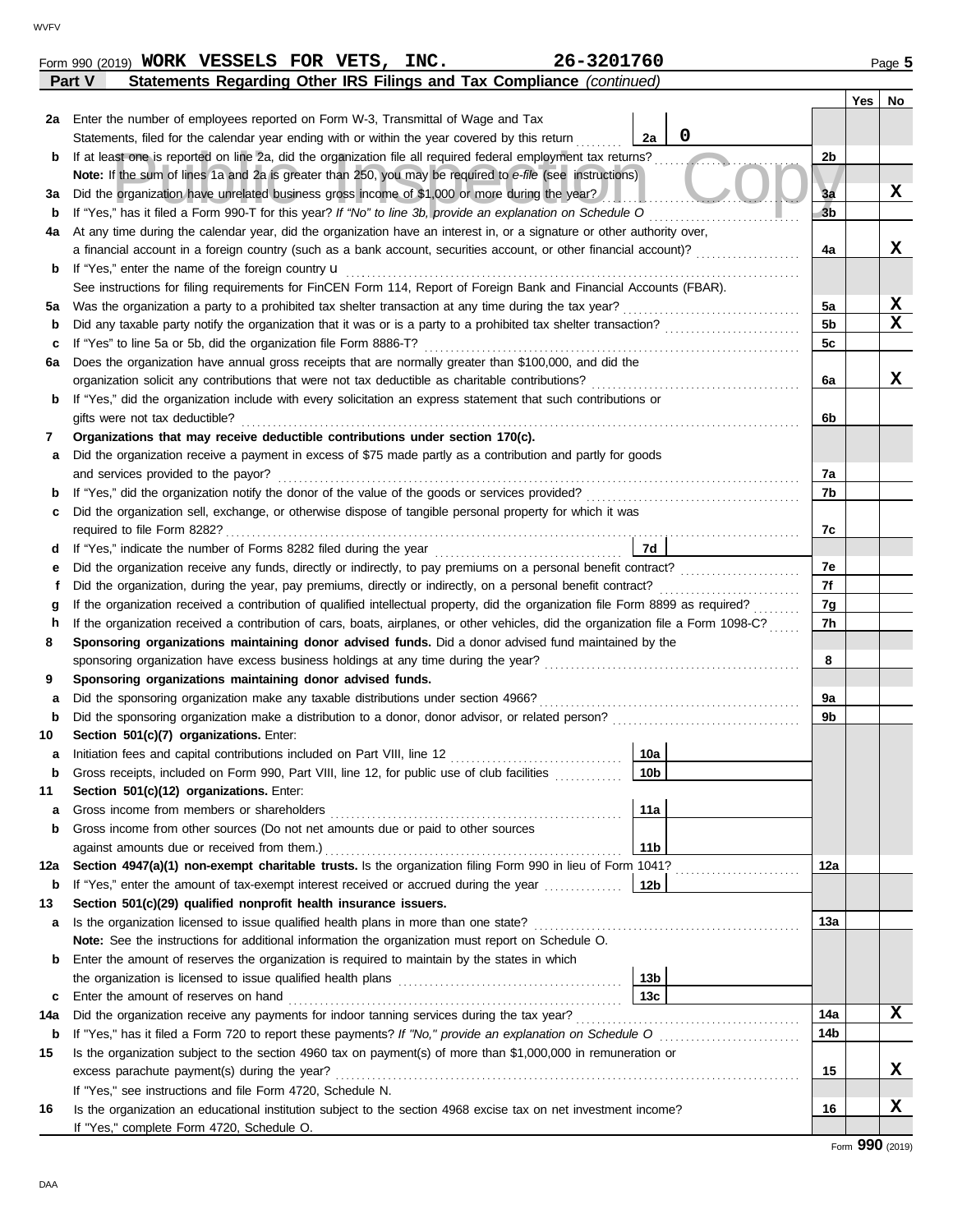|             | response to line 8a, 8b, or 10b below, describe the circumstances, processes, or changes on Schedule O. See instructions.           |                 |                 |             |
|-------------|-------------------------------------------------------------------------------------------------------------------------------------|-----------------|-----------------|-------------|
|             |                                                                                                                                     |                 |                 |             |
|             | Section A. Governing Body and Management                                                                                            |                 |                 |             |
|             |                                                                                                                                     |                 | Yes             | No          |
| 1а          | 1a<br>Enter the number of voting members of the governing body at the end of the tax year                                           |                 |                 |             |
|             | If there are material differences in voting rights among members of the governing body, or                                          |                 |                 |             |
|             | if the governing body delegated broad authority to an executive committee or similar                                                |                 |                 |             |
|             | committee, explain on Schedule O.                                                                                                   |                 |                 |             |
| b           | 9<br>1b<br>Enter the number of voting members included on line 1a, above, who are independent                                       |                 |                 |             |
| 2           | Did any officer, director, trustee, or key employee have a family relationship or a business relationship with                      |                 |                 |             |
|             | any other officer, director, trustee, or key employee?                                                                              | 2               | X               |             |
| 3           | Did the organization delegate control over management duties customarily performed by or under the direct                           |                 |                 |             |
|             | supervision of officers, directors, trustees, or key employees to a management company or other person?                             | 3               |                 | х           |
| 4           | Did the organization make any significant changes to its governing documents since the prior Form 990 was filed?                    | 4               |                 | $\mathbf x$ |
| 5           | Did the organization become aware during the year of a significant diversion of the organization's assets?                          | 5               |                 | X           |
| 6           | Did the organization have members or stockholders?                                                                                  | 6               |                 | X           |
| 7a          | Did the organization have members, stockholders, or other persons who had the power to elect or appoint                             |                 |                 |             |
|             | one or more members of the governing body?                                                                                          | 7a              |                 | х           |
| b           | Are any governance decisions of the organization reserved to (or subject to approval by) members,                                   |                 |                 |             |
|             | stockholders, or persons other than the governing body?                                                                             | 7b              |                 | х           |
| 8           | Did the organization contemporaneously document the meetings held or written actions undertaken during the year by the following:   |                 |                 |             |
| а           | The governing body?                                                                                                                 | 8a              | X               |             |
| $\mathbf b$ | Each committee with authority to act on behalf of the governing body?                                                               | 8b              | x               |             |
| 9           | Is there any officer, director, trustee, or key employee listed in Part VII, Section A, who cannot be reached at                    |                 |                 |             |
|             |                                                                                                                                     | 9               |                 | x           |
|             | Section B. Policies (This Section B requests information about policies not required by the Internal Revenue Code.)                 |                 |                 |             |
|             |                                                                                                                                     |                 | Yes             | No          |
| 10a         | Did the organization have local chapters, branches, or affiliates?                                                                  | 10a             |                 | х           |
| b           | If "Yes," did the organization have written policies and procedures governing the activities of such chapters,                      |                 |                 |             |
|             |                                                                                                                                     | 10b             |                 |             |
| 11a         | Has the organization provided a complete copy of this Form 990 to all members of its governing body before filing the form?         | 11a             | X               |             |
| b           | Describe in Schedule O the process, if any, used by the organization to review this Form 990.                                       |                 |                 |             |
| 12a         | Did the organization have a written conflict of interest policy? If "No," go to line 13                                             | 12a             | X               |             |
| b           | Were officers, directors, or trustees, and key employees required to disclose annually interests that could give rise to conflicts? | 12 <sub>b</sub> |                 | х           |
| с           | Did the organization regularly and consistently monitor and enforce compliance with the policy? If "Yes,"                           |                 |                 |             |
|             | describe in Schedule O how this was done                                                                                            | 12c             |                 | х           |
| 13          | Did the organization have a written whistleblower policy?                                                                           | 13              |                 | $\mathbf x$ |
| 14          | Did the organization have a written document retention and destruction policy?                                                      | 14              |                 | X           |
| 15          | Did the process for determining compensation of the following persons include a review and approval by                              |                 |                 |             |
|             | independent persons, comparability data, and contemporaneous substantiation of the deliberation and decision?                       |                 |                 |             |
| а           | The organization's CEO, Executive Director, or top management official                                                              | 15a             |                 | х           |
| b           | Other officers or key employees of the organization                                                                                 | 15 <sub>b</sub> |                 | X           |
|             | If "Yes" to line 15a or 15b, describe the process in Schedule O (see instructions).                                                 |                 |                 |             |
| 16a         | Did the organization invest in, contribute assets to, or participate in a joint venture or similar arrangement                      |                 |                 |             |
|             | with a taxable entity during the year?                                                                                              | 16a             |                 | X           |
| b           | If "Yes," did the organization follow a written policy or procedure requiring the organization to evaluate its                      |                 |                 |             |
|             | participation in joint venture arrangements under applicable federal tax law, and take steps to safeguard the                       |                 |                 |             |
|             |                                                                                                                                     | 16b             |                 |             |
|             | <b>Section C. Disclosure</b>                                                                                                        |                 |                 |             |
|             |                                                                                                                                     |                 |                 |             |
| 17          | List the states with which a copy of this Form 990 is required to be filed $\mathbf{u}$ CT                                          |                 |                 |             |
| 18          | Section 6104 requires an organization to make its Forms 1023 (1024 or 1024-A, if applicable), 990, and 990-T (Section 501(c)        |                 |                 |             |
|             | (3)s only) available for public inspection. Indicate how you made these available. Check all that apply.                            |                 |                 |             |
|             | Another's website $ \mathbf{X} $ Upon request<br>Other (explain on Schedule O)<br>Own website                                       |                 |                 |             |
| 19          | Describe on Schedule O whether (and if so, how) the organization made its governing documents, conflict of interest policy, and     |                 |                 |             |
|             | financial statements available to the public during the tax year.                                                                   |                 |                 |             |
| 20          | State the name, address, and telephone number of the person who possesses the organization's books and records u                    |                 |                 |             |
|             | 43 PEQUOT AVE<br><b>CATHERINE COOK</b>                                                                                              |                 |                 |             |
|             | 06355<br>CT.<br><b>MYSTIC</b>                                                                                                       | 860-536-4418    |                 |             |
| DAA         |                                                                                                                                     |                 | Form 990 (2019) |             |

**Form 990 (2019) WORK VESSELS FOR VETS, INC.** 26-3201760 2010 2010 2010 2010 2020 **Part VI Governance, Management, and Disclosure** *For each "Yes" response to lines 2 through 7b below, and for a "No"*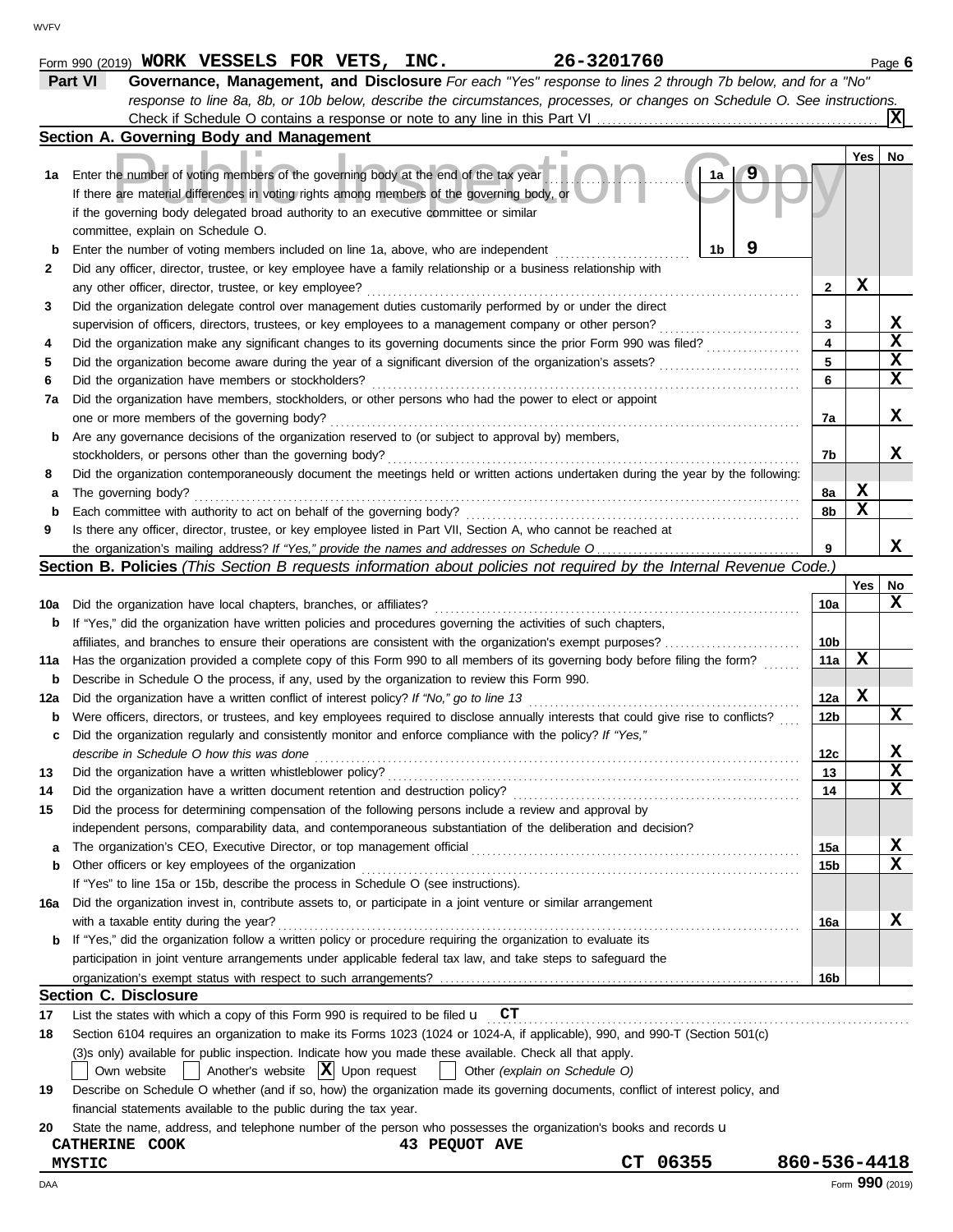### **Form 990 (2019) WORK VESSELS FOR VETS, INC.** 26-3201760 2010 2010 2010 2010 2021

| Part VII Compensation of Officers, Directors, Trustees, Key Employees, Highest Compensated Employees, and<br><b>Independent Contractors</b>                                                                                                                                                                                   |                        |             |              |          |          |                                 |        |                                                                                 |                                  |                              |   |
|-------------------------------------------------------------------------------------------------------------------------------------------------------------------------------------------------------------------------------------------------------------------------------------------------------------------------------|------------------------|-------------|--------------|----------|----------|---------------------------------|--------|---------------------------------------------------------------------------------|----------------------------------|------------------------------|---|
|                                                                                                                                                                                                                                                                                                                               |                        |             |              |          |          |                                 |        | Check if Schedule O contains a response or note to any line in this Part VII    |                                  |                              |   |
| Section A.                                                                                                                                                                                                                                                                                                                    |                        |             |              |          |          |                                 |        | Officers, Directors, Trustees, Key Employees, and Highest Compensated Employees |                                  |                              |   |
| 1a Complete this table for all persons required to be listed. Report compensation for the calendar year ending with or within the<br>organization's tax year.                                                                                                                                                                 |                        |             |              |          |          |                                 |        |                                                                                 |                                  |                              |   |
| List all of the organization's current officers, directors, trustees (whether individuals or organizations), regardless of amount of<br>compensation. Enter -0- in columns (D), (E), and (F) if no compensation was paid.                                                                                                     |                        |             |              |          |          |                                 |        |                                                                                 |                                  |                              |   |
| • List all of the organization's current key employees, if any. See instructions for definition of "key employee."<br>• List the organization's five current highest compensated employees (other than an officer, director, trustee, or key employee)                                                                        |                        |             |              |          |          |                                 |        |                                                                                 |                                  |                              |   |
| who received reportable compensation (Box 5 of Form W-2 and/or Box 7 of Form 1099-MISC) of more than \$100,000 from the<br>organization and any related organizations.                                                                                                                                                        |                        |             |              |          |          |                                 |        |                                                                                 |                                  |                              |   |
| • List all of the organization's former officers, key employees, and highest compensated employees who received more than<br>\$100,000 of reportable compensation from the organization and any related organizations.                                                                                                        |                        |             |              |          |          |                                 |        |                                                                                 |                                  |                              |   |
| • List all of the organization's former directors or trustees that received, in the capacity as a former director or trustee of the<br>organization, more than \$10,000 of reportable compensation from the organization and any related organizations.<br>See instructions for the order in which to list the persons above. |                        |             |              |          |          |                                 |        |                                                                                 |                                  |                              |   |
| x<br>Check this box if neither the organization nor any related organization compensated any current officer, director, or trustee.                                                                                                                                                                                           |                        |             |              |          |          |                                 |        |                                                                                 |                                  |                              |   |
| (A)                                                                                                                                                                                                                                                                                                                           | (B)                    |             |              |          | (C)      |                                 |        | (D)                                                                             | (E)                              | (F)                          |   |
| Name and title                                                                                                                                                                                                                                                                                                                | Average<br>hours       |             |              | Position |          | (do not check more than one     |        | Reportable<br>compensation                                                      | Reportable<br>compensation       | Estimated amount<br>of other |   |
|                                                                                                                                                                                                                                                                                                                               | per week               |             |              |          |          | box, unless person is both an   |        | from the                                                                        | from related                     | compensation                 |   |
|                                                                                                                                                                                                                                                                                                                               | (list any<br>hours for |             |              |          |          | officer and a director/trustee) |        | organization<br>(W-2/1099-MISC)                                                 | organizations<br>(W-2/1099-MISC) | from the<br>organization and |   |
|                                                                                                                                                                                                                                                                                                                               | related                | Individual  | nstitutional | Officer  | Ķey      |                                 | Former |                                                                                 |                                  | related organizations        |   |
|                                                                                                                                                                                                                                                                                                                               | organizations<br>below | director    |              |          | employee |                                 |        |                                                                                 |                                  |                              |   |
|                                                                                                                                                                                                                                                                                                                               | dotted line)           | trustee     |              |          |          |                                 |        |                                                                                 |                                  |                              |   |
|                                                                                                                                                                                                                                                                                                                               |                        |             | trustee      |          |          | Highest compensated<br>employee |        |                                                                                 |                                  |                              |   |
| (1) DAN BURNS                                                                                                                                                                                                                                                                                                                 |                        |             |              |          |          |                                 |        |                                                                                 |                                  |                              |   |
|                                                                                                                                                                                                                                                                                                                               | 2.00                   |             |              |          |          |                                 |        |                                                                                 |                                  |                              |   |
| DIRECTOR, CO-FOUNDER                                                                                                                                                                                                                                                                                                          | 0.00                   | X           |              |          |          |                                 |        | 0                                                                               | 0                                |                              | 0 |
| (2) KATHLEEN M. BURNS                                                                                                                                                                                                                                                                                                         |                        |             |              |          |          |                                 |        |                                                                                 |                                  |                              |   |
|                                                                                                                                                                                                                                                                                                                               | 2.00                   |             |              |          |          |                                 |        |                                                                                 |                                  |                              |   |
| DIRECTOR, CO-FOUNDER                                                                                                                                                                                                                                                                                                          | 0.00                   | X           |              |          |          |                                 |        | 0                                                                               | 0                                |                              | 0 |
| (3) RICHARD CROLIUS                                                                                                                                                                                                                                                                                                           |                        |             |              |          |          |                                 |        |                                                                                 |                                  |                              |   |
| VICE PRESIDENT                                                                                                                                                                                                                                                                                                                | 2.00<br>0.00           | X           |              | х        |          |                                 |        | 0                                                                               | 0                                |                              | 0 |
| (4) ROBERT FIORE                                                                                                                                                                                                                                                                                                              |                        |             |              |          |          |                                 |        |                                                                                 |                                  |                              |   |
|                                                                                                                                                                                                                                                                                                                               | 2.00                   |             |              |          |          |                                 |        |                                                                                 |                                  |                              |   |
| SECRETARY/TREASURER                                                                                                                                                                                                                                                                                                           | 0.00                   | X           |              | X        |          |                                 |        | 0                                                                               | 0                                |                              | 0 |
| (5) FRANK GAGLIO                                                                                                                                                                                                                                                                                                              |                        |             |              |          |          |                                 |        |                                                                                 |                                  |                              |   |
|                                                                                                                                                                                                                                                                                                                               | 2.00                   |             |              |          |          |                                 |        |                                                                                 |                                  |                              |   |
| <b>DIRECTOR</b>                                                                                                                                                                                                                                                                                                               | 0.00                   | X           |              |          |          |                                 |        | 0                                                                               | 0                                |                              | 0 |
| (6) MARC HARRELL                                                                                                                                                                                                                                                                                                              | 2.00                   |             |              |          |          |                                 |        |                                                                                 |                                  |                              |   |
| <b>DIRECTOR</b>                                                                                                                                                                                                                                                                                                               | 0.00                   | X           |              |          |          |                                 |        | 0                                                                               | 0                                |                              | 0 |
| (7) PAUL JACEY                                                                                                                                                                                                                                                                                                                |                        |             |              |          |          |                                 |        |                                                                                 |                                  |                              |   |
|                                                                                                                                                                                                                                                                                                                               | 2.00                   |             |              |          |          |                                 |        |                                                                                 |                                  |                              |   |
| <b>DIRECTOR</b>                                                                                                                                                                                                                                                                                                               | 0.00                   | X           |              |          |          |                                 |        | 0                                                                               | 0                                |                              | 0 |
| (8) JAY KANE                                                                                                                                                                                                                                                                                                                  |                        |             |              |          |          |                                 |        |                                                                                 |                                  |                              |   |
|                                                                                                                                                                                                                                                                                                                               | 2.00                   |             |              |          |          |                                 |        |                                                                                 |                                  |                              |   |
| <b>DIRECTOR</b>                                                                                                                                                                                                                                                                                                               | 0.00                   | $\mathbf x$ |              |          |          |                                 |        | 0                                                                               | 0                                |                              | 0 |
| (9) JOHN NIEKRASH                                                                                                                                                                                                                                                                                                             |                        |             |              |          |          |                                 |        |                                                                                 |                                  |                              |   |
| PRESIDENT                                                                                                                                                                                                                                                                                                                     | 2.00<br>0.00           | X           |              | X        |          |                                 |        | 0                                                                               | 0                                |                              | 0 |
| (10)                                                                                                                                                                                                                                                                                                                          |                        |             |              |          |          |                                 |        |                                                                                 |                                  |                              |   |
|                                                                                                                                                                                                                                                                                                                               |                        |             |              |          |          |                                 |        |                                                                                 |                                  |                              |   |
|                                                                                                                                                                                                                                                                                                                               |                        |             |              |          |          |                                 |        |                                                                                 |                                  |                              |   |
| (11)                                                                                                                                                                                                                                                                                                                          |                        |             |              |          |          |                                 |        |                                                                                 |                                  |                              |   |

. . . . . . . . . . . . . . . . . . . . . . . . . . . . . . . . . . . . . . . . . . . . . . . . . . . . . . .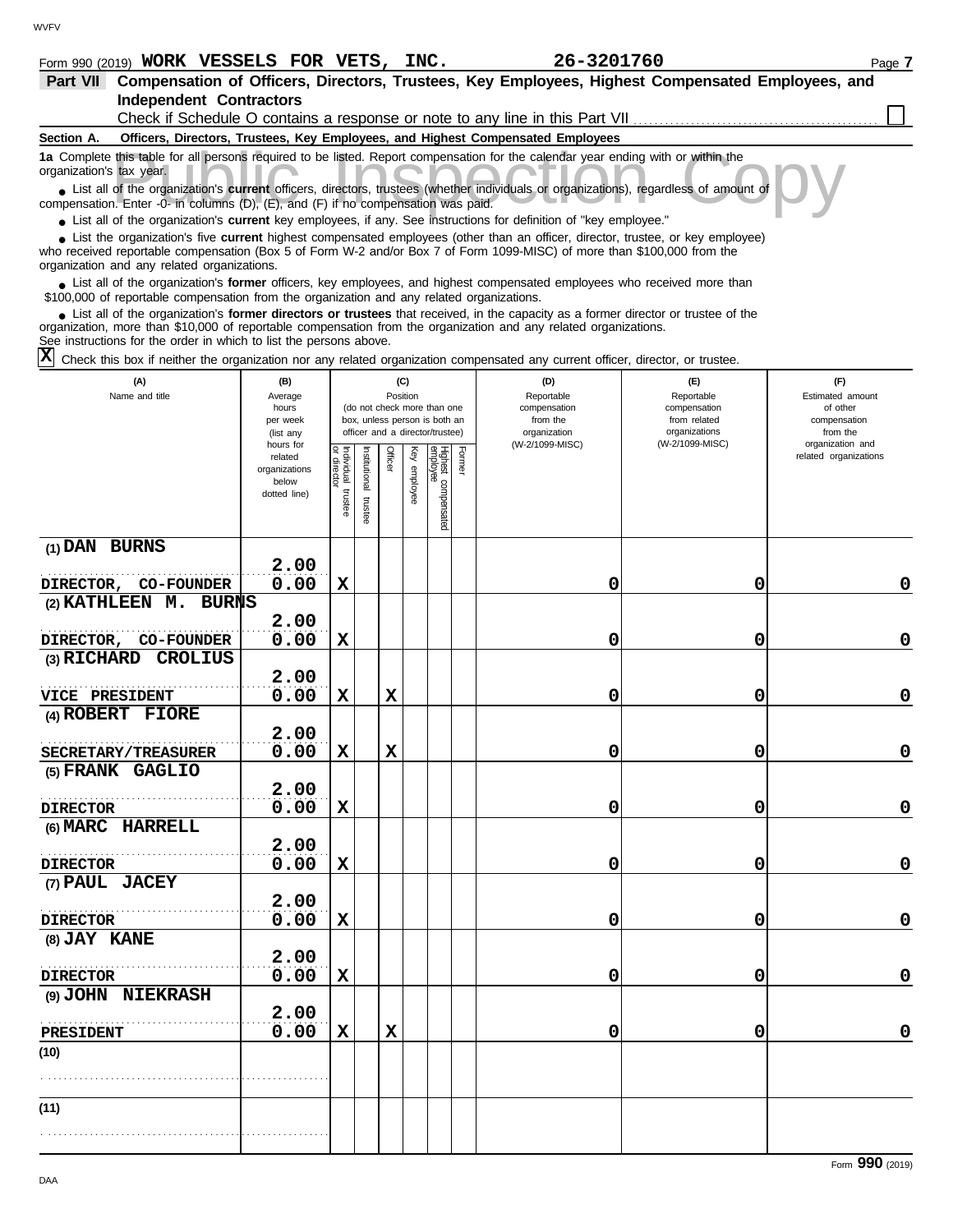| <b>WVFV</b>  | Form 990 (2019) WORK VESSELS FOR VETS, INC.<br><b>Part VII</b>                                                                                                                                                                                         |                                                                |                                   |                       |                                                                                                             |              |                                 |             | 26-3201760<br>Section A. Officers, Directors, Trustees, Key Employees, and Highest Compensated Employees (continued) |                                                                    |                                                                 |                       | Page 8 |
|--------------|--------------------------------------------------------------------------------------------------------------------------------------------------------------------------------------------------------------------------------------------------------|----------------------------------------------------------------|-----------------------------------|-----------------------|-------------------------------------------------------------------------------------------------------------|--------------|---------------------------------|-------------|----------------------------------------------------------------------------------------------------------------------|--------------------------------------------------------------------|-----------------------------------------------------------------|-----------------------|--------|
|              | (A)<br>Name and title                                                                                                                                                                                                                                  | (B)<br>Average<br>hours<br>per week<br>(list any               |                                   |                       | Position<br>(do not check more than one<br>box, unless person is both an<br>officer and a director/trustee) | (C)          |                                 |             | (D)<br>Reportable<br>compensation<br>from the<br>organization                                                        | (E)<br>Reportable<br>compensation<br>from related<br>organizations | (F)<br>Estimated amount<br>of other<br>compensation<br>from the |                       |        |
|              |                                                                                                                                                                                                                                                        | hours for<br>related<br>organizations<br>below<br>dotted line) | Individual trustee<br>or director | Institutional trustee | Officer                                                                                                     | Key employee | Highest compensated<br>employee | Former      | (W-2/1099-MISC)                                                                                                      | (W-2/1099-MISC)                                                    | organization and                                                | related organizations |        |
|              |                                                                                                                                                                                                                                                        |                                                                |                                   |                       |                                                                                                             |              |                                 |             |                                                                                                                      |                                                                    |                                                                 |                       |        |
|              |                                                                                                                                                                                                                                                        |                                                                |                                   |                       |                                                                                                             |              |                                 |             |                                                                                                                      |                                                                    |                                                                 |                       |        |
|              |                                                                                                                                                                                                                                                        |                                                                |                                   |                       |                                                                                                             |              |                                 |             |                                                                                                                      |                                                                    |                                                                 |                       |        |
|              |                                                                                                                                                                                                                                                        |                                                                |                                   |                       |                                                                                                             |              |                                 |             |                                                                                                                      |                                                                    |                                                                 |                       |        |
|              |                                                                                                                                                                                                                                                        |                                                                |                                   |                       |                                                                                                             |              |                                 |             |                                                                                                                      |                                                                    |                                                                 |                       |        |
|              |                                                                                                                                                                                                                                                        |                                                                |                                   |                       |                                                                                                             |              |                                 |             |                                                                                                                      |                                                                    |                                                                 |                       |        |
|              |                                                                                                                                                                                                                                                        |                                                                |                                   |                       |                                                                                                             |              |                                 |             |                                                                                                                      |                                                                    |                                                                 |                       |        |
|              |                                                                                                                                                                                                                                                        |                                                                |                                   |                       |                                                                                                             |              |                                 |             |                                                                                                                      |                                                                    |                                                                 |                       |        |
| 1b<br>c<br>d | Subtotal<br>Total from continuation sheets to Part VII, Section A                                                                                                                                                                                      |                                                                |                                   |                       |                                                                                                             |              |                                 | u<br>u<br>u |                                                                                                                      |                                                                    |                                                                 |                       |        |
| 2            | Total number of individuals (including but not limited to those listed above) who received more than \$100,000 of<br>reportable compensation from the organization $\bf{u}$ 0                                                                          |                                                                |                                   |                       |                                                                                                             |              |                                 |             |                                                                                                                      |                                                                    |                                                                 |                       |        |
| 3            | Did the organization list any former officer, director, trustee, key employee, or highest compensated                                                                                                                                                  |                                                                |                                   |                       |                                                                                                             |              |                                 |             |                                                                                                                      |                                                                    |                                                                 | Yes                   | No     |
| 4            | For any individual listed on line 1a, is the sum of reportable compensation and other compensation from the<br>organization and related organizations greater than \$150,000? If "Yes," complete Schedule J for such                                   |                                                                |                                   |                       |                                                                                                             |              |                                 |             |                                                                                                                      |                                                                    | 3                                                               |                       | x      |
| 5            | individual<br>Did any person listed on line 1a receive or accrue compensation from any unrelated organization or individual                                                                                                                            |                                                                |                                   |                       |                                                                                                             |              |                                 |             |                                                                                                                      |                                                                    | 4                                                               |                       | X      |
|              | for services rendered to the organization? If "Yes," complete Schedule J for such person<br>Section B. Independent Contractors                                                                                                                         |                                                                |                                   |                       |                                                                                                             |              |                                 |             |                                                                                                                      |                                                                    | 5                                                               |                       | x      |
| 1            | Complete this table for your five highest compensated independent contractors that received more than \$100,000 of<br>compensation from the organization. Report compensation for the calendar year ending with or within the organization's tax year. |                                                                |                                   |                       |                                                                                                             |              |                                 |             |                                                                                                                      |                                                                    |                                                                 |                       |        |
|              |                                                                                                                                                                                                                                                        | (A)<br>Name and business address                               |                                   |                       |                                                                                                             |              |                                 |             |                                                                                                                      | (B)<br>Description of services                                     |                                                                 | (C)<br>Compensation   |        |
|              |                                                                                                                                                                                                                                                        |                                                                |                                   |                       |                                                                                                             |              |                                 |             |                                                                                                                      |                                                                    |                                                                 |                       |        |
|              |                                                                                                                                                                                                                                                        |                                                                |                                   |                       |                                                                                                             |              |                                 |             |                                                                                                                      |                                                                    |                                                                 |                       |        |
|              |                                                                                                                                                                                                                                                        |                                                                |                                   |                       |                                                                                                             |              |                                 |             |                                                                                                                      |                                                                    |                                                                 |                       |        |
|              |                                                                                                                                                                                                                                                        |                                                                |                                   |                       |                                                                                                             |              |                                 |             |                                                                                                                      |                                                                    |                                                                 |                       |        |
|              |                                                                                                                                                                                                                                                        |                                                                |                                   |                       |                                                                                                             |              |                                 |             |                                                                                                                      |                                                                    |                                                                 |                       |        |
| 2            | Total number of independent contractors (including but not limited to those listed above) who<br>received more than \$100,000 of compensation from the organization $\mathbf u$                                                                        |                                                                |                                   |                       |                                                                                                             |              |                                 |             |                                                                                                                      | 0                                                                  |                                                                 |                       |        |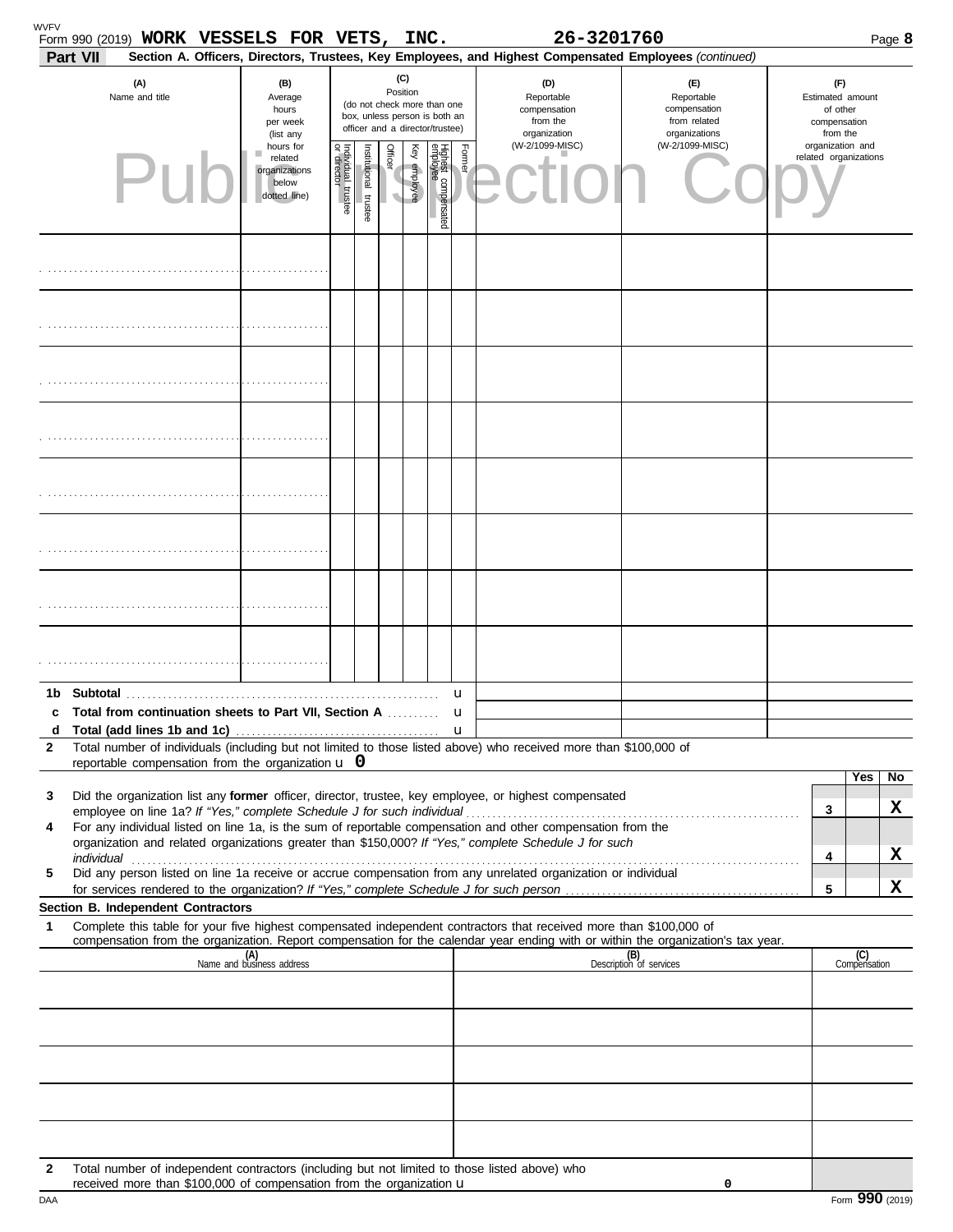**Part VIII Statement of Revenue**

# **Form 990 (2019) WORK VESSELS FOR VETS, INC.** 26-3201760 2010 2010 2019 2019 2020

|                                 |     |                                                                                                     |    |                |                 |                                                |              | (A)           | (B)<br>Related or exempt | (C)                           | (D)                                |
|---------------------------------|-----|-----------------------------------------------------------------------------------------------------|----|----------------|-----------------|------------------------------------------------|--------------|---------------|--------------------------|-------------------------------|------------------------------------|
|                                 |     |                                                                                                     |    |                |                 |                                                |              | Total revenue | function revenue         | Unrelated<br>business revenue | Revenue excluded<br>from tax under |
|                                 |     |                                                                                                     |    |                |                 |                                                |              |               |                          |                               | sections 512-514                   |
|                                 |     | 1a Federated campaigns                                                                              |    |                | 1a              |                                                |              |               |                          |                               |                                    |
| Gifts, Grants                   |     | b Membership dues                                                                                   |    |                | 1 <sub>b</sub>  |                                                |              |               |                          |                               |                                    |
|                                 |     | c Fundraising events                                                                                |    |                | 1 <sub>c</sub>  | 64,746                                         |              |               |                          |                               |                                    |
|                                 |     |                                                                                                     |    |                | 1 <sub>d</sub>  |                                                |              |               |                          |                               |                                    |
|                                 |     | d Related organizations                                                                             |    |                |                 |                                                |              |               |                          |                               |                                    |
|                                 |     | e Government grants (contributions)                                                                 |    |                | 1e              |                                                |              |               |                          |                               |                                    |
|                                 |     | f All other contributions, gifts, grants,<br>and similar amounts not included above                 |    |                |                 |                                                |              |               |                          |                               |                                    |
|                                 |     |                                                                                                     |    |                | 1f              | 253,242                                        |              |               |                          |                               |                                    |
| Contributions,<br>and Other Sim |     | <b>g</b> Noncash contributions included in lines 1a-1f $\vert$ <b>1g</b> $\vert$ \$                 |    |                |                 | 130,336                                        |              |               |                          |                               |                                    |
|                                 |     |                                                                                                     |    |                |                 |                                                | $\mathbf{u}$ | 317,988       |                          |                               |                                    |
|                                 |     |                                                                                                     |    |                |                 | <b>Business Code</b>                           |              |               |                          |                               |                                    |
|                                 | 2a  |                                                                                                     |    |                |                 |                                                |              |               |                          |                               |                                    |
|                                 | b   |                                                                                                     |    |                |                 |                                                |              |               |                          |                               |                                    |
|                                 | c   |                                                                                                     |    |                |                 |                                                |              |               |                          |                               |                                    |
|                                 | d   |                                                                                                     |    |                |                 |                                                |              |               |                          |                               |                                    |
| Program Service<br>Revenue      | е   |                                                                                                     |    |                |                 |                                                |              |               |                          |                               |                                    |
|                                 |     | f All other program service revenue $\ldots$ , $\ldots$ , $\ldots$                                  |    |                |                 |                                                |              |               |                          |                               |                                    |
|                                 |     |                                                                                                     |    |                |                 |                                                | u            |               |                          |                               |                                    |
|                                 | 3   | Investment income (including dividends, interest, and                                               |    |                |                 |                                                |              |               |                          |                               |                                    |
|                                 |     | other similar amounts)                                                                              |    |                |                 |                                                | u            |               |                          |                               |                                    |
|                                 |     | Income from investment of tax-exempt bond proceeds                                                  |    |                |                 |                                                | u            |               |                          |                               |                                    |
|                                 | 5   |                                                                                                     |    |                |                 |                                                |              |               |                          |                               |                                    |
|                                 |     |                                                                                                     |    | (i) Real       |                 | (ii) Personal                                  | u            |               |                          |                               |                                    |
|                                 |     |                                                                                                     |    |                |                 |                                                |              |               |                          |                               |                                    |
|                                 |     | <b>6a</b> Gross rents                                                                               | 6а |                |                 |                                                |              |               |                          |                               |                                    |
|                                 |     | <b>b</b> Less: rental expenses                                                                      | 6b |                |                 |                                                |              |               |                          |                               |                                    |
|                                 |     | <b>c</b> Rental inc. or (loss)                                                                      | 6c |                |                 |                                                |              |               |                          |                               |                                    |
|                                 |     | <b>7a</b> Gross amount from                                                                         |    |                |                 |                                                | u            |               |                          |                               |                                    |
|                                 |     | sales of assets                                                                                     |    | (i) Securities |                 | (ii) Other                                     |              |               |                          |                               |                                    |
|                                 |     | other than inventory                                                                                | 7a |                |                 |                                                |              |               |                          |                               |                                    |
|                                 |     | <b>b</b> Less: cost or other                                                                        |    |                |                 |                                                |              |               |                          |                               |                                    |
|                                 |     | basis and sales exps.                                                                               | 7b |                |                 |                                                |              |               |                          |                               |                                    |
| Revenue                         |     | c Gain or (loss)                                                                                    | 7c |                |                 |                                                |              |               |                          |                               |                                    |
|                                 |     |                                                                                                     |    |                |                 |                                                | u            |               |                          |                               |                                    |
| Other                           |     | 8a Gross income from fundraising events                                                             |    |                |                 |                                                |              |               |                          |                               |                                    |
|                                 |     |                                                                                                     |    |                |                 |                                                |              |               |                          |                               |                                    |
|                                 |     | of contributions reported on line 1c).                                                              |    |                |                 |                                                |              |               |                          |                               |                                    |
|                                 |     | See Part IV, line 18                                                                                |    |                | 8а              | 28,040                                         |              |               |                          |                               |                                    |
|                                 |     | <b>b</b> Less: direct expenses                                                                      |    |                | 8 <sub>b</sub>  | 41,291                                         |              |               |                          |                               |                                    |
|                                 |     |                                                                                                     |    |                |                 | c Net income or (loss) from fundraising events | u            | $-13,251$     |                          |                               |                                    |
|                                 |     | 9a Gross income from gaming activities.                                                             |    |                |                 |                                                |              |               |                          |                               |                                    |
|                                 |     | See Part IV, line 19                                                                                |    |                | 9а              |                                                |              |               |                          |                               |                                    |
|                                 |     | <b>b</b> Less: direct expenses <i>minimum</i>                                                       |    |                | 9 <sub>b</sub>  |                                                |              |               |                          |                               |                                    |
|                                 |     |                                                                                                     |    |                |                 | c Net income or (loss) from gaming activities  | u            |               |                          |                               |                                    |
|                                 |     | 10a Gross sales of inventory, less                                                                  |    |                |                 |                                                |              |               |                          |                               |                                    |
|                                 |     | returns and allowances                                                                              |    |                | 10a             |                                                |              |               |                          |                               |                                    |
|                                 |     | <b>b</b> Less: cost of goods sold                                                                   |    |                | 10 <sub>b</sub> |                                                |              |               |                          |                               |                                    |
|                                 |     |                                                                                                     |    |                |                 |                                                | u            |               |                          |                               |                                    |
|                                 |     |                                                                                                     |    |                |                 | <b>Business Code</b>                           |              |               |                          |                               |                                    |
|                                 | 11a |                                                                                                     |    |                |                 |                                                |              |               |                          |                               |                                    |
| Miscellaneous<br>Revenue        | b   |                                                                                                     |    |                |                 |                                                |              |               |                          |                               |                                    |
|                                 | c   |                                                                                                     |    |                |                 |                                                |              |               |                          |                               |                                    |
|                                 |     | <b>d</b> All other revenue $\ldots, \ldots, \ldots, \ldots, \ldots, \ldots, \ldots, \ldots, \ldots$ |    |                |                 |                                                |              |               |                          |                               |                                    |
|                                 |     |                                                                                                     |    |                |                 |                                                |              |               |                          |                               |                                    |
|                                 | 12  |                                                                                                     |    |                |                 |                                                | $\mathbf{u}$ | 304,737       | 0                        | $\Omega$                      | 0                                  |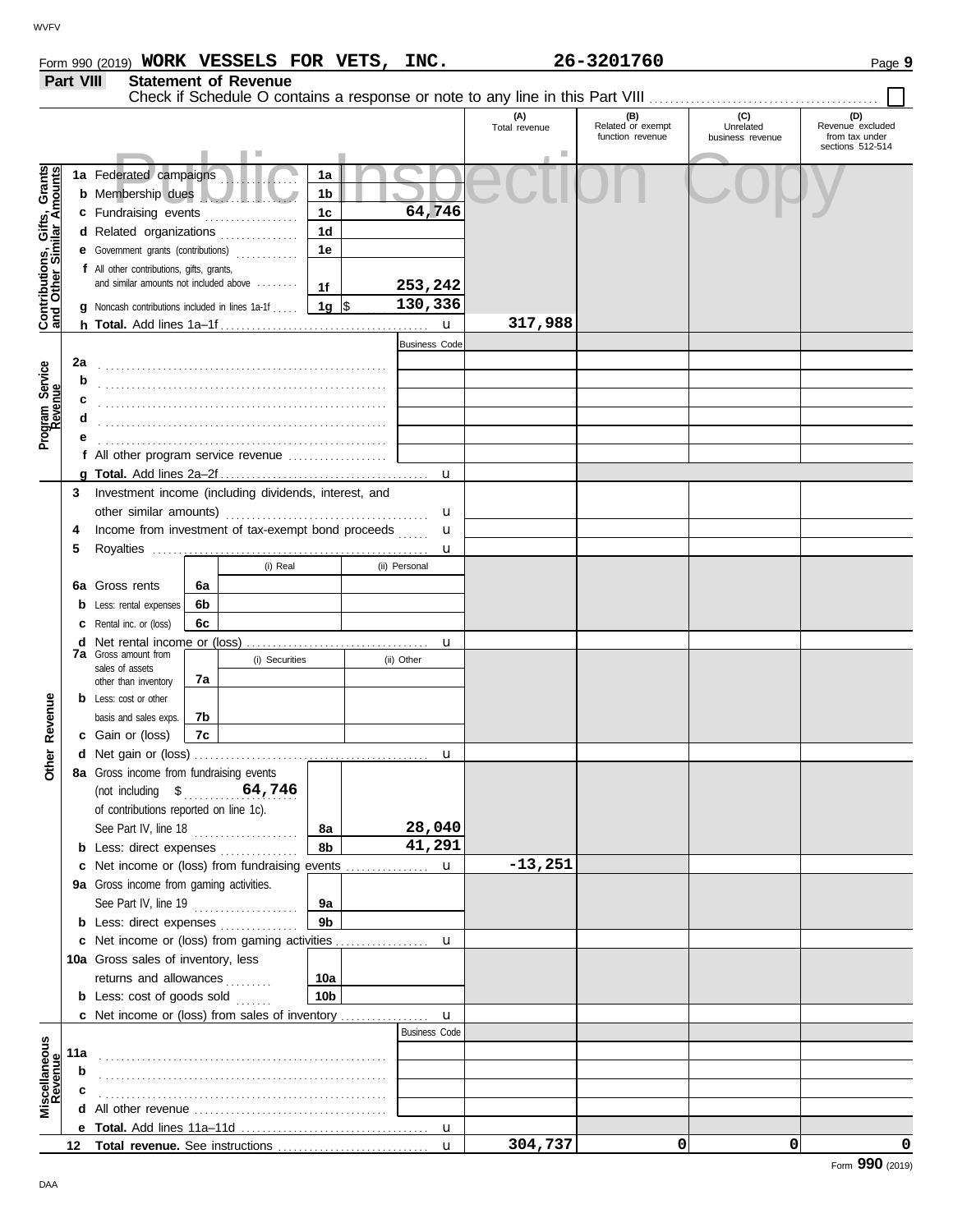| WORK VESSELS FOR VETS,<br>Form 990 (2019)                                                                                  | INC. | 26-3201760 |     | Page 10 |  |
|----------------------------------------------------------------------------------------------------------------------------|------|------------|-----|---------|--|
| <b>Part IX</b><br><b>Statement of Functional Expenses</b>                                                                  |      |            |     |         |  |
| Section 501(c)(3) and 501(c)(4) organizations must complete all columns. All other organizations must complete column (A). |      |            |     |         |  |
| Check if Schedule O contains a response or note to any line in this Part IX                                                |      |            |     |         |  |
| Do not include amounts reported on lines 6b                                                                                |      | (B)        | (C) | (D)     |  |

|              | Do not include amounts reported on lines 6b,                                                                                                                                                                                                                                                                                                                                                                                                                                                                                | (A)<br>Total expenses | (B)<br>Program service | (ပ)<br>Management and | (ש<br>Fundraising |
|--------------|-----------------------------------------------------------------------------------------------------------------------------------------------------------------------------------------------------------------------------------------------------------------------------------------------------------------------------------------------------------------------------------------------------------------------------------------------------------------------------------------------------------------------------|-----------------------|------------------------|-----------------------|-------------------|
|              | 7b, 8b, 9b, and 10b of Part VIII.                                                                                                                                                                                                                                                                                                                                                                                                                                                                                           |                       | expenses               | general expenses      | expenses          |
| 1            | Grants and other assistance to domestic organizations<br>and domestic governments. See Part IV, line 21                                                                                                                                                                                                                                                                                                                                                                                                                     |                       |                        |                       |                   |
| $\mathbf{2}$ | Grants and other assistance to domestic                                                                                                                                                                                                                                                                                                                                                                                                                                                                                     |                       |                        |                       |                   |
|              | individuals. See Part IV, line 22                                                                                                                                                                                                                                                                                                                                                                                                                                                                                           | 323,131               | 323,131                |                       |                   |
| 3            | Grants and other assistance to foreign                                                                                                                                                                                                                                                                                                                                                                                                                                                                                      |                       |                        |                       |                   |
|              | organizations, foreign governments, and foreign                                                                                                                                                                                                                                                                                                                                                                                                                                                                             |                       |                        |                       |                   |
|              | individuals. See Part IV, lines 15 and 16                                                                                                                                                                                                                                                                                                                                                                                                                                                                                   |                       |                        |                       |                   |
| 4            | Benefits paid to or for members                                                                                                                                                                                                                                                                                                                                                                                                                                                                                             |                       |                        |                       |                   |
| 5            | Compensation of current officers, directors,                                                                                                                                                                                                                                                                                                                                                                                                                                                                                |                       |                        |                       |                   |
|              |                                                                                                                                                                                                                                                                                                                                                                                                                                                                                                                             |                       |                        |                       |                   |
| 6            | Compensation not included above to disqualified                                                                                                                                                                                                                                                                                                                                                                                                                                                                             |                       |                        |                       |                   |
|              | persons (as defined under section 4958(f)(1)) and                                                                                                                                                                                                                                                                                                                                                                                                                                                                           |                       |                        |                       |                   |
|              | persons described in section 4958(c)(3)(B)                                                                                                                                                                                                                                                                                                                                                                                                                                                                                  |                       |                        |                       |                   |
| 7            | Other salaries and wages                                                                                                                                                                                                                                                                                                                                                                                                                                                                                                    |                       |                        |                       |                   |
| 8            | Pension plan accruals and contributions (include                                                                                                                                                                                                                                                                                                                                                                                                                                                                            |                       |                        |                       |                   |
|              | section 401(k) and 403(b) employer contributions)                                                                                                                                                                                                                                                                                                                                                                                                                                                                           |                       |                        |                       |                   |
| 9            | Other employee benefits                                                                                                                                                                                                                                                                                                                                                                                                                                                                                                     |                       |                        |                       |                   |
| 10           |                                                                                                                                                                                                                                                                                                                                                                                                                                                                                                                             |                       |                        |                       |                   |
| 11           | Fees for services (nonemployees):                                                                                                                                                                                                                                                                                                                                                                                                                                                                                           |                       |                        |                       |                   |
| a            | Management                                                                                                                                                                                                                                                                                                                                                                                                                                                                                                                  | 3,650                 | 3,285                  | 182                   | 183               |
| b            |                                                                                                                                                                                                                                                                                                                                                                                                                                                                                                                             |                       |                        |                       |                   |
| c            |                                                                                                                                                                                                                                                                                                                                                                                                                                                                                                                             | 1,200                 |                        | 1,200                 |                   |
| d            |                                                                                                                                                                                                                                                                                                                                                                                                                                                                                                                             |                       |                        |                       |                   |
| е            | Professional fundraising services. See Part IV, line 17                                                                                                                                                                                                                                                                                                                                                                                                                                                                     |                       |                        |                       |                   |
| f            | Investment management fees                                                                                                                                                                                                                                                                                                                                                                                                                                                                                                  |                       |                        |                       |                   |
| g            | Other. (If line 11g amount exceeds 10% of line 25, column                                                                                                                                                                                                                                                                                                                                                                                                                                                                   |                       |                        |                       |                   |
|              | (A) amount, list line 11g expenses on Schedule O.)                                                                                                                                                                                                                                                                                                                                                                                                                                                                          |                       |                        |                       |                   |
|              | 12 Advertising and promotion                                                                                                                                                                                                                                                                                                                                                                                                                                                                                                | 30                    | 30                     |                       |                   |
| 13           | Office expenses                                                                                                                                                                                                                                                                                                                                                                                                                                                                                                             | 622                   | 248                    | 225                   | 149               |
| 14           | Information technology                                                                                                                                                                                                                                                                                                                                                                                                                                                                                                      |                       |                        |                       |                   |
| 15           |                                                                                                                                                                                                                                                                                                                                                                                                                                                                                                                             |                       |                        |                       |                   |
| 16           |                                                                                                                                                                                                                                                                                                                                                                                                                                                                                                                             |                       |                        |                       |                   |
| 17           | $\begin{minipage}[c]{0.9\linewidth} \begin{tabular}{l} \textbf{Travel} \end{tabular} \end{minipage} \end{minipage} \begin{minipage}[c]{0.9\linewidth} \begin{tabular}{l} \textbf{True} \end{tabular} \end{minipage} \end{minipage} \begin{minipage}[c]{0.9\linewidth} \begin{tabular}{l} \textbf{True} \end{tabular} \end{minipage} \end{minipage} \begin{minipage}[c]{0.9\linewidth} \begin{tabular}{l} \textbf{True} \end{tabular} \end{minipage} \end{minipage} \begin{minipage}[c]{0.9\linewidth} \begin{tabular}{l} \$ |                       |                        |                       |                   |
| 18           | Payments of travel or entertainment expenses                                                                                                                                                                                                                                                                                                                                                                                                                                                                                |                       |                        |                       |                   |
|              | for any federal, state, or local public officials                                                                                                                                                                                                                                                                                                                                                                                                                                                                           |                       |                        |                       |                   |
| 19           | Conferences, conventions, and meetings                                                                                                                                                                                                                                                                                                                                                                                                                                                                                      | 100                   | 100                    |                       |                   |
| 20           | $Interest$                                                                                                                                                                                                                                                                                                                                                                                                                                                                                                                  |                       |                        |                       |                   |
| 21           | Payments to affiliates                                                                                                                                                                                                                                                                                                                                                                                                                                                                                                      |                       |                        |                       |                   |
| 22           | Depreciation, depletion, and amortization                                                                                                                                                                                                                                                                                                                                                                                                                                                                                   | 22                    | 22                     |                       |                   |
| 23           |                                                                                                                                                                                                                                                                                                                                                                                                                                                                                                                             | 1,542                 |                        | 1,542                 |                   |
| 24           | Other expenses. Itemize expenses not covered                                                                                                                                                                                                                                                                                                                                                                                                                                                                                |                       |                        |                       |                   |
|              | above (List miscellaneous expenses on line 24e. If                                                                                                                                                                                                                                                                                                                                                                                                                                                                          |                       |                        |                       |                   |
|              | line 24e amount exceeds 10% of line 25, column                                                                                                                                                                                                                                                                                                                                                                                                                                                                              |                       |                        |                       |                   |
|              | (A) amount, list line 24e expenses on Schedule O.)                                                                                                                                                                                                                                                                                                                                                                                                                                                                          |                       |                        |                       |                   |
| a            | <b>BANK CHARGES</b>                                                                                                                                                                                                                                                                                                                                                                                                                                                                                                         | 119                   |                        | 119                   |                   |
| b            | LICENSES/REGISTRATION                                                                                                                                                                                                                                                                                                                                                                                                                                                                                                       | 100                   |                        | 80                    | 20                |
| c            |                                                                                                                                                                                                                                                                                                                                                                                                                                                                                                                             |                       |                        |                       |                   |
| d            |                                                                                                                                                                                                                                                                                                                                                                                                                                                                                                                             |                       |                        |                       |                   |
| е            | All other expenses                                                                                                                                                                                                                                                                                                                                                                                                                                                                                                          | 330,516               | 326,816                | 3,348                 | 352               |
| 25<br>26     | Total functional expenses. Add lines 1 through 24e<br>Joint costs. Complete this line only if the                                                                                                                                                                                                                                                                                                                                                                                                                           |                       |                        |                       |                   |
|              | organization reported in column (B) joint costs                                                                                                                                                                                                                                                                                                                                                                                                                                                                             |                       |                        |                       |                   |
|              | from a combined educational campaign and                                                                                                                                                                                                                                                                                                                                                                                                                                                                                    |                       |                        |                       |                   |
|              | fundraising solicitation. Check here $\mathbf{u}$  <br>l if<br>following SOP 98-2 (ASC 958-720)                                                                                                                                                                                                                                                                                                                                                                                                                             |                       |                        |                       |                   |
| DAA          |                                                                                                                                                                                                                                                                                                                                                                                                                                                                                                                             |                       |                        |                       | Form 990 (2019)   |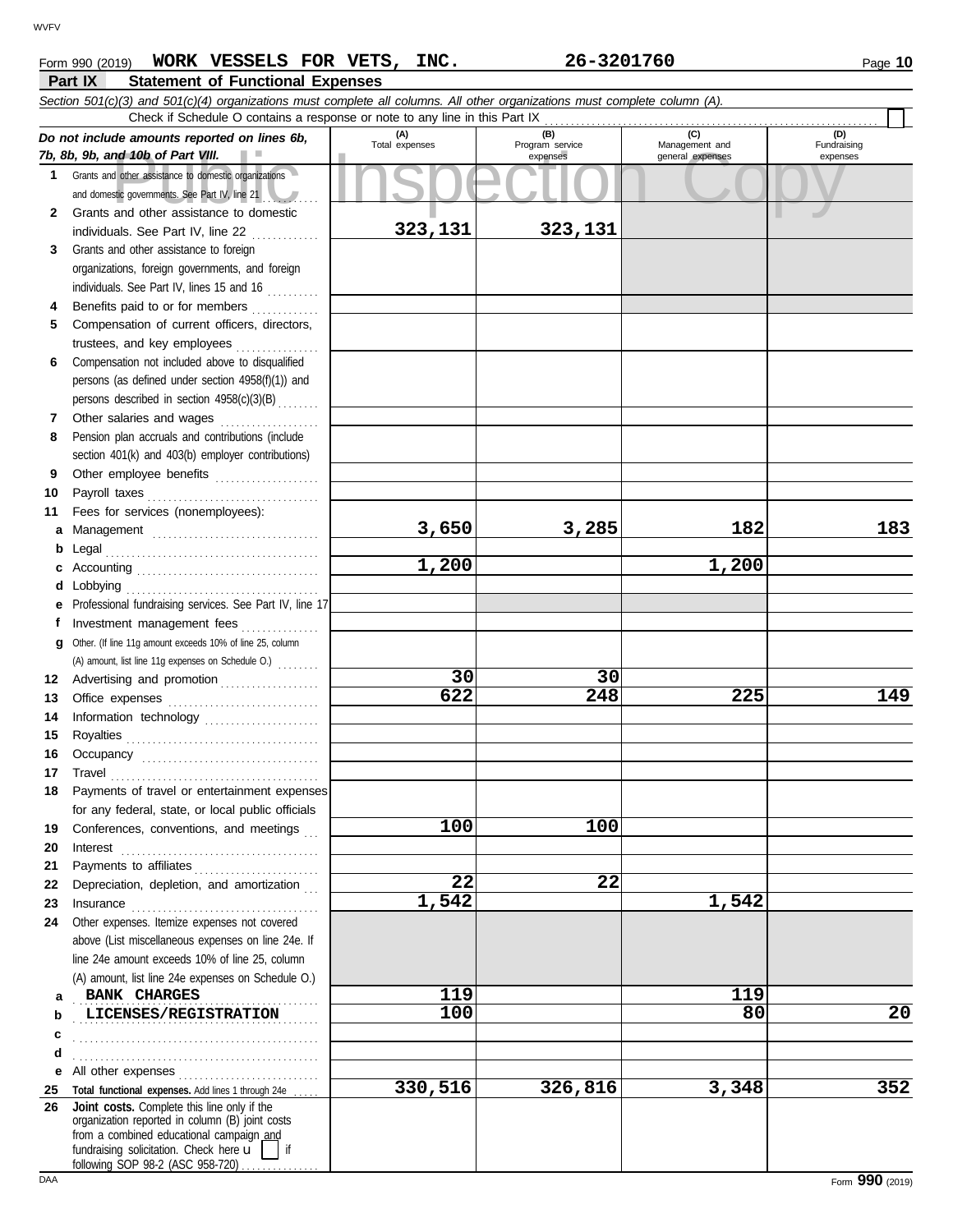| Form 990 (2019) |                      | WORK VESSELS FOR T | VETS, | INC. | 26-3201760 | Page |
|-----------------|----------------------|--------------------|-------|------|------------|------|
| Part X          | <b>Balance Sheet</b> |                    |       |      |            |      |

|                      |    |                                                                                                                                                                                                                                     |       | (A)               |                | (B)         |
|----------------------|----|-------------------------------------------------------------------------------------------------------------------------------------------------------------------------------------------------------------------------------------|-------|-------------------|----------------|-------------|
|                      |    |                                                                                                                                                                                                                                     |       | Beginning of year |                | End of year |
|                      | 1  | Cash-non-interest-bearing                                                                                                                                                                                                           |       | 135,477           | $\mathbf{1}$   | 109,720     |
|                      | 2  |                                                                                                                                                                                                                                     |       |                   | $\mathbf{2}$   |             |
|                      | 3  | Pledges and grants receivable, net <b>All and School and School and School and School and School and School and School</b>                                                                                                          |       |                   | 3              |             |
|                      | 4  |                                                                                                                                                                                                                                     |       |                   | 4              |             |
|                      | 5  | Loans and other receivables from any current or former officer, director,                                                                                                                                                           |       |                   |                |             |
|                      |    | trustee, key employee, creator or founder, substantial contributor, or 35%                                                                                                                                                          |       |                   |                |             |
|                      |    | controlled entity or family member of any of these persons                                                                                                                                                                          |       |                   | 5              |             |
|                      | 6  | Loans and other receivables from other disqualified persons (as defined                                                                                                                                                             |       |                   |                |             |
|                      |    | under section 4958(f)(1)), and persons described in section 4958(c)(3)(B)                                                                                                                                                           |       |                   | 6              |             |
| Assets               | 7  |                                                                                                                                                                                                                                     |       |                   | $\overline{7}$ |             |
|                      | 8  | Inventories for sale or use <i>communication</i> and the state of the state of the state of the state of the state of the state of the state of the state of the state of the state of the state of the state of the state of the s |       |                   | 8              |             |
|                      | 9  |                                                                                                                                                                                                                                     |       |                   | 9              |             |
|                      |    | 10a Land, buildings, and equipment: cost or other                                                                                                                                                                                   |       |                   |                |             |
|                      |    |                                                                                                                                                                                                                                     | 5,765 |                   |                |             |
|                      |    |                                                                                                                                                                                                                                     | 5,765 | 22                | 10c            |             |
|                      | 11 |                                                                                                                                                                                                                                     |       |                   | 11             |             |
|                      | 12 |                                                                                                                                                                                                                                     |       |                   | 12             |             |
|                      | 13 |                                                                                                                                                                                                                                     |       |                   | 13             |             |
|                      | 14 | Intangible assets                                                                                                                                                                                                                   |       |                   | 14             |             |
|                      | 15 |                                                                                                                                                                                                                                     |       |                   | 15             |             |
|                      | 16 |                                                                                                                                                                                                                                     |       | 135,499           | 16             | 109,720     |
|                      | 17 |                                                                                                                                                                                                                                     |       |                   | 17             |             |
|                      | 18 |                                                                                                                                                                                                                                     |       |                   | 18             |             |
|                      | 19 |                                                                                                                                                                                                                                     |       |                   | 19             |             |
|                      | 20 |                                                                                                                                                                                                                                     |       |                   | 20             |             |
|                      | 21 | Escrow or custodial account liability. Complete Part IV of Schedule D                                                                                                                                                               |       |                   | 21             |             |
|                      | 22 | Loans and other payables to any current or former officer, director,                                                                                                                                                                |       |                   |                |             |
| Liabilities          |    | trustee, key employee, creator or founder, substantial contributor, or 35%                                                                                                                                                          |       |                   |                |             |
|                      |    | controlled entity or family member of any of these persons                                                                                                                                                                          |       |                   | 22             |             |
|                      | 23 | Secured mortgages and notes payable to unrelated third parties                                                                                                                                                                      |       |                   | 23             |             |
|                      | 24 | Unsecured notes and loans payable to unrelated third parties                                                                                                                                                                        |       |                   | 24             |             |
|                      | 25 | Other liabilities (including federal income tax, payables to related third                                                                                                                                                          |       |                   |                |             |
|                      |    | parties, and other liabilities not included on lines 17-24). Complete Part X                                                                                                                                                        |       |                   |                |             |
|                      |    |                                                                                                                                                                                                                                     |       |                   | 25             |             |
|                      | 26 | Total liabilities. Add lines 17 through 25                                                                                                                                                                                          |       | 0                 | 26             | O           |
|                      |    | Organizations that follow FASB ASC 958, check here $\mathbf{u} \times$                                                                                                                                                              |       |                   |                |             |
|                      |    | and complete lines 27, 28, 32, and 33.                                                                                                                                                                                              |       |                   |                |             |
|                      | 27 | Net assets without donor restrictions                                                                                                                                                                                               |       | 135,499           | 27             | 109,720     |
|                      | 28 | Net assets with donor restrictions                                                                                                                                                                                                  |       |                   | 28             |             |
|                      |    | Organizations that do not follow FASB ASC 958, check here u                                                                                                                                                                         |       |                   |                |             |
| <b>Fund Balances</b> |    | and complete lines 29 through 33.                                                                                                                                                                                                   |       |                   |                |             |
| $\overline{\sigma}$  | 29 | Capital stock or trust principal, or current funds                                                                                                                                                                                  |       |                   | 29             |             |
|                      | 30 | Paid-in or capital surplus, or land, building, or equipment fund [                                                                                                                                                                  |       |                   | 30             |             |
| Assets               | 31 | Retained earnings, endowment, accumulated income, or other funds                                                                                                                                                                    |       |                   | 31             |             |
|                      | 32 | Total net assets or fund balances                                                                                                                                                                                                   |       | 135,499           | 32             | 109,720     |
| ğ                    | 33 |                                                                                                                                                                                                                                     |       | 135,499           | 33             | 109,720     |
|                      |    |                                                                                                                                                                                                                                     |       |                   |                | nnn         |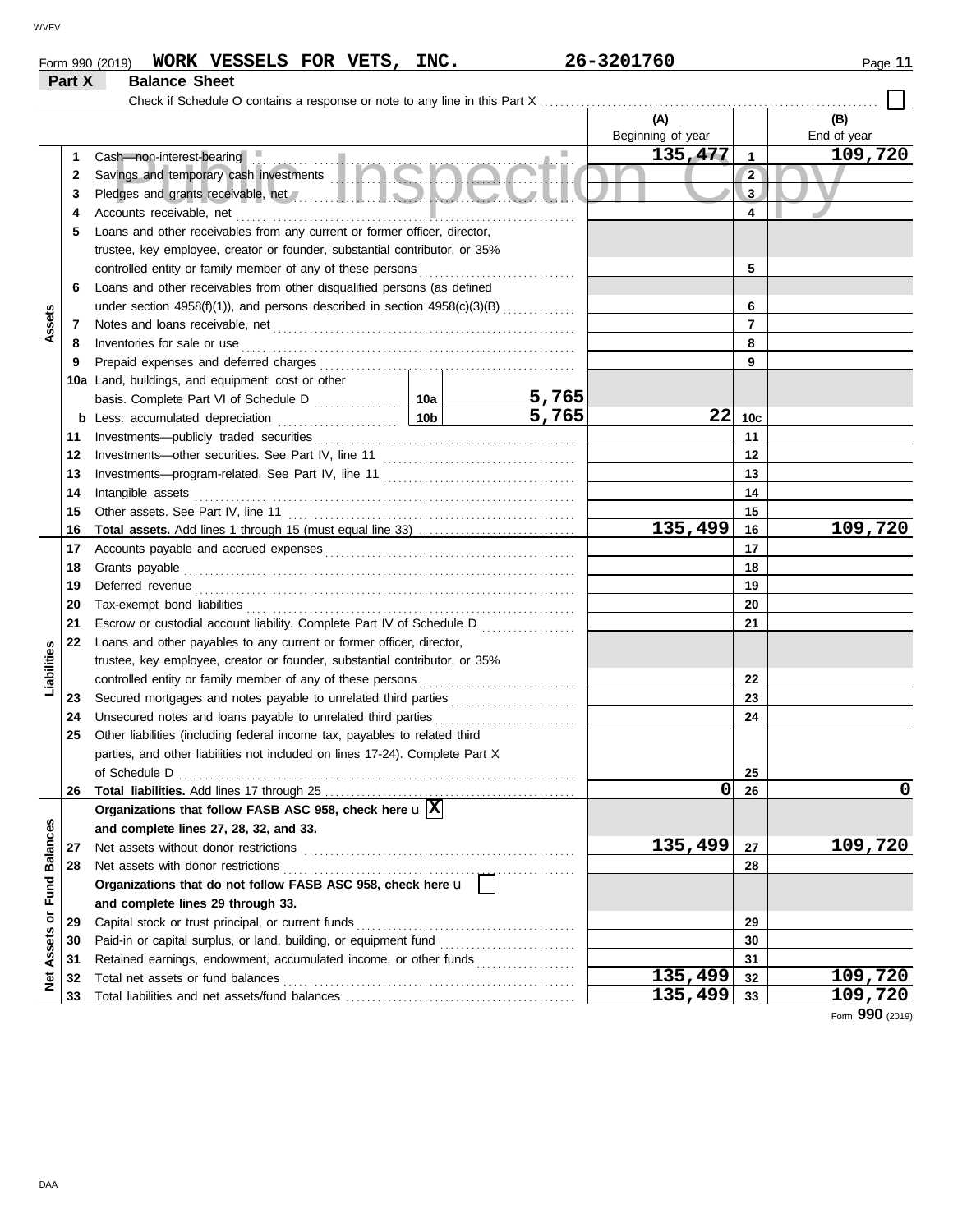|    | 26-3201760<br>Form 990 (2019) WORK VESSELS FOR VETS, INC.                                                                                                                                                                           |                |    |                | Page 12   |
|----|-------------------------------------------------------------------------------------------------------------------------------------------------------------------------------------------------------------------------------------|----------------|----|----------------|-----------|
|    | <b>Reconciliation of Net Assets</b><br>Part XI                                                                                                                                                                                      |                |    |                |           |
|    |                                                                                                                                                                                                                                     |                |    |                |           |
| 1  | Total revenue (must equal Part VIII, column (A), line 12) [2010] [2010] [2010] [2010] [2010] [2010] [2010] [20                                                                                                                      |                |    |                | 304,737   |
| 2  |                                                                                                                                                                                                                                     | $\mathbf{2}$   |    |                | 330,516   |
| 3  |                                                                                                                                                                                                                                     | $\mathbf{3}$   |    |                | $-25,779$ |
| 4  | Revenue less expenses. Subtract line 2 from line 1<br>Net assets or fund balances at beginning of year (must equal Part X, line 32, column (A))                                                                                     | $\overline{4}$ |    |                | 135,499   |
| 5  |                                                                                                                                                                                                                                     | 5 <sub>1</sub> |    |                |           |
| 6  |                                                                                                                                                                                                                                     | 6              |    |                |           |
| 7  | Investment expenses                                                                                                                                                                                                                 | $\overline{7}$ |    |                |           |
| 8  | Prior period adjustments <b>construction and construction</b> and and adjustments of the construction of the construction of the construction of the construction of the construction of the construction of the construction of th | 8              |    |                |           |
| 9  | Other changes in net assets or fund balances (explain on Schedule O)                                                                                                                                                                | 9              |    |                |           |
| 10 | Net assets or fund balances at end of year. Combine lines 3 through 9 (must equal Part X, line                                                                                                                                      |                |    |                |           |
|    | 32, column (B))                                                                                                                                                                                                                     | 10             |    |                | 109,720   |
|    | <b>Financial Statements and Reporting</b><br>Part XII                                                                                                                                                                               |                |    |                |           |
|    |                                                                                                                                                                                                                                     |                |    |                |           |
|    |                                                                                                                                                                                                                                     |                |    | Yes            | No        |
| 1  | X <br>Cash<br>Accounting method used to prepare the Form 990:<br>Accrual<br>Other                                                                                                                                                   |                |    |                |           |
|    | If the organization changed its method of accounting from a prior year or checked "Other," explain in                                                                                                                               |                |    |                |           |
|    | Schedule O.                                                                                                                                                                                                                         |                |    |                |           |
|    | 2a Were the organization's financial statements compiled or reviewed by an independent accountant?                                                                                                                                  |                |    | 2a             | x         |
|    | If "Yes," check a box below to indicate whether the financial statements for the year were compiled or                                                                                                                              |                |    |                |           |
|    | reviewed on a separate basis, consolidated basis, or both:                                                                                                                                                                          |                |    |                |           |
|    | Separate basis<br>  Consolidated basis<br>  Both consolidated and separate basis                                                                                                                                                    |                |    |                |           |
|    | <b>b</b> Were the organization's financial statements audited by an independent accountant?                                                                                                                                         |                |    | 2 <sub>b</sub> | x         |
|    | If "Yes," check a box below to indicate whether the financial statements for the year were audited on a                                                                                                                             |                |    |                |           |
|    | separate basis, consolidated basis, or both:                                                                                                                                                                                        |                |    |                |           |
|    | Consolidated basis<br>Both consolidated and separate basis<br>Separate basis<br>$\perp$                                                                                                                                             |                |    |                |           |
|    | c If "Yes" to line 2a or 2b, does the organization have a committee that assumes responsibility for oversight of                                                                                                                    |                |    |                |           |
|    | the audit, review, or compilation of its financial statements and selection of an independent accountant?                                                                                                                           |                | 2c |                |           |
|    | If the organization changed either its oversight process or selection process during the tax year, explain on                                                                                                                       |                |    |                |           |
|    | Schedule O.                                                                                                                                                                                                                         |                |    |                |           |
|    | 3a As a result of a federal award, was the organization required to undergo an audit or audits as set forth in the                                                                                                                  |                |    |                |           |
|    | Single Audit Act and OMB Circular A-133?                                                                                                                                                                                            |                | 3a |                | x         |
|    | b If "Yes," did the organization undergo the required audit or audits? If the organization did not undergo the                                                                                                                      |                |    |                |           |
|    |                                                                                                                                                                                                                                     |                | 3b |                |           |

Form **990** (2019)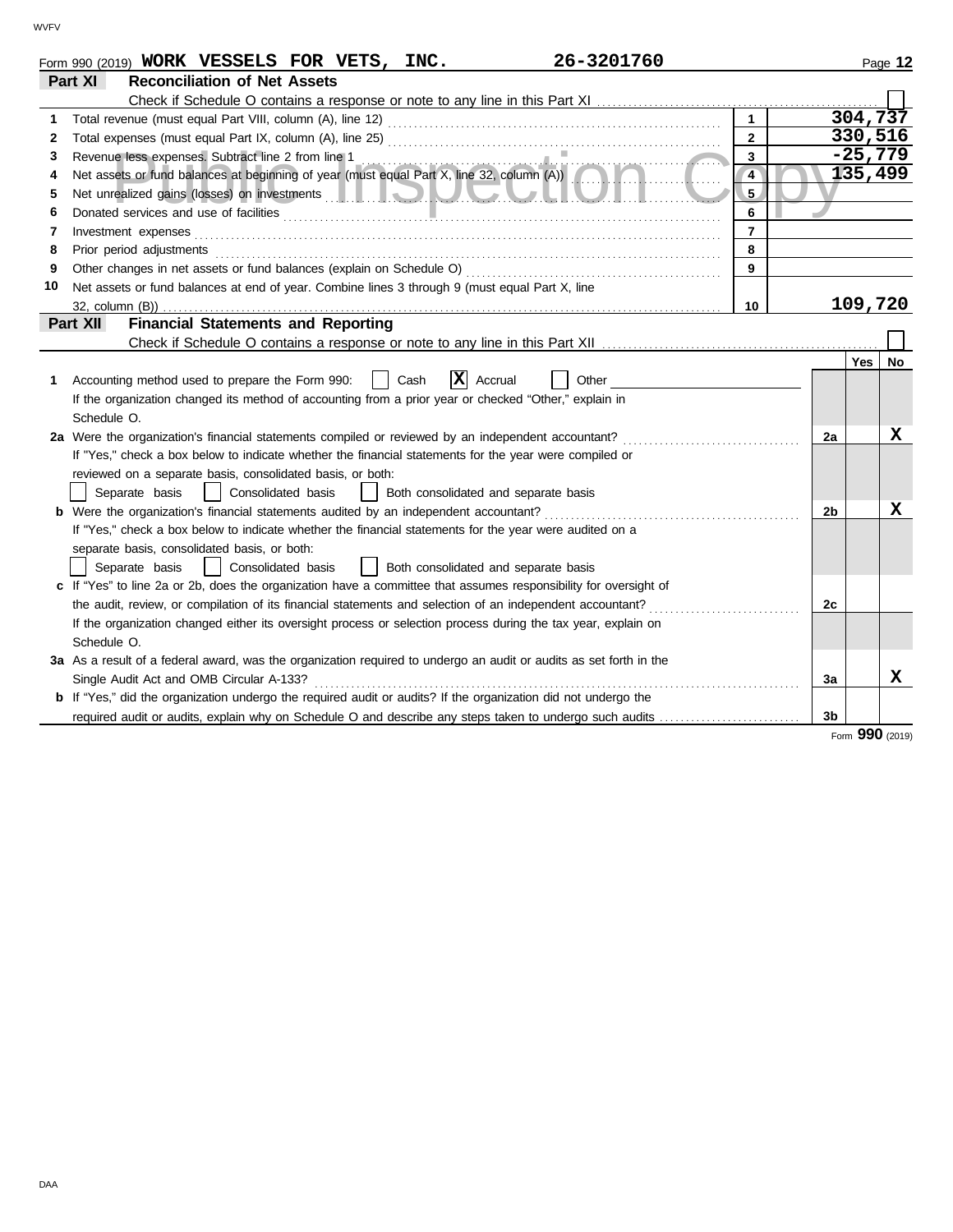| <b>SCHEDULE A</b>                     |                                                            | <b>Public Charity Status and Public Support</b>                                                                                                                                                                                                                                                                              |     |                                                      |                                        | OMB No. 1545-0047                    |
|---------------------------------------|------------------------------------------------------------|------------------------------------------------------------------------------------------------------------------------------------------------------------------------------------------------------------------------------------------------------------------------------------------------------------------------------|-----|------------------------------------------------------|----------------------------------------|--------------------------------------|
| (Form 990 or 990-EZ)                  |                                                            | Complete if the organization is a section $501(c)(3)$ organization or a section $4947(a)(1)$ nonexempt charitable trust.                                                                                                                                                                                                     |     |                                                      |                                        | 2019                                 |
| Department of the Treasury            |                                                            | u Attach to Form 990 or Form 990-EZ.                                                                                                                                                                                                                                                                                         |     |                                                      |                                        | Open to Public                       |
| Internal Revenue Service              |                                                            | <b>u</b> Go to www.irs.gov/Form990 for instructions and the latest information.                                                                                                                                                                                                                                              |     |                                                      |                                        | Inspection                           |
| Name of the organization              | ×.                                                         |                                                                                                                                                                                                                                                                                                                              |     |                                                      |                                        | Employer identification number       |
|                                       |                                                            | WORK VESSELS FOR VETS, INC.                                                                                                                                                                                                                                                                                                  |     |                                                      | 26-3201760                             |                                      |
| Part I                                |                                                            | Reason for Public Charity Status (All organizations must complete this part.)                                                                                                                                                                                                                                                |     |                                                      | See instructions.                      |                                      |
|                                       |                                                            | The organization is not a private foundation because it is: (For lines 1 through 12, check only one box.)                                                                                                                                                                                                                    |     |                                                      |                                        |                                      |
| 1<br>2                                |                                                            | A church, convention of churches, or association of churches described in section 170(b)(1)(A)(i).<br>A school described in section 170(b)(1)(A)(ii). (Attach Schedule E (Form 990 or 990-EZ).)                                                                                                                              |     |                                                      |                                        |                                      |
| 3                                     |                                                            | A hospital or a cooperative hospital service organization described in section 170(b)(1)(A)(iii).                                                                                                                                                                                                                            |     |                                                      |                                        |                                      |
| 4                                     |                                                            | A medical research organization operated in conjunction with a hospital described in section 170(b)(1)(A)(iii). Enter the hospital's name,                                                                                                                                                                                   |     |                                                      |                                        |                                      |
| city, and state:                      |                                                            |                                                                                                                                                                                                                                                                                                                              |     |                                                      |                                        |                                      |
| 5                                     |                                                            | An organization operated for the benefit of a college or university owned or operated by a governmental unit described in                                                                                                                                                                                                    |     |                                                      |                                        |                                      |
|                                       | section 170(b)(1)(A)(iv). (Complete Part II.)              |                                                                                                                                                                                                                                                                                                                              |     |                                                      |                                        |                                      |
| 6                                     |                                                            | A federal, state, or local government or governmental unit described in section 170(b)(1)(A)(v).                                                                                                                                                                                                                             |     |                                                      |                                        |                                      |
| X<br>7                                | described in section 170(b)(1)(A)(vi). (Complete Part II.) | An organization that normally receives a substantial part of its support from a governmental unit or from the general public                                                                                                                                                                                                 |     |                                                      |                                        |                                      |
| 8                                     |                                                            | A community trust described in section 170(b)(1)(A)(vi). (Complete Part II.)                                                                                                                                                                                                                                                 |     |                                                      |                                        |                                      |
| 9<br>university:                      |                                                            | An agricultural research organization described in section 170(b)(1)(A)(ix) operated in conjunction with a land-grant college<br>or university or a non-land-grant college of agriculture (see instructions). Enter the name, city, and state of the college or                                                              |     |                                                      |                                        |                                      |
| 10                                    |                                                            | An organization that normally receives: (1) more than 33 1/3% of its support from contributions, membership fees, and gross                                                                                                                                                                                                  |     |                                                      |                                        |                                      |
|                                       |                                                            | receipts from activities related to its exempt functions—subject to certain exceptions, and (2) no more than 33 1/3% of its                                                                                                                                                                                                  |     |                                                      |                                        |                                      |
|                                       |                                                            | support from gross investment income and unrelated business taxable income (less section 511 tax) from businesses<br>acquired by the organization after June 30, 1975. See section 509(a)(2). (Complete Part III.)                                                                                                           |     |                                                      |                                        |                                      |
| 11                                    |                                                            | An organization organized and operated exclusively to test for public safety. See section 509(a)(4).                                                                                                                                                                                                                         |     |                                                      |                                        |                                      |
| 12                                    |                                                            | An organization organized and operated exclusively for the benefit of, to perform the functions of, or to carry out the purposes                                                                                                                                                                                             |     |                                                      |                                        |                                      |
|                                       |                                                            | of one or more publicly supported organizations described in section 509(a)(1) or section 509(a)(2). See section 509(a)(3).                                                                                                                                                                                                  |     |                                                      |                                        |                                      |
|                                       |                                                            | Check the box in lines 12a through 12d that describes the type of supporting organization and complete lines 12e, 12f, and 12g.                                                                                                                                                                                              |     |                                                      |                                        |                                      |
| a                                     |                                                            | Type I. A supporting organization operated, supervised, or controlled by its supported organization(s), typically by giving<br>the supported organization(s) the power to regularly appoint or elect a majority of the directors or trustees of the<br>supporting organization. You must complete Part IV, Sections A and B. |     |                                                      |                                        |                                      |
| b                                     |                                                            | Type II. A supporting organization supervised or controlled in connection with its supported organization(s), by having                                                                                                                                                                                                      |     |                                                      |                                        |                                      |
|                                       |                                                            | control or management of the supporting organization vested in the same persons that control or manage the supported                                                                                                                                                                                                         |     |                                                      |                                        |                                      |
|                                       |                                                            | organization(s). You must complete Part IV, Sections A and C.                                                                                                                                                                                                                                                                |     |                                                      |                                        |                                      |
| c                                     |                                                            | Type III functionally integrated. A supporting organization operated in connection with, and functionally integrated with,<br>its supported organization(s) (see instructions). You must complete Part IV, Sections A, D, and E.                                                                                             |     |                                                      |                                        |                                      |
| d                                     |                                                            | Type III non-functionally integrated. A supporting organization operated in connection with its supported organization(s)<br>that is not functionally integrated. The organization generally must satisfy a distribution requirement and an attentiveness                                                                    |     |                                                      |                                        |                                      |
| е                                     |                                                            | requirement (see instructions). You must complete Part IV, Sections A and D, and Part V.<br>Check this box if the organization received a written determination from the IRS that it is a Type I, Type II, Type III                                                                                                          |     |                                                      |                                        |                                      |
|                                       |                                                            | functionally integrated, or Type III non-functionally integrated supporting organization.                                                                                                                                                                                                                                    |     |                                                      |                                        |                                      |
| f                                     | Enter the number of supported organizations                |                                                                                                                                                                                                                                                                                                                              |     |                                                      |                                        |                                      |
| g                                     |                                                            | Provide the following information about the supported organization(s).                                                                                                                                                                                                                                                       |     |                                                      |                                        |                                      |
| (i) Name of supported<br>organization | (ii) EIN                                                   | (iii) Type of organization<br>(described on lines 1-10                                                                                                                                                                                                                                                                       |     | (iv) Is the organization<br>listed in your governing | (v) Amount of monetary<br>support (see | (vi) Amount of<br>other support (see |
|                                       |                                                            | above (see instructions))                                                                                                                                                                                                                                                                                                    |     | document?                                            | instructions)                          | instructions)                        |
|                                       |                                                            |                                                                                                                                                                                                                                                                                                                              | Yes | No                                                   |                                        |                                      |
| (A)                                   |                                                            |                                                                                                                                                                                                                                                                                                                              |     |                                                      |                                        |                                      |
|                                       |                                                            |                                                                                                                                                                                                                                                                                                                              |     |                                                      |                                        |                                      |
| (B)                                   |                                                            |                                                                                                                                                                                                                                                                                                                              |     |                                                      |                                        |                                      |
| (C)                                   |                                                            |                                                                                                                                                                                                                                                                                                                              |     |                                                      |                                        |                                      |
| (D)                                   |                                                            |                                                                                                                                                                                                                                                                                                                              |     |                                                      |                                        |                                      |
| (E)                                   |                                                            |                                                                                                                                                                                                                                                                                                                              |     |                                                      |                                        |                                      |
| <b>Total</b>                          |                                                            |                                                                                                                                                                                                                                                                                                                              |     |                                                      |                                        |                                      |

**For Paperwork Reduction Act Notice, see the Instructions for Form 990 or 990-EZ.**

**Schedule A (Form 990 or 990-EZ) 2019**

**Total**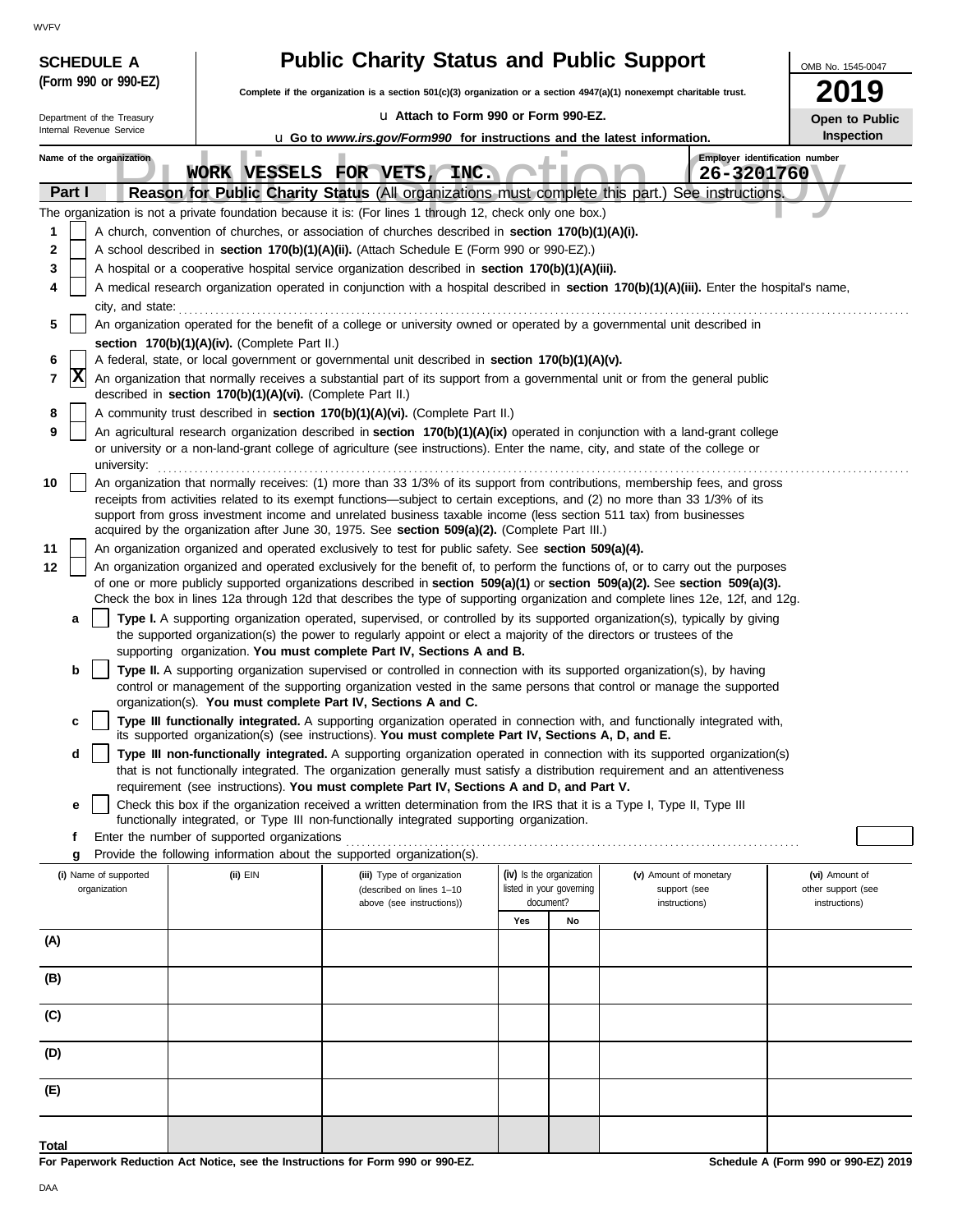|              | Schedule A (Form 990 or 990-EZ) 2019                                                                                                                                                                                                             |          | WORK VESSELS FOR VETS, INC. |            |            | 26-3201760 | Page 2                                        |
|--------------|--------------------------------------------------------------------------------------------------------------------------------------------------------------------------------------------------------------------------------------------------|----------|-----------------------------|------------|------------|------------|-----------------------------------------------|
|              | Support Schedule for Organizations Described in Sections 170(b)(1)(A)(iv) and 170(b)(1)(A)(vi)<br>Part II                                                                                                                                        |          |                             |            |            |            |                                               |
|              | (Complete only if you checked the box on line 5, 7, or 8 of Part I or if the organization failed to qualify under                                                                                                                                |          |                             |            |            |            |                                               |
|              | Part III. If the organization fails to qualify under the tests listed below, please complete Part III.)                                                                                                                                          |          |                             |            |            |            |                                               |
|              | Section A. Public Support                                                                                                                                                                                                                        |          |                             |            |            |            |                                               |
|              | Calendar year (or fiscal year beginning in)<br>$\mathbf{u}$                                                                                                                                                                                      | (a) 2015 | (b) 2016                    | $(c)$ 2017 | $(d)$ 2018 | (e) 2019   | (f) Total                                     |
| 1            | Gifts, grants, contributions, and                                                                                                                                                                                                                |          |                             |            |            |            |                                               |
|              | membership fees received. (Do not                                                                                                                                                                                                                |          |                             |            |            |            |                                               |
|              | include any "unusual grants.")                                                                                                                                                                                                                   | 144,011  | 198,412                     | 167,191    | 313,645    | 317,988    | 1,141,247                                     |
| $\mathbf{2}$ | Tax revenues levied for the<br>organization's benefit and either paid<br>to or expended on its behalf                                                                                                                                            |          |                             |            |            |            |                                               |
| 3            | The value of services or facilities<br>furnished by a governmental unit to the<br>organization without charge                                                                                                                                    |          |                             |            |            |            |                                               |
| 4            | Total. Add lines 1 through 3                                                                                                                                                                                                                     | 144,011  | 198,412                     | 167,191    | 313,645    | 317,988    | 1,141,247                                     |
| 5            | The portion of total contributions by<br>each person (other than a<br>governmental unit or publicly<br>supported organization) included on<br>line 1 that exceeds 2% of the amount                                                               |          |                             |            |            |            |                                               |
|              | shown on line 11, column (f)                                                                                                                                                                                                                     |          |                             |            |            |            | 97,886                                        |
| 6            | Public support. Subtract line 5 from line 4                                                                                                                                                                                                      |          |                             |            |            |            | 1,043,361                                     |
|              | <b>Section B. Total Support</b>                                                                                                                                                                                                                  |          |                             |            |            |            |                                               |
|              | Calendar year (or fiscal year beginning in)<br>$\mathbf{u}$                                                                                                                                                                                      | (a) 2015 | (b) 2016                    | $(c)$ 2017 | $(d)$ 2018 | (e) $2019$ | (f) Total                                     |
| 7            | Amounts from line 4                                                                                                                                                                                                                              | 144,011  | 198,412                     | 167,191    | 313,645    | 317,988    | 1,141,247                                     |
| 8            | Gross income from interest, dividends,<br>payments received on securities loans,<br>rents, royalties, and income from<br>similar sources                                                                                                         |          |                             |            |            |            |                                               |
| 9            | Net income from unrelated business<br>activities, whether or not the business<br>is regularly carried on $\ldots$ , $\ldots$                                                                                                                     |          |                             |            |            |            |                                               |
| 10           | Other income. Do not include gain or                                                                                                                                                                                                             |          |                             |            |            |            |                                               |
|              | loss from the sale of capital assets                                                                                                                                                                                                             |          |                             |            |            |            |                                               |
|              | (Explain in Part VI.)                                                                                                                                                                                                                            |          |                             |            |            |            |                                               |
| 11           | Total support. Add lines 7 through 10                                                                                                                                                                                                            |          |                             |            |            |            | 1,141,247                                     |
| 12           | Gross receipts from related activities, etc. (see instructions)                                                                                                                                                                                  |          |                             |            |            | $12 \,$    | 60,051                                        |
| 13           | First five years. If the Form 990 is for the organization's first, second, third, fourth, or fifth tax year as a section 501(c)(3)                                                                                                               |          |                             |            |            |            |                                               |
|              |                                                                                                                                                                                                                                                  |          |                             |            |            |            |                                               |
|              | Section C. Computation of Public Support Percentage                                                                                                                                                                                              |          |                             |            |            |            |                                               |
| 14           | Public support percentage for 2019 (line 6, column (f) divided by line 11, column (f)) [[[[[[[[[[[[[[[[[[[[[[                                                                                                                                    |          |                             |            |            | 14         | 91.42%                                        |
| 15           | Public support percentage from 2018 Schedule A, Part II, line 14                                                                                                                                                                                 |          |                             |            |            | 15         | 100.00%                                       |
| 16a          | 33 1/3% support test-2019. If the organization did not check the box on line 13, and line 14 is 33 1/3% or more, check this                                                                                                                      |          |                             |            |            |            | $\blacktriangleright$ $\overline{\mathbf{X}}$ |
|              | box and stop here. The organization qualifies as a publicly supported organization                                                                                                                                                               |          |                             |            |            |            |                                               |
| b            | 33 1/3% support test-2018. If the organization did not check a box on line 13 or 16a, and line 15 is 33 1/3% or more, check<br>this box and stop here. The organization qualifies as a publicly supported organization                           |          |                             |            |            |            |                                               |
| 17a          | 10%-facts-and-circumstances test-2019. If the organization did not check a box on line 13, 16a, or 16b, and line 14 is                                                                                                                           |          |                             |            |            |            |                                               |
|              | 10% or more, and if the organization meets the "facts-and-circumstances" test, check this box and stop here. Explain in                                                                                                                          |          |                             |            |            |            |                                               |
|              | Part VI how the organization meets the "facts-and-circumstances" test. The organization qualifies as a publicly supported                                                                                                                        |          |                             |            |            |            |                                               |
|              | organization                                                                                                                                                                                                                                     |          |                             |            |            |            |                                               |
| b            | 10%-facts-and-circumstances test-2018. If the organization did not check a box on line 13, 16a, 16b, or 17a, and line                                                                                                                            |          |                             |            |            |            |                                               |
|              | 15 is 10% or more, and if the organization meets the "facts-and-circumstances" test, check this box and stop here.<br>Explain in Part VI how the organization meets the "facts-and-circumstances" test. The organization qualifies as a publicly |          |                             |            |            |            |                                               |
|              | supported organization                                                                                                                                                                                                                           |          |                             |            |            |            |                                               |
| 18           | Private foundation. If the organization did not check a box on line 13, 16a, 16b, 17a, or 17b, check this box and see                                                                                                                            |          |                             |            |            |            |                                               |
|              | instructions                                                                                                                                                                                                                                     |          |                             |            |            |            |                                               |
|              |                                                                                                                                                                                                                                                  |          |                             |            |            |            |                                               |

**Schedule A (Form 990 or 990-EZ) 2019**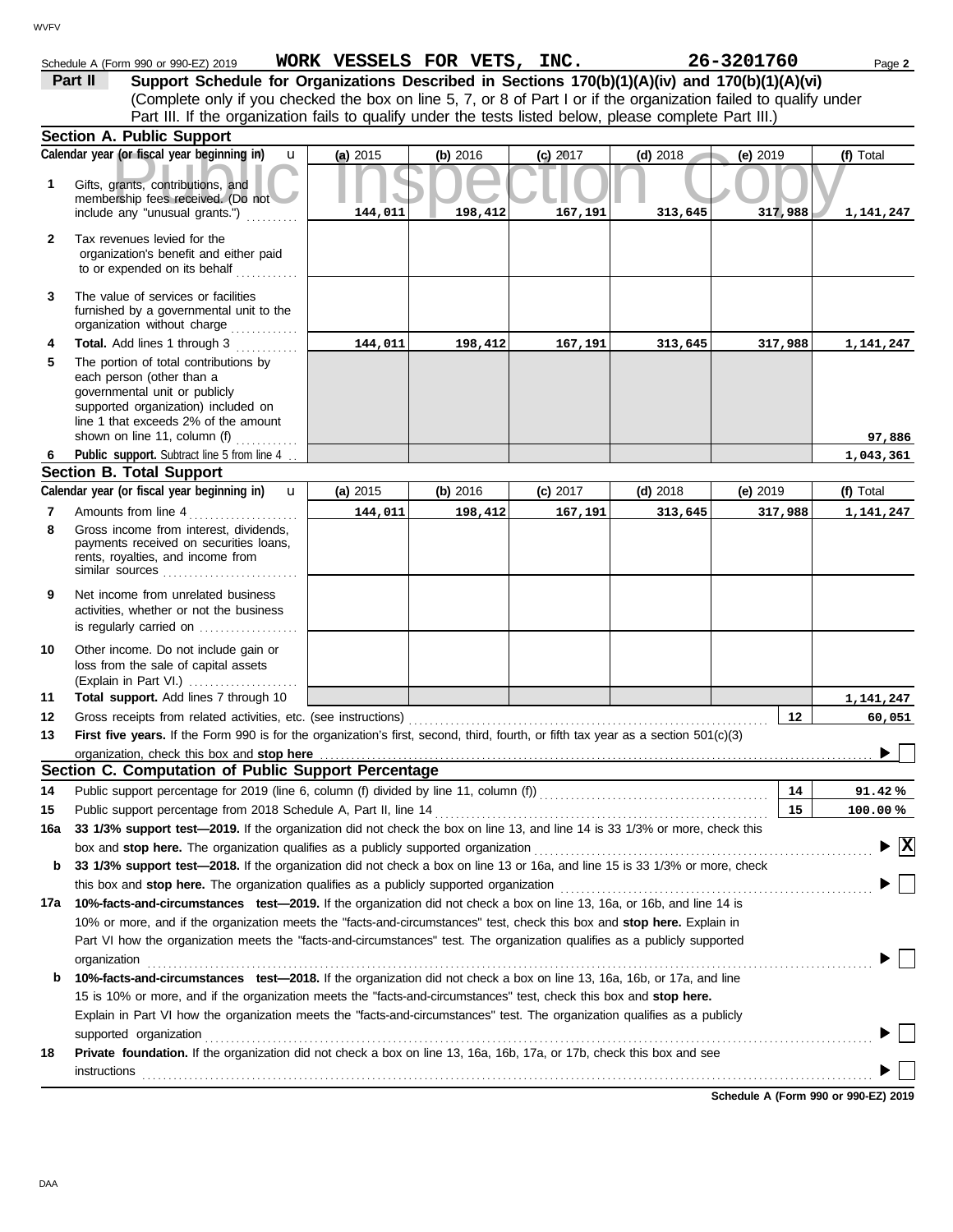## Schedule A (Form 990 or 990-EZ) 2019 Page **3 WORK VESSELS FOR VETS, INC. 26-3201760**

**Part III Support Schedule for Organizations Described in Section 509(a)(2)** (Complete only if you checked the box on line 10 of Part I or if the organization failed to qualify under Part II. If the organization fails to qualify under the tests listed below, please complete Part II.)

|     | <b>Section A. Public Support</b>                                                                                                                                                  |          |          |            |            |            |                |
|-----|-----------------------------------------------------------------------------------------------------------------------------------------------------------------------------------|----------|----------|------------|------------|------------|----------------|
|     | Calendar year (or fiscal year beginning in)<br>u                                                                                                                                  | (a) 2015 | (b) 2016 | $(c)$ 2017 | $(d)$ 2018 | (e) 2019   | (f) Total      |
| 1   | Gifts, grants, contributions, and membership fees<br>received. (Do not include any "unusual grants.")                                                                             |          |          |            |            |            |                |
| 2   | Gross receipts from admissions, merchandise<br>sold or services performed, or facilities<br>furnished in any activity that is related to the<br>organization's tax-exempt purpose |          |          |            |            |            |                |
| 3   | Gross receipts from activities that are not an<br>unrelated trade or business under section 513                                                                                   |          |          |            |            |            |                |
| 4   | Tax revenues levied for the<br>organization's benefit and either paid<br>to or expended on its behalf<br>.                                                                        |          |          |            |            |            |                |
| 5   | The value of services or facilities<br>furnished by a governmental unit to the<br>organization without charge                                                                     |          |          |            |            |            |                |
| 6   | Total. Add lines 1 through 5<br><u>.</u><br>.                                                                                                                                     |          |          |            |            |            |                |
| 7а  | Amounts included on lines 1, 2, and 3<br>received from disqualified persons<br>.                                                                                                  |          |          |            |            |            |                |
| b   | Amounts included on lines 2 and 3<br>received from other than disqualified<br>persons that exceed the greater of \$5,000<br>or 1% of the amount on line 13 for the year $\ldots$  |          |          |            |            |            |                |
| c   | Add lines 7a and 7b                                                                                                                                                               |          |          |            |            |            |                |
| 8   | Public support. (Subtract line 7c from<br>line $6.$ )                                                                                                                             |          |          |            |            |            |                |
|     | .<br><u>.</u><br><b>Section B. Total Support</b>                                                                                                                                  |          |          |            |            |            |                |
|     | Calendar year (or fiscal year beginning in)<br>$\mathbf{u}$                                                                                                                       | (a) 2015 | (b) 2016 | $(c)$ 2017 | $(d)$ 2018 | (e) $2019$ | (f) Total      |
| 9   | Amounts from line 6                                                                                                                                                               |          |          |            |            |            |                |
|     | .                                                                                                                                                                                 |          |          |            |            |            |                |
| 10a | Gross income from interest, dividends,<br>payments received on securities loans, rents,<br>royalties, and income from similar sources                                             |          |          |            |            |            |                |
| b   | Unrelated business taxable income (less<br>section 511 taxes) from businesses<br>acquired after June 30, 1975                                                                     |          |          |            |            |            |                |
| c   | Add lines 10a and 10b                                                                                                                                                             |          |          |            |            |            |                |
| 11  | Net income from unrelated business<br>activities not included in line 10b, whether<br>or not the business is regularly carried on                                                 |          |          |            |            |            |                |
| 12  | Other income. Do not include gain or<br>loss from the sale of capital assets<br>(Explain in Part VI.)                                                                             |          |          |            |            |            |                |
| 13  | Total support. (Add lines 9, 10c, 11,                                                                                                                                             |          |          |            |            |            |                |
|     | and 12.)                                                                                                                                                                          |          |          |            |            |            |                |
| 14  | First five years. If the Form 990 is for the organization's first, second, third, fourth, or fifth tax year as a section 501(c)(3)<br>organization, check this box and stop here  |          |          |            |            |            |                |
|     | Section C. Computation of Public Support Percentage                                                                                                                               |          |          |            |            |            |                |
| 15  |                                                                                                                                                                                   |          |          |            |            | 15         | $\%$           |
| 16  |                                                                                                                                                                                   |          |          |            |            | 16         | $\%$           |
|     | Section D. Computation of Investment Income Percentage                                                                                                                            |          |          |            |            |            |                |
| 17  |                                                                                                                                                                                   |          |          |            |            | 17         | %              |
| 18  | Investment income percentage from 2018 Schedule A, Part III, line 17                                                                                                              |          |          |            |            | 18         | %              |
| 19a | 33 1/3% support tests-2019. If the organization did not check the box on line 14, and line 15 is more than 33 1/3%, and line                                                      |          |          |            |            |            |                |
|     | 17 is not more than 33 1/3%, check this box and stop here. The organization qualifies as a publicly supported organization                                                        |          |          |            |            |            | $\mathbb{R}^n$ |
| b   | 33 1/3% support tests-2018. If the organization did not check a box on line 14 or line 19a, and line 16 is more than 33 1/3%, and                                                 |          |          |            |            |            |                |
|     |                                                                                                                                                                                   |          |          |            |            |            | $\mathbf{L}$   |
| 20  |                                                                                                                                                                                   |          |          |            |            |            |                |

**Schedule A (Form 990 or 990-EZ) 2019**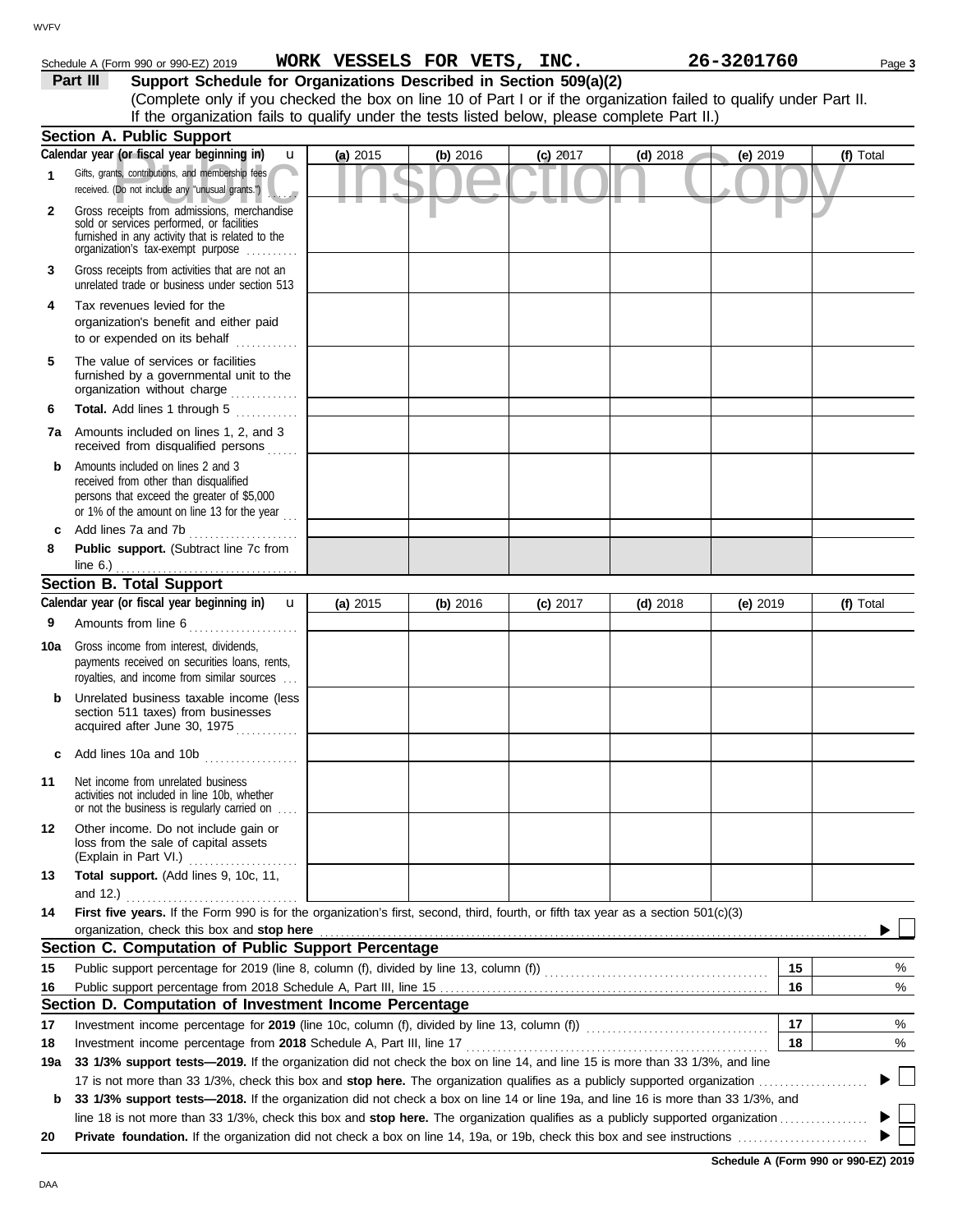|     | WORK VESSELS FOR VETS, INC.<br>Schedule A (Form 990 or 990-EZ) 2019                                                      | 26-3201760                           | Page 4 |
|-----|--------------------------------------------------------------------------------------------------------------------------|--------------------------------------|--------|
|     | Part IV<br><b>Supporting Organizations</b>                                                                               |                                      |        |
|     | (Complete only if you checked a box in line 12 on Part I. If you checked 12a of Part I, complete Sections A              |                                      |        |
|     | and B. If you checked 12b of Part I, complete Sections A and C. If you checked 12c of Part I, complete                   |                                      |        |
|     | Sections A, D, and E. If you checked 12d of Part I, complete Sections A and D, and complete Part V.)                     |                                      |        |
|     | <b>Section A. All Supporting Organizations</b>                                                                           |                                      |        |
|     |                                                                                                                          | Yes                                  | No     |
| 1   | Are all of the organization's supported organizations listed by name in the organization's governing                     |                                      |        |
|     | documents? If "No," describe in Part VI how the supported organizations are designated. If designated by                 |                                      |        |
|     | class or purpose, describe the designation. If historic and continuing relationship, explain.                            | 1                                    |        |
| 2   | Did the organization have any supported organization that does not have an IRS determination of status                   |                                      |        |
|     | under section 509(a)(1) or (2)? If "Yes," explain in Part VI how the organization determined that the supported          |                                      |        |
|     | organization was described in section 509(a)(1) or (2).                                                                  | 2                                    |        |
| За  | Did the organization have a supported organization described in section $501(c)(4)$ , (5), or (6)? If "Yes," answer      |                                      |        |
|     | $(b)$ and $(c)$ below.                                                                                                   | 3a                                   |        |
| b   | Did the organization confirm that each supported organization qualified under section $501(c)(4)$ , $(5)$ , or $(6)$ and |                                      |        |
|     | satisfied the public support tests under section 509(a)(2)? If "Yes," describe in Part VI when and how the               |                                      |        |
|     | organization made the determination.                                                                                     | 3b                                   |        |
| c   | Did the organization ensure that all support to such organizations was used exclusively for section $170(c)(2)(B)$       |                                      |        |
|     | purposes? If "Yes," explain in Part VI what controls the organization put in place to ensure such use.                   | 3c                                   |        |
| 4a  | Was any supported organization not organized in the United States ("foreign supported organization")? If                 |                                      |        |
|     | "Yes," and if you checked 12a or 12b in Part I, answer (b) and (c) below.                                                | 4a                                   |        |
| b   | Did the organization have ultimate control and discretion in deciding whether to make grants to the foreign              |                                      |        |
|     | supported organization? If "Yes," describe in Part VI how the organization had such control and discretion               |                                      |        |
|     | despite being controlled or supervised by or in connection with its supported organizations.                             | 4b                                   |        |
| c   | Did the organization support any foreign supported organization that does not have an IRS determination                  |                                      |        |
|     | under sections $501(c)(3)$ and $509(a)(1)$ or (2)? If "Yes," explain in Part VI what controls the organization used      |                                      |        |
|     | to ensure that all support to the foreign supported organization was used exclusively for section $170(c)(2)(B)$         |                                      |        |
|     | purposes.                                                                                                                | 4c                                   |        |
| 5a  | Did the organization add, substitute, or remove any supported organizations during the tax year? If "Yes,"               |                                      |        |
|     | answer (b) and (c) below (if applicable). Also, provide detail in Part VI, including (i) the names and EIN               |                                      |        |
|     | numbers of the supported organizations added, substituted, or removed; (ii) the reasons for each such action;            |                                      |        |
|     | (iii) the authority under the organization's organizing document authorizing such action; and (iv) how the action        |                                      |        |
|     | was accomplished (such as by amendment to the organizing document).                                                      | 5a                                   |        |
| b   | Type I or Type II only. Was any added or substituted supported organization part of a class already                      |                                      |        |
|     | designated in the organization's organizing document?                                                                    | 5b                                   |        |
|     | <b>Substitutions only.</b> Was the substitution the result of an event beyond the organization's control?                | 5 <sub>c</sub>                       |        |
| 6   | Did the organization provide support (whether in the form of grants or the provision of services or facilities) to       |                                      |        |
|     | anyone other than (i) its supported organizations, (ii) individuals that are part of the charitable class benefited      |                                      |        |
|     | by one or more of its supported organizations, or (iii) other supporting organizations that also support or              |                                      |        |
|     | benefit one or more of the filing organization's supported organizations? If "Yes," provide detail in Part VI.           | 6                                    |        |
| 7   | Did the organization provide a grant, loan, compensation, or other similar payment to a substantial contributor          |                                      |        |
|     | (as defined in section $4958(c)(3)(C)$ ), a family member of a substantial contributor, or a 35% controlled entity       |                                      |        |
|     | with regard to a substantial contributor? If "Yes," complete Part I of Schedule L (Form 990 or 990-EZ).                  | 7                                    |        |
| 8   | Did the organization make a loan to a disqualified person (as defined in section 4958) not described in line 7?          |                                      |        |
|     | If "Yes," complete Part I of Schedule L (Form 990 or 990-EZ).                                                            | 8                                    |        |
| 9а  | Was the organization controlled directly or indirectly at any time during the tax year by one or more                    |                                      |        |
|     | disqualified persons as defined in section 4946 (other than foundation managers and organizations described              |                                      |        |
|     | in section $509(a)(1)$ or (2))? If "Yes," provide detail in Part VI.                                                     | 9а                                   |        |
| b   | Did one or more disqualified persons (as defined in line 9a) hold a controlling interest in any entity in which          |                                      |        |
|     | the supporting organization had an interest? If "Yes," provide detail in Part VI.                                        | 9b                                   |        |
| c   | Did a disqualified person (as defined in line 9a) have an ownership interest in, or derive any personal benefit          |                                      |        |
|     | from, assets in which the supporting organization also had an interest? If "Yes," provide detail in Part VI.             | 9с                                   |        |
| 10a | Was the organization subject to the excess business holdings rules of section 4943 because of section                    |                                      |        |
|     | 4943(f) (regarding certain Type II supporting organizations, and all Type III non-functionally integrated                |                                      |        |
|     | supporting organizations)? If "Yes," answer 10b below.                                                                   | 10a                                  |        |
| b   | Did the organization have any excess business holdings in the tax year? (Use Schedule C, Form 4720, to                   |                                      |        |
|     | determine whether the organization had excess business holdings.)                                                        | 10 <sub>b</sub>                      |        |
|     |                                                                                                                          | Schedule A (Form 990 or 990-EZ) 2019 |        |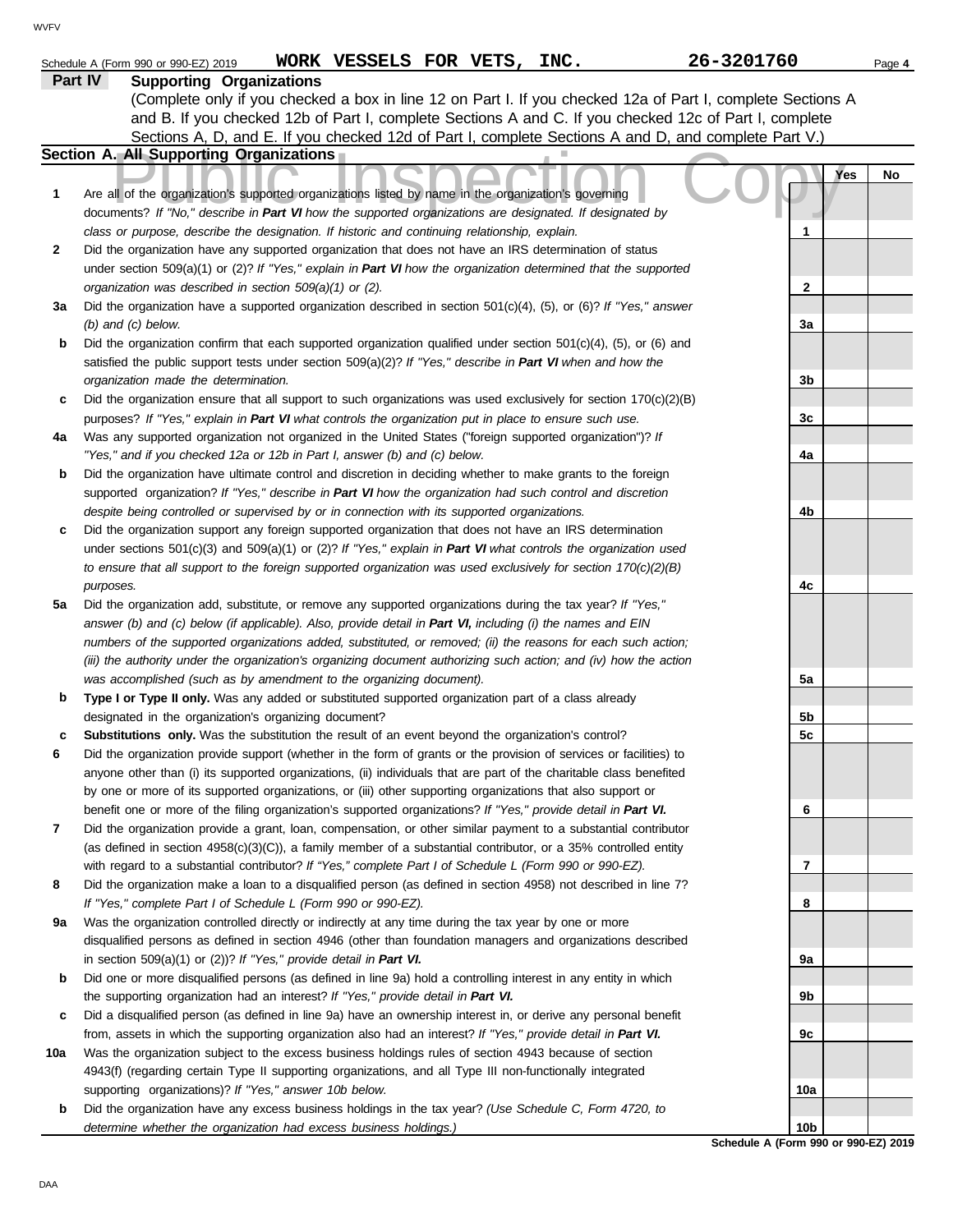| 26-3201760<br>WORK VESSELS FOR VETS, INC.<br>Schedule A (Form 990 or 990-EZ) 2019<br>Page 5<br><b>Supporting Organizations (continued)</b><br>Part IV<br>Yes<br>No<br>11<br>Has the organization accepted a gift or contribution from any of the following persons?<br>A person who directly or indirectly controls, either alone or together with persons described in (b) and (c)<br>a<br>below, the governing body of a supported organization?<br>11a<br>11 <sub>b</sub><br>A family member of a person described in (a) above?<br>b<br>11c<br>A 35% controlled entity of a person described in (a) or (b) above? If "Yes" to a, b, or c, provide detail in Part VI<br>C<br><b>Section B. Type I Supporting Organizations</b><br>Yes<br>No<br>1<br>Did the directors, trustees, or membership of one or more supported organizations have the power to<br>regularly appoint or elect at least a majority of the organization's directors or trustees at all times during the<br>tax year? If "No," describe in Part VI how the supported organization(s) effectively operated, supervised, or<br>controlled the organization's activities. If the organization had more than one supported organization,<br>describe how the powers to appoint and/or remove directors or trustees were allocated among the supported<br>organizations and what conditions or restrictions, if any, applied to such powers during the tax year.<br>$\mathbf 1$<br>$\mathbf{2}$<br>Did the organization operate for the benefit of any supported organization other than the supported<br>organization(s) that operated, supervised, or controlled the supporting organization? If "Yes," explain in Part<br>VI how providing such benefit carried out the purposes of the supported organization(s) that operated,<br>supervised, or controlled the supporting organization.<br>$\mathbf{2}$<br>Section C. Type II Supporting Organizations<br>Yes<br>No<br>1<br>Were a majority of the organization's directors or trustees during the tax year also a majority of the directors<br>or trustees of each of the organization's supported organization(s)? If "No," describe in Part VI how control<br>or management of the supporting organization was vested in the same persons that controlled or managed<br>the supported organization(s).<br>1<br>Section D. All Type III Supporting Organizations<br>Yes<br>No<br>1<br>Did the organization provide to each of its supported organizations, by the last day of the fifth month of the<br>organization's tax year, (i) a written notice describing the type and amount of support provided during the prior tax<br>year, (ii) a copy of the Form 990 that was most recently filed as of the date of notification, and (iii) copies of the<br>organization's governing documents in effect on the date of notification, to the extent not previously provided?<br>1<br>$\mathbf{2}$<br>Were any of the organization's officers, directors, or trustees either (i) appointed or elected by the supported<br>organization(s) or (ii) serving on the governing body of a supported organization? If "No," explain in Part VI how<br>the organization maintained a close and continuous working relationship with the supported organization(s).<br>2<br>By reason of the relationship described in (2), did the organization's supported organizations have a<br>3<br>significant voice in the organization's investment policies and in directing the use of the organization's<br>income or assets at all times during the tax year? If "Yes," describe in Part VI the role the organization's<br>supported organizations played in this regard.<br>3<br>Section E. Type III Functionally-Integrated Supporting Organizations<br>Check the box next to the method that the organization used to satisfy the Integral Part Test during the year (see instructions).<br>1<br>The organization satisfied the Activities Test. Complete line 2 below.<br>а<br>The organization is the parent of each of its supported organizations. Complete line 3 below.<br>b |
|-----------------------------------------------------------------------------------------------------------------------------------------------------------------------------------------------------------------------------------------------------------------------------------------------------------------------------------------------------------------------------------------------------------------------------------------------------------------------------------------------------------------------------------------------------------------------------------------------------------------------------------------------------------------------------------------------------------------------------------------------------------------------------------------------------------------------------------------------------------------------------------------------------------------------------------------------------------------------------------------------------------------------------------------------------------------------------------------------------------------------------------------------------------------------------------------------------------------------------------------------------------------------------------------------------------------------------------------------------------------------------------------------------------------------------------------------------------------------------------------------------------------------------------------------------------------------------------------------------------------------------------------------------------------------------------------------------------------------------------------------------------------------------------------------------------------------------------------------------------------------------------------------------------------------------------------------------------------------------------------------------------------------------------------------------------------------------------------------------------------------------------------------------------------------------------------------------------------------------------------------------------------------------------------------------------------------------------------------------------------------------------------------------------------------------------------------------------------------------------------------------------------------------------------------------------------------------------------------------------------------------------------------------------------------------------------------------------------------------------------------------------------------------------------------------------------------------------------------------------------------------------------------------------------------------------------------------------------------------------------------------------------------------------------------------------------------------------------------------------------------------------------------------------------------------------------------------------------------------------------------------------------------------------------------------------------------------------------------------------------------------------------------------------------------------------------------------------------------------------------------------------------------------------------------------------------------------------------------------------------------------------------------------------------------------------------------------------------------------------------------------------------------------------------------------------------------------------------------------------------------------------------------------------------------------------------------------------------------------------------------------------------------------------------------------------------------------------------------------|
|                                                                                                                                                                                                                                                                                                                                                                                                                                                                                                                                                                                                                                                                                                                                                                                                                                                                                                                                                                                                                                                                                                                                                                                                                                                                                                                                                                                                                                                                                                                                                                                                                                                                                                                                                                                                                                                                                                                                                                                                                                                                                                                                                                                                                                                                                                                                                                                                                                                                                                                                                                                                                                                                                                                                                                                                                                                                                                                                                                                                                                                                                                                                                                                                                                                                                                                                                                                                                                                                                                                                                                                                                                                                                                                                                                                                                                                                                                                                                                                                                                                                                                     |
|                                                                                                                                                                                                                                                                                                                                                                                                                                                                                                                                                                                                                                                                                                                                                                                                                                                                                                                                                                                                                                                                                                                                                                                                                                                                                                                                                                                                                                                                                                                                                                                                                                                                                                                                                                                                                                                                                                                                                                                                                                                                                                                                                                                                                                                                                                                                                                                                                                                                                                                                                                                                                                                                                                                                                                                                                                                                                                                                                                                                                                                                                                                                                                                                                                                                                                                                                                                                                                                                                                                                                                                                                                                                                                                                                                                                                                                                                                                                                                                                                                                                                                     |
|                                                                                                                                                                                                                                                                                                                                                                                                                                                                                                                                                                                                                                                                                                                                                                                                                                                                                                                                                                                                                                                                                                                                                                                                                                                                                                                                                                                                                                                                                                                                                                                                                                                                                                                                                                                                                                                                                                                                                                                                                                                                                                                                                                                                                                                                                                                                                                                                                                                                                                                                                                                                                                                                                                                                                                                                                                                                                                                                                                                                                                                                                                                                                                                                                                                                                                                                                                                                                                                                                                                                                                                                                                                                                                                                                                                                                                                                                                                                                                                                                                                                                                     |
|                                                                                                                                                                                                                                                                                                                                                                                                                                                                                                                                                                                                                                                                                                                                                                                                                                                                                                                                                                                                                                                                                                                                                                                                                                                                                                                                                                                                                                                                                                                                                                                                                                                                                                                                                                                                                                                                                                                                                                                                                                                                                                                                                                                                                                                                                                                                                                                                                                                                                                                                                                                                                                                                                                                                                                                                                                                                                                                                                                                                                                                                                                                                                                                                                                                                                                                                                                                                                                                                                                                                                                                                                                                                                                                                                                                                                                                                                                                                                                                                                                                                                                     |
|                                                                                                                                                                                                                                                                                                                                                                                                                                                                                                                                                                                                                                                                                                                                                                                                                                                                                                                                                                                                                                                                                                                                                                                                                                                                                                                                                                                                                                                                                                                                                                                                                                                                                                                                                                                                                                                                                                                                                                                                                                                                                                                                                                                                                                                                                                                                                                                                                                                                                                                                                                                                                                                                                                                                                                                                                                                                                                                                                                                                                                                                                                                                                                                                                                                                                                                                                                                                                                                                                                                                                                                                                                                                                                                                                                                                                                                                                                                                                                                                                                                                                                     |
|                                                                                                                                                                                                                                                                                                                                                                                                                                                                                                                                                                                                                                                                                                                                                                                                                                                                                                                                                                                                                                                                                                                                                                                                                                                                                                                                                                                                                                                                                                                                                                                                                                                                                                                                                                                                                                                                                                                                                                                                                                                                                                                                                                                                                                                                                                                                                                                                                                                                                                                                                                                                                                                                                                                                                                                                                                                                                                                                                                                                                                                                                                                                                                                                                                                                                                                                                                                                                                                                                                                                                                                                                                                                                                                                                                                                                                                                                                                                                                                                                                                                                                     |
|                                                                                                                                                                                                                                                                                                                                                                                                                                                                                                                                                                                                                                                                                                                                                                                                                                                                                                                                                                                                                                                                                                                                                                                                                                                                                                                                                                                                                                                                                                                                                                                                                                                                                                                                                                                                                                                                                                                                                                                                                                                                                                                                                                                                                                                                                                                                                                                                                                                                                                                                                                                                                                                                                                                                                                                                                                                                                                                                                                                                                                                                                                                                                                                                                                                                                                                                                                                                                                                                                                                                                                                                                                                                                                                                                                                                                                                                                                                                                                                                                                                                                                     |
|                                                                                                                                                                                                                                                                                                                                                                                                                                                                                                                                                                                                                                                                                                                                                                                                                                                                                                                                                                                                                                                                                                                                                                                                                                                                                                                                                                                                                                                                                                                                                                                                                                                                                                                                                                                                                                                                                                                                                                                                                                                                                                                                                                                                                                                                                                                                                                                                                                                                                                                                                                                                                                                                                                                                                                                                                                                                                                                                                                                                                                                                                                                                                                                                                                                                                                                                                                                                                                                                                                                                                                                                                                                                                                                                                                                                                                                                                                                                                                                                                                                                                                     |
|                                                                                                                                                                                                                                                                                                                                                                                                                                                                                                                                                                                                                                                                                                                                                                                                                                                                                                                                                                                                                                                                                                                                                                                                                                                                                                                                                                                                                                                                                                                                                                                                                                                                                                                                                                                                                                                                                                                                                                                                                                                                                                                                                                                                                                                                                                                                                                                                                                                                                                                                                                                                                                                                                                                                                                                                                                                                                                                                                                                                                                                                                                                                                                                                                                                                                                                                                                                                                                                                                                                                                                                                                                                                                                                                                                                                                                                                                                                                                                                                                                                                                                     |
|                                                                                                                                                                                                                                                                                                                                                                                                                                                                                                                                                                                                                                                                                                                                                                                                                                                                                                                                                                                                                                                                                                                                                                                                                                                                                                                                                                                                                                                                                                                                                                                                                                                                                                                                                                                                                                                                                                                                                                                                                                                                                                                                                                                                                                                                                                                                                                                                                                                                                                                                                                                                                                                                                                                                                                                                                                                                                                                                                                                                                                                                                                                                                                                                                                                                                                                                                                                                                                                                                                                                                                                                                                                                                                                                                                                                                                                                                                                                                                                                                                                                                                     |
|                                                                                                                                                                                                                                                                                                                                                                                                                                                                                                                                                                                                                                                                                                                                                                                                                                                                                                                                                                                                                                                                                                                                                                                                                                                                                                                                                                                                                                                                                                                                                                                                                                                                                                                                                                                                                                                                                                                                                                                                                                                                                                                                                                                                                                                                                                                                                                                                                                                                                                                                                                                                                                                                                                                                                                                                                                                                                                                                                                                                                                                                                                                                                                                                                                                                                                                                                                                                                                                                                                                                                                                                                                                                                                                                                                                                                                                                                                                                                                                                                                                                                                     |
|                                                                                                                                                                                                                                                                                                                                                                                                                                                                                                                                                                                                                                                                                                                                                                                                                                                                                                                                                                                                                                                                                                                                                                                                                                                                                                                                                                                                                                                                                                                                                                                                                                                                                                                                                                                                                                                                                                                                                                                                                                                                                                                                                                                                                                                                                                                                                                                                                                                                                                                                                                                                                                                                                                                                                                                                                                                                                                                                                                                                                                                                                                                                                                                                                                                                                                                                                                                                                                                                                                                                                                                                                                                                                                                                                                                                                                                                                                                                                                                                                                                                                                     |
|                                                                                                                                                                                                                                                                                                                                                                                                                                                                                                                                                                                                                                                                                                                                                                                                                                                                                                                                                                                                                                                                                                                                                                                                                                                                                                                                                                                                                                                                                                                                                                                                                                                                                                                                                                                                                                                                                                                                                                                                                                                                                                                                                                                                                                                                                                                                                                                                                                                                                                                                                                                                                                                                                                                                                                                                                                                                                                                                                                                                                                                                                                                                                                                                                                                                                                                                                                                                                                                                                                                                                                                                                                                                                                                                                                                                                                                                                                                                                                                                                                                                                                     |
|                                                                                                                                                                                                                                                                                                                                                                                                                                                                                                                                                                                                                                                                                                                                                                                                                                                                                                                                                                                                                                                                                                                                                                                                                                                                                                                                                                                                                                                                                                                                                                                                                                                                                                                                                                                                                                                                                                                                                                                                                                                                                                                                                                                                                                                                                                                                                                                                                                                                                                                                                                                                                                                                                                                                                                                                                                                                                                                                                                                                                                                                                                                                                                                                                                                                                                                                                                                                                                                                                                                                                                                                                                                                                                                                                                                                                                                                                                                                                                                                                                                                                                     |
|                                                                                                                                                                                                                                                                                                                                                                                                                                                                                                                                                                                                                                                                                                                                                                                                                                                                                                                                                                                                                                                                                                                                                                                                                                                                                                                                                                                                                                                                                                                                                                                                                                                                                                                                                                                                                                                                                                                                                                                                                                                                                                                                                                                                                                                                                                                                                                                                                                                                                                                                                                                                                                                                                                                                                                                                                                                                                                                                                                                                                                                                                                                                                                                                                                                                                                                                                                                                                                                                                                                                                                                                                                                                                                                                                                                                                                                                                                                                                                                                                                                                                                     |
|                                                                                                                                                                                                                                                                                                                                                                                                                                                                                                                                                                                                                                                                                                                                                                                                                                                                                                                                                                                                                                                                                                                                                                                                                                                                                                                                                                                                                                                                                                                                                                                                                                                                                                                                                                                                                                                                                                                                                                                                                                                                                                                                                                                                                                                                                                                                                                                                                                                                                                                                                                                                                                                                                                                                                                                                                                                                                                                                                                                                                                                                                                                                                                                                                                                                                                                                                                                                                                                                                                                                                                                                                                                                                                                                                                                                                                                                                                                                                                                                                                                                                                     |
|                                                                                                                                                                                                                                                                                                                                                                                                                                                                                                                                                                                                                                                                                                                                                                                                                                                                                                                                                                                                                                                                                                                                                                                                                                                                                                                                                                                                                                                                                                                                                                                                                                                                                                                                                                                                                                                                                                                                                                                                                                                                                                                                                                                                                                                                                                                                                                                                                                                                                                                                                                                                                                                                                                                                                                                                                                                                                                                                                                                                                                                                                                                                                                                                                                                                                                                                                                                                                                                                                                                                                                                                                                                                                                                                                                                                                                                                                                                                                                                                                                                                                                     |
|                                                                                                                                                                                                                                                                                                                                                                                                                                                                                                                                                                                                                                                                                                                                                                                                                                                                                                                                                                                                                                                                                                                                                                                                                                                                                                                                                                                                                                                                                                                                                                                                                                                                                                                                                                                                                                                                                                                                                                                                                                                                                                                                                                                                                                                                                                                                                                                                                                                                                                                                                                                                                                                                                                                                                                                                                                                                                                                                                                                                                                                                                                                                                                                                                                                                                                                                                                                                                                                                                                                                                                                                                                                                                                                                                                                                                                                                                                                                                                                                                                                                                                     |
|                                                                                                                                                                                                                                                                                                                                                                                                                                                                                                                                                                                                                                                                                                                                                                                                                                                                                                                                                                                                                                                                                                                                                                                                                                                                                                                                                                                                                                                                                                                                                                                                                                                                                                                                                                                                                                                                                                                                                                                                                                                                                                                                                                                                                                                                                                                                                                                                                                                                                                                                                                                                                                                                                                                                                                                                                                                                                                                                                                                                                                                                                                                                                                                                                                                                                                                                                                                                                                                                                                                                                                                                                                                                                                                                                                                                                                                                                                                                                                                                                                                                                                     |
|                                                                                                                                                                                                                                                                                                                                                                                                                                                                                                                                                                                                                                                                                                                                                                                                                                                                                                                                                                                                                                                                                                                                                                                                                                                                                                                                                                                                                                                                                                                                                                                                                                                                                                                                                                                                                                                                                                                                                                                                                                                                                                                                                                                                                                                                                                                                                                                                                                                                                                                                                                                                                                                                                                                                                                                                                                                                                                                                                                                                                                                                                                                                                                                                                                                                                                                                                                                                                                                                                                                                                                                                                                                                                                                                                                                                                                                                                                                                                                                                                                                                                                     |
|                                                                                                                                                                                                                                                                                                                                                                                                                                                                                                                                                                                                                                                                                                                                                                                                                                                                                                                                                                                                                                                                                                                                                                                                                                                                                                                                                                                                                                                                                                                                                                                                                                                                                                                                                                                                                                                                                                                                                                                                                                                                                                                                                                                                                                                                                                                                                                                                                                                                                                                                                                                                                                                                                                                                                                                                                                                                                                                                                                                                                                                                                                                                                                                                                                                                                                                                                                                                                                                                                                                                                                                                                                                                                                                                                                                                                                                                                                                                                                                                                                                                                                     |
|                                                                                                                                                                                                                                                                                                                                                                                                                                                                                                                                                                                                                                                                                                                                                                                                                                                                                                                                                                                                                                                                                                                                                                                                                                                                                                                                                                                                                                                                                                                                                                                                                                                                                                                                                                                                                                                                                                                                                                                                                                                                                                                                                                                                                                                                                                                                                                                                                                                                                                                                                                                                                                                                                                                                                                                                                                                                                                                                                                                                                                                                                                                                                                                                                                                                                                                                                                                                                                                                                                                                                                                                                                                                                                                                                                                                                                                                                                                                                                                                                                                                                                     |
|                                                                                                                                                                                                                                                                                                                                                                                                                                                                                                                                                                                                                                                                                                                                                                                                                                                                                                                                                                                                                                                                                                                                                                                                                                                                                                                                                                                                                                                                                                                                                                                                                                                                                                                                                                                                                                                                                                                                                                                                                                                                                                                                                                                                                                                                                                                                                                                                                                                                                                                                                                                                                                                                                                                                                                                                                                                                                                                                                                                                                                                                                                                                                                                                                                                                                                                                                                                                                                                                                                                                                                                                                                                                                                                                                                                                                                                                                                                                                                                                                                                                                                     |
|                                                                                                                                                                                                                                                                                                                                                                                                                                                                                                                                                                                                                                                                                                                                                                                                                                                                                                                                                                                                                                                                                                                                                                                                                                                                                                                                                                                                                                                                                                                                                                                                                                                                                                                                                                                                                                                                                                                                                                                                                                                                                                                                                                                                                                                                                                                                                                                                                                                                                                                                                                                                                                                                                                                                                                                                                                                                                                                                                                                                                                                                                                                                                                                                                                                                                                                                                                                                                                                                                                                                                                                                                                                                                                                                                                                                                                                                                                                                                                                                                                                                                                     |
|                                                                                                                                                                                                                                                                                                                                                                                                                                                                                                                                                                                                                                                                                                                                                                                                                                                                                                                                                                                                                                                                                                                                                                                                                                                                                                                                                                                                                                                                                                                                                                                                                                                                                                                                                                                                                                                                                                                                                                                                                                                                                                                                                                                                                                                                                                                                                                                                                                                                                                                                                                                                                                                                                                                                                                                                                                                                                                                                                                                                                                                                                                                                                                                                                                                                                                                                                                                                                                                                                                                                                                                                                                                                                                                                                                                                                                                                                                                                                                                                                                                                                                     |
|                                                                                                                                                                                                                                                                                                                                                                                                                                                                                                                                                                                                                                                                                                                                                                                                                                                                                                                                                                                                                                                                                                                                                                                                                                                                                                                                                                                                                                                                                                                                                                                                                                                                                                                                                                                                                                                                                                                                                                                                                                                                                                                                                                                                                                                                                                                                                                                                                                                                                                                                                                                                                                                                                                                                                                                                                                                                                                                                                                                                                                                                                                                                                                                                                                                                                                                                                                                                                                                                                                                                                                                                                                                                                                                                                                                                                                                                                                                                                                                                                                                                                                     |
|                                                                                                                                                                                                                                                                                                                                                                                                                                                                                                                                                                                                                                                                                                                                                                                                                                                                                                                                                                                                                                                                                                                                                                                                                                                                                                                                                                                                                                                                                                                                                                                                                                                                                                                                                                                                                                                                                                                                                                                                                                                                                                                                                                                                                                                                                                                                                                                                                                                                                                                                                                                                                                                                                                                                                                                                                                                                                                                                                                                                                                                                                                                                                                                                                                                                                                                                                                                                                                                                                                                                                                                                                                                                                                                                                                                                                                                                                                                                                                                                                                                                                                     |
|                                                                                                                                                                                                                                                                                                                                                                                                                                                                                                                                                                                                                                                                                                                                                                                                                                                                                                                                                                                                                                                                                                                                                                                                                                                                                                                                                                                                                                                                                                                                                                                                                                                                                                                                                                                                                                                                                                                                                                                                                                                                                                                                                                                                                                                                                                                                                                                                                                                                                                                                                                                                                                                                                                                                                                                                                                                                                                                                                                                                                                                                                                                                                                                                                                                                                                                                                                                                                                                                                                                                                                                                                                                                                                                                                                                                                                                                                                                                                                                                                                                                                                     |
|                                                                                                                                                                                                                                                                                                                                                                                                                                                                                                                                                                                                                                                                                                                                                                                                                                                                                                                                                                                                                                                                                                                                                                                                                                                                                                                                                                                                                                                                                                                                                                                                                                                                                                                                                                                                                                                                                                                                                                                                                                                                                                                                                                                                                                                                                                                                                                                                                                                                                                                                                                                                                                                                                                                                                                                                                                                                                                                                                                                                                                                                                                                                                                                                                                                                                                                                                                                                                                                                                                                                                                                                                                                                                                                                                                                                                                                                                                                                                                                                                                                                                                     |
|                                                                                                                                                                                                                                                                                                                                                                                                                                                                                                                                                                                                                                                                                                                                                                                                                                                                                                                                                                                                                                                                                                                                                                                                                                                                                                                                                                                                                                                                                                                                                                                                                                                                                                                                                                                                                                                                                                                                                                                                                                                                                                                                                                                                                                                                                                                                                                                                                                                                                                                                                                                                                                                                                                                                                                                                                                                                                                                                                                                                                                                                                                                                                                                                                                                                                                                                                                                                                                                                                                                                                                                                                                                                                                                                                                                                                                                                                                                                                                                                                                                                                                     |
|                                                                                                                                                                                                                                                                                                                                                                                                                                                                                                                                                                                                                                                                                                                                                                                                                                                                                                                                                                                                                                                                                                                                                                                                                                                                                                                                                                                                                                                                                                                                                                                                                                                                                                                                                                                                                                                                                                                                                                                                                                                                                                                                                                                                                                                                                                                                                                                                                                                                                                                                                                                                                                                                                                                                                                                                                                                                                                                                                                                                                                                                                                                                                                                                                                                                                                                                                                                                                                                                                                                                                                                                                                                                                                                                                                                                                                                                                                                                                                                                                                                                                                     |
|                                                                                                                                                                                                                                                                                                                                                                                                                                                                                                                                                                                                                                                                                                                                                                                                                                                                                                                                                                                                                                                                                                                                                                                                                                                                                                                                                                                                                                                                                                                                                                                                                                                                                                                                                                                                                                                                                                                                                                                                                                                                                                                                                                                                                                                                                                                                                                                                                                                                                                                                                                                                                                                                                                                                                                                                                                                                                                                                                                                                                                                                                                                                                                                                                                                                                                                                                                                                                                                                                                                                                                                                                                                                                                                                                                                                                                                                                                                                                                                                                                                                                                     |
|                                                                                                                                                                                                                                                                                                                                                                                                                                                                                                                                                                                                                                                                                                                                                                                                                                                                                                                                                                                                                                                                                                                                                                                                                                                                                                                                                                                                                                                                                                                                                                                                                                                                                                                                                                                                                                                                                                                                                                                                                                                                                                                                                                                                                                                                                                                                                                                                                                                                                                                                                                                                                                                                                                                                                                                                                                                                                                                                                                                                                                                                                                                                                                                                                                                                                                                                                                                                                                                                                                                                                                                                                                                                                                                                                                                                                                                                                                                                                                                                                                                                                                     |
|                                                                                                                                                                                                                                                                                                                                                                                                                                                                                                                                                                                                                                                                                                                                                                                                                                                                                                                                                                                                                                                                                                                                                                                                                                                                                                                                                                                                                                                                                                                                                                                                                                                                                                                                                                                                                                                                                                                                                                                                                                                                                                                                                                                                                                                                                                                                                                                                                                                                                                                                                                                                                                                                                                                                                                                                                                                                                                                                                                                                                                                                                                                                                                                                                                                                                                                                                                                                                                                                                                                                                                                                                                                                                                                                                                                                                                                                                                                                                                                                                                                                                                     |
|                                                                                                                                                                                                                                                                                                                                                                                                                                                                                                                                                                                                                                                                                                                                                                                                                                                                                                                                                                                                                                                                                                                                                                                                                                                                                                                                                                                                                                                                                                                                                                                                                                                                                                                                                                                                                                                                                                                                                                                                                                                                                                                                                                                                                                                                                                                                                                                                                                                                                                                                                                                                                                                                                                                                                                                                                                                                                                                                                                                                                                                                                                                                                                                                                                                                                                                                                                                                                                                                                                                                                                                                                                                                                                                                                                                                                                                                                                                                                                                                                                                                                                     |
|                                                                                                                                                                                                                                                                                                                                                                                                                                                                                                                                                                                                                                                                                                                                                                                                                                                                                                                                                                                                                                                                                                                                                                                                                                                                                                                                                                                                                                                                                                                                                                                                                                                                                                                                                                                                                                                                                                                                                                                                                                                                                                                                                                                                                                                                                                                                                                                                                                                                                                                                                                                                                                                                                                                                                                                                                                                                                                                                                                                                                                                                                                                                                                                                                                                                                                                                                                                                                                                                                                                                                                                                                                                                                                                                                                                                                                                                                                                                                                                                                                                                                                     |
|                                                                                                                                                                                                                                                                                                                                                                                                                                                                                                                                                                                                                                                                                                                                                                                                                                                                                                                                                                                                                                                                                                                                                                                                                                                                                                                                                                                                                                                                                                                                                                                                                                                                                                                                                                                                                                                                                                                                                                                                                                                                                                                                                                                                                                                                                                                                                                                                                                                                                                                                                                                                                                                                                                                                                                                                                                                                                                                                                                                                                                                                                                                                                                                                                                                                                                                                                                                                                                                                                                                                                                                                                                                                                                                                                                                                                                                                                                                                                                                                                                                                                                     |
|                                                                                                                                                                                                                                                                                                                                                                                                                                                                                                                                                                                                                                                                                                                                                                                                                                                                                                                                                                                                                                                                                                                                                                                                                                                                                                                                                                                                                                                                                                                                                                                                                                                                                                                                                                                                                                                                                                                                                                                                                                                                                                                                                                                                                                                                                                                                                                                                                                                                                                                                                                                                                                                                                                                                                                                                                                                                                                                                                                                                                                                                                                                                                                                                                                                                                                                                                                                                                                                                                                                                                                                                                                                                                                                                                                                                                                                                                                                                                                                                                                                                                                     |
|                                                                                                                                                                                                                                                                                                                                                                                                                                                                                                                                                                                                                                                                                                                                                                                                                                                                                                                                                                                                                                                                                                                                                                                                                                                                                                                                                                                                                                                                                                                                                                                                                                                                                                                                                                                                                                                                                                                                                                                                                                                                                                                                                                                                                                                                                                                                                                                                                                                                                                                                                                                                                                                                                                                                                                                                                                                                                                                                                                                                                                                                                                                                                                                                                                                                                                                                                                                                                                                                                                                                                                                                                                                                                                                                                                                                                                                                                                                                                                                                                                                                                                     |
|                                                                                                                                                                                                                                                                                                                                                                                                                                                                                                                                                                                                                                                                                                                                                                                                                                                                                                                                                                                                                                                                                                                                                                                                                                                                                                                                                                                                                                                                                                                                                                                                                                                                                                                                                                                                                                                                                                                                                                                                                                                                                                                                                                                                                                                                                                                                                                                                                                                                                                                                                                                                                                                                                                                                                                                                                                                                                                                                                                                                                                                                                                                                                                                                                                                                                                                                                                                                                                                                                                                                                                                                                                                                                                                                                                                                                                                                                                                                                                                                                                                                                                     |
|                                                                                                                                                                                                                                                                                                                                                                                                                                                                                                                                                                                                                                                                                                                                                                                                                                                                                                                                                                                                                                                                                                                                                                                                                                                                                                                                                                                                                                                                                                                                                                                                                                                                                                                                                                                                                                                                                                                                                                                                                                                                                                                                                                                                                                                                                                                                                                                                                                                                                                                                                                                                                                                                                                                                                                                                                                                                                                                                                                                                                                                                                                                                                                                                                                                                                                                                                                                                                                                                                                                                                                                                                                                                                                                                                                                                                                                                                                                                                                                                                                                                                                     |
|                                                                                                                                                                                                                                                                                                                                                                                                                                                                                                                                                                                                                                                                                                                                                                                                                                                                                                                                                                                                                                                                                                                                                                                                                                                                                                                                                                                                                                                                                                                                                                                                                                                                                                                                                                                                                                                                                                                                                                                                                                                                                                                                                                                                                                                                                                                                                                                                                                                                                                                                                                                                                                                                                                                                                                                                                                                                                                                                                                                                                                                                                                                                                                                                                                                                                                                                                                                                                                                                                                                                                                                                                                                                                                                                                                                                                                                                                                                                                                                                                                                                                                     |
|                                                                                                                                                                                                                                                                                                                                                                                                                                                                                                                                                                                                                                                                                                                                                                                                                                                                                                                                                                                                                                                                                                                                                                                                                                                                                                                                                                                                                                                                                                                                                                                                                                                                                                                                                                                                                                                                                                                                                                                                                                                                                                                                                                                                                                                                                                                                                                                                                                                                                                                                                                                                                                                                                                                                                                                                                                                                                                                                                                                                                                                                                                                                                                                                                                                                                                                                                                                                                                                                                                                                                                                                                                                                                                                                                                                                                                                                                                                                                                                                                                                                                                     |
| The organization supported a governmental entity. Describe in Part VI how you supported a government entity (see instructions).<br>c                                                                                                                                                                                                                                                                                                                                                                                                                                                                                                                                                                                                                                                                                                                                                                                                                                                                                                                                                                                                                                                                                                                                                                                                                                                                                                                                                                                                                                                                                                                                                                                                                                                                                                                                                                                                                                                                                                                                                                                                                                                                                                                                                                                                                                                                                                                                                                                                                                                                                                                                                                                                                                                                                                                                                                                                                                                                                                                                                                                                                                                                                                                                                                                                                                                                                                                                                                                                                                                                                                                                                                                                                                                                                                                                                                                                                                                                                                                                                                |
|                                                                                                                                                                                                                                                                                                                                                                                                                                                                                                                                                                                                                                                                                                                                                                                                                                                                                                                                                                                                                                                                                                                                                                                                                                                                                                                                                                                                                                                                                                                                                                                                                                                                                                                                                                                                                                                                                                                                                                                                                                                                                                                                                                                                                                                                                                                                                                                                                                                                                                                                                                                                                                                                                                                                                                                                                                                                                                                                                                                                                                                                                                                                                                                                                                                                                                                                                                                                                                                                                                                                                                                                                                                                                                                                                                                                                                                                                                                                                                                                                                                                                                     |
| Activities Test. Answer (a) and (b) below.<br>Yes<br>No<br>$\mathbf{z}$                                                                                                                                                                                                                                                                                                                                                                                                                                                                                                                                                                                                                                                                                                                                                                                                                                                                                                                                                                                                                                                                                                                                                                                                                                                                                                                                                                                                                                                                                                                                                                                                                                                                                                                                                                                                                                                                                                                                                                                                                                                                                                                                                                                                                                                                                                                                                                                                                                                                                                                                                                                                                                                                                                                                                                                                                                                                                                                                                                                                                                                                                                                                                                                                                                                                                                                                                                                                                                                                                                                                                                                                                                                                                                                                                                                                                                                                                                                                                                                                                             |
| Did substantially all of the organization's activities during the tax year directly further the exempt purposes of<br>а                                                                                                                                                                                                                                                                                                                                                                                                                                                                                                                                                                                                                                                                                                                                                                                                                                                                                                                                                                                                                                                                                                                                                                                                                                                                                                                                                                                                                                                                                                                                                                                                                                                                                                                                                                                                                                                                                                                                                                                                                                                                                                                                                                                                                                                                                                                                                                                                                                                                                                                                                                                                                                                                                                                                                                                                                                                                                                                                                                                                                                                                                                                                                                                                                                                                                                                                                                                                                                                                                                                                                                                                                                                                                                                                                                                                                                                                                                                                                                             |
| the supported organization(s) to which the organization was responsive? If "Yes," then in Part VI identify                                                                                                                                                                                                                                                                                                                                                                                                                                                                                                                                                                                                                                                                                                                                                                                                                                                                                                                                                                                                                                                                                                                                                                                                                                                                                                                                                                                                                                                                                                                                                                                                                                                                                                                                                                                                                                                                                                                                                                                                                                                                                                                                                                                                                                                                                                                                                                                                                                                                                                                                                                                                                                                                                                                                                                                                                                                                                                                                                                                                                                                                                                                                                                                                                                                                                                                                                                                                                                                                                                                                                                                                                                                                                                                                                                                                                                                                                                                                                                                          |
|                                                                                                                                                                                                                                                                                                                                                                                                                                                                                                                                                                                                                                                                                                                                                                                                                                                                                                                                                                                                                                                                                                                                                                                                                                                                                                                                                                                                                                                                                                                                                                                                                                                                                                                                                                                                                                                                                                                                                                                                                                                                                                                                                                                                                                                                                                                                                                                                                                                                                                                                                                                                                                                                                                                                                                                                                                                                                                                                                                                                                                                                                                                                                                                                                                                                                                                                                                                                                                                                                                                                                                                                                                                                                                                                                                                                                                                                                                                                                                                                                                                                                                     |
|                                                                                                                                                                                                                                                                                                                                                                                                                                                                                                                                                                                                                                                                                                                                                                                                                                                                                                                                                                                                                                                                                                                                                                                                                                                                                                                                                                                                                                                                                                                                                                                                                                                                                                                                                                                                                                                                                                                                                                                                                                                                                                                                                                                                                                                                                                                                                                                                                                                                                                                                                                                                                                                                                                                                                                                                                                                                                                                                                                                                                                                                                                                                                                                                                                                                                                                                                                                                                                                                                                                                                                                                                                                                                                                                                                                                                                                                                                                                                                                                                                                                                                     |
| those supported organizations and explain how these activities directly furthered their exempt purposes,                                                                                                                                                                                                                                                                                                                                                                                                                                                                                                                                                                                                                                                                                                                                                                                                                                                                                                                                                                                                                                                                                                                                                                                                                                                                                                                                                                                                                                                                                                                                                                                                                                                                                                                                                                                                                                                                                                                                                                                                                                                                                                                                                                                                                                                                                                                                                                                                                                                                                                                                                                                                                                                                                                                                                                                                                                                                                                                                                                                                                                                                                                                                                                                                                                                                                                                                                                                                                                                                                                                                                                                                                                                                                                                                                                                                                                                                                                                                                                                            |
| how the organization was responsive to those supported organizations, and how the organization determined                                                                                                                                                                                                                                                                                                                                                                                                                                                                                                                                                                                                                                                                                                                                                                                                                                                                                                                                                                                                                                                                                                                                                                                                                                                                                                                                                                                                                                                                                                                                                                                                                                                                                                                                                                                                                                                                                                                                                                                                                                                                                                                                                                                                                                                                                                                                                                                                                                                                                                                                                                                                                                                                                                                                                                                                                                                                                                                                                                                                                                                                                                                                                                                                                                                                                                                                                                                                                                                                                                                                                                                                                                                                                                                                                                                                                                                                                                                                                                                           |
| that these activities constituted substantially all of its activities.<br>2a                                                                                                                                                                                                                                                                                                                                                                                                                                                                                                                                                                                                                                                                                                                                                                                                                                                                                                                                                                                                                                                                                                                                                                                                                                                                                                                                                                                                                                                                                                                                                                                                                                                                                                                                                                                                                                                                                                                                                                                                                                                                                                                                                                                                                                                                                                                                                                                                                                                                                                                                                                                                                                                                                                                                                                                                                                                                                                                                                                                                                                                                                                                                                                                                                                                                                                                                                                                                                                                                                                                                                                                                                                                                                                                                                                                                                                                                                                                                                                                                                        |
| Did the activities described in (a) constitute activities that, but for the organization's involvement, one or more<br>b                                                                                                                                                                                                                                                                                                                                                                                                                                                                                                                                                                                                                                                                                                                                                                                                                                                                                                                                                                                                                                                                                                                                                                                                                                                                                                                                                                                                                                                                                                                                                                                                                                                                                                                                                                                                                                                                                                                                                                                                                                                                                                                                                                                                                                                                                                                                                                                                                                                                                                                                                                                                                                                                                                                                                                                                                                                                                                                                                                                                                                                                                                                                                                                                                                                                                                                                                                                                                                                                                                                                                                                                                                                                                                                                                                                                                                                                                                                                                                            |
| of the organization's supported organization(s) would have been engaged in? If "Yes," explain in Part VI the<br>reasons for the organization's position that its supported organization(s) would have engaged in these                                                                                                                                                                                                                                                                                                                                                                                                                                                                                                                                                                                                                                                                                                                                                                                                                                                                                                                                                                                                                                                                                                                                                                                                                                                                                                                                                                                                                                                                                                                                                                                                                                                                                                                                                                                                                                                                                                                                                                                                                                                                                                                                                                                                                                                                                                                                                                                                                                                                                                                                                                                                                                                                                                                                                                                                                                                                                                                                                                                                                                                                                                                                                                                                                                                                                                                                                                                                                                                                                                                                                                                                                                                                                                                                                                                                                                                                              |

- **3** Parent of Supported Organizations. *Answer (a) and (b) below.*
	- **a** Did the organization have the power to regularly appoint or elect a majority of the officers, directors, or trustees of each of the supported organizations? *Provide details in Part VI.*
	- **b** Did the organization exercise a substantial degree of direction over the policies, programs, and activities of each of its supported organizations? *If "Yes," describe in Part VI the role played by the organization in this regard.*

**3b**

**3a**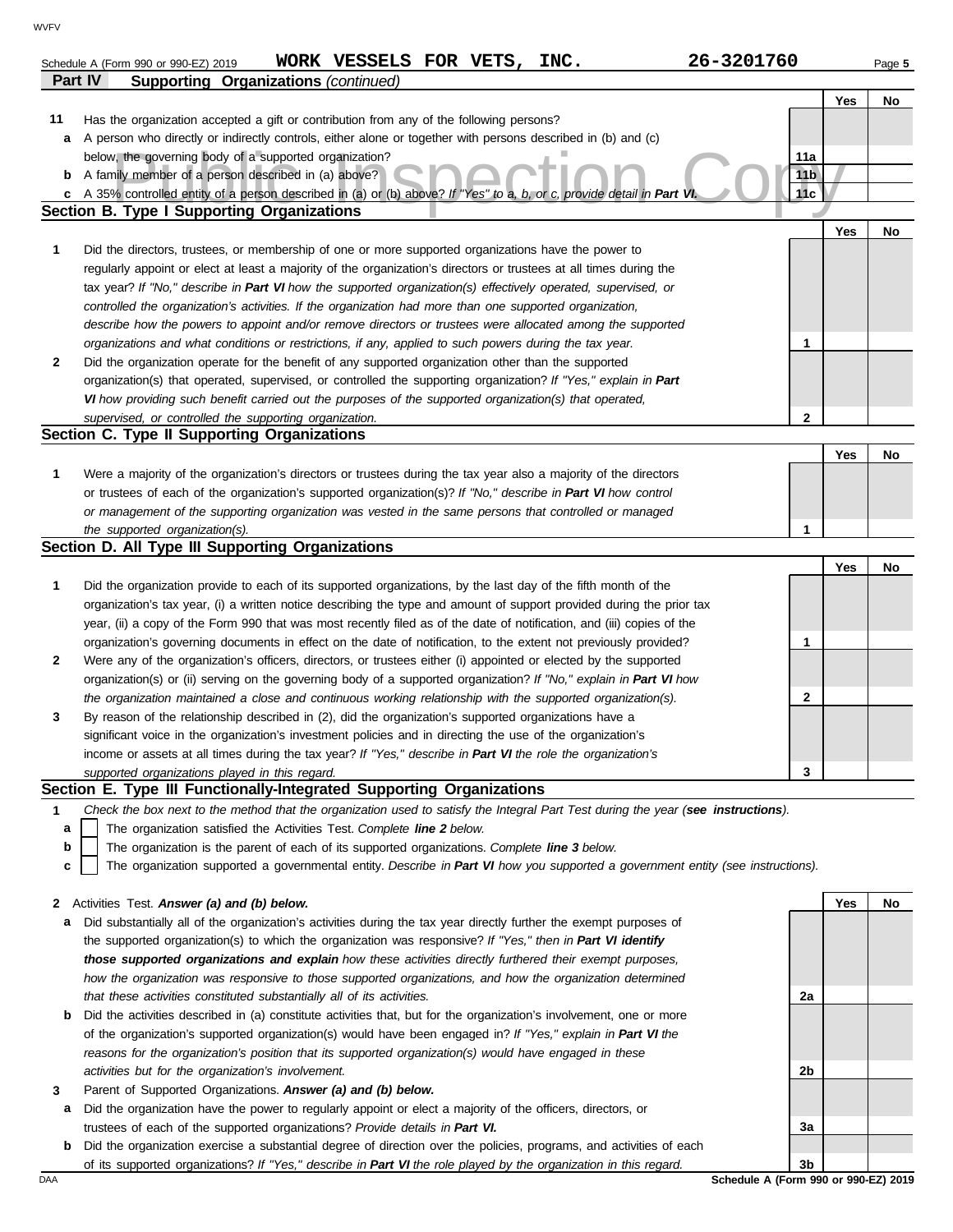| WORK VESSELS FOR VETS, INC.<br>Schedule A (Form 990 or 990-EZ) 2019                                                                              |                         | 26-3201760     | Page 6                         |
|--------------------------------------------------------------------------------------------------------------------------------------------------|-------------------------|----------------|--------------------------------|
| Type III Non-Functionally Integrated 509(a)(3) Supporting Organizations<br>Part V                                                                |                         |                |                                |
| Check here if the organization satisfied the Integral Part Test as a qualifying trust on Nov. 20, 1970 (explain in Part VI). See<br>$\mathbf{1}$ |                         |                |                                |
| <b>instructions.</b> All other Type III non-functionally integrated supporting organizations must complete Sections A through E.                 |                         |                |                                |
|                                                                                                                                                  |                         |                | (B) Current Year               |
| Section A - Adjusted Net Income                                                                                                                  |                         | (A) Prior Year | (optional)                     |
| Net short-term capital gain<br>1                                                                                                                 | $\mathbf{1}$            |                |                                |
| $\mathbf{2}$<br>Recoveries of prior-year distributions                                                                                           | $\overline{\mathbf{2}}$ |                |                                |
| 3<br>Other gross income (see instructions)                                                                                                       | 3                       |                |                                |
| Add lines 1 through 3.<br>4                                                                                                                      | 4                       |                |                                |
| 5<br>Depreciation and depletion                                                                                                                  | 5                       |                |                                |
| Portion of operating expenses paid or incurred for production or<br>6                                                                            |                         |                |                                |
| collection of gross income or for management, conservation, or                                                                                   |                         |                |                                |
| maintenance of property held for production of income (see instructions)                                                                         | 6                       |                |                                |
| 7<br>Other expenses (see instructions)                                                                                                           | 7                       |                |                                |
| 8<br>Adjusted Net Income (subtract lines 5, 6, and 7 from line 4)                                                                                | 8                       |                |                                |
| <b>Section B - Minimum Asset Amount</b>                                                                                                          |                         | (A) Prior Year | (B) Current Year<br>(optional) |
| 1<br>Aggregate fair market value of all non-exempt-use assets (see                                                                               |                         |                |                                |
| instructions for short tax year or assets held for part of year):                                                                                |                         |                |                                |
| <b>a</b> Average monthly value of securities                                                                                                     | 1a                      |                |                                |
| <b>b</b> Average monthly cash balances                                                                                                           | 1b                      |                |                                |
| Fair market value of other non-exempt-use assets<br>c.                                                                                           | 1c                      |                |                                |
| <b>Total</b> (add lines 1a, 1b, and 1c)<br>d                                                                                                     | 1d                      |                |                                |
| <b>Discount</b> claimed for blockage or other<br>е                                                                                               |                         |                |                                |
| factors (explain in detail in Part VI):                                                                                                          |                         |                |                                |
| Acquisition indebtedness applicable to non-exempt-use assets<br>$\mathbf{2}$                                                                     | $\mathbf{2}$            |                |                                |
| 3<br>Subtract line 2 from line 1d.                                                                                                               | 3                       |                |                                |
| Cash deemed held for exempt use. Enter 1-1/2% of line 3 (for greater amount,<br>4                                                                |                         |                |                                |
| see instructions).                                                                                                                               | 4                       |                |                                |
| 5<br>Net value of non-exempt-use assets (subtract line 4 from line 3)                                                                            | 5                       |                |                                |
| Multiply line 5 by .035.<br>6                                                                                                                    | 6                       |                |                                |
| 7<br>Recoveries of prior-year distributions                                                                                                      | $\overline{7}$          |                |                                |
| 8<br>Minimum Asset Amount (add line 7 to line 6)                                                                                                 | 8                       |                |                                |
| Section C - Distributable Amount                                                                                                                 |                         |                | Current Year                   |
| Adjusted net income for prior year (from Section A, line 8, Column A)<br>1                                                                       | $\mathbf{1}$            |                |                                |
| $\mathbf{2}$<br>Enter 85% of line 1.                                                                                                             | $\mathbf{2}$            |                |                                |
| 3<br>Minimum asset amount for prior year (from Section B, line 8, Column A)                                                                      | 3                       |                |                                |
| 4<br>Enter greater of line 2 or line 3.                                                                                                          | 4                       |                |                                |
| 5<br>Income tax imposed in prior year                                                                                                            | 5                       |                |                                |
| <b>Distributable Amount.</b> Subtract line 5 from line 4, unless subject to<br>6                                                                 |                         |                |                                |
| emergency temporary reduction (see instructions).                                                                                                | 6                       |                |                                |

**7** instructions). Check here if the current year is the organization's first as a non-functionally integrated Type III supporting organization (see

**Schedule A (Form 990 or 990-EZ) 2019**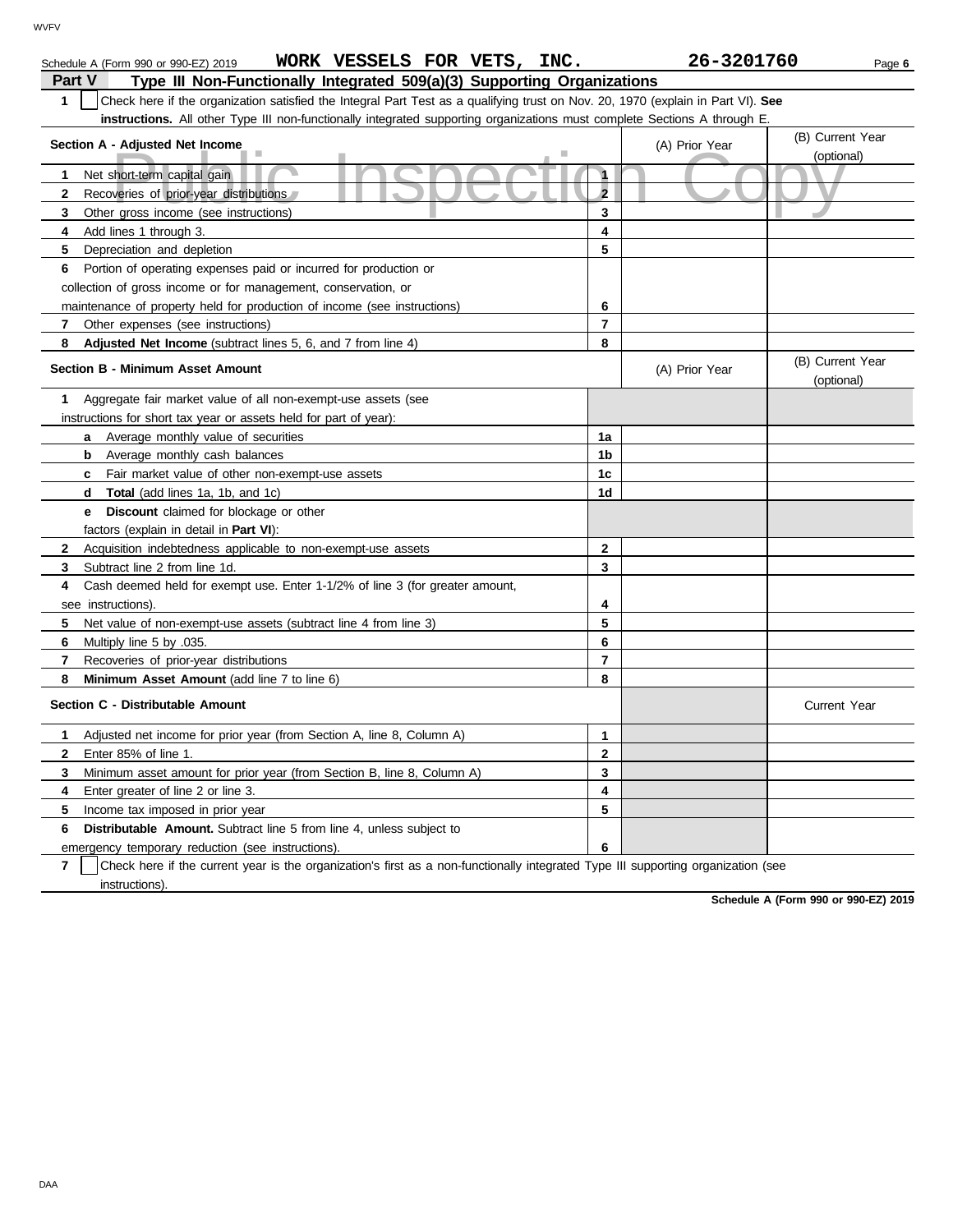| <b>WVFV</b>  |                                                                                                                                          |                                    |                                               |                                                  |
|--------------|------------------------------------------------------------------------------------------------------------------------------------------|------------------------------------|-----------------------------------------------|--------------------------------------------------|
|              | WORK VESSELS FOR VETS, INC.<br>Schedule A (Form 990 or 990-EZ) 2019                                                                      |                                    | 26-3201760                                    | Page 7                                           |
|              | Part V<br>Type III Non-Functionally Integrated 509(a)(3) Supporting Organizations (continued)                                            |                                    |                                               |                                                  |
|              | <b>Section D - Distributions</b>                                                                                                         |                                    |                                               | <b>Current Year</b>                              |
|              | Amounts paid to supported organizations to accomplish exempt purposes                                                                    |                                    |                                               |                                                  |
| $\mathbf{2}$ | Amounts paid to perform activity that directly furthers exempt purposes of supported<br>organizations, in excess of income from activity |                                    |                                               |                                                  |
| 3            | Administrative expenses paid to accomplish exempt purposes of supported organizations                                                    |                                    |                                               |                                                  |
| 4            | Amounts paid to acquire exempt-use assets                                                                                                |                                    |                                               |                                                  |
| 5            | Qualified set-aside amounts (prior IRS approval required)                                                                                |                                    |                                               |                                                  |
| 6            | Other distributions (describe in <b>Part VI</b> ). See instructions.                                                                     |                                    |                                               |                                                  |
|              | Total annual distributions. Add lines 1 through 6.                                                                                       |                                    |                                               |                                                  |
| 8            | Distributions to attentive supported organizations to which the organization is responsive                                               |                                    |                                               |                                                  |
|              | (provide details in Part VI). See instructions.                                                                                          |                                    |                                               |                                                  |
| 9            | Distributable amount for 2019 from Section C. line 6                                                                                     |                                    |                                               |                                                  |
| 10           | Line 8 amount divided by line 9 amount                                                                                                   |                                    |                                               |                                                  |
|              | <b>Section E - Distribution Allocations (see instructions)</b>                                                                           | (i)<br><b>Excess Distributions</b> | (ii)<br><b>Underdistributions</b><br>Pre-2019 | (iii)<br><b>Distributable</b><br>Amount for 2019 |
|              | Distributable amount for 2019 from Section C. line 6                                                                                     |                                    |                                               |                                                  |
| $\mathbf{2}$ | Underdistributions, if any, for years prior to 2019<br>(reasonable cause required-explain in <b>Part VI</b> ). See<br>instructions.      |                                    |                                               |                                                  |
| 3            | Excess distributions carryover, if any, to 2019                                                                                          |                                    |                                               |                                                  |

**8**

and 4c.

**5**

**4** Distributions for 2019 from

Part VI. See instructions.

Breakdown of line 7:

**f Total** of lines 3a through e

**a** From 2014 . . . . . . . . . . . . . . . . . . . . . . . . . . . . . . . . . . **b** From 2015 . . . . . . . . . . . . . . . . . . . . . . . . . . . . . . . . . . **c** From 2016 . . . . . . . . . . . . . . . . . . . . . . . . . . . . . . . . . . **d** From 2017 . . . . . . . . . . . . . . . . . . . . . . . . . . . . . . . . . . . **e** From 2018 . . . . . . . . . . . . . . . . . . . . . . . . . . . . . . . . . . .

**g** Applied to underdistributions of prior years **h** Applied to 2019 distributable amount

**a** Applied to underdistributions of prior years **b** Applied to 2019 distributable amount **c** Remainder. Subtract lines 4a and 4b from 4.

**i** Carryover from 2014 not applied (see instructions) **j** Remainder. Subtract lines 3g, 3h, and 3i from 3f.

Section D, line 7: \$

**7 Excess distributions carryover to 2020.** Add lines 3j

**a** Excess from 2015 . . . . . . . . . . . . . . . . . . . . . . . . . . **b** Excess from 2016 . . . . . . . . . . . . . . . . . . . . . . . . . . **c** Excess from 2017 . . . . . . . . . . . . . . . . . . . . . . . . . . . **d** Excess from 2018 . . . . . . . . . . . . . . . . . . . . . . . . . . . **e** Excess from 2019 . . . . . . . . . . . . . . . . . . . . . . . . . . .

**6** Remaining underdistributions for 2019. Subtract lines 3h

and 4b from line 1. For result greater than zero, explain in

Remaining underdistributions for years prior to 2019, if any. Subtract lines 3g and 4a from line 2. For result greater than zero, explain in **Part VI**. See instructions.

**Schedule A (Form 990 or 990-EZ) 2019**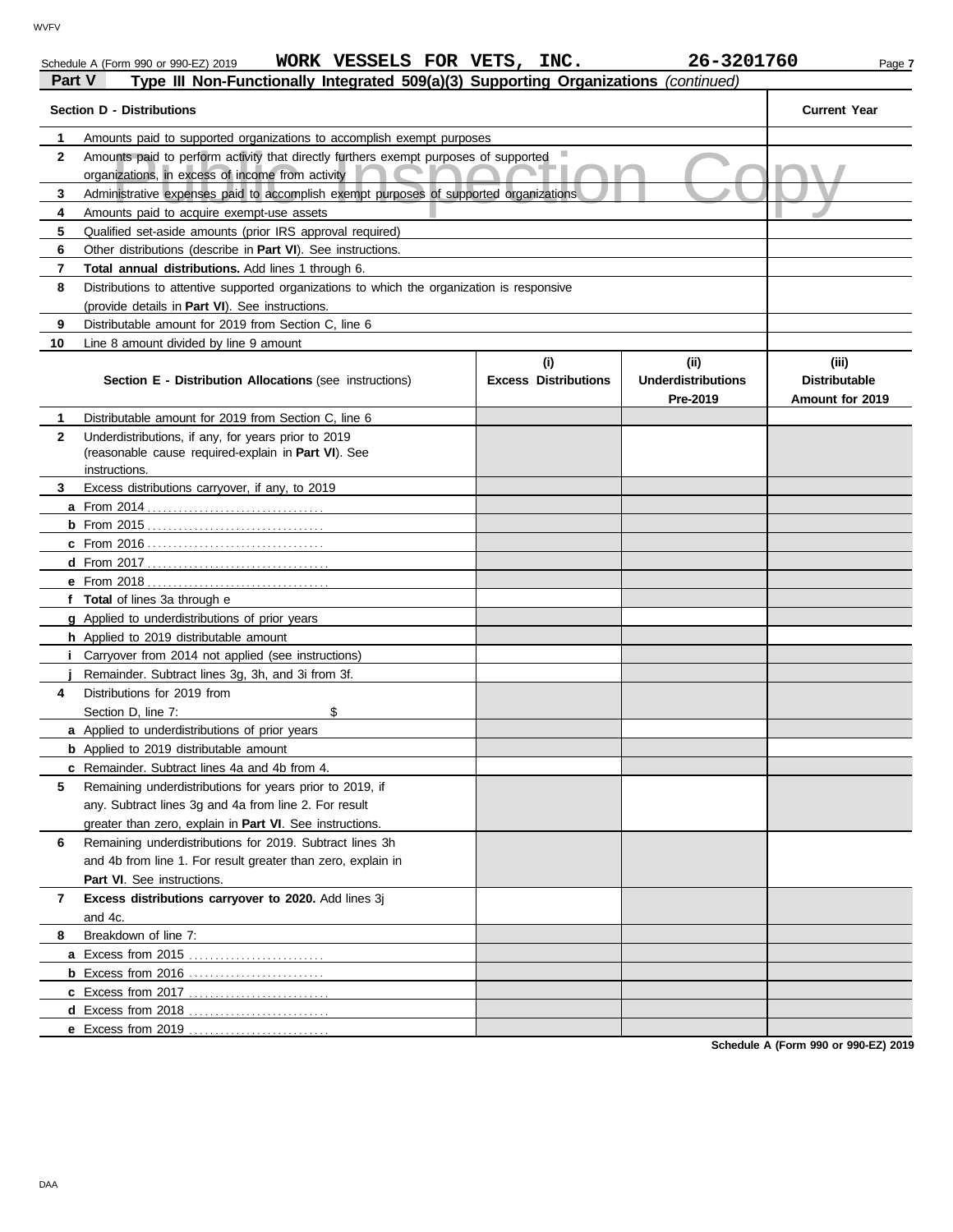|         | Schedule A (Form 990 or 990-EZ) 2019                                                           | WORK VESSELS FOR VETS, INC. |  |  | 26-3201760                                                                                                             | Page 8 |
|---------|------------------------------------------------------------------------------------------------|-----------------------------|--|--|------------------------------------------------------------------------------------------------------------------------|--------|
| Part VI |                                                                                                |                             |  |  | Supplemental Information. Provide the explanations required by Part II, line 10; Part II, line 17a or 17b; Part        |        |
|         |                                                                                                |                             |  |  | III, line 12; Part IV, Section A, lines 1, 2, 3b, 3c, 4b, 4c, 5a, 6, 9a, 9b, 9c, 11a, 11b, and 11c; Part IV, Section   |        |
|         |                                                                                                |                             |  |  | B, lines 1 and 2; Part IV, Section C, line 1; Part IV, Section D, lines 2 and 3; Part IV, Section E, lines 1c, 2a, 2b, |        |
|         |                                                                                                |                             |  |  | 3a, and 3b; Part V, line 1; Part V, Section B, line 1e; Part V, Section D, lines 5, 6, and 8; and Part V, Section E,   |        |
|         | lines 2, 5, and 6. Also complete this part for any additional information. (See instructions.) |                             |  |  |                                                                                                                        |        |
|         |                                                                                                |                             |  |  |                                                                                                                        |        |
|         |                                                                                                |                             |  |  |                                                                                                                        |        |
|         |                                                                                                |                             |  |  |                                                                                                                        |        |
|         |                                                                                                |                             |  |  |                                                                                                                        |        |
|         |                                                                                                |                             |  |  |                                                                                                                        |        |
|         |                                                                                                |                             |  |  |                                                                                                                        |        |
|         |                                                                                                |                             |  |  |                                                                                                                        |        |
|         |                                                                                                |                             |  |  |                                                                                                                        |        |
|         |                                                                                                |                             |  |  |                                                                                                                        |        |
|         |                                                                                                |                             |  |  |                                                                                                                        |        |
|         |                                                                                                |                             |  |  |                                                                                                                        |        |
|         |                                                                                                |                             |  |  |                                                                                                                        |        |
|         |                                                                                                |                             |  |  |                                                                                                                        |        |
|         |                                                                                                |                             |  |  |                                                                                                                        |        |
|         |                                                                                                |                             |  |  |                                                                                                                        |        |
|         |                                                                                                |                             |  |  |                                                                                                                        |        |
|         |                                                                                                |                             |  |  |                                                                                                                        |        |
|         |                                                                                                |                             |  |  |                                                                                                                        |        |
|         |                                                                                                |                             |  |  |                                                                                                                        |        |
|         |                                                                                                |                             |  |  |                                                                                                                        |        |
|         |                                                                                                |                             |  |  |                                                                                                                        |        |
|         |                                                                                                |                             |  |  |                                                                                                                        |        |
|         |                                                                                                |                             |  |  |                                                                                                                        |        |
|         |                                                                                                |                             |  |  |                                                                                                                        |        |
|         |                                                                                                |                             |  |  |                                                                                                                        |        |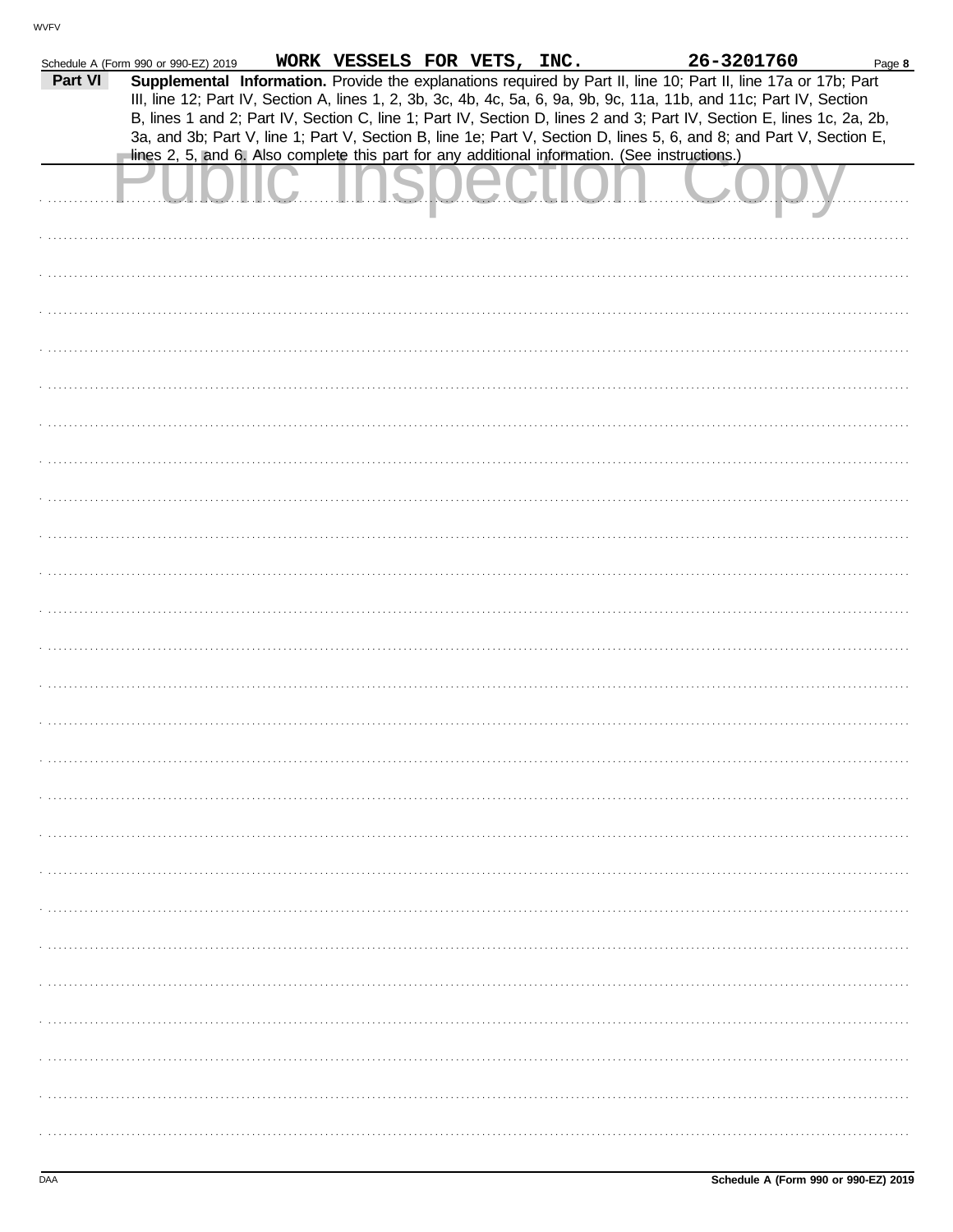| <b>Schedule B</b><br>(Form 990, 990-EZ,<br>or 990-PF)<br>Department of the Treasury<br>Internal Revenue Service<br>Name of the organization<br>WORK VESSELS<br>Organization type (check one):                                                                                       | OMB No. 1545-0047<br><b>Schedule of Contributors</b><br>2019<br>u Attach to Form 990, Form 990-EZ, or Form 990-PF.<br>u Go to www.irs.gov/Form990 for the latest information.<br>Employer identification number<br>26-3201760<br>FOR VETS,<br>INC. |  |  |  |  |  |  |
|-------------------------------------------------------------------------------------------------------------------------------------------------------------------------------------------------------------------------------------------------------------------------------------|----------------------------------------------------------------------------------------------------------------------------------------------------------------------------------------------------------------------------------------------------|--|--|--|--|--|--|
| Filers of:                                                                                                                                                                                                                                                                          | Section:                                                                                                                                                                                                                                           |  |  |  |  |  |  |
| Form 990 or 990-EZ                                                                                                                                                                                                                                                                  | 3 ) (enter number) organization<br>$ \mathbf{X} $ 501(c)(                                                                                                                                                                                          |  |  |  |  |  |  |
|                                                                                                                                                                                                                                                                                     | 4947(a)(1) nonexempt charitable trust not treated as a private foundation                                                                                                                                                                          |  |  |  |  |  |  |
|                                                                                                                                                                                                                                                                                     | 527 political organization                                                                                                                                                                                                                         |  |  |  |  |  |  |
| Form 990-PF                                                                                                                                                                                                                                                                         | 501(c)(3) exempt private foundation                                                                                                                                                                                                                |  |  |  |  |  |  |
|                                                                                                                                                                                                                                                                                     | 4947(a)(1) nonexempt charitable trust treated as a private foundation                                                                                                                                                                              |  |  |  |  |  |  |
|                                                                                                                                                                                                                                                                                     | 501(c)(3) taxable private foundation                                                                                                                                                                                                               |  |  |  |  |  |  |
|                                                                                                                                                                                                                                                                                     |                                                                                                                                                                                                                                                    |  |  |  |  |  |  |
| Check if your organization is covered by the General Rule or a Special Rule.<br>Note: Only a section 501(c)(7), (8), or (10) organization can check boxes for both the General Rule and a Special Rule. See<br>instructions.                                                        |                                                                                                                                                                                                                                                    |  |  |  |  |  |  |
| <b>General Rule</b>                                                                                                                                                                                                                                                                 |                                                                                                                                                                                                                                                    |  |  |  |  |  |  |
| For an organization filing Form 990, 990-EZ, or 990-PF that received, during the year, contributions totaling \$5,000<br>or more (in money or property) from any one contributor. Complete Parts I and II. See instructions for determining a<br>contributor's total contributions. |                                                                                                                                                                                                                                                    |  |  |  |  |  |  |

### **Special Rules**

| <b>X</b> For an organization described in section 501(c)(3) filing Form 990 or 990-EZ that met the 33 <sup>1</sup> /3% support test of the |
|--------------------------------------------------------------------------------------------------------------------------------------------|
| regulations under sections 509(a)(1) and 170(b)(1)(A)(vi), that checked Schedule A (Form 990 or 990-EZ), Part II, line                     |
| 13, 16a, or 16b, and that received from any one contributor, during the year, total contributions of the greater of (1)                    |
| \$5,000; or (2) 2% of the amount on (i) Form 990, Part VIII, line 1h; or (ii) Form 990-EZ, line 1. Complete Parts I and II.                |

literary, or educational purposes, or for the prevention of cruelty to children or animals. Complete Parts I (entering For an organization described in section 501(c)(7), (8), or (10) filing Form 990 or 990-EZ that received from any one contributor, during the year, total contributions of more than \$1,000 *exclusively* for religious, charitable, scientific, "N/A" in column (b) instead of the contributor name and address), II, and III.

For an organization described in section 501(c)(7), (8), or (10) filing Form 990 or 990-EZ that received from any one contributor, during the year, contributions *exclusively* for religious, charitable, etc., purposes, but no such contributions totaled more than \$1,000. If this box is checked, enter here the total contributions that were received during the year for an *exclusively* religious, charitable, etc., purpose. Don't complete any of the parts unless the **General Rule** applies to this organization because it received *nonexclusively* religious, charitable, etc., contributions totaling \$5,000 or more during the year . . . . . . . . . . . . . . . . . . . . . . . . . . . . . . . . . . . . . . . . . . . . . . . . . . . . . . . . . . . . . . . . . . . . . . . . . . . . . . . .

990-EZ, or 990-PF), but it **must** answer "No" on Part IV, line 2, of its Form 990; or check the box on line H of its Form 990-EZ or on its Form 990-PF, Part I, line 2, to certify that it doesn't meet the filing requirements of Schedule B (Form 990, 990-EZ, or 990-PF). **Caution:** An organization that isn't covered by the General Rule and/or the Special Rules doesn't file Schedule B (Form 990,

**For Paperwork Reduction Act Notice, see the instructions for Form 990, 990-EZ, or 990-PF.**

 $\triangleright$  \$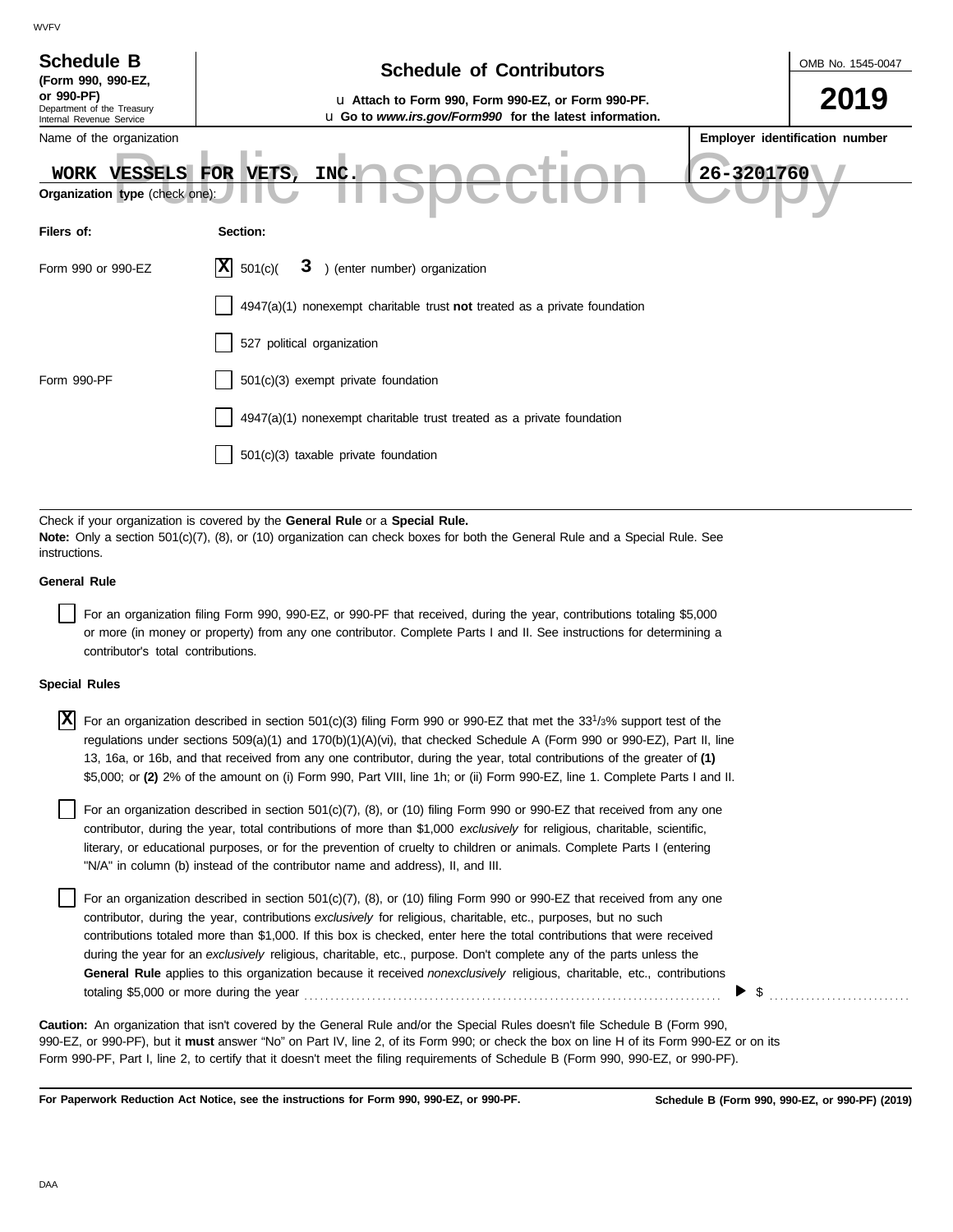|                              | Schedule B (Form 990, 990-EZ, or 990-PF) (2019)                                                |                                                   | PAGE 1 OF 2<br>Page 2                                                                                                                      |
|------------------------------|------------------------------------------------------------------------------------------------|---------------------------------------------------|--------------------------------------------------------------------------------------------------------------------------------------------|
| Name of organization         | WORK VESSELS FOR VETS, INC.                                                                    |                                                   | Employer identification number<br>26-3201760                                                                                               |
| Part I                       | Contributors (see instructions). Use duplicate copies of Part I if additional space is needed. |                                                   |                                                                                                                                            |
| (a)<br>No.<br>$\mathbf{1}$ . | (b)<br>Name, address, and ZIP + 4                                                              | (c)<br><b>Total contributions</b><br>25,000<br>\$ | (d)<br>Type of contribution<br>$\overline{\mathbf{x}}$<br>Person<br>Payroll<br>Noncash<br>(Complete Part II for<br>noncash contributions.) |
| (a)                          | (b)                                                                                            | (c)                                               | (d)                                                                                                                                        |
| No.                          | Name, address, and ZIP + 4                                                                     | <b>Total contributions</b>                        | Type of contribution                                                                                                                       |
| $\mathbf{2}$                 |                                                                                                | 7,500<br>\$                                       | Person<br>Payroll<br>X<br>Noncash<br>(Complete Part II for<br>noncash contributions.)                                                      |
| (a)                          | (b)                                                                                            | (c)                                               | (d)                                                                                                                                        |
| No.                          | Name, address, and ZIP + 4                                                                     | <b>Total contributions</b>                        | Type of contribution                                                                                                                       |
| $\overline{3}$               |                                                                                                | 10,000<br>\$                                      | Person<br>Payroll<br>Noncash<br>(Complete Part II for<br>noncash contributions.)                                                           |
| (a)                          | (b)                                                                                            | (c)                                               | (d)                                                                                                                                        |
| No.                          | Name, address, and ZIP + 4                                                                     | <b>Total contributions</b>                        | Type of contribution                                                                                                                       |
| 4                            |                                                                                                | 32,500<br>\$.                                     | х<br>Person<br>Payroll<br><b>Noncash</b><br>(Complete Part II for<br>noncash contributions.)                                               |
| (a)                          | (b)                                                                                            | (c)                                               | (d)                                                                                                                                        |
| No.                          | Name, address, and ZIP + 4                                                                     | <b>Total contributions</b>                        | Type of contribution                                                                                                                       |
| $\overline{5}$               |                                                                                                | 34,000<br>\$                                      | Person<br>Payroll<br>$\overline{\mathbf{x}}$<br>Noncash<br>(Complete Part II for<br>noncash contributions.)                                |
| (a)                          | (b)                                                                                            | (c)                                               | (d)                                                                                                                                        |
| No.                          | Name, address, and ZIP + 4                                                                     | <b>Total contributions</b>                        | Type of contribution                                                                                                                       |
| $6 \overline{6}$             |                                                                                                | 10,000<br>\$                                      | Person<br>Payroll<br>X<br>Noncash                                                                                                          |

. . . . . . . . . . . . . . . . . . . . . . . . . . . . . . . . . . . . . . . . . . . . . . . . . . . . . . . . . . . . . . . . . . . . . . . . . . . . .

(Complete Part II for noncash contributions.)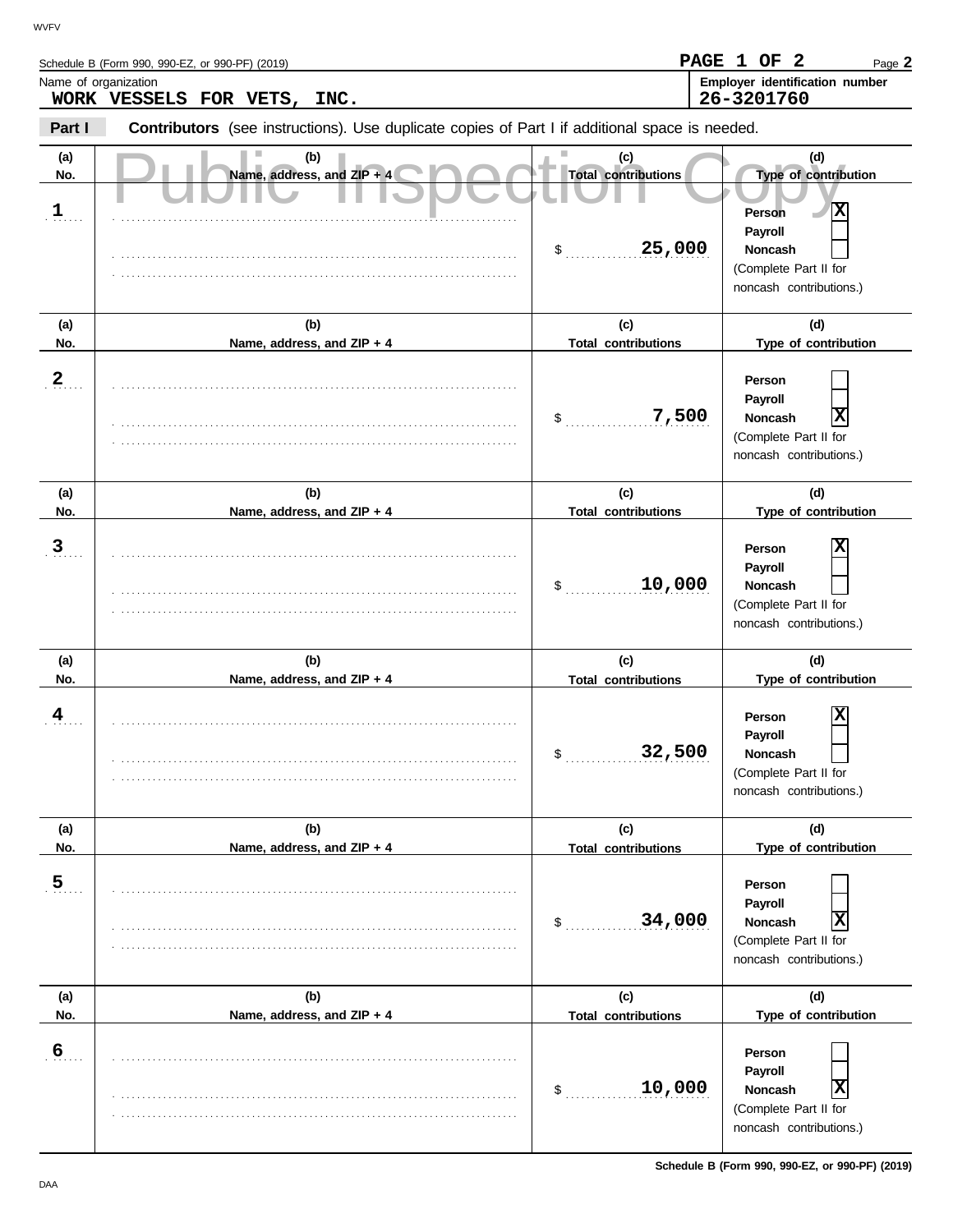|                              | Schedule B (Form 990, 990-EZ, or 990-PF) (2019)                                                |                                                              | $\overline{\mathbf{2}}$<br>PAGE 2 OF<br>Page 2                                                                       |
|------------------------------|------------------------------------------------------------------------------------------------|--------------------------------------------------------------|----------------------------------------------------------------------------------------------------------------------|
| Name of organization         | WORK VESSELS FOR VETS, INC.                                                                    |                                                              | Employer identification number<br>26-3201760                                                                         |
| Part I                       | Contributors (see instructions). Use duplicate copies of Part I if additional space is needed. |                                                              |                                                                                                                      |
| (a)<br>No.<br>$\overline{7}$ | (b)<br>Name, address, and ZIP + 4                                                              | (c)<br><b>Total contributions</b><br>55,765<br>$\mathsf{\$}$ | (d)<br>Type of contribution<br>Person<br>Payroll<br>x<br>Noncash<br>(Complete Part II for<br>noncash contributions.) |
| (a)<br>No.                   | (b)<br>Name, address, and ZIP + 4                                                              | (c)<br><b>Total contributions</b>                            | (d)<br>Type of contribution                                                                                          |
| 8                            |                                                                                                | 12,000<br>\$                                                 | Person<br>Payroll<br>$\overline{\mathbf{x}}$<br>Noncash<br>(Complete Part II for<br>noncash contributions.)          |
| (a)<br>No.                   | (b)<br>Name, address, and ZIP + 4                                                              | (c)<br><b>Total contributions</b>                            | (d)<br>Type of contribution                                                                                          |
| 9                            |                                                                                                | 64,746<br>\$                                                 | ΙX<br>Person<br>Payroll<br>Noncash<br>(Complete Part II for<br>noncash contributions.)                               |
| (a)<br>No.                   | (b)<br>Name, address, and ZIP + 4                                                              | (c)<br><b>Total contributions</b>                            | (d)<br>Type of contribution                                                                                          |
|                              |                                                                                                | $\mathbb{S}$                                                 | Person<br>Payroll<br>Noncash<br>(Complete Part II for<br>noncash contributions.)                                     |
| (a)<br>No.                   | (b)<br>Name, address, and ZIP + 4                                                              | (c)<br><b>Total contributions</b>                            | (d)<br>Type of contribution                                                                                          |
|                              |                                                                                                | \$                                                           | Person<br>Payroll<br>Noncash<br>(Complete Part II for<br>noncash contributions.)                                     |
| (a)<br>No.                   | (b)<br>Name, address, and ZIP + 4                                                              | (c)<br><b>Total contributions</b>                            | (d)<br>Type of contribution                                                                                          |
|                              |                                                                                                | \$                                                           | Person<br>Payroll<br>Noncash                                                                                         |

. . . . . . . . . . . . . . . . . . . . . . . . . . . . . . . . . . . . . . . . . . . . . . . . . . . . . . . . . . . . . . . . . . . . . . . . . . . . .

**Schedule B (Form 990, 990-EZ, or 990-PF) (2019)**

(Complete Part II for noncash contributions.)

**PAGE 2 OF 2**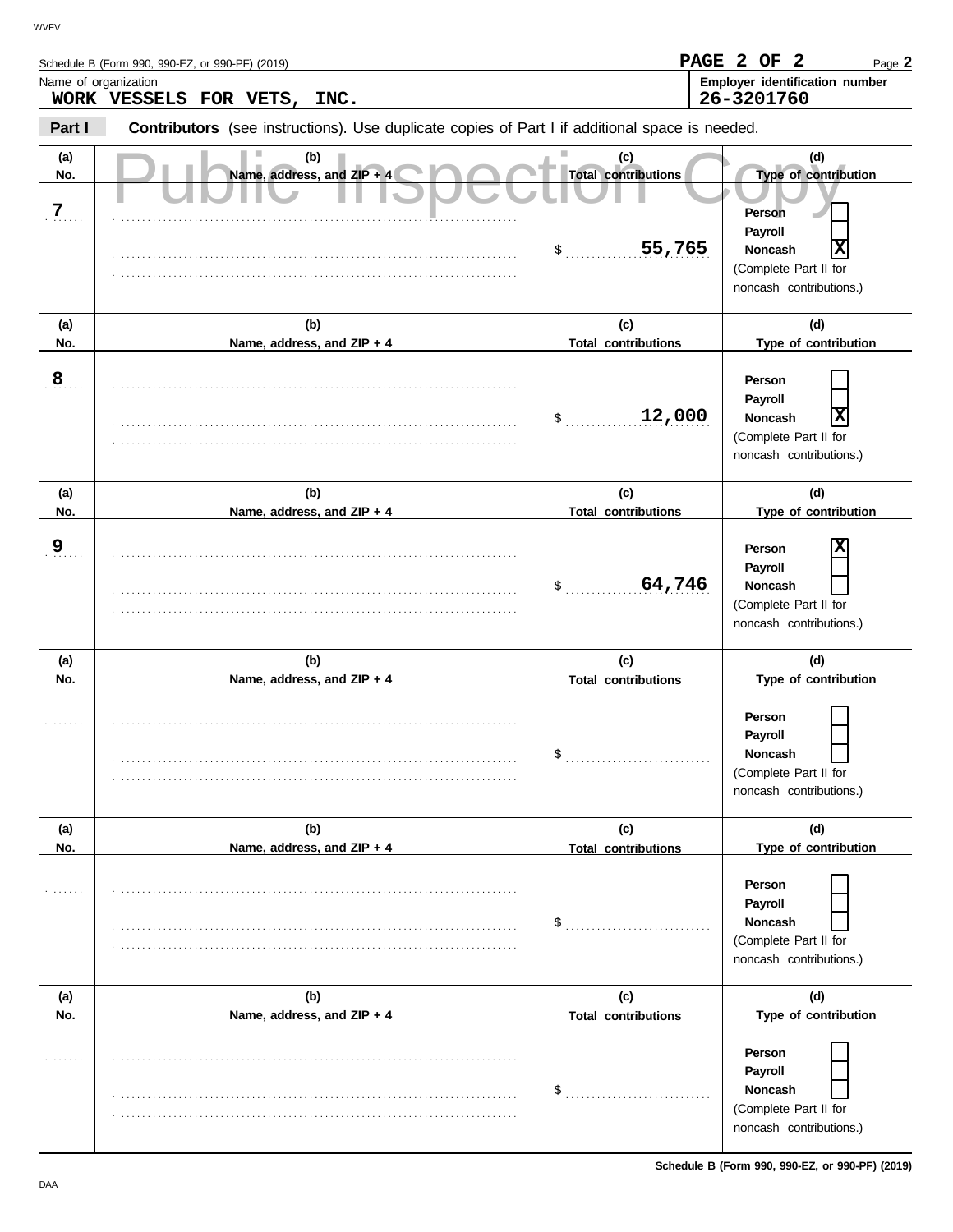Schedule B (Form 990, 990-EZ, or 990-PF) (2019)

|                           | Name of organization<br>WORK VESSELS FOR VETS, INC.                                                 |                                                 | Employer identification number<br>26-3201760 |  |  |  |
|---------------------------|-----------------------------------------------------------------------------------------------------|-------------------------------------------------|----------------------------------------------|--|--|--|
| Part II                   | Noncash Property (see instructions). Use duplicate copies of Part II if additional space is needed. |                                                 |                                              |  |  |  |
| (a) No.<br>from<br>Part I | (b)<br>Description of noncash property given                                                        | (c)<br>FMV (or estimate)<br>(See instructions.) | Date received                                |  |  |  |
| $2_{\ldots}$              | <b>TOOLS</b>                                                                                        | 7,500<br>\$                                     |                                              |  |  |  |
| (a) No.<br>from<br>Part I | (b)<br>Description of noncash property given                                                        | (c)<br>FMV (or estimate)<br>(See instructions.) | (d)<br>Date received                         |  |  |  |
| $5_{\ldots}$              | TOYOTA 4 RUNNER                                                                                     | 34,000<br>\$                                    |                                              |  |  |  |
| (a) No.<br>from<br>Part I | (b)<br>Description of noncash property given                                                        | (c)<br>FMV (or estimate)<br>(See instructions.) | (d)<br>Date received                         |  |  |  |
| $6_{\ldots}$              | <b>LAPTOPS</b>                                                                                      | 10,000<br>\$                                    |                                              |  |  |  |
| (a) No.<br>from<br>Part I | (b)<br>Description of noncash property given                                                        | (c)<br>FMV (or estimate)<br>(See instructions.) | (d)<br>Date received                         |  |  |  |
| $\overline{7}$            | HANDICAPPED<br>VAN                                                                                  | 55,765<br>\$                                    |                                              |  |  |  |
| (a) No.<br>from<br>Part I | (b)<br>Description of noncash property given                                                        | (c)<br>FMV (or estimate)<br>(See instructions.) | (d)<br>Date received                         |  |  |  |
| $\overline{8}$            | <b>HORSE</b>                                                                                        | 12,000<br>\$                                    |                                              |  |  |  |
| (a) No.<br>from<br>Part I | (b)<br>Description of noncash property given                                                        | (c)<br>FMV (or estimate)<br>(See instructions.) | (d)<br>Date received                         |  |  |  |
| .                         |                                                                                                     | \$                                              |                                              |  |  |  |

Schedule B (Form 990, 990-EZ, or 990-PF) (2019)

PAGE 1 OF 1

Page 3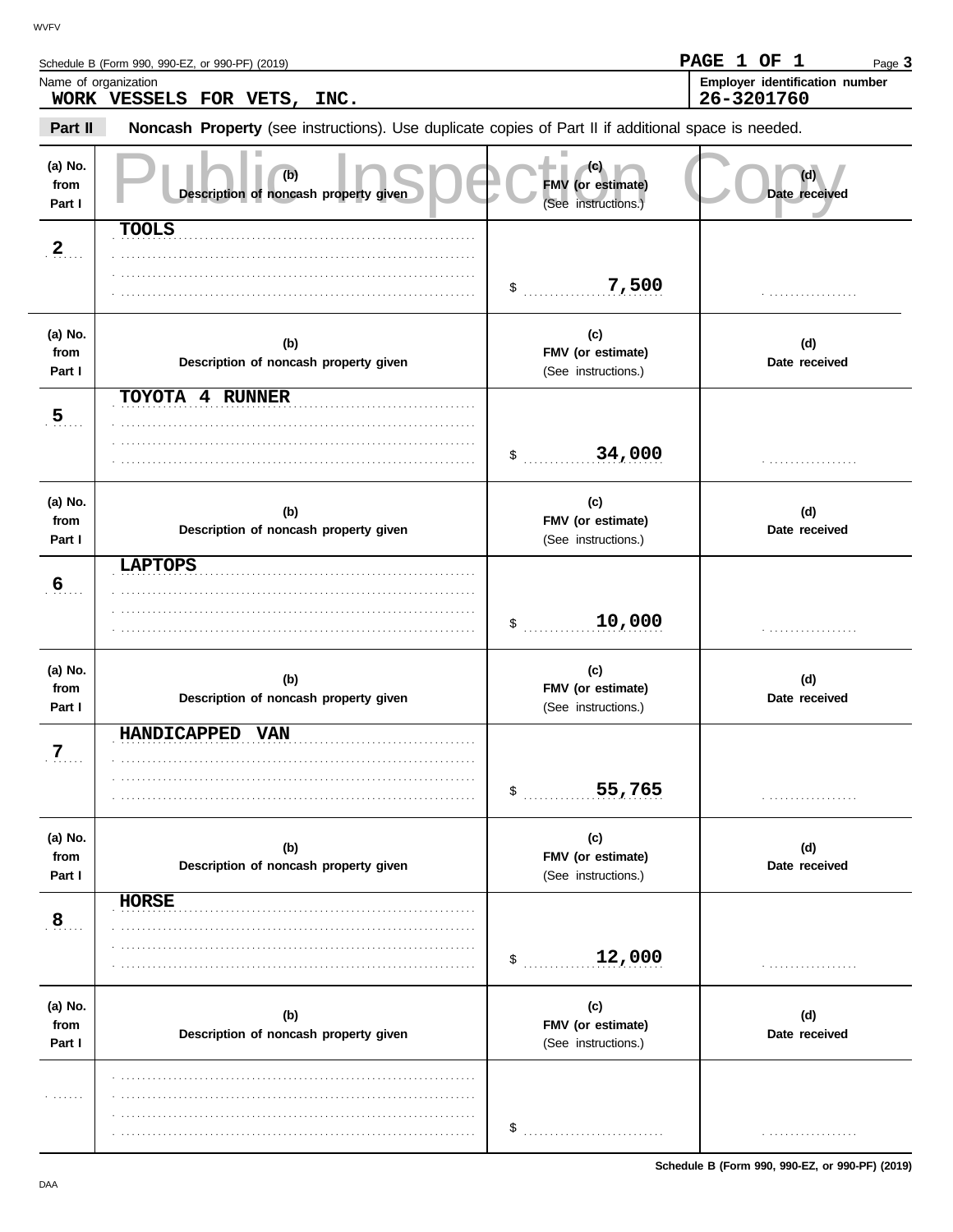|        | <b>SCHEDULE D</b>                                                                                          | Supplemental Financial Statements                                                                                                                                          |  |          |                                | OMB No. 1545-0047               |  |
|--------|------------------------------------------------------------------------------------------------------------|----------------------------------------------------------------------------------------------------------------------------------------------------------------------------|--|----------|--------------------------------|---------------------------------|--|
|        | (Form 990)                                                                                                 | u Complete if the organization answered "Yes" on Form 990,                                                                                                                 |  |          |                                |                                 |  |
|        | Department of the Treasury                                                                                 | Part IV, line 6, 7, 8, 9, 10, 11a, 11b, 11c, 11d, 11e, 11f, 12a, or 12b.<br>u Attach to Form 990.                                                                          |  |          |                                | Open to Public                  |  |
|        | Internal Revenue Service                                                                                   | <b>u</b> Go to <i>www.irs.gov/Form990</i> for instructions and the latest information.                                                                                     |  |          |                                | <b>Inspection</b>               |  |
|        | Name of the organization                                                                                   |                                                                                                                                                                            |  |          | Employer identification number |                                 |  |
|        |                                                                                                            | WORK VESSELS FOR VETS, INC.                                                                                                                                                |  |          | 26-3201760                     |                                 |  |
|        | Part I                                                                                                     | Organizations Maintaining Donor Advised Funds or Other Similar Funds or Accounts.<br>Complete if the organization answered "Yes" on Form 990, Part IV, line 6.             |  |          |                                |                                 |  |
|        |                                                                                                            | (a) Donor advised funds                                                                                                                                                    |  |          |                                | (b) Funds and other accounts    |  |
| 1      |                                                                                                            |                                                                                                                                                                            |  |          |                                |                                 |  |
| 2      |                                                                                                            |                                                                                                                                                                            |  |          |                                |                                 |  |
| 3      |                                                                                                            |                                                                                                                                                                            |  |          |                                |                                 |  |
| 4      | Aggregate value at end of year                                                                             |                                                                                                                                                                            |  |          |                                |                                 |  |
| 5      | Did the organization inform all donors and donor advisors in writing that the assets held in donor advised |                                                                                                                                                                            |  |          |                                |                                 |  |
|        |                                                                                                            |                                                                                                                                                                            |  |          |                                |                                 |  |
| 6      |                                                                                                            | Did the organization inform all grantees, donors, and donor advisors in writing that grant funds can be used                                                               |  |          |                                |                                 |  |
|        |                                                                                                            | only for charitable purposes and not for the benefit of the donor or donor advisor, or for any other purpose                                                               |  |          |                                | <b>Yes</b><br>No                |  |
|        | Part II                                                                                                    | <b>Conservation Easements.</b>                                                                                                                                             |  |          |                                |                                 |  |
|        |                                                                                                            | Complete if the organization answered "Yes" on Form 990, Part IV, line 7.                                                                                                  |  |          |                                |                                 |  |
| 1      |                                                                                                            | Purpose(s) of conservation easements held by the organization (check all that apply).                                                                                      |  |          |                                |                                 |  |
|        |                                                                                                            | Preservation of land for public use (for example, recreation or education)<br>Preservation of a historically important land area                                           |  |          |                                |                                 |  |
|        | Protection of natural habitat                                                                              | Preservation of a certified historic structure                                                                                                                             |  |          |                                |                                 |  |
|        | Preservation of open space                                                                                 |                                                                                                                                                                            |  |          |                                |                                 |  |
| 2      |                                                                                                            | Complete lines 2a through 2d if the organization held a qualified conservation contribution in the form of a conservation                                                  |  |          |                                |                                 |  |
|        | easement on the last day of the tax year.                                                                  |                                                                                                                                                                            |  |          |                                | Held at the End of the Tax Year |  |
| a      |                                                                                                            |                                                                                                                                                                            |  | 2a<br>2b |                                |                                 |  |
| b<br>c |                                                                                                            | Number of conservation easements on a certified historic structure included in (a) [11] Number of conservation easements on a certified historic structure included in (a) |  | 2c       |                                |                                 |  |
|        |                                                                                                            | d Number of conservation easements included in (c) acquired after 7/25/06, and not on a                                                                                    |  |          |                                |                                 |  |
|        |                                                                                                            | historic structure listed in the National Register                                                                                                                         |  | 2d       |                                |                                 |  |
| 3      |                                                                                                            | Number of conservation easements modified, transferred, released, extinguished, or terminated by the organization during the                                               |  |          |                                |                                 |  |
|        | tax year $\mathbf{u}$                                                                                      |                                                                                                                                                                            |  |          |                                |                                 |  |
|        |                                                                                                            | Number of states where property subject to conservation easement is located u                                                                                              |  |          |                                |                                 |  |
| 5      |                                                                                                            | Does the organization have a written policy regarding the periodic monitoring, inspection, handling of                                                                     |  |          |                                |                                 |  |
|        |                                                                                                            | violations, and enforcement of the conservation easements it holds? $\Box$ Yes $\Box$ No                                                                                   |  |          |                                |                                 |  |
| 6      |                                                                                                            | Staff and volunteer hours devoted to monitoring, inspecting, handling of violations, and enforcing conservation easements during the year                                  |  |          |                                |                                 |  |
| 7      |                                                                                                            | Amount of expenses incurred in monitoring, inspecting, handling of violations, and enforcing conservation easements during the year                                        |  |          |                                |                                 |  |
|        | <b>u</b> \$                                                                                                |                                                                                                                                                                            |  |          |                                |                                 |  |
| 8      |                                                                                                            | Does each conservation easement reported on line 2(d) above satisfy the requirements of section 170(h)(4)(B)(i)                                                            |  |          |                                |                                 |  |
|        |                                                                                                            |                                                                                                                                                                            |  |          |                                | Yes<br>No                       |  |
| 9      |                                                                                                            | In Part XIII, describe how the organization reports conservation easements in its revenue and expense statement and                                                        |  |          |                                |                                 |  |
|        |                                                                                                            | balance sheet, and include, if applicable, the text of the footnote to the organization's financial statements that describes the                                          |  |          |                                |                                 |  |
|        |                                                                                                            | organization's accounting for conservation easements.                                                                                                                      |  |          |                                |                                 |  |
|        | Part III                                                                                                   | Organizations Maintaining Collections of Art, Historical Treasures, or Other Similar Assets.<br>Complete if the organization answered "Yes" on Form 990, Part IV, line 8.  |  |          |                                |                                 |  |
|        |                                                                                                            | 1a If the organization elected, as permitted under FASB ASC 958, not to report in its revenue statement and balance sheet works                                            |  |          |                                |                                 |  |
|        |                                                                                                            | of art, historical treasures, or other similar assets held for public exhibition, education, or research in furtherance of public                                          |  |          |                                |                                 |  |
|        |                                                                                                            | service, provide in Part XIII the text of the footnote to its financial statements that describes these items.                                                             |  |          |                                |                                 |  |
|        |                                                                                                            | <b>b</b> If the organization elected, as permitted under FASB ASC 958, to report in its revenue statement and balance sheet works of                                       |  |          |                                |                                 |  |
|        |                                                                                                            | art, historical treasures, or other similar assets held for public exhibition, education, or research in furtherance of public service,                                    |  |          |                                |                                 |  |
|        |                                                                                                            | provide the following amounts relating to these items:                                                                                                                     |  |          |                                |                                 |  |
|        |                                                                                                            |                                                                                                                                                                            |  |          |                                | $\mathbf{u}$ \$                 |  |
|        |                                                                                                            |                                                                                                                                                                            |  |          |                                |                                 |  |
| 2      |                                                                                                            | If the organization received or held works of art, historical treasures, or other similar assets for financial gain, provide the                                           |  |          |                                |                                 |  |
| a      |                                                                                                            | following amounts required to be reported under FASB ASC 958 relating to these items:                                                                                      |  | u \$     |                                |                                 |  |
|        |                                                                                                            |                                                                                                                                                                            |  |          |                                |                                 |  |
|        |                                                                                                            | For Paperwork Reduction Act Notice, see the Instructions for Form 990.                                                                                                     |  |          |                                | Schedule D (Form 990) 2019      |  |
| DAA    |                                                                                                            |                                                                                                                                                                            |  |          |                                |                                 |  |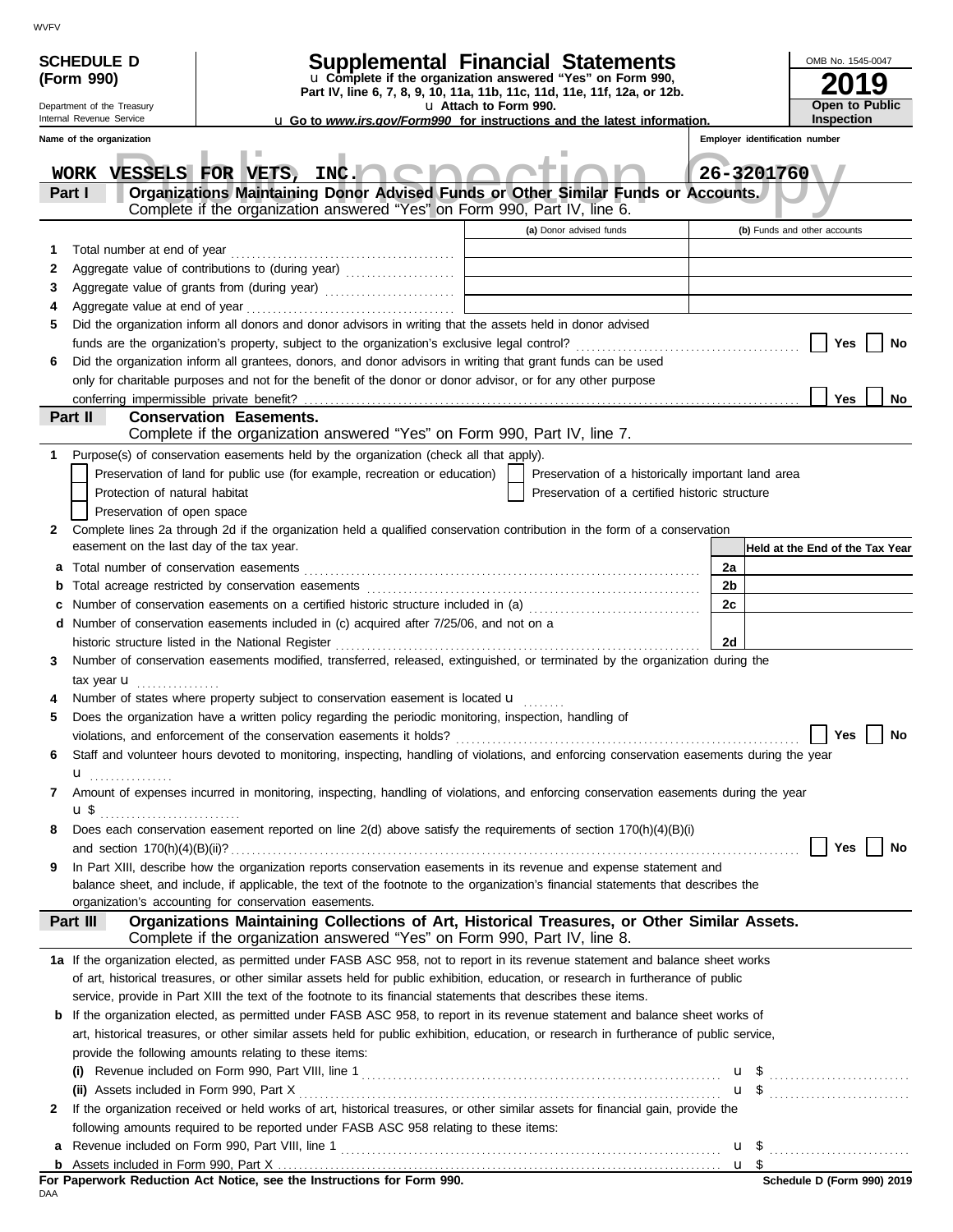| Part III | Schedule D (Form 990) 2019 WORK VESSELS FOR VETS, INC.<br>Organizations Maintaining Collections of Art, Historical Treasures, or Other Similar Assets (continued)                                                                    |                                              |                          |                    | 26-3201760      |                      |                     |     | Page 2 |
|----------|--------------------------------------------------------------------------------------------------------------------------------------------------------------------------------------------------------------------------------------|----------------------------------------------|--------------------------|--------------------|-----------------|----------------------|---------------------|-----|--------|
| 3        | Using the organization's acquisition, accession, and other records, check any of the following that make significant use of its                                                                                                      |                                              |                          |                    |                 |                      |                     |     |        |
|          | collection items (check all that apply):                                                                                                                                                                                             |                                              |                          |                    |                 |                      |                     |     |        |
| a        | Public exhibition                                                                                                                                                                                                                    | d                                            | Loan or exchange program |                    |                 |                      |                     |     |        |
| b        | Scholarly research                                                                                                                                                                                                                   | е                                            | Other $\frac{1}{2}$      |                    | $\alpha$        |                      |                     |     |        |
| c        | Preservation for future generations                                                                                                                                                                                                  |                                              |                          |                    |                 |                      |                     |     |        |
| 4        | Provide a description of the organization's collections and explain how they further the organization's exempt purpose in Part                                                                                                       |                                              |                          |                    |                 |                      |                     |     |        |
|          | XIII.                                                                                                                                                                                                                                |                                              |                          |                    |                 |                      |                     |     |        |
| 5        | During the year, did the organization solicit or receive donations of art, historical treasures, or other similar                                                                                                                    |                                              |                          |                    |                 |                      |                     |     |        |
|          | Yes<br>No<br>Part IV<br><b>Escrow and Custodial Arrangements.</b>                                                                                                                                                                    |                                              |                          |                    |                 |                      |                     |     |        |
|          | Complete if the organization answered "Yes" on Form 990, Part IV, line 9, or reported an amount on Form                                                                                                                              |                                              |                          |                    |                 |                      |                     |     |        |
|          | 990, Part X, line 21.                                                                                                                                                                                                                |                                              |                          |                    |                 |                      |                     |     |        |
|          | 1a Is the organization an agent, trustee, custodian or other intermediary for contributions or other assets not                                                                                                                      |                                              |                          |                    |                 |                      |                     |     |        |
|          |                                                                                                                                                                                                                                      |                                              |                          |                    |                 |                      | Yes                 |     |        |
|          | <b>b</b> If "Yes," explain the arrangement in Part XIII and complete the following table:                                                                                                                                            |                                              |                          |                    |                 |                      |                     |     |        |
|          |                                                                                                                                                                                                                                      |                                              |                          |                    |                 |                      | Amount              |     |        |
|          | c Beginning balance <b>contract to the contract of the set of the contract of the contract of the contract of the contract of the contract of the contract of the contract of the contract of the contract of the contract of th</b> |                                              |                          |                    |                 | 1c                   |                     |     |        |
|          |                                                                                                                                                                                                                                      |                                              |                          |                    |                 | 1d                   |                     |     |        |
|          |                                                                                                                                                                                                                                      |                                              |                          |                    |                 | 1е                   |                     |     |        |
| f        | Ending balance <b>constructs</b> and constructs and constructs and constructs and constructs and constructs and constructs and constructs and constructs and constructs and constructs and constructs and constructs and constructs  |                                              |                          |                    |                 | 1f                   |                     |     |        |
|          | 2a Did the organization include an amount on Form 990, Part X, line 21, for escrow or custodial account liability?                                                                                                                   |                                              |                          |                    |                 |                      | <b>Yes</b>          |     | No     |
| Part V   | <b>Endowment Funds.</b>                                                                                                                                                                                                              |                                              |                          |                    |                 |                      |                     |     |        |
|          | Complete if the organization answered "Yes" on Form 990, Part IV, line 10.                                                                                                                                                           |                                              |                          |                    |                 |                      |                     |     |        |
|          |                                                                                                                                                                                                                                      | (a) Current year                             | (b) Prior year           | (c) Two years back |                 | (d) Three years back | (e) Four years back |     |        |
|          | 1a Beginning of year balance                                                                                                                                                                                                         |                                              |                          |                    |                 |                      |                     |     |        |
|          | <b>b</b> Contributions <b>contributions</b>                                                                                                                                                                                          |                                              |                          |                    |                 |                      |                     |     |        |
|          | c Net investment earnings, gains, and                                                                                                                                                                                                |                                              |                          |                    |                 |                      |                     |     |        |
|          |                                                                                                                                                                                                                                      |                                              |                          |                    |                 |                      |                     |     |        |
|          | d Grants or scholarships                                                                                                                                                                                                             |                                              |                          |                    |                 |                      |                     |     |        |
|          | e Other expenditures for facilities and                                                                                                                                                                                              |                                              |                          |                    |                 |                      |                     |     |        |
|          |                                                                                                                                                                                                                                      |                                              |                          |                    |                 |                      |                     |     |        |
|          | f Administrative expenses                                                                                                                                                                                                            |                                              |                          |                    |                 |                      |                     |     |        |
| g<br>2   | Provide the estimated percentage of the current year end balance (line 1g, column (a)) held as:                                                                                                                                      | the control of the control of the control of |                          |                    |                 |                      |                     |     |        |
|          | a Board designated or quasi-endowment u                                                                                                                                                                                              | ℅                                            |                          |                    |                 |                      |                     |     |        |
| b        | Permanent endowment <b>u</b> %                                                                                                                                                                                                       |                                              |                          |                    |                 |                      |                     |     |        |
|          | c Term endowment <b>u</b>                                                                                                                                                                                                            |                                              |                          |                    |                 |                      |                     |     |        |
|          | The percentages on lines 2a, 2b, and 2c should equal 100%.                                                                                                                                                                           |                                              |                          |                    |                 |                      |                     |     |        |
|          | 3a Are there endowment funds not in the possession of the organization that are held and administered for the                                                                                                                        |                                              |                          |                    |                 |                      |                     |     |        |
|          | organization by:                                                                                                                                                                                                                     |                                              |                          |                    |                 |                      |                     | Yes | No.    |
|          |                                                                                                                                                                                                                                      |                                              |                          |                    |                 |                      | 3a(i)               |     |        |
|          |                                                                                                                                                                                                                                      |                                              |                          |                    |                 |                      | 3a(ii)              |     |        |
|          |                                                                                                                                                                                                                                      |                                              |                          |                    |                 |                      | 3b                  |     |        |
| Part VI  | Describe in Part XIII the intended uses of the organization's endowment funds.<br>Land, Buildings, and Equipment.                                                                                                                    |                                              |                          |                    |                 |                      |                     |     |        |
|          | Complete if the organization answered "Yes" on Form 990, Part IV, line 11a. See Form 990, Part X, line 10.                                                                                                                           |                                              |                          |                    |                 |                      |                     |     |        |
|          | Description of property                                                                                                                                                                                                              | (a) Cost or other basis                      | (b) Cost or other basis  |                    | (c) Accumulated |                      | (d) Book value      |     |        |
|          |                                                                                                                                                                                                                                      | (investment)                                 | (other)                  |                    | depreciation    |                      |                     |     |        |
|          |                                                                                                                                                                                                                                      |                                              |                          |                    |                 |                      |                     |     |        |
|          |                                                                                                                                                                                                                                      |                                              |                          |                    |                 |                      |                     |     |        |
|          | c Leasehold improvements                                                                                                                                                                                                             |                                              |                          |                    |                 |                      |                     |     |        |
|          |                                                                                                                                                                                                                                      |                                              |                          | 3,500              |                 | 3,500                |                     |     |        |
|          | Total. Add lines 1a through 1e. (Column (d) must equal Form 990, Part X, column (B), line 10c.)                                                                                                                                      |                                              |                          | 2,265              |                 | 2,265                |                     |     |        |
|          |                                                                                                                                                                                                                                      |                                              |                          |                    |                 | $\mathbf u$          |                     |     |        |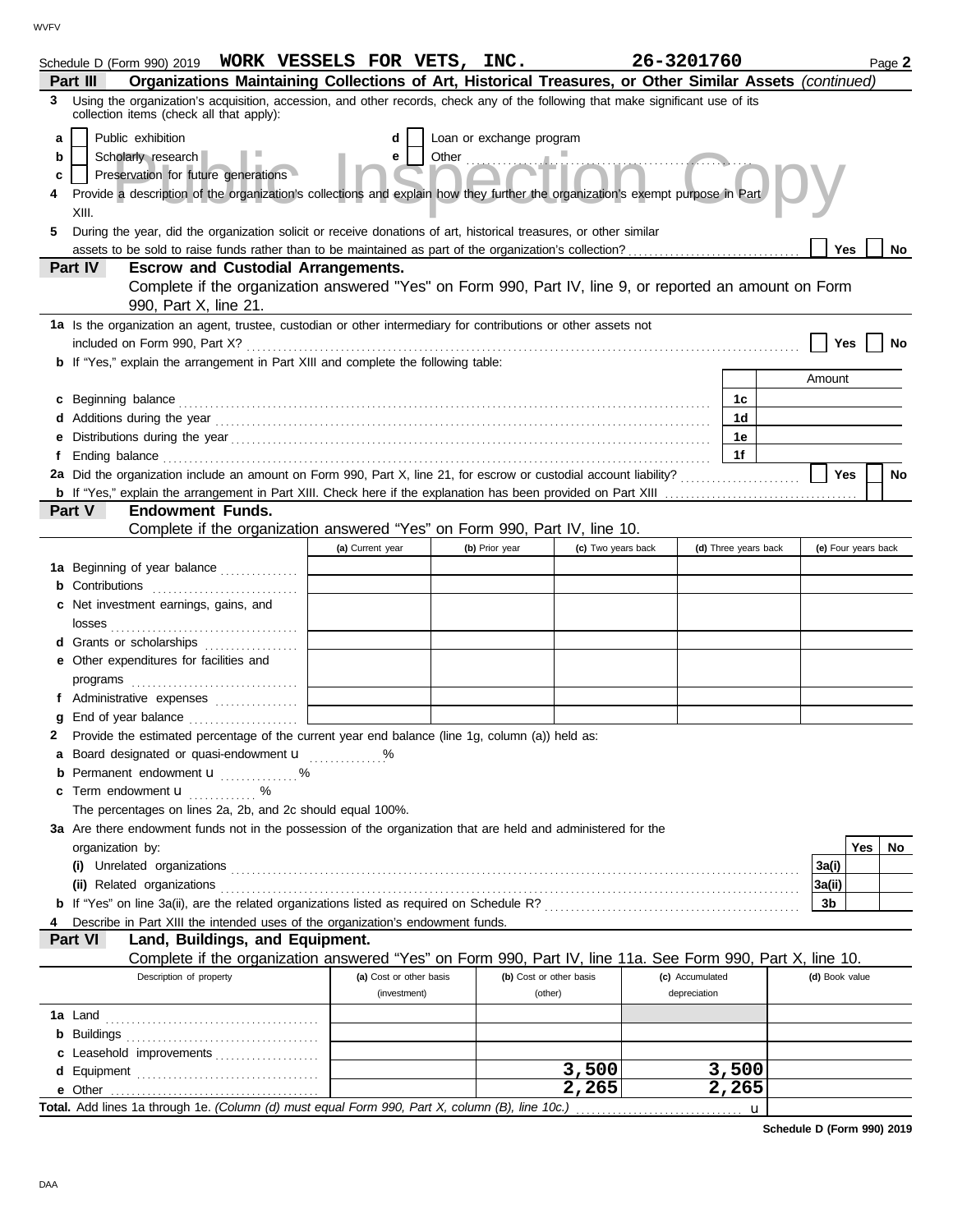DAA

| Schedule D (Form 990) 2019 | WORK VESSELS FOR VETS, INC.                                                                                |                | 26-3201760                       | Page 3         |
|----------------------------|------------------------------------------------------------------------------------------------------------|----------------|----------------------------------|----------------|
| Part VII                   | <b>Investments - Other Securities.</b>                                                                     |                |                                  |                |
|                            | Complete if the organization answered "Yes" on Form 990, Part IV, line 11b. See Form 990, Part X, line 12. |                |                                  |                |
|                            | (a) Description of security or category                                                                    | (b) Book value | (c) Method of valuation:         |                |
|                            | (including name of security)                                                                               |                | Cost or end-of-year market value |                |
| (1) Financial derivatives  |                                                                                                            | ٠              |                                  |                |
|                            | (2) Closely held equity interests                                                                          |                |                                  |                |
| $(3)$ Other                |                                                                                                            |                |                                  |                |
| (A)                        |                                                                                                            |                |                                  |                |
| $\overline{A}$ (B)         |                                                                                                            |                |                                  |                |
| (C)                        |                                                                                                            |                |                                  |                |
| (D)                        |                                                                                                            |                |                                  |                |
| (E)                        |                                                                                                            |                |                                  |                |
| (F)                        |                                                                                                            |                |                                  |                |
| (G)                        |                                                                                                            |                |                                  |                |
| (H)                        | Total. (Column (b) must equal Form 990, Part X, col. (B) line 12.)                                         |                |                                  |                |
| Part VIII                  | u<br>Investments - Program Related.                                                                        |                |                                  |                |
|                            | Complete if the organization answered "Yes" on Form 990, Part IV, line 11c. See Form 990, Part X, line 13. |                |                                  |                |
|                            | (a) Description of investment                                                                              | (b) Book value | (c) Method of valuation:         |                |
|                            |                                                                                                            |                | Cost or end-of-year market value |                |
| (1)                        |                                                                                                            |                |                                  |                |
| (2)                        |                                                                                                            |                |                                  |                |
| (3)                        |                                                                                                            |                |                                  |                |
| (4)                        |                                                                                                            |                |                                  |                |
| (5)                        |                                                                                                            |                |                                  |                |
| (6)                        |                                                                                                            |                |                                  |                |
| (7)                        |                                                                                                            |                |                                  |                |
| (8)                        |                                                                                                            |                |                                  |                |
| (9)                        |                                                                                                            |                |                                  |                |
|                            | Total. (Column (b) must equal Form 990, Part X, col. (B) line 13.)<br>. <b>. u</b>                         |                |                                  |                |
| Part IX                    | Other Assets.                                                                                              |                |                                  |                |
|                            | Complete if the organization answered "Yes" on Form 990, Part IV, line 11d. See Form 990, Part X, line 15. |                |                                  |                |
|                            | (a) Description                                                                                            |                |                                  | (b) Book value |
| (1)                        |                                                                                                            |                |                                  |                |
| (2)                        |                                                                                                            |                |                                  |                |
| (3)                        |                                                                                                            |                |                                  |                |
| <u>(4)</u>                 |                                                                                                            |                |                                  |                |
| (5)                        |                                                                                                            |                |                                  |                |
| (6)<br>(7)                 |                                                                                                            |                |                                  |                |
| (8)                        |                                                                                                            |                |                                  |                |
| (9)                        |                                                                                                            |                |                                  |                |
|                            | Total. (Column (b) must equal Form 990, Part X, col. (B) line 15.).                                        |                | u                                |                |
| Part X                     | Other Liabilities.                                                                                         |                |                                  |                |
|                            | Complete if the organization answered "Yes" on Form 990, Part IV, line 11e or 11f. See Form 990, Part X,   |                |                                  |                |
|                            | line $25$ .                                                                                                |                |                                  |                |
| 1.                         | (a) Description of liability                                                                               |                |                                  | (b) Book value |
| (1)                        | Federal income taxes                                                                                       |                |                                  |                |
| (2)                        |                                                                                                            |                |                                  |                |
| (3)                        |                                                                                                            |                |                                  |                |
| (4)                        |                                                                                                            |                |                                  |                |
| (5)                        |                                                                                                            |                |                                  |                |
| (6)                        |                                                                                                            |                |                                  |                |
| (7)                        |                                                                                                            |                |                                  |                |
| (8)                        |                                                                                                            |                |                                  |                |
| (9)                        |                                                                                                            |                |                                  |                |
|                            | Total. (Column (b) must equal Form 990, Part X, col. (B) line 25.)                                         |                | u                                |                |

Liability for uncertain tax positions. In Part XIII, provide the text of the footnote to the organization's financial statements that reports the **2.** organization's liability for uncertain tax positions under FASB ASC 740. Check here if the text of the footnote has been provided in Part XIII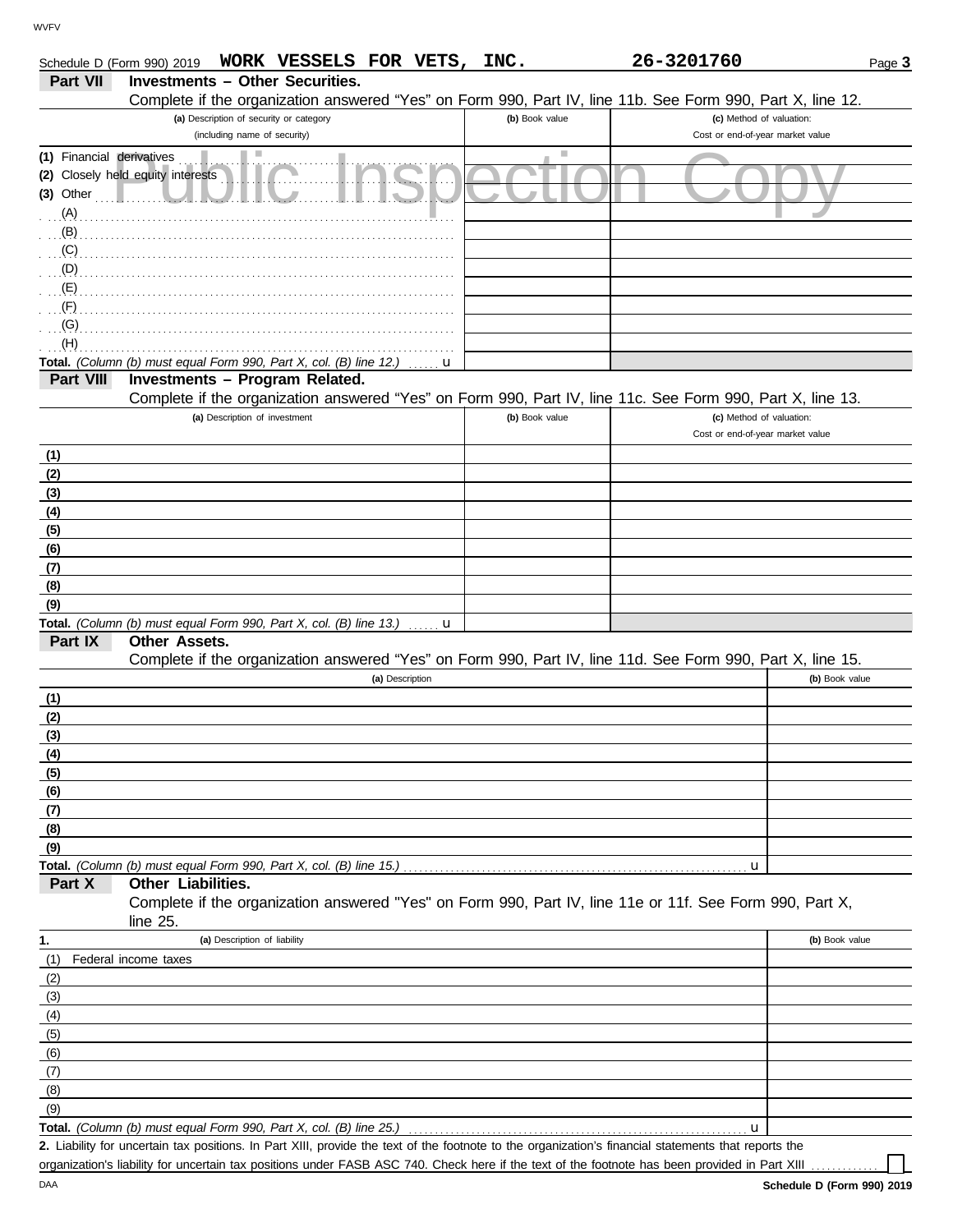|   | Schedule D (Form 990) 2019 WORK VESSELS FOR VETS, INC.                                                                                                                                                                                                            | 26-3201760     |    | Page 4 |  |
|---|-------------------------------------------------------------------------------------------------------------------------------------------------------------------------------------------------------------------------------------------------------------------|----------------|----|--------|--|
|   | Reconciliation of Revenue per Audited Financial Statements With Revenue per Return.<br>Part XI                                                                                                                                                                    |                |    |        |  |
|   | Complete if the organization answered "Yes" on Form 990, Part IV, line 12a.                                                                                                                                                                                       |                |    |        |  |
| 1 | Total revenue, gains, and other support per audited financial statements                                                                                                                                                                                          |                | 1  |        |  |
| 2 | Amounts included on line 1 but not on Form 990, Part VIII, line 12:                                                                                                                                                                                               |                |    |        |  |
| а | Net unrealized gains (losses) on investments                                                                                                                                                                                                                      | 2a             |    |        |  |
|   | Donated services and use of facilities                                                                                                                                                                                                                            | 2 <sub>b</sub> |    |        |  |
| c | Recoveries of prior year grants <b>the contract of the contract of prior</b>                                                                                                                                                                                      | 2c             |    |        |  |
| d |                                                                                                                                                                                                                                                                   | 2d             |    |        |  |
| е |                                                                                                                                                                                                                                                                   |                | 2e |        |  |
| 3 |                                                                                                                                                                                                                                                                   |                | 3  |        |  |
|   | Amounts included on Form 990, Part VIII, line 12, but not on line 1:                                                                                                                                                                                              |                |    |        |  |
|   |                                                                                                                                                                                                                                                                   | 4a             |    |        |  |
|   | <b>b</b> Other (Describe in Part XIII.) <b>CONSIDENT DESCRIPTION DESCRIPTION DESCRIPTION DESCRIPTION DESCRIPTION DESCRIPTION DESCRIPTION DESCRIPTION DESCRIPTION DESCRIPTION DESCRIPTION DESCRIPTION DESCRI</b>                                                   | 4b             |    |        |  |
|   | c Add lines 4a and 4b                                                                                                                                                                                                                                             |                | 4c |        |  |
|   |                                                                                                                                                                                                                                                                   |                | 5  |        |  |
|   | Reconciliation of Expenses per Audited Financial Statements With Expenses per Return.<br>Part XII                                                                                                                                                                 |                |    |        |  |
|   | Complete if the organization answered "Yes" on Form 990, Part IV, line 12a.                                                                                                                                                                                       |                |    |        |  |
| 1 | Total expenses and losses per audited financial statements                                                                                                                                                                                                        |                | 1  |        |  |
| 2 | Amounts included on line 1 but not on Form 990, Part IX, line 25:                                                                                                                                                                                                 |                |    |        |  |
| а |                                                                                                                                                                                                                                                                   | 2a             |    |        |  |
| b |                                                                                                                                                                                                                                                                   | 2 <sub>b</sub> |    |        |  |
|   |                                                                                                                                                                                                                                                                   | 2c             |    |        |  |
| d |                                                                                                                                                                                                                                                                   | 2d             |    |        |  |
| е |                                                                                                                                                                                                                                                                   |                | 2e |        |  |
| 3 |                                                                                                                                                                                                                                                                   |                | 3  |        |  |
|   | Amounts included on Form 990, Part IX, line 25, but not on line 1:                                                                                                                                                                                                |                |    |        |  |
|   | a Investment expenses not included on Form 990, Part VIII, line 7b [100] [100] [100] [100] [100] [100] [100] [100] [100] [100] [100] [100] [100] [100] [100] [100] [100] [100] [100] [100] [100] [100] [100] [100] [100] [100]                                    | 4a<br>4b       |    |        |  |
|   | <b>b</b> Other (Describe in Part XIII.) <b>CONSIDENT</b> 2014 12:2010 12:2010 12:2010 12:2010 12:2010 12:2010 12:2010 12:2010 12:2010 12:2010 12:2010 12:2010 12:2010 12:2010 12:2010 12:2010 12:2010 12:2010 12:2010 12:2010 12:2010 12<br>c Add lines 4a and 4b |                | 4c |        |  |
|   |                                                                                                                                                                                                                                                                   |                | 5  |        |  |
|   | Part XIII Supplemental Information.                                                                                                                                                                                                                               |                |    |        |  |
|   | Provide the descriptions required for Part II, lines 3, 5, and 9; Part III, lines 1a and 4; Part IV, lines 1b and 2b; Part V, line 4; Part X, line                                                                                                                |                |    |        |  |
|   | 2; Part XI, lines 2d and 4b; and Part XII, lines 2d and 4b. Also complete this part to provide any additional information.                                                                                                                                        |                |    |        |  |
|   |                                                                                                                                                                                                                                                                   |                |    |        |  |
|   |                                                                                                                                                                                                                                                                   |                |    |        |  |
|   |                                                                                                                                                                                                                                                                   |                |    |        |  |
|   |                                                                                                                                                                                                                                                                   |                |    |        |  |
|   |                                                                                                                                                                                                                                                                   |                |    |        |  |
|   |                                                                                                                                                                                                                                                                   |                |    |        |  |
|   |                                                                                                                                                                                                                                                                   |                |    |        |  |
|   |                                                                                                                                                                                                                                                                   |                |    |        |  |
|   |                                                                                                                                                                                                                                                                   |                |    |        |  |
|   |                                                                                                                                                                                                                                                                   |                |    |        |  |
|   |                                                                                                                                                                                                                                                                   |                |    |        |  |
|   |                                                                                                                                                                                                                                                                   |                |    |        |  |
|   |                                                                                                                                                                                                                                                                   |                |    |        |  |
|   |                                                                                                                                                                                                                                                                   |                |    |        |  |
|   |                                                                                                                                                                                                                                                                   |                |    |        |  |
|   |                                                                                                                                                                                                                                                                   |                |    |        |  |
|   |                                                                                                                                                                                                                                                                   |                |    |        |  |
|   |                                                                                                                                                                                                                                                                   |                |    |        |  |
|   |                                                                                                                                                                                                                                                                   |                |    |        |  |
|   |                                                                                                                                                                                                                                                                   |                |    |        |  |
|   |                                                                                                                                                                                                                                                                   |                |    |        |  |
|   |                                                                                                                                                                                                                                                                   |                |    |        |  |
|   |                                                                                                                                                                                                                                                                   |                |    |        |  |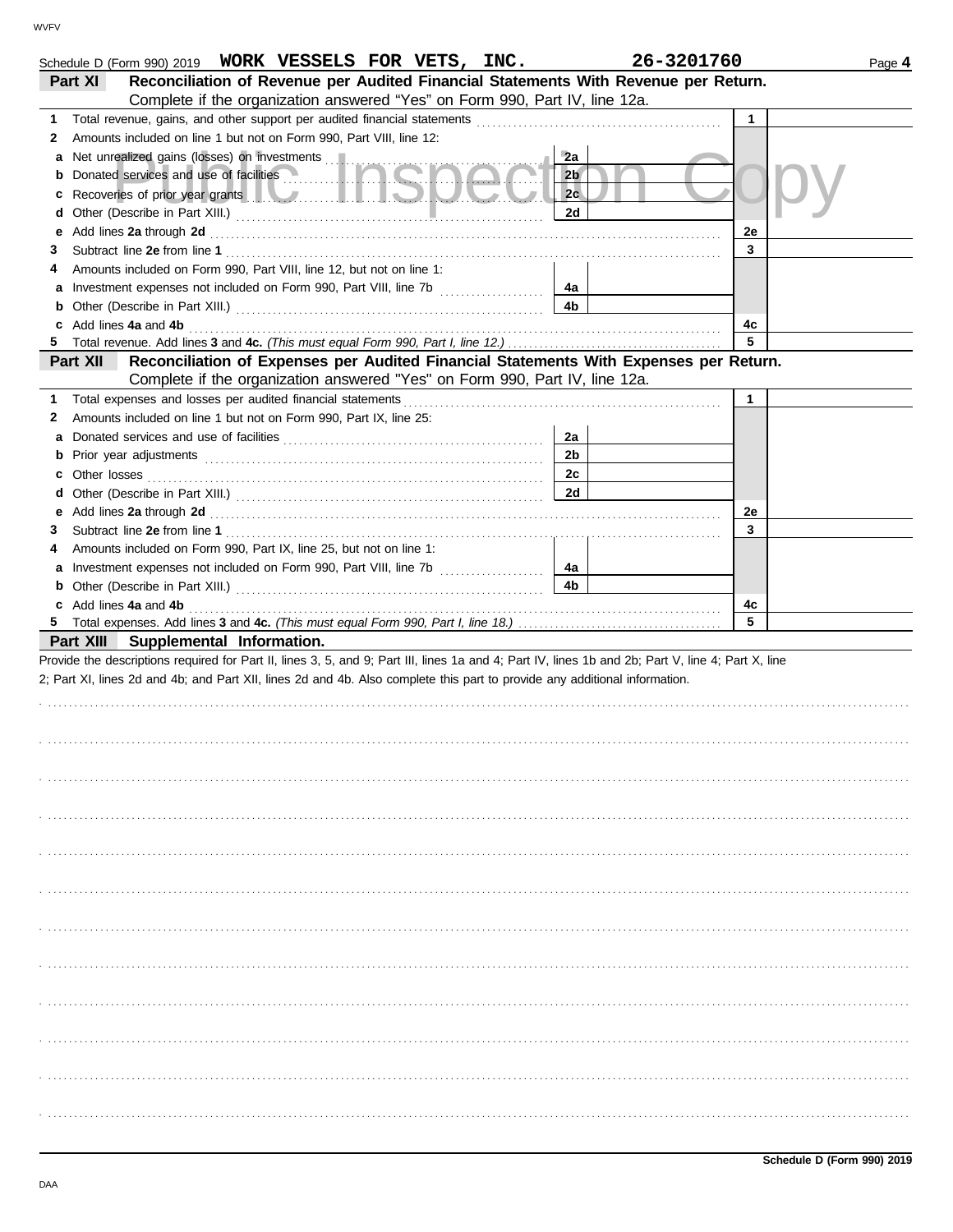| Schedule D (Form 990) 2019  WORK VESSELS FOR VETS, INC. | 26-3201760 | Page 5 |
|---------------------------------------------------------|------------|--------|
| Part XIII Supplemental Information (continued)          |            |        |
|                                                         |            |        |
|                                                         |            |        |
| Public Inspection Copy                                  |            |        |
|                                                         |            |        |
|                                                         |            |        |
|                                                         |            |        |
|                                                         |            |        |
|                                                         |            |        |
|                                                         |            |        |
|                                                         |            |        |
|                                                         |            |        |
|                                                         |            |        |
|                                                         |            |        |
|                                                         |            |        |
|                                                         |            |        |
|                                                         |            |        |
|                                                         |            |        |
|                                                         |            |        |
|                                                         |            |        |
|                                                         |            |        |
|                                                         |            |        |
|                                                         |            |        |
|                                                         |            |        |
|                                                         |            |        |
|                                                         |            |        |
|                                                         |            |        |
|                                                         |            |        |
|                                                         |            |        |
|                                                         |            |        |
|                                                         |            |        |
|                                                         |            |        |
|                                                         |            |        |
|                                                         |            |        |
|                                                         |            |        |
|                                                         |            |        |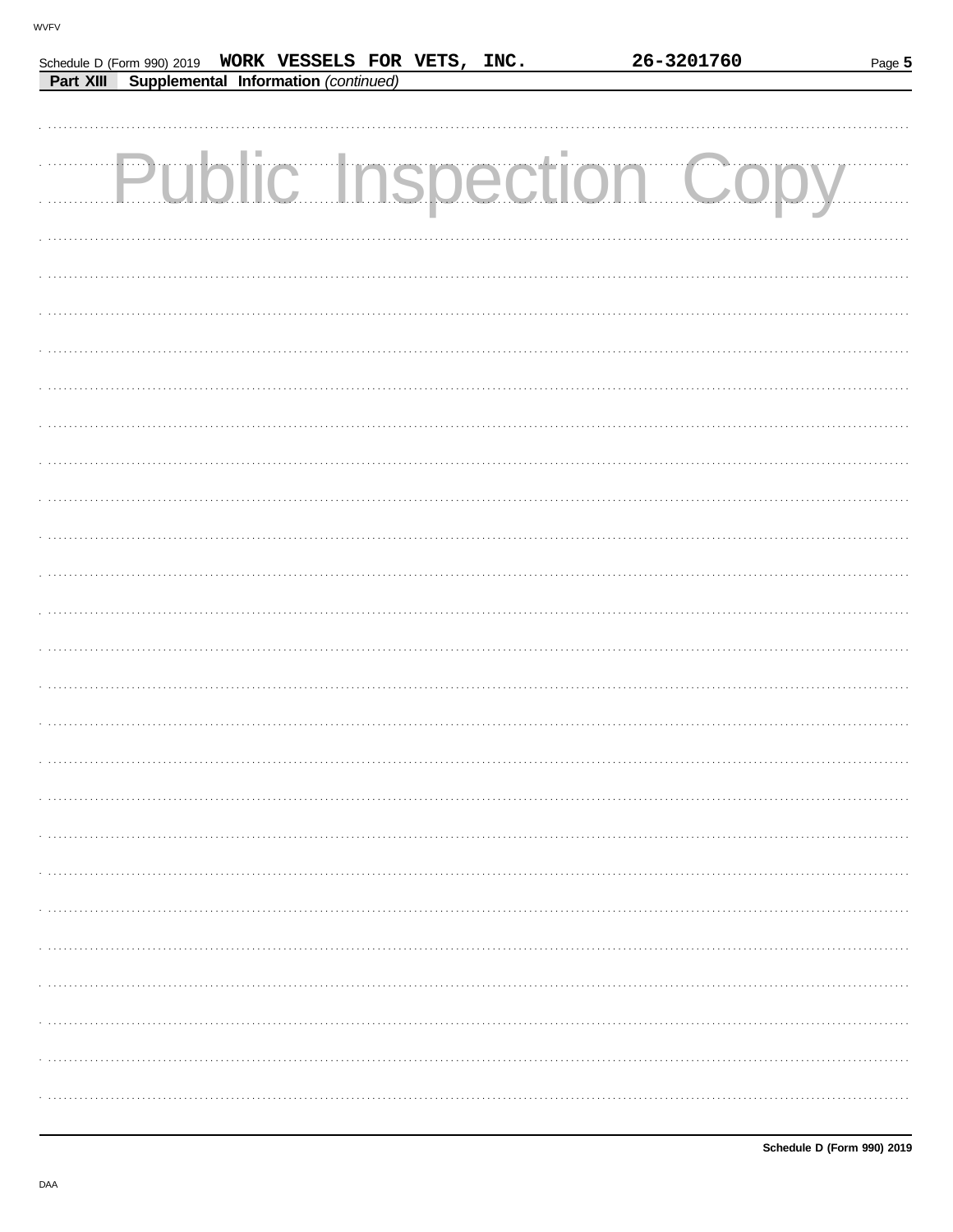| <b>SCHEDULE G</b><br>Supplemental Information Regarding Fundraising or Gaming Activities                                                                                                                                                 |                                                                                                                          |                                |                                       |                                          | OMB No. 1545-0047                |
|------------------------------------------------------------------------------------------------------------------------------------------------------------------------------------------------------------------------------------------|--------------------------------------------------------------------------------------------------------------------------|--------------------------------|---------------------------------------|------------------------------------------|----------------------------------|
| Complete if the organization answered "Yes" on Form 990, Part IV, line 17, 18, or 19, or if the<br>(Form 990 or 990-EZ)                                                                                                                  | organization entered more than \$15,000 on Form 990-EZ, line 6a.                                                         |                                |                                       |                                          |                                  |
| Department of the Treasury<br>Internal Revenue Service                                                                                                                                                                                   | LI Attach to Form 990 or Form 990-EZ.<br><b>u</b> Go to www.irs.gov/Form990 for instructions and the latest information. |                                |                                       |                                          | Open to Public<br>Inspection     |
| Name of the organization                                                                                                                                                                                                                 |                                                                                                                          |                                |                                       | Employer identification number           |                                  |
| WORK VESSELS FOR VETS, INC.<br>Fundraising Activities. Complete if the organization answered "Yes" on Form 990, Part IV, line 17.<br>Part I                                                                                              |                                                                                                                          |                                |                                       | 26-3201760                               |                                  |
| Form 990-EZ filers are not required to complete this part.                                                                                                                                                                               |                                                                                                                          |                                |                                       |                                          |                                  |
| Indicate whether the organization raised funds through any of the following activities. Check all that apply.<br>1.                                                                                                                      |                                                                                                                          |                                |                                       |                                          |                                  |
| Mail solicitations<br>a                                                                                                                                                                                                                  | е                                                                                                                        |                                | Solicitation of non-government grants |                                          |                                  |
| Internet and email solicitations<br>b                                                                                                                                                                                                    | f                                                                                                                        |                                | Solicitation of government grants     |                                          |                                  |
| Phone solicitations<br>C                                                                                                                                                                                                                 | Special fundraising events<br>a                                                                                          |                                |                                       |                                          |                                  |
| In-person solicitations<br>d                                                                                                                                                                                                             |                                                                                                                          |                                |                                       |                                          |                                  |
| 2a Did the organization have a written or oral agreement with any individual (including officers, directors, trustees,<br>or key employees listed in Form 990, Part VII) or entity in connection with professional fundraising services? |                                                                                                                          |                                |                                       |                                          | No<br>Yes                        |
| b If "Yes," list the 10 highest paid individuals or entities (fundraisers) pursuant to agreements under which the fundraiser is to be<br>compensated at least \$5,000 by the organization.                                               |                                                                                                                          |                                |                                       |                                          |                                  |
|                                                                                                                                                                                                                                          |                                                                                                                          | (iii) Did fund-<br>raiser have |                                       | (v) Amount paid to                       | (vi) Amount paid to              |
| (i) Name and address of individual<br>or entity (fundraiser)                                                                                                                                                                             | (ii) Activity                                                                                                            | custody or<br>control of       | (iv) Gross receipts<br>from activity  | (or retained by)<br>fundraiser listed in | (or retained by)<br>organization |
|                                                                                                                                                                                                                                          |                                                                                                                          | contributions?                 |                                       | col. (i)                                 |                                  |
|                                                                                                                                                                                                                                          |                                                                                                                          | Yes l                          | No                                    |                                          |                                  |
| 1                                                                                                                                                                                                                                        |                                                                                                                          |                                |                                       |                                          |                                  |
| $\mathbf{2}$                                                                                                                                                                                                                             |                                                                                                                          |                                |                                       |                                          |                                  |
|                                                                                                                                                                                                                                          |                                                                                                                          |                                |                                       |                                          |                                  |
| 3                                                                                                                                                                                                                                        |                                                                                                                          |                                |                                       |                                          |                                  |
|                                                                                                                                                                                                                                          |                                                                                                                          |                                |                                       |                                          |                                  |
|                                                                                                                                                                                                                                          |                                                                                                                          |                                |                                       |                                          |                                  |
| 4                                                                                                                                                                                                                                        |                                                                                                                          |                                |                                       |                                          |                                  |
|                                                                                                                                                                                                                                          |                                                                                                                          |                                |                                       |                                          |                                  |
| 5                                                                                                                                                                                                                                        |                                                                                                                          |                                |                                       |                                          |                                  |
|                                                                                                                                                                                                                                          |                                                                                                                          |                                |                                       |                                          |                                  |
|                                                                                                                                                                                                                                          |                                                                                                                          |                                |                                       |                                          |                                  |
|                                                                                                                                                                                                                                          |                                                                                                                          |                                |                                       |                                          |                                  |
| 7                                                                                                                                                                                                                                        |                                                                                                                          |                                |                                       |                                          |                                  |
|                                                                                                                                                                                                                                          |                                                                                                                          |                                |                                       |                                          |                                  |
|                                                                                                                                                                                                                                          |                                                                                                                          |                                |                                       |                                          |                                  |
| 8                                                                                                                                                                                                                                        |                                                                                                                          |                                |                                       |                                          |                                  |
|                                                                                                                                                                                                                                          |                                                                                                                          |                                |                                       |                                          |                                  |
| 9                                                                                                                                                                                                                                        |                                                                                                                          |                                |                                       |                                          |                                  |
|                                                                                                                                                                                                                                          |                                                                                                                          |                                |                                       |                                          |                                  |
| 10                                                                                                                                                                                                                                       |                                                                                                                          |                                |                                       |                                          |                                  |
|                                                                                                                                                                                                                                          |                                                                                                                          |                                |                                       |                                          |                                  |
| Total                                                                                                                                                                                                                                    |                                                                                                                          |                                |                                       |                                          |                                  |
| List all states in which the organization is registered or licensed to solicit contributions or has been notified it is exempt from<br>3<br>registration or licensing.                                                                   |                                                                                                                          |                                |                                       |                                          |                                  |
|                                                                                                                                                                                                                                          |                                                                                                                          |                                |                                       |                                          |                                  |
|                                                                                                                                                                                                                                          |                                                                                                                          |                                |                                       |                                          |                                  |
|                                                                                                                                                                                                                                          |                                                                                                                          |                                |                                       |                                          |                                  |
|                                                                                                                                                                                                                                          |                                                                                                                          |                                |                                       |                                          |                                  |
|                                                                                                                                                                                                                                          |                                                                                                                          |                                |                                       |                                          |                                  |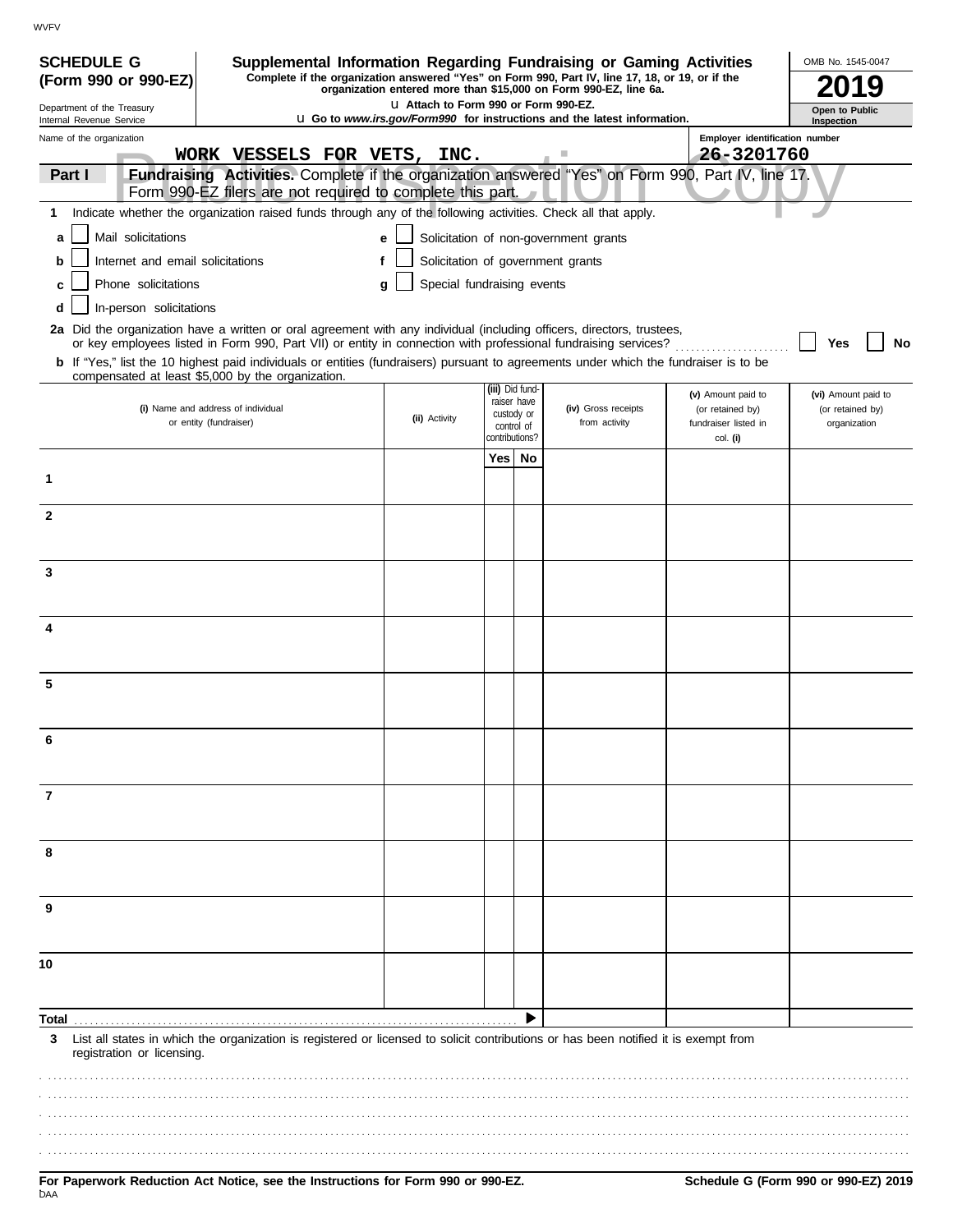# Schedule G (Form 990 or 990-EZ) 2019 **WORK VESSELS FOR VETS, INC. 26-3201760** Page 2

|         | Schedule G (Form 990 or 990-EZ) 2019 | WORK VESSELS FOR VETS, INC. |  | 26-3201760                                                                                                         | Page 2 |
|---------|--------------------------------------|-----------------------------|--|--------------------------------------------------------------------------------------------------------------------|--------|
| Part II |                                      |                             |  | Fundraising Events. Complete if the organization answered "Yes" on Form 990, Part IV, line 18, or reported more    |        |
|         |                                      |                             |  | than \$15,000 of fundraising event contributions and gross income on Form 990-EZ, lines 1 and 6b. List events with |        |
|         | gross receipts greater than \$5,000. |                             |  |                                                                                                                    |        |

|                 |          |                              | (a) Event $#1$<br><b>GOLF TOURNAMENT</b><br>(event type)                                                 | (b) Event #2<br>(event type) | (c) Other events<br><b>NONE</b><br>(total number) | (d) Total events<br>(add col. (a) through<br>col. (c) |
|-----------------|----------|------------------------------|----------------------------------------------------------------------------------------------------------|------------------------------|---------------------------------------------------|-------------------------------------------------------|
| Revenue         |          | 1 Gross receipts             | 92,786                                                                                                   |                              |                                                   | 92,786                                                |
|                 |          | 2 Less: Contributions        | 64,746                                                                                                   |                              |                                                   | 64,746                                                |
|                 |          | 3 Gross income (line 1 minus | 28,040                                                                                                   |                              |                                                   | 28,040                                                |
|                 |          | 4 Cash prizes                |                                                                                                          |                              |                                                   |                                                       |
|                 |          | 5 Noncash prizes             |                                                                                                          |                              |                                                   |                                                       |
|                 |          | 6 Rent/facility costs        |                                                                                                          |                              |                                                   |                                                       |
| Direct Expenses |          | 7 Food and beverages         |                                                                                                          |                              |                                                   |                                                       |
|                 |          | 8 Entertainment              |                                                                                                          |                              |                                                   |                                                       |
|                 |          | 9 Other direct expenses      | 41,291                                                                                                   |                              |                                                   | 41,291                                                |
|                 |          |                              |                                                                                                          |                              |                                                   | $\frac{41,291}{-13,251}$                              |
|                 | Part III |                              | Gaming. Complete if the organization answered "Yes" on Form 990, Part IV, line 19, or reported more than |                              |                                                   |                                                       |
|                 |          |                              | \$15,000 on Form 990-EZ, line 6a.                                                                        |                              |                                                   |                                                       |
|                 |          |                              |                                                                                                          | (b) Pull tabs/instant        |                                                   | (d) Total gaming (add                                 |
|                 |          |                              | (a) Bingo                                                                                                | bingo/progressive bingo      | (c) Other gaming                                  | col. (a) through col. (c))                            |
| Revenue         |          |                              |                                                                                                          |                              |                                                   |                                                       |
|                 |          | 1 Gross revenue              |                                                                                                          |                              |                                                   |                                                       |
|                 |          |                              |                                                                                                          |                              |                                                   |                                                       |
|                 |          | 2 Cash prizes                |                                                                                                          |                              |                                                   |                                                       |
| Expenses        |          | 3 Noncash prizes             |                                                                                                          |                              |                                                   |                                                       |
| Direct          |          | 4 Rent/facility costs        |                                                                                                          |                              |                                                   |                                                       |
|                 |          | 5 Other direct expenses      |                                                                                                          |                              |                                                   |                                                       |
|                 |          |                              | Yes<br>%<br>.                                                                                            | Yes<br>$\%$<br>.             | Yes<br>$\%$                                       |                                                       |
|                 |          | 6 Volunteer labor            | No                                                                                                       | No                           | No.                                               |                                                       |
|                 |          |                              | 7 Direct expense summary. Add lines 2 through 5 in column (d)                                            |                              |                                                   |                                                       |
|                 |          |                              |                                                                                                          |                              |                                                   |                                                       |
|                 |          |                              |                                                                                                          |                              |                                                   |                                                       |
| 9               |          |                              | Enter the state(s) in which the organization conducts gaming activities:                                 |                              |                                                   |                                                       |
|                 |          |                              |                                                                                                          |                              |                                                   | Yes<br>No                                             |
|                 |          | <b>b</b> If "No," explain:   |                                                                                                          |                              |                                                   |                                                       |
|                 |          |                              |                                                                                                          |                              |                                                   |                                                       |
|                 |          |                              |                                                                                                          |                              |                                                   |                                                       |
|                 |          |                              |                                                                                                          |                              |                                                   | Yes<br>No                                             |
|                 |          | <b>b</b> If "Yes," explain:  |                                                                                                          |                              |                                                   |                                                       |
|                 |          |                              |                                                                                                          |                              |                                                   |                                                       |
|                 |          |                              |                                                                                                          |                              |                                                   |                                                       |
| DAA             |          |                              |                                                                                                          |                              |                                                   | Schedule G (Form 990 or 990-EZ) 2019                  |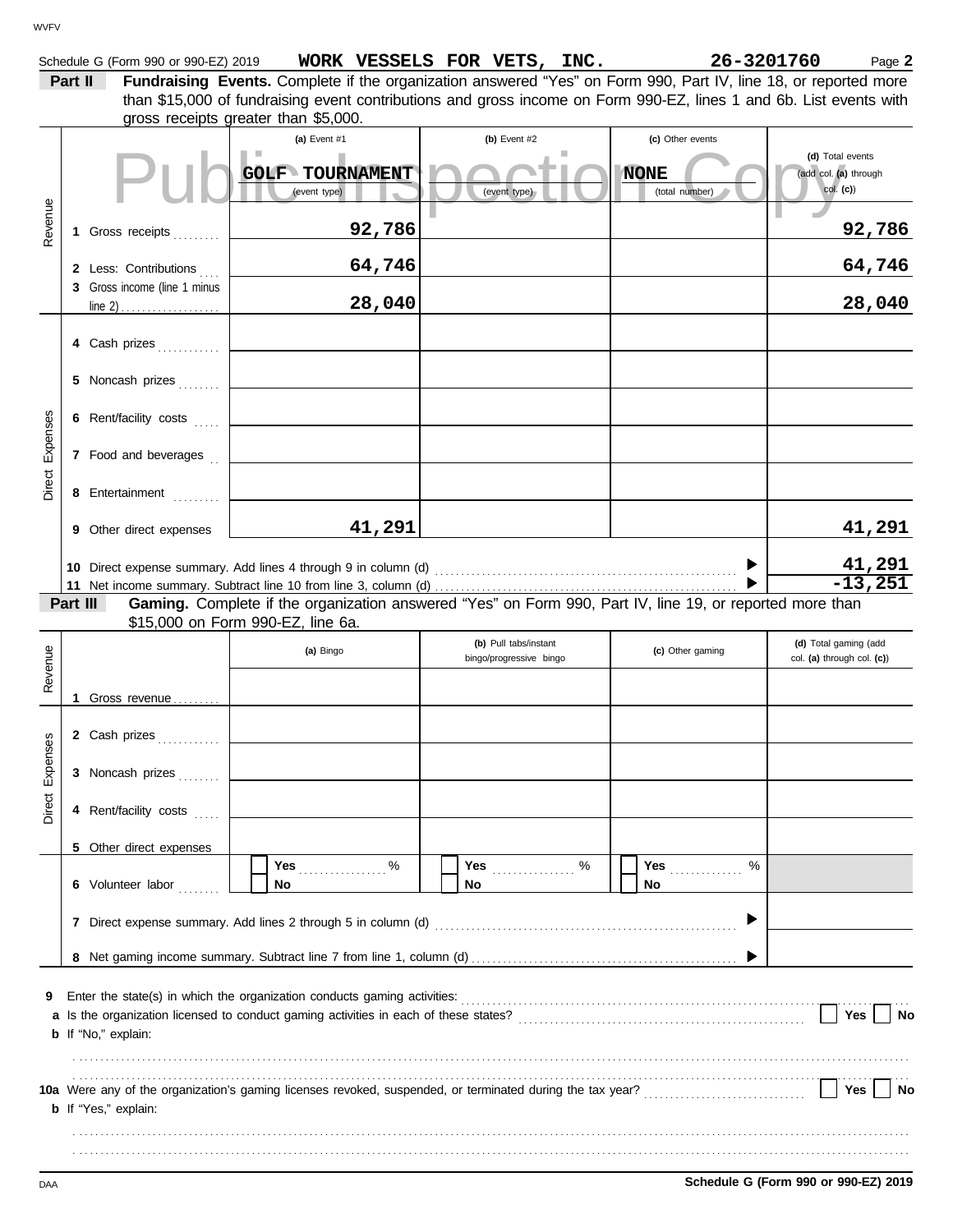|     |          | Schedule G (Form 990 or 990-EZ) 2019 |                                                                                                                | WORK VESSELS FOR VETS, INC. |  | 26-3201760                                                                                                 |     | Page 3    |
|-----|----------|--------------------------------------|----------------------------------------------------------------------------------------------------------------|-----------------------------|--|------------------------------------------------------------------------------------------------------------|-----|-----------|
| 11  |          |                                      | Does the organization conduct gaming activities with nonmembers?                                               |                             |  |                                                                                                            | Yes | No        |
| 12  |          |                                      | Is the organization a grantor, beneficiary or trustee of a trust, or a member of a partnership or other entity |                             |  |                                                                                                            |     |           |
|     |          |                                      |                                                                                                                |                             |  |                                                                                                            | Yes | $ $ No    |
| 13  |          |                                      | Indicate the percentage of gaming activity conducted in:                                                       |                             |  |                                                                                                            |     |           |
| a   |          |                                      |                                                                                                                |                             |  | 13a                                                                                                        |     | %         |
| b   |          |                                      |                                                                                                                |                             |  | 13b                                                                                                        |     | $\%$      |
| 14  |          |                                      | Enter the name and address of the person who prepares the organization's gaming/special events books and       |                             |  |                                                                                                            |     |           |
|     | records: |                                      |                                                                                                                |                             |  |                                                                                                            |     |           |
|     |          |                                      |                                                                                                                |                             |  |                                                                                                            |     |           |
|     |          |                                      |                                                                                                                |                             |  |                                                                                                            |     |           |
|     |          |                                      |                                                                                                                |                             |  | Name $\mathbf{u}$                                                                                          |     |           |
|     |          |                                      |                                                                                                                |                             |  |                                                                                                            |     |           |
|     |          |                                      |                                                                                                                |                             |  | Address <b>u</b>                                                                                           |     |           |
|     |          |                                      |                                                                                                                |                             |  |                                                                                                            |     |           |
| 15a |          |                                      | Does the organization have a contract with a third party from whom the organization receives gaming            |                             |  |                                                                                                            |     |           |
|     | revenue? |                                      |                                                                                                                |                             |  |                                                                                                            | Yes | No        |
| b   |          |                                      |                                                                                                                |                             |  |                                                                                                            |     |           |
|     |          |                                      |                                                                                                                |                             |  |                                                                                                            |     |           |
|     |          |                                      | If "Yes," enter name and address of the third party:                                                           |                             |  |                                                                                                            |     |           |
|     |          |                                      |                                                                                                                |                             |  |                                                                                                            |     |           |
|     |          |                                      |                                                                                                                |                             |  | Name $\mathbf{u}$                                                                                          |     |           |
|     |          |                                      |                                                                                                                |                             |  |                                                                                                            |     |           |
|     |          |                                      |                                                                                                                |                             |  | Address <b>u</b>                                                                                           |     |           |
|     |          |                                      |                                                                                                                |                             |  |                                                                                                            |     |           |
| 16  |          | Gaming manager information:          |                                                                                                                |                             |  |                                                                                                            |     |           |
|     |          |                                      |                                                                                                                |                             |  |                                                                                                            |     |           |
|     |          |                                      |                                                                                                                |                             |  |                                                                                                            |     |           |
|     |          |                                      |                                                                                                                |                             |  |                                                                                                            |     |           |
|     |          |                                      |                                                                                                                |                             |  |                                                                                                            |     |           |
|     |          |                                      |                                                                                                                |                             |  |                                                                                                            |     |           |
|     |          |                                      |                                                                                                                |                             |  |                                                                                                            |     |           |
|     |          |                                      |                                                                                                                |                             |  |                                                                                                            |     |           |
|     |          | Director/officer                     | Employee                                                                                                       | Independent contractor      |  |                                                                                                            |     |           |
|     |          |                                      |                                                                                                                |                             |  |                                                                                                            |     |           |
| 17  |          | Mandatory distributions:             |                                                                                                                |                             |  |                                                                                                            |     |           |
| a   |          |                                      | Is the organization required under state law to make charitable distributions from the gaming proceeds to      |                             |  |                                                                                                            |     |           |
|     |          |                                      |                                                                                                                |                             |  |                                                                                                            | Yes | <b>No</b> |
|     |          |                                      | Enter the amount of distributions required under state law to be distributed to other exempt organizations or  |                             |  |                                                                                                            |     |           |
|     |          |                                      | spent in the organization's own exempt activities during the tax year $\mathbf{u}$ \$                          |                             |  |                                                                                                            |     |           |
|     | Part IV  |                                      |                                                                                                                |                             |  | Supplemental Information. Provide the explanations required by Part I, line 2b, columns (iii) and (v); and |     |           |
|     |          |                                      |                                                                                                                |                             |  | Part III, lines 9, 9b, 10b, 15b, 15c, 16, and 17b, as applicable. Also provide any additional information. |     |           |
|     |          | See instructions.                    |                                                                                                                |                             |  |                                                                                                            |     |           |
|     |          |                                      |                                                                                                                |                             |  |                                                                                                            |     |           |
|     |          |                                      |                                                                                                                |                             |  |                                                                                                            |     |           |
|     |          |                                      |                                                                                                                |                             |  |                                                                                                            |     |           |
|     |          |                                      |                                                                                                                |                             |  |                                                                                                            |     |           |
|     |          |                                      |                                                                                                                |                             |  |                                                                                                            |     |           |
|     |          |                                      |                                                                                                                |                             |  |                                                                                                            |     |           |
|     |          |                                      |                                                                                                                |                             |  |                                                                                                            |     |           |
|     |          |                                      |                                                                                                                |                             |  |                                                                                                            |     |           |
|     |          |                                      |                                                                                                                |                             |  |                                                                                                            |     |           |
|     |          |                                      |                                                                                                                |                             |  |                                                                                                            |     |           |
|     |          |                                      |                                                                                                                |                             |  |                                                                                                            |     |           |
|     |          |                                      |                                                                                                                |                             |  |                                                                                                            |     |           |
|     |          |                                      |                                                                                                                |                             |  |                                                                                                            |     |           |
|     |          |                                      |                                                                                                                |                             |  |                                                                                                            |     |           |

Schedule G (Form 990 or 990-EZ) 2019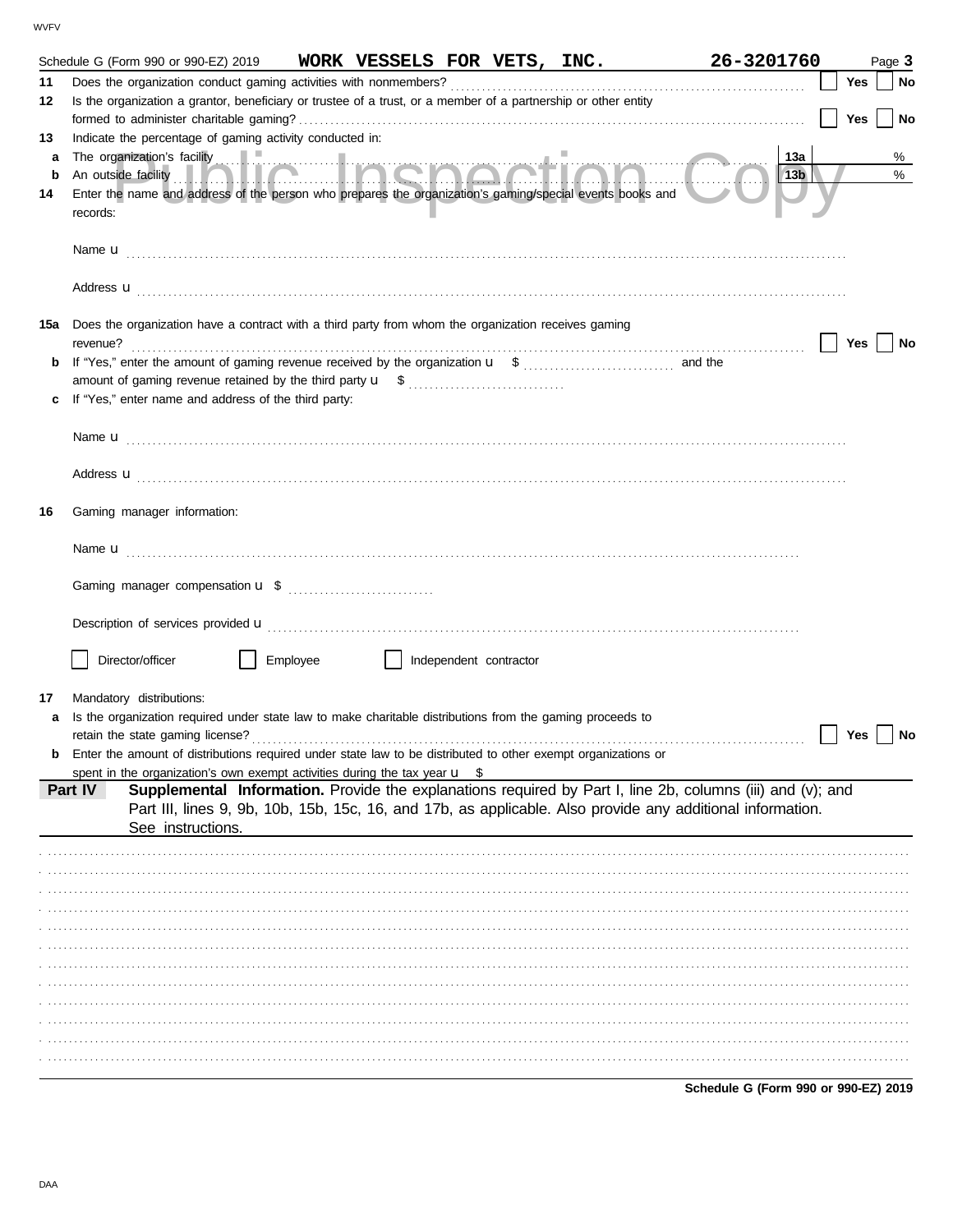| <b>SCHEDULE I</b><br>(Form 990)                      |                                                                                                                                                                                                                                                                                                                                                 | Grants and Other Assistance to Organizations,<br>Governments, and Individuals in the United States<br>Complete if the organization answered "Yes" on Form 990, Part IV, line 21 or 22. |                                         | OMB No. 1545-0047                                                                |                                       |                                                             |                                          |              |                                              |    |  |
|------------------------------------------------------|-------------------------------------------------------------------------------------------------------------------------------------------------------------------------------------------------------------------------------------------------------------------------------------------------------------------------------------------------|----------------------------------------------------------------------------------------------------------------------------------------------------------------------------------------|-----------------------------------------|----------------------------------------------------------------------------------|---------------------------------------|-------------------------------------------------------------|------------------------------------------|--------------|----------------------------------------------|----|--|
| Department of the Treasury                           |                                                                                                                                                                                                                                                                                                                                                 |                                                                                                                                                                                        |                                         | u Attach to Form 990.<br>u Go to www.irs.gov/Form990 for the latest information. |                                       |                                                             |                                          |              | <b>Open to Public</b>                        |    |  |
| Internal Revenue Service<br>Name of the organization | WORK VESSELS FOR VETS, INC.                                                                                                                                                                                                                                                                                                                     |                                                                                                                                                                                        |                                         |                                                                                  |                                       |                                                             |                                          | 26-3201760   | Inspection<br>Employer identification number |    |  |
| Part I                                               | <b>General Information on Grants and Assistance</b>                                                                                                                                                                                                                                                                                             |                                                                                                                                                                                        |                                         |                                                                                  |                                       |                                                             |                                          |              |                                              |    |  |
| $\mathbf{1}$                                         | Does the organization maintain records to substantiate the amount of the grants or assistance, the grantees' eligibility for the grants or assistance, and<br>the selection criteria used to award the grants or assistance?<br>2 Describe in Part IV the organization's procedures for monitoring the use of grant funds in the United States. |                                                                                                                                                                                        |                                         |                                                                                  |                                       |                                                             |                                          |              | $ X $ Yes                                    | No |  |
| Part II                                              | Grants and Other Assistance to Domestic Organizations and Domestic Governments. Complete if the organization answered "Yes" on Form 990,<br>Part IV, line 21, for any recipient that received more than \$5,000. Part II can be duplicated if additional space is needed.                                                                       |                                                                                                                                                                                        |                                         |                                                                                  |                                       |                                                             |                                          |              |                                              |    |  |
| -1                                                   | (a) Name and address of organization<br>or government                                                                                                                                                                                                                                                                                           | $(b)$ EIN                                                                                                                                                                              | $(c)$ IRC<br>section<br>(if applicable) | (d) Amount of cash<br>grant                                                      | (e) Amount of non-<br>cash assistance | (f) Method of valuation<br>(book, FMV, appraisal,<br>other) | (q) Description of<br>noncash assistance |              | (h) Purpose of grant<br>or assistance        |    |  |
| (1)                                                  |                                                                                                                                                                                                                                                                                                                                                 |                                                                                                                                                                                        |                                         |                                                                                  |                                       |                                                             |                                          |              |                                              |    |  |
|                                                      |                                                                                                                                                                                                                                                                                                                                                 |                                                                                                                                                                                        |                                         |                                                                                  |                                       |                                                             |                                          |              |                                              |    |  |
| (2)                                                  |                                                                                                                                                                                                                                                                                                                                                 |                                                                                                                                                                                        |                                         |                                                                                  |                                       |                                                             |                                          |              |                                              |    |  |
|                                                      |                                                                                                                                                                                                                                                                                                                                                 |                                                                                                                                                                                        |                                         |                                                                                  |                                       |                                                             |                                          |              |                                              |    |  |
| (3)                                                  |                                                                                                                                                                                                                                                                                                                                                 |                                                                                                                                                                                        |                                         |                                                                                  |                                       |                                                             |                                          |              |                                              |    |  |
|                                                      |                                                                                                                                                                                                                                                                                                                                                 |                                                                                                                                                                                        |                                         |                                                                                  |                                       |                                                             |                                          |              |                                              |    |  |
| (4)                                                  |                                                                                                                                                                                                                                                                                                                                                 |                                                                                                                                                                                        |                                         |                                                                                  |                                       |                                                             |                                          |              |                                              |    |  |
| (5)                                                  |                                                                                                                                                                                                                                                                                                                                                 |                                                                                                                                                                                        |                                         |                                                                                  |                                       |                                                             |                                          |              |                                              |    |  |
|                                                      |                                                                                                                                                                                                                                                                                                                                                 |                                                                                                                                                                                        |                                         |                                                                                  |                                       |                                                             |                                          |              |                                              |    |  |
| (6)                                                  |                                                                                                                                                                                                                                                                                                                                                 |                                                                                                                                                                                        |                                         |                                                                                  |                                       |                                                             |                                          |              |                                              |    |  |
|                                                      |                                                                                                                                                                                                                                                                                                                                                 |                                                                                                                                                                                        |                                         |                                                                                  |                                       |                                                             |                                          |              |                                              |    |  |
| (7)                                                  |                                                                                                                                                                                                                                                                                                                                                 |                                                                                                                                                                                        |                                         |                                                                                  |                                       |                                                             |                                          |              |                                              |    |  |
|                                                      |                                                                                                                                                                                                                                                                                                                                                 |                                                                                                                                                                                        |                                         |                                                                                  |                                       |                                                             |                                          |              |                                              |    |  |
| (8)                                                  |                                                                                                                                                                                                                                                                                                                                                 |                                                                                                                                                                                        |                                         |                                                                                  |                                       |                                                             |                                          |              |                                              |    |  |
|                                                      |                                                                                                                                                                                                                                                                                                                                                 |                                                                                                                                                                                        |                                         |                                                                                  |                                       |                                                             |                                          |              |                                              |    |  |
| (9)                                                  |                                                                                                                                                                                                                                                                                                                                                 |                                                                                                                                                                                        |                                         |                                                                                  |                                       |                                                             |                                          |              |                                              |    |  |
|                                                      |                                                                                                                                                                                                                                                                                                                                                 |                                                                                                                                                                                        |                                         |                                                                                  |                                       |                                                             |                                          |              |                                              |    |  |
| 3                                                    | Enter total number of other organizations listed in the line 1 table <i>manufacture in the content of the line</i> 1 table manufacture in the line 1 table                                                                                                                                                                                      |                                                                                                                                                                                        |                                         |                                                                                  |                                       |                                                             |                                          | $\mathbf{u}$ |                                              |    |  |
|                                                      | For Paperwork Reduction Act Notice, see the Instructions for Form 990.                                                                                                                                                                                                                                                                          |                                                                                                                                                                                        |                                         |                                                                                  |                                       |                                                             |                                          |              | Schedule I (Form 990) (2019)                 |    |  |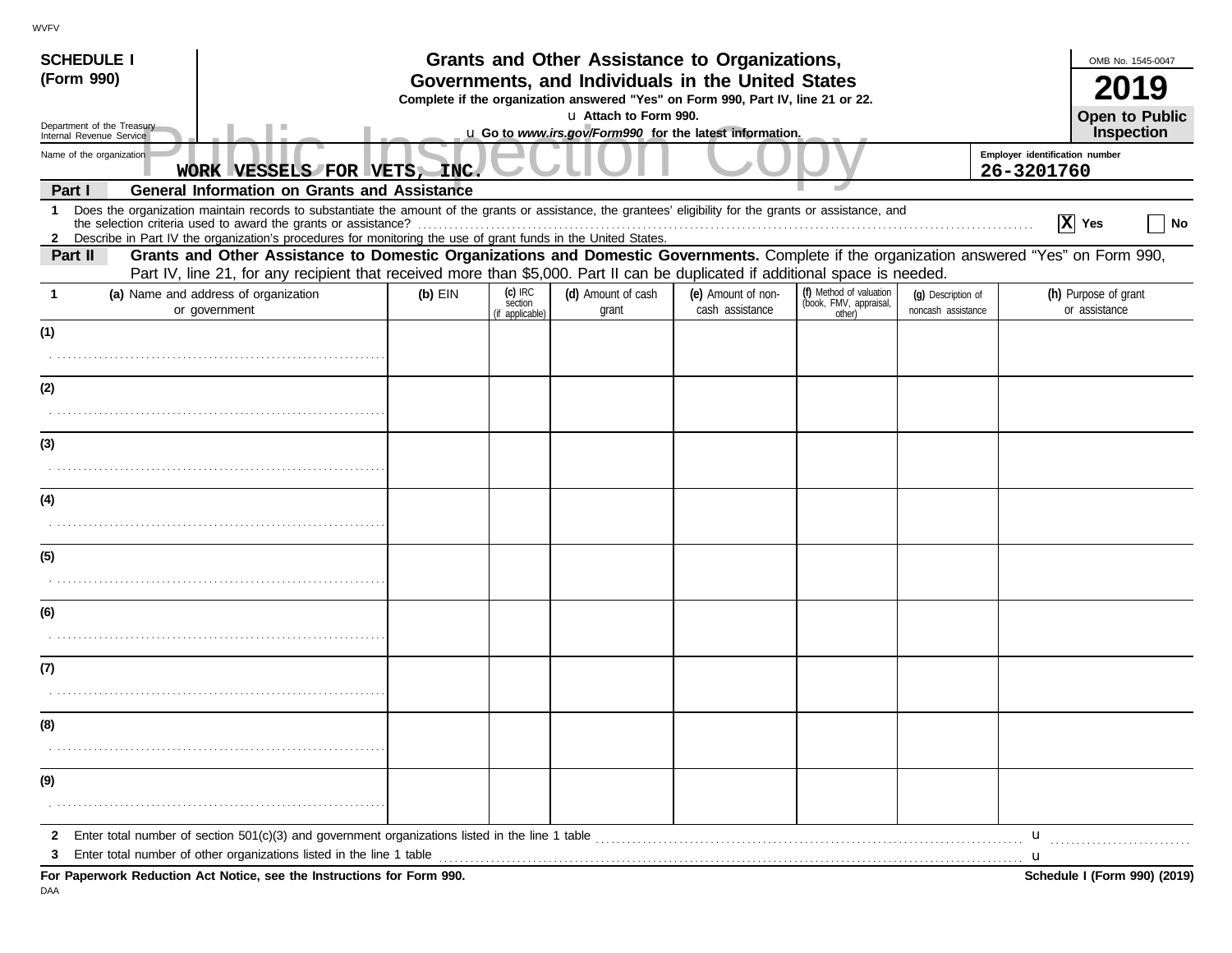|              | Schedule I (Form 990) (2019) WORK VESSELS FOR VETS, INC.                                                                                  |               |               | 26-3201760         |                                          | Page 2                                |  |
|--------------|-------------------------------------------------------------------------------------------------------------------------------------------|---------------|---------------|--------------------|------------------------------------------|---------------------------------------|--|
| Part III     | Grants and Other Assistance to Domestic Individuals. Complete if the organization answered "Yes" on Form 990, Part IV, line 22.           |               |               |                    |                                          |                                       |  |
|              | Part III can be duplicated if additional space is needed.                                                                                 |               |               |                    |                                          |                                       |  |
|              | (a) Type of grant or assistance                                                                                                           | (b) Number of | (c) Amount of | (d) Amount of      | (e) Method of valuation (book,           | (f) Description of noncash assistance |  |
|              | ш                                                                                                                                         | recipients    | cash grant    | noncash assistance | FMV, appraisal, other)<br>$\mathbb{R}^2$ |                                       |  |
| 1 TOOLS,     | <b>VEHICLES, EQUIPMENT</b>                                                                                                                | 72            | 196,617       | 126,514            | <b>FMV</b>                               | VHCL, VSSL, TOOL                      |  |
|              |                                                                                                                                           |               |               |                    |                                          |                                       |  |
| $\mathbf{2}$ |                                                                                                                                           |               |               |                    |                                          |                                       |  |
|              |                                                                                                                                           |               |               |                    |                                          |                                       |  |
| $\mathbf{3}$ |                                                                                                                                           |               |               |                    |                                          |                                       |  |
|              |                                                                                                                                           |               |               |                    |                                          |                                       |  |
|              |                                                                                                                                           |               |               |                    |                                          |                                       |  |
|              |                                                                                                                                           |               |               |                    |                                          |                                       |  |
| -5           |                                                                                                                                           |               |               |                    |                                          |                                       |  |
|              |                                                                                                                                           |               |               |                    |                                          |                                       |  |
| -6           |                                                                                                                                           |               |               |                    |                                          |                                       |  |
| 7            |                                                                                                                                           |               |               |                    |                                          |                                       |  |
| Part IV      | Supplemental Information. Provide the information required in Part I, line 2; Part III, column (b); and any other additional information. |               |               |                    |                                          |                                       |  |
|              |                                                                                                                                           |               |               |                    |                                          |                                       |  |
|              |                                                                                                                                           |               |               |                    |                                          |                                       |  |
|              |                                                                                                                                           |               |               |                    |                                          |                                       |  |
|              |                                                                                                                                           |               |               |                    |                                          |                                       |  |
|              |                                                                                                                                           |               |               |                    |                                          |                                       |  |
|              |                                                                                                                                           |               |               |                    |                                          |                                       |  |
|              |                                                                                                                                           |               |               |                    |                                          |                                       |  |
|              |                                                                                                                                           |               |               |                    |                                          |                                       |  |
|              |                                                                                                                                           |               |               |                    |                                          |                                       |  |
|              |                                                                                                                                           |               |               |                    |                                          |                                       |  |
|              |                                                                                                                                           |               |               |                    |                                          |                                       |  |
|              |                                                                                                                                           |               |               |                    |                                          |                                       |  |
|              |                                                                                                                                           |               |               |                    |                                          |                                       |  |
|              |                                                                                                                                           |               |               |                    |                                          |                                       |  |
|              |                                                                                                                                           |               |               |                    |                                          |                                       |  |
|              |                                                                                                                                           |               |               |                    |                                          |                                       |  |
|              |                                                                                                                                           |               |               |                    |                                          |                                       |  |
|              |                                                                                                                                           |               |               |                    |                                          |                                       |  |
|              |                                                                                                                                           |               |               |                    |                                          |                                       |  |
|              |                                                                                                                                           |               |               |                    |                                          |                                       |  |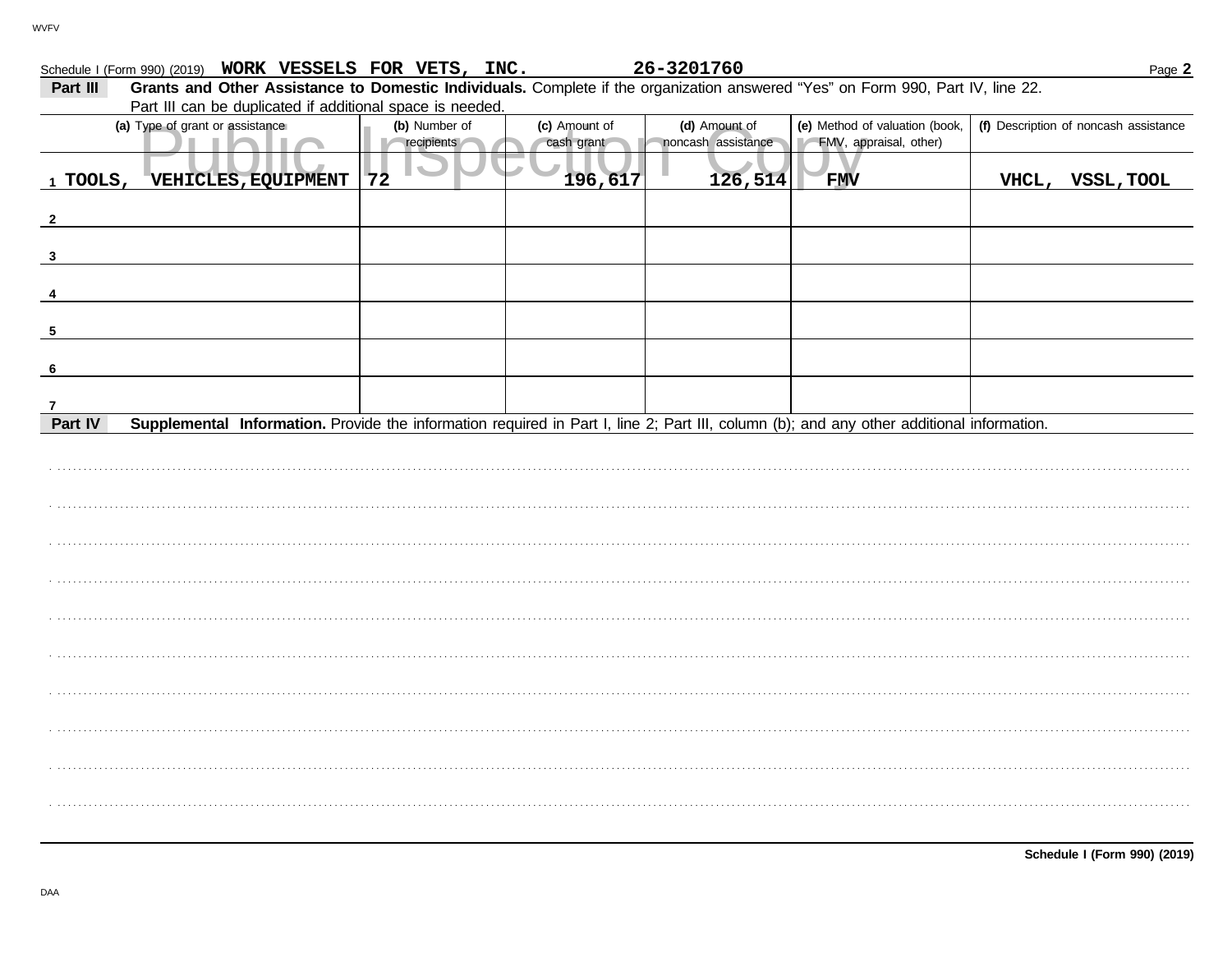|              | <b>SCHEDULE M</b>                                                                                                  |                              |                                                                                       |                                             |     |         |    |                              |                       | OMB No. 1545-0047                   |     |     |
|--------------|--------------------------------------------------------------------------------------------------------------------|------------------------------|---------------------------------------------------------------------------------------|---------------------------------------------|-----|---------|----|------------------------------|-----------------------|-------------------------------------|-----|-----|
|              | (Form 990)                                                                                                         |                              |                                                                                       | <b>Noncash Contributions</b>                |     |         |    |                              |                       | 2019                                |     |     |
|              |                                                                                                                    |                              | La Complete if the organizations answered "Yes" on Form 990, Part IV, lines 29 or 30. |                                             |     |         |    |                              |                       |                                     |     |     |
|              | Department of the Treasury                                                                                         | <b>u</b> Attach to Form 990. | <b>u</b> Go to www.irs.gov/Form990 for instructions and the latest information.       |                                             |     |         |    |                              |                       | <b>Open To Public</b><br>Inspection |     |     |
|              | Internal Revenue Service<br>Name of the organization                                                               |                              |                                                                                       |                                             |     |         |    |                              |                       | Employer identification number      |     |     |
|              |                                                                                                                    |                              | WORK VESSELS FOR VETS, INC.                                                           |                                             |     |         |    |                              | 26-3201760            |                                     |     |     |
|              | <b>Types of Property</b><br>Part I                                                                                 |                              |                                                                                       |                                             |     |         |    |                              |                       |                                     |     |     |
|              |                                                                                                                    | (a)                          | (b)                                                                                   |                                             | (c) |         |    |                              | (d) L                 |                                     |     |     |
|              |                                                                                                                    | Check if                     | Number of contributions or                                                            | Noncash contribution<br>amounts reported on |     |         |    |                              | Method of determining |                                     |     |     |
|              |                                                                                                                    | applicable                   | items contributed                                                                     | Form 990, Part VIII, line 1g                |     |         |    | noncash contribution amounts |                       |                                     |     |     |
| 1            | Art - Works of art<br>.                                                                                            |                              |                                                                                       |                                             |     |         |    |                              |                       |                                     |     |     |
| $\mathbf{2}$ | Art - Historical treasures                                                                                         |                              |                                                                                       |                                             |     |         |    |                              |                       |                                     |     |     |
| 3            | Art - Fractional interests                                                                                         |                              |                                                                                       |                                             |     |         |    |                              |                       |                                     |     |     |
| 4            | Books and publications                                                                                             |                              |                                                                                       |                                             |     |         |    |                              |                       |                                     |     |     |
| 5            | Clothing and household                                                                                             |                              |                                                                                       |                                             |     |         |    |                              |                       |                                     |     |     |
|              | goods                                                                                                              |                              |                                                                                       |                                             |     |         |    |                              |                       |                                     |     |     |
| 6            | Cars and other vehicles                                                                                            |                              |                                                                                       |                                             |     |         |    |                              |                       |                                     |     |     |
| 7            | Boats and planes                                                                                                   |                              |                                                                                       |                                             |     |         |    |                              |                       |                                     |     |     |
| 8            |                                                                                                                    |                              |                                                                                       |                                             |     |         |    |                              |                       |                                     |     |     |
| 9            | Securities - Publicly traded                                                                                       |                              |                                                                                       |                                             |     |         |    |                              |                       |                                     |     |     |
| 10           | Securities - Closely held stock                                                                                    |                              |                                                                                       |                                             |     |         |    |                              |                       |                                     |     |     |
| 11           | Securities - Partnership, LLC,                                                                                     |                              |                                                                                       |                                             |     |         |    |                              |                       |                                     |     |     |
| 12           | or trust interests<br>Securities - Miscellaneous                                                                   |                              |                                                                                       |                                             |     |         |    |                              |                       |                                     |     |     |
| 13           | Qualified conservation                                                                                             |                              |                                                                                       |                                             |     |         |    |                              |                       |                                     |     |     |
|              | contribution - Historic                                                                                            |                              |                                                                                       |                                             |     |         |    |                              |                       |                                     |     |     |
|              |                                                                                                                    |                              |                                                                                       |                                             |     |         |    |                              |                       |                                     |     |     |
| 14           | Qualified conservation                                                                                             |                              |                                                                                       |                                             |     |         |    |                              |                       |                                     |     |     |
|              | contribution - Other                                                                                               |                              |                                                                                       |                                             |     |         |    |                              |                       |                                     |     |     |
| 15           | Real estate - Residential                                                                                          |                              |                                                                                       |                                             |     |         |    |                              |                       |                                     |     |     |
| 16           | Real estate - Commercial                                                                                           |                              |                                                                                       |                                             |     |         |    |                              |                       |                                     |     |     |
| 17           | Real estate - Other                                                                                                |                              |                                                                                       |                                             |     |         |    |                              |                       |                                     |     |     |
| 18           | Collectibles                                                                                                       |                              |                                                                                       |                                             |     |         |    |                              |                       |                                     |     |     |
| 19           | Food inventory                                                                                                     |                              |                                                                                       |                                             |     |         |    |                              |                       |                                     |     |     |
| 20           | Drugs and medical supplies                                                                                         |                              |                                                                                       |                                             |     |         |    |                              |                       |                                     |     |     |
| 21           | Taxidermy                                                                                                          |                              |                                                                                       |                                             |     |         |    |                              |                       |                                     |     |     |
| 22           | Historical artifacts                                                                                               |                              |                                                                                       |                                             |     |         |    |                              |                       |                                     |     |     |
| 23           | Scientific specimens                                                                                               |                              |                                                                                       |                                             |     |         |    |                              |                       |                                     |     |     |
| 24           | Archeological artifacts                                                                                            |                              |                                                                                       |                                             |     |         |    |                              |                       |                                     |     |     |
| 25           | Other $\mathbf{u}$ ( VHCL, VSSL, TOOL)                                                                             | x                            | 11                                                                                    |                                             |     | 130,336 |    | FMV, APPRAISALS              |                       |                                     |     |     |
| 26           |                                                                                                                    |                              |                                                                                       |                                             |     |         |    |                              |                       |                                     |     |     |
| 27           | Other $\mathbf{u}(\dots, \dots, \dots, \dots, \dots)$                                                              |                              |                                                                                       |                                             |     |         |    |                              |                       |                                     |     |     |
| 28           | Other $\mathbf{u}$ (                                                                                               |                              |                                                                                       |                                             |     |         |    |                              |                       |                                     |     |     |
| 29           | Number of Forms 8283 received by the organization during the tax year for contributions for                        |                              |                                                                                       |                                             |     |         |    |                              |                       |                                     |     |     |
|              | which the organization completed Form 8283, Part IV, Donee Acknowledgement                                         |                              |                                                                                       |                                             |     |         | 29 |                              |                       |                                     | Yes | No. |
| 30a          | During the year, did the organization receive by contribution any property reported in Part I, lines 1 through     |                              |                                                                                       |                                             |     |         |    |                              |                       |                                     |     |     |
|              | 28, that it must hold for at least three years from the date of the initial contribution, and which isn't required |                              |                                                                                       |                                             |     |         |    |                              |                       |                                     |     |     |
|              | to be used for exempt purposes for the entire holding period?                                                      |                              |                                                                                       |                                             |     |         |    |                              |                       | <b>30a</b>                          |     | x   |
| b            | If "Yes," describe the arrangement in Part II.                                                                     |                              |                                                                                       |                                             |     |         |    |                              |                       |                                     |     |     |
| 31           | Does the organization have a gift acceptance policy that requires the review of any nonstandard                    |                              |                                                                                       |                                             |     |         |    |                              |                       |                                     |     |     |
|              | contributions?                                                                                                     |                              |                                                                                       |                                             |     |         |    |                              |                       | 31                                  |     | x   |
| 32a          | Does the organization hire or use third parties or related organizations to solicit, process, or sell noncash      |                              |                                                                                       |                                             |     |         |    |                              |                       |                                     |     |     |
|              | contributions?                                                                                                     |                              |                                                                                       |                                             |     |         |    |                              |                       | 32a                                 |     | x   |
| b            | If "Yes," describe in Part II.                                                                                     |                              |                                                                                       |                                             |     |         |    |                              |                       |                                     |     |     |
| 33           | If the organization didn't report an amount in column (c) for a type of property for which column (a) is checked,  |                              |                                                                                       |                                             |     |         |    |                              |                       |                                     |     |     |
|              | describe in Part II.                                                                                               |                              |                                                                                       |                                             |     |         |    |                              |                       |                                     |     |     |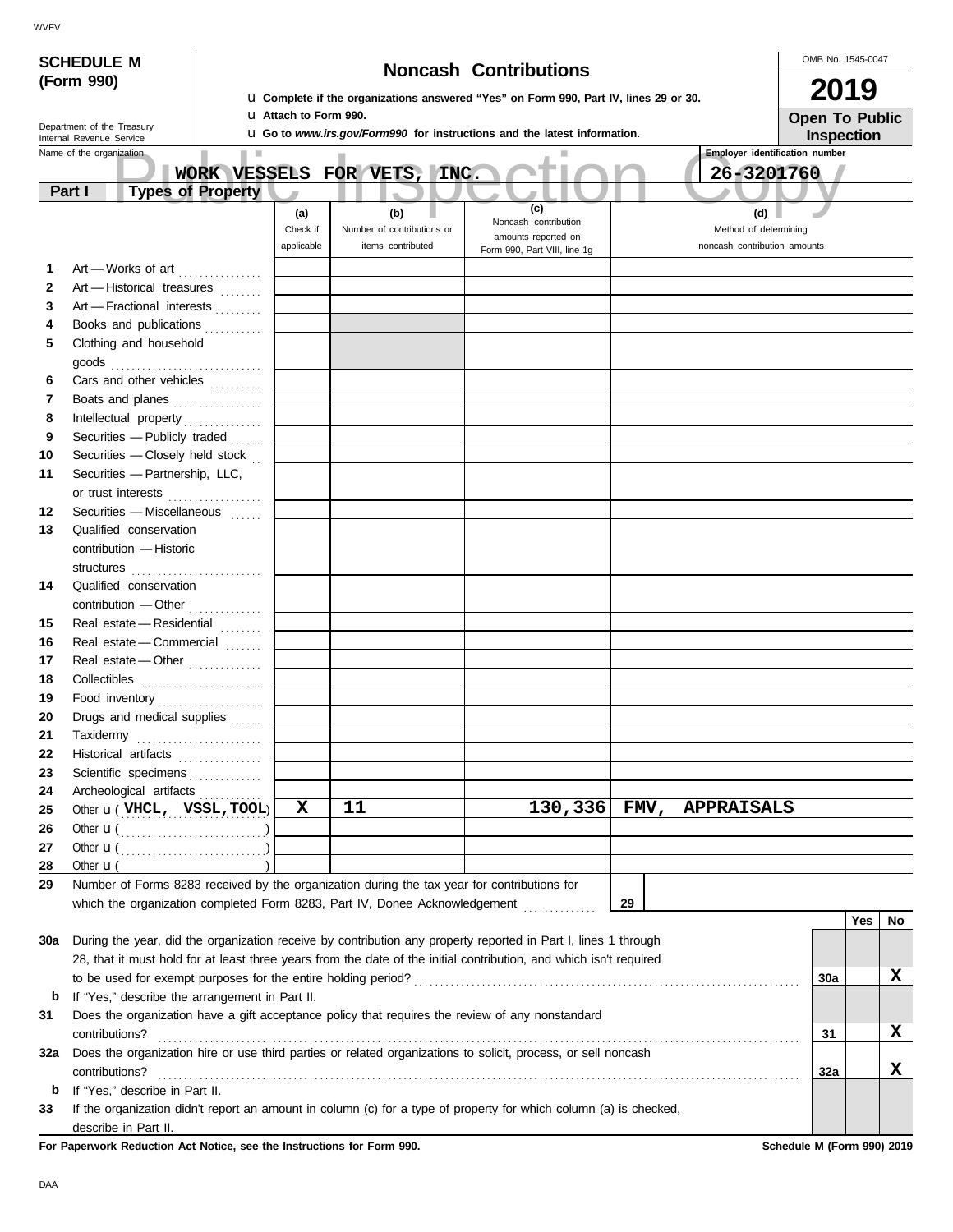| Schedule M (Form 990) 2019 WORK VESSELS FOR VETS, INC.                                                                                                                                               | 26-3201760 | Page 2 |
|------------------------------------------------------------------------------------------------------------------------------------------------------------------------------------------------------|------------|--------|
| Supplemental Information. Provide the information required by Part I, lines 30b, 32b, and 33, and whether<br>Part II                                                                                 |            |        |
| the organization is reporting in Part I, column (b), the number of contributions, the number of items received,<br>or a combination of both. Also complete this part for any additional information. |            |        |
|                                                                                                                                                                                                      |            |        |
| <b>Public Inspection Copy</b>                                                                                                                                                                        |            |        |
|                                                                                                                                                                                                      |            |        |
|                                                                                                                                                                                                      |            |        |
|                                                                                                                                                                                                      |            |        |
|                                                                                                                                                                                                      |            |        |
|                                                                                                                                                                                                      |            |        |
|                                                                                                                                                                                                      |            |        |
|                                                                                                                                                                                                      |            |        |
|                                                                                                                                                                                                      |            |        |
|                                                                                                                                                                                                      |            |        |
|                                                                                                                                                                                                      |            |        |
|                                                                                                                                                                                                      |            |        |
|                                                                                                                                                                                                      |            |        |
|                                                                                                                                                                                                      |            |        |
|                                                                                                                                                                                                      |            |        |
|                                                                                                                                                                                                      |            |        |
|                                                                                                                                                                                                      |            |        |
|                                                                                                                                                                                                      |            |        |
|                                                                                                                                                                                                      |            |        |
|                                                                                                                                                                                                      |            |        |
|                                                                                                                                                                                                      |            |        |
|                                                                                                                                                                                                      |            |        |
|                                                                                                                                                                                                      |            |        |
|                                                                                                                                                                                                      |            |        |
|                                                                                                                                                                                                      |            |        |
|                                                                                                                                                                                                      |            |        |
|                                                                                                                                                                                                      |            |        |
|                                                                                                                                                                                                      |            |        |
|                                                                                                                                                                                                      |            |        |
|                                                                                                                                                                                                      |            |        |
|                                                                                                                                                                                                      |            |        |
|                                                                                                                                                                                                      |            |        |
|                                                                                                                                                                                                      |            |        |
|                                                                                                                                                                                                      |            |        |
|                                                                                                                                                                                                      |            |        |
|                                                                                                                                                                                                      |            |        |
|                                                                                                                                                                                                      |            |        |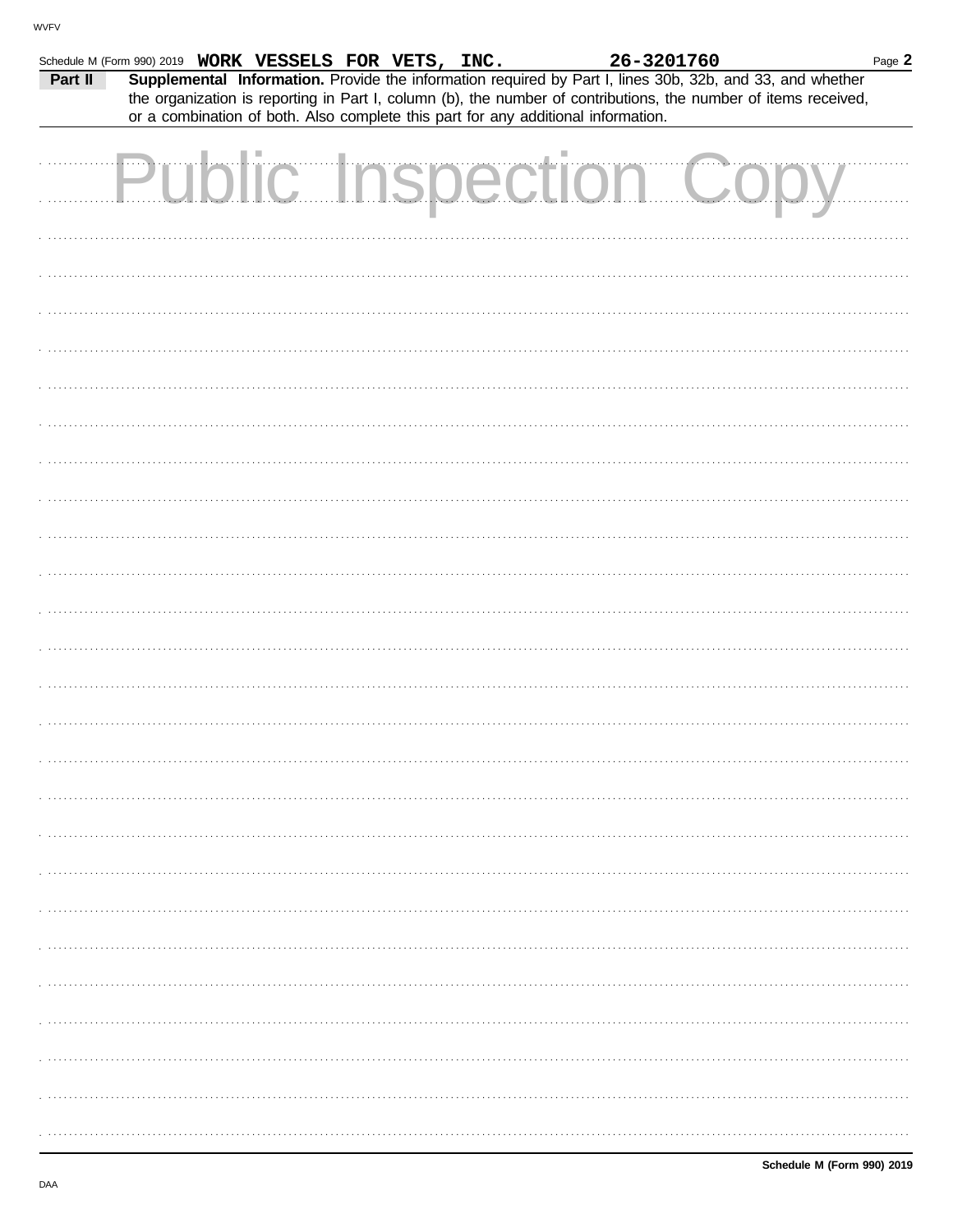| Supplemental Information to Form 990 or 990-EZ<br><b>SCHEDULE O</b>                                                                                            | OMB No. 1545-0047  |
|----------------------------------------------------------------------------------------------------------------------------------------------------------------|--------------------|
| (Form 990 or 990-EZ)<br>Complete to provide information for responses to specific questions on<br>Form 990 or 990-EZ or to provide any additional information. | 2019               |
| u Attach to Form 990 or 990-EZ.<br>Department of the Treasury<br>Internal Revenue Service                                                                      | Open to Public     |
| u Go to www.irs.gov/Form990 for the latest information.<br>٠<br>Employer identification number<br>Name of the organization                                     | Inspection         |
| 26-3201760<br>FOR VETS,<br>WORK VESSELS<br>INC.                                                                                                                |                    |
| <b>FORM 990</b><br>ORGANIZATION'S MISSION                                                                                                                      |                    |
| <b>ORGANIZATION</b><br><b>THE</b><br>PURPOSE<br>OF<br>THE<br>IS<br>PROVIDE ASSISTANCE TO RETURNING<br>TO.                                                      |                    |
| THE<br><b>TRANSITION FROM</b><br>THEIR MILITARY SERVICE<br><b>VETERANS</b><br>THE<br><b>IN</b><br>TО                                                           | <b>CIVILIAN</b>    |
| WORKFORCE.<br>ORGANIZATION ASSISTS<br>VETERANS<br>THE<br>IN ACQUIRING<br>THE<br>SKILL                                                                          | SET<br><b>AND</b>  |
| TOOLS NECESSARY FOR A SUCCESSFUL TRANSITION INTO A CIVILIAN CAREER.                                                                                            |                    |
|                                                                                                                                                                |                    |
| FORM 990, PART VI, LINE 2 - RELATED PARTY INFORMATION AMONG OFFICERS                                                                                           |                    |
|                                                                                                                                                                |                    |
| DAN BURNS<br><b>KATHLEEN BURNS</b>                                                                                                                             |                    |
| <b>DIRECTOR</b><br><b>DIRECTOR</b>                                                                                                                             |                    |
| <b>WIFE/HUSBAND</b>                                                                                                                                            |                    |
|                                                                                                                                                                |                    |
| FORM 990, PART VI, LINE 11B - ORGANIZATION'S PROCESS TO REVIEW FORM 990                                                                                        |                    |
| THE FORM 990 IS REVIEWED BY<br>THE EXECUTIVE DIRECTOR AND THE BOARD                                                                                            |                    |
|                                                                                                                                                                |                    |
| <b>DODM 990</b><br>DAPT WT<br><b>19</b><br>COVERNING DOCUMENTS<br><b>DISCLOSITRE</b><br>T.TNR                                                                  | <b>EXPLANATION</b> |
|                                                                                                                                                                |                    |
| GOVERNING DOCUMENTS ARE AVAILABLE UPON REQUEST                                                                                                                 |                    |
|                                                                                                                                                                |                    |
|                                                                                                                                                                |                    |
|                                                                                                                                                                |                    |
|                                                                                                                                                                |                    |
|                                                                                                                                                                |                    |
|                                                                                                                                                                |                    |
|                                                                                                                                                                |                    |
|                                                                                                                                                                |                    |
|                                                                                                                                                                |                    |
|                                                                                                                                                                |                    |